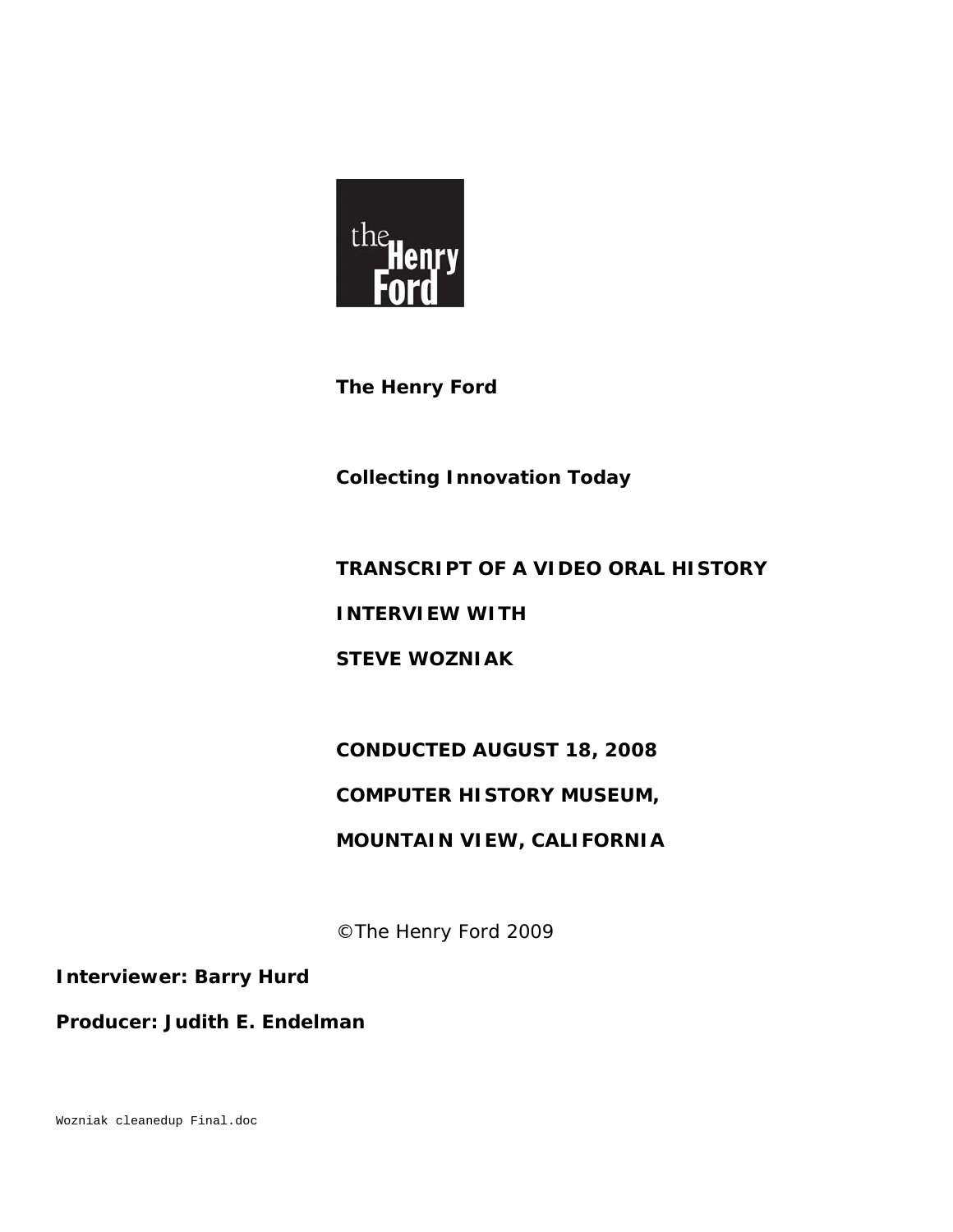### MEDIA ID: WOZ1.MP3

# STEVE WOZNIAK:

| 01:01:59:21 | [We all had Segways and we] just went on and said, "Well, |
|-------------|-----------------------------------------------------------|
|             | what could we try doin' with paddles and goals?"          |

#### BARRY HURD:

01:02:04;06 Interesting.

## STEVE WOZNIAK:

01:02:04;11 **And balls.** And we figured out what kind of ball size works,

how to make a paddle, then how to buy a paddle.

#### BARRY HURD:

01:02:10;26 So this is, like, your latest invention, a new [game]

# STEVE WOZNIAK:

01:02:12;14 Oh, we've been doing it for years, about four years or so.

#### BARRY HURD:

01:02:14;18 Is it catchin' on?

#### STEVE WOZNIAK:

01:02:16;17 Yes, it is, actually. We used to have one team for quite a few years, and then there was a team in New Zealand that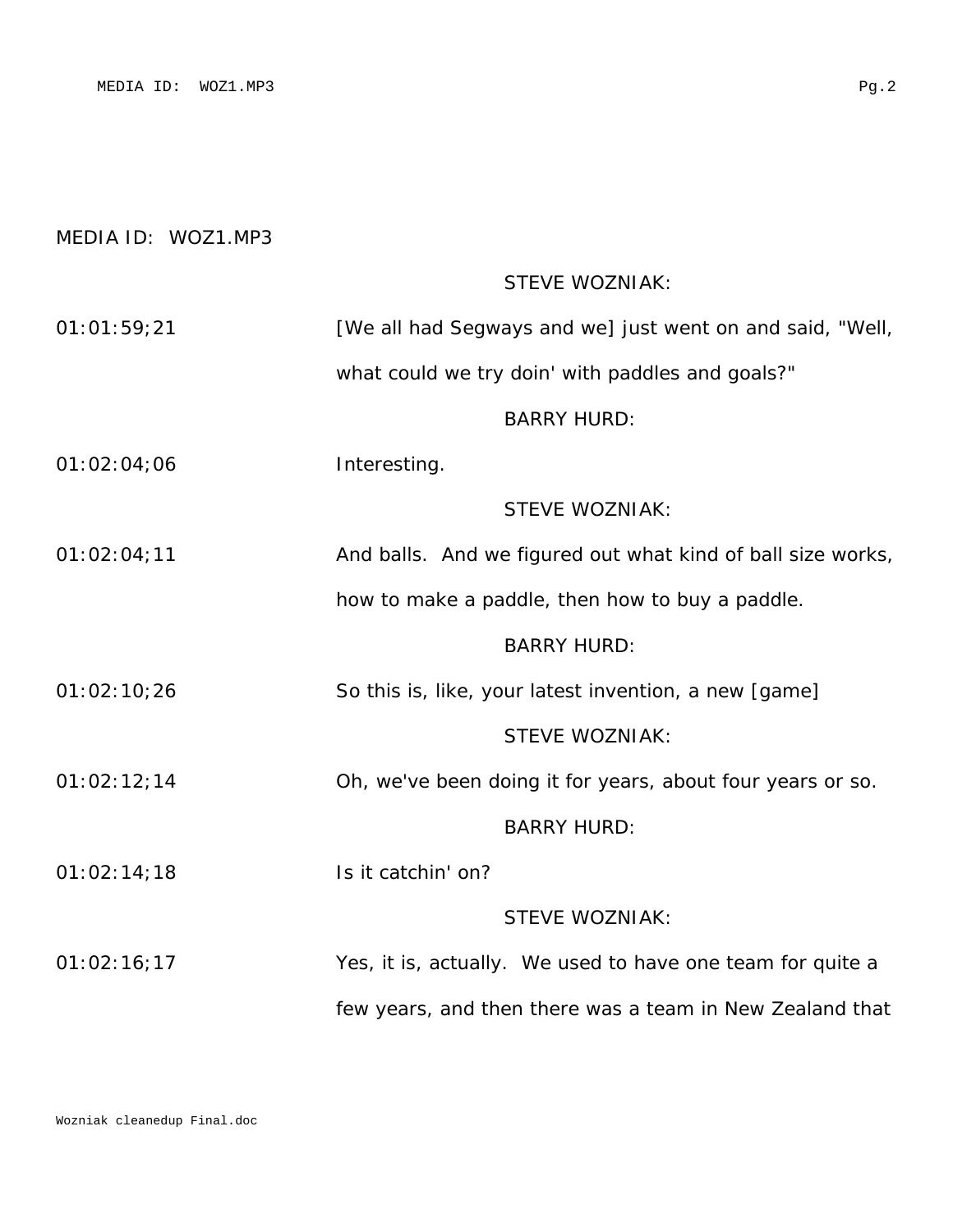|             |                               | bunch of places. And there's three teams in the Bay Area.   |
|-------------|-------------------------------|-------------------------------------------------------------|
|             |                               | <b>BARRY HURD:</b>                                          |
| 01:02:28;06 | Is this like--                |                                                             |
|             |                               | <b>STEVE WOZNIAK:</b>                                       |
| 01:02:28;19 |                               | But we don't really play team versus team. Usually just     |
|             |                               | whoever shows up today, we'll break everybody into a        |
|             |                               | bunch of teams that are about equal and we'll play for fun. |
|             |                               | <b>BARRY HURD:</b>                                          |
| 01:02:36;27 |                               | Now, what would a score be? What kind of scores you         |
|             | guys rackin' up?              |                                                             |
|             |                               | <b>STEVE WOZNIAK:</b>                                       |
| 01:02:39;26 |                               | It could go up to as high as ten to ten, it could be as low |
|             | as two to one. I don't know-- |                                                             |
|             |                               | <b>BARRY HURD:</b>                                          |
| 01:02:46;14 | Okay, so it's pretty--        |                                                             |
|             |                               | STEVE WOZNIAK:                                              |
| 01:02:46;19 |                               | --if I've ever seen it that low, but it's like [soccer]     |
|             |                               | <b>BARRY HURD:</b>                                          |
| 01:02:48;06 | So it's pretty competitive    |                                                             |

we'd play. And now there's teams all over Europe, a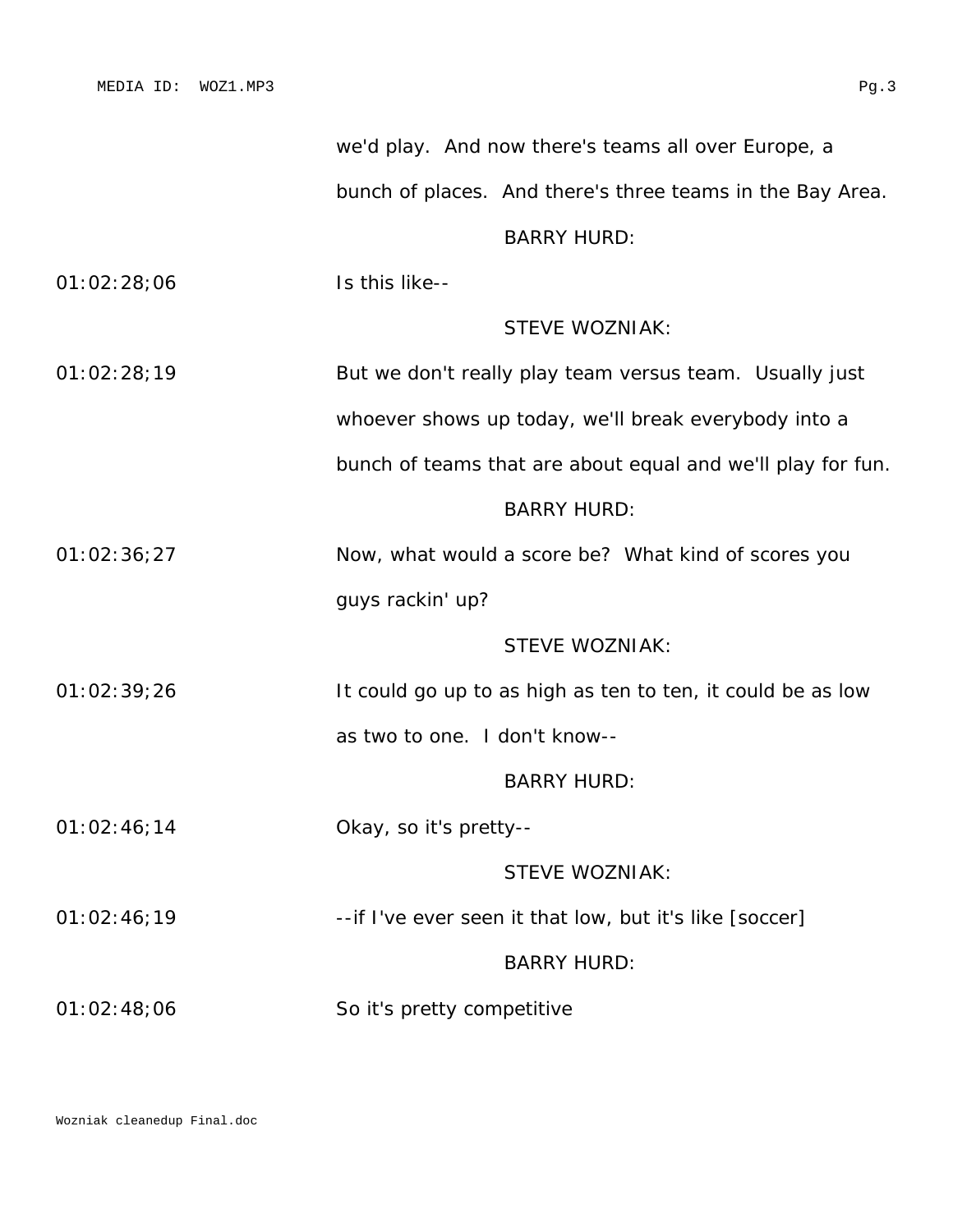## STEVE WOZNIAK:

01:02:50;09 Oh, yeah. It's very much like soccer, and you're tryin' to be in the right place to block the shots and tangle for the ball, and who gets the best control. And hit a fast one right by the goalie, all that sort of stuff.

#### BARRY HURD:

01:03:01;29 Okay, let me ask you our test question. That's interesting; I was gonna ask you something else. You know, in your autobiography, you talk about how music's influenced a lot of your life. And I think one thing you talked about when you were younger, like a lot of people, Dylan was big.

### STEVE WOZNIAK:

01:03:12;04 Yeah.

#### BARRY HURD:

01:03:12;14 Right now do you still have a favorite kind of music, or a piece, a song, something that you like? STEVE WOZNIAK:

01:03:17;10 The music that usually gets to my heart is something a little bit country-ish in its flavor, a little bit folk-ish, and good, strong words that you feel a person is really talking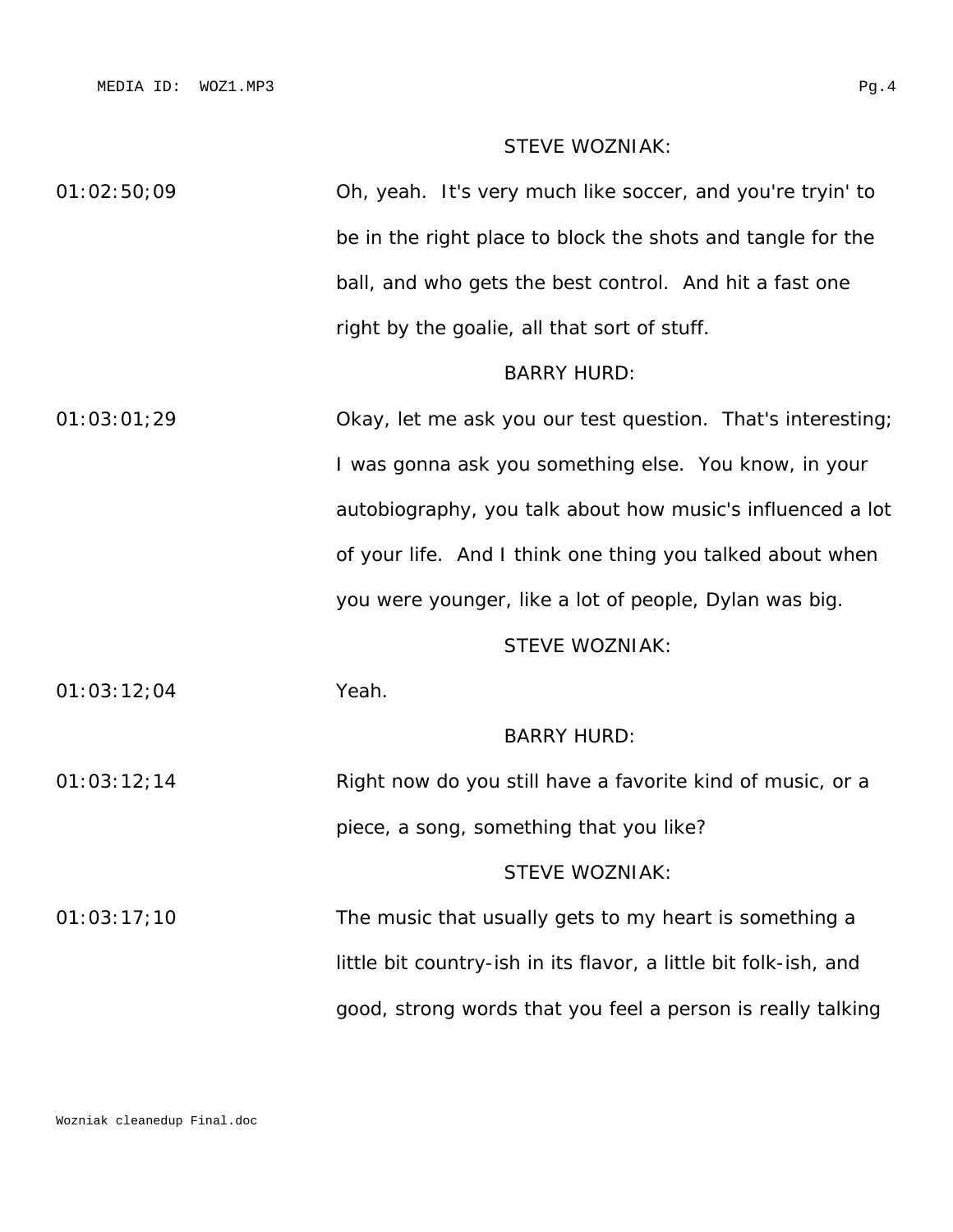to you about a real life experience, some real life advice, and not just made up a song to sound pretty. So it's not the major, well-known groups that get to me usually. It's somebody-- an expressive guitar too.

01:03:39;14 Certain people, like the Nashville guitarists that can strike, you know, chords deep inside of ya, right with a guitar. I love that. And so it's hard to pinpoint the type of music, but usually singer/songwriter because that's the person that writes the music, plays it, and sings it. They do the whole thing. They can do it singly with nobody else around them, or make it a little pretty with some other instruments.

01:04:01;11 **And I respect them, because they've got the most talent in** my mind. Somebody can come up to a microphone, have a beautiful voice, and sing and hit the notes and carry it just right. And that's great too. But it's just they didn't do the job of creating the music.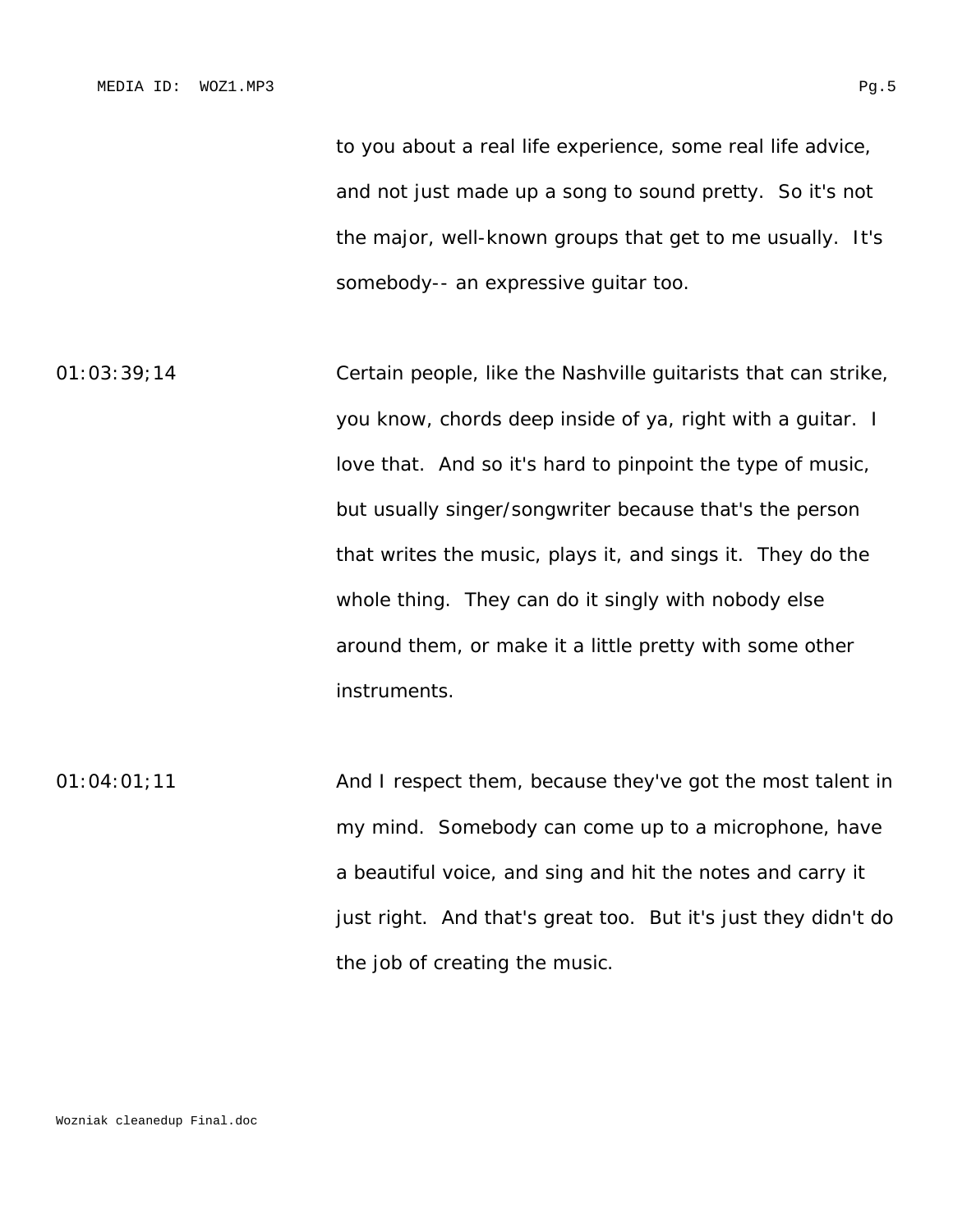#### BARRY HURD:

#### STEVE WOZNIAK:

01:04:19;00 Yeah. And the words re often very important to me. If the words really kinda strike home and have a meaning to you that's significant, yeah. You know, that really gets me.

# BARRY HURD:

01:04:28;00 Sounds like-- why you probably like Dylan.

#### STEVE WOZNIAK:

01:04:30;24 Yeah, well, that's where I started. I don't like Dylan that much anymore, but-- there's so many groups that-- and I try to listen to the esoteric channels. You listen to the mainstream FM channels and you'll never hear the stuff I like that really gets me the most. I like to hear somethin' new. "Who the heck is that? That's a great song!" And maybe they only have a couple-a songs that can affect ya that much, but I go online and I purchase 'em and go to their-- I have a list of 200 lesser known artists and I try to go to their-- for the last couple years, I've been tryin' to go to their shows in the small places in San Francisco, in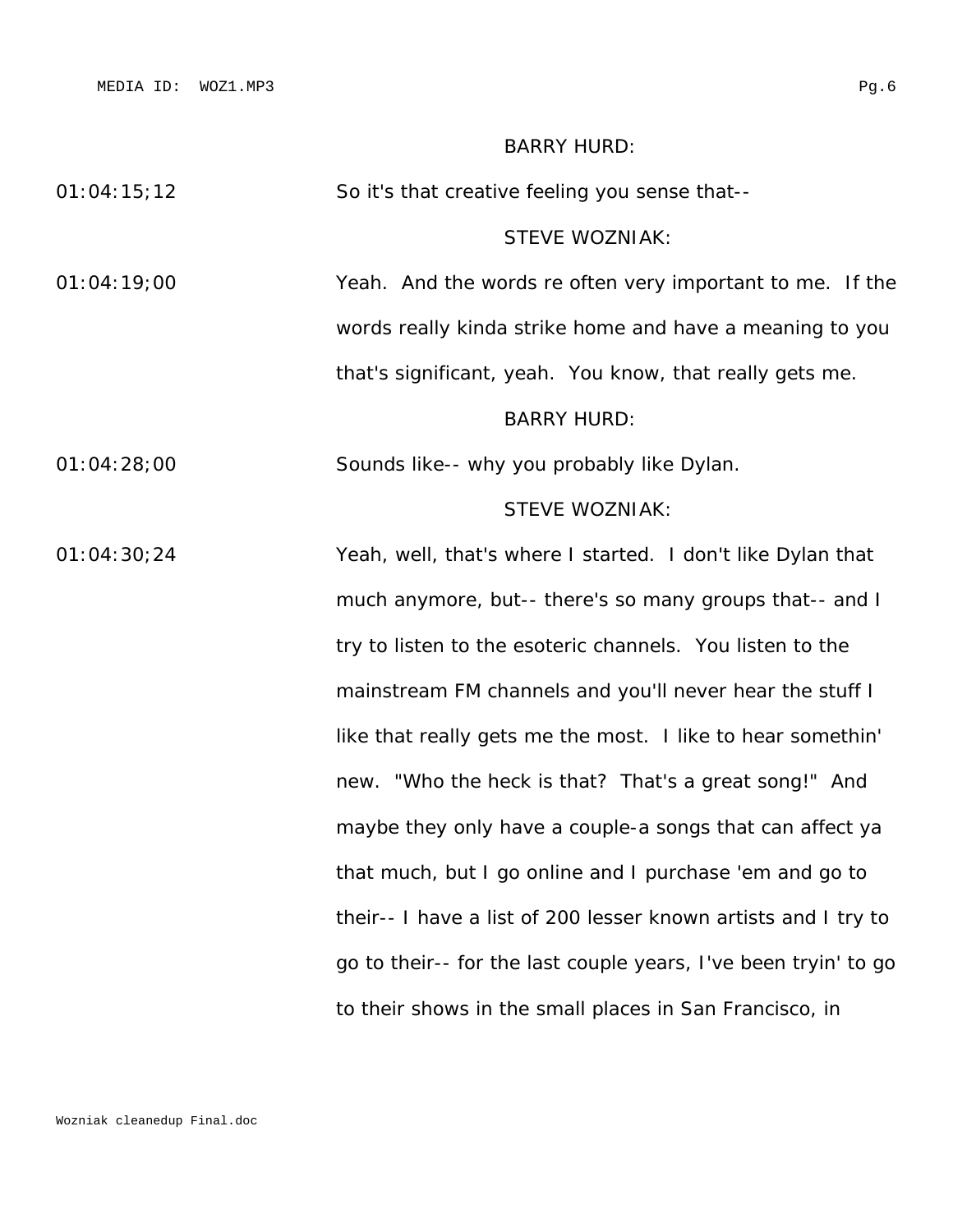Hollywood. Around Felton, there's a place I go to a lot.

01:05:09;06 Goin' to one up at Freight & Salvage in Berkley-- on the 22nd, even though I have tickets to see Credence Clearwater Revisited at Mountain Winery, which is great, but Steve Forburton (PH). I wanna, you know, check off my list, you know, one at a time the-- the ones that I like. Just get a chance to see them as real people. BARRY HURD: 01:05:26;06 Do you buy your songs from iTunes? STEVE WOZNIAK: 01:05:28;08 Yeah, but that's the biggest waste of money in the world. Because I buy the song from iTunes; I instantly go to Amazon and I buy the CD. So I'll get a clearer, unprotected version of it, but I'll get the whole CD; actually, I'll buy the artist, all of their CDs usually, and then listen to all the songs and rate 'em. So now the iTunes one is wasted money because you know, I got the same song off my CD unprotected.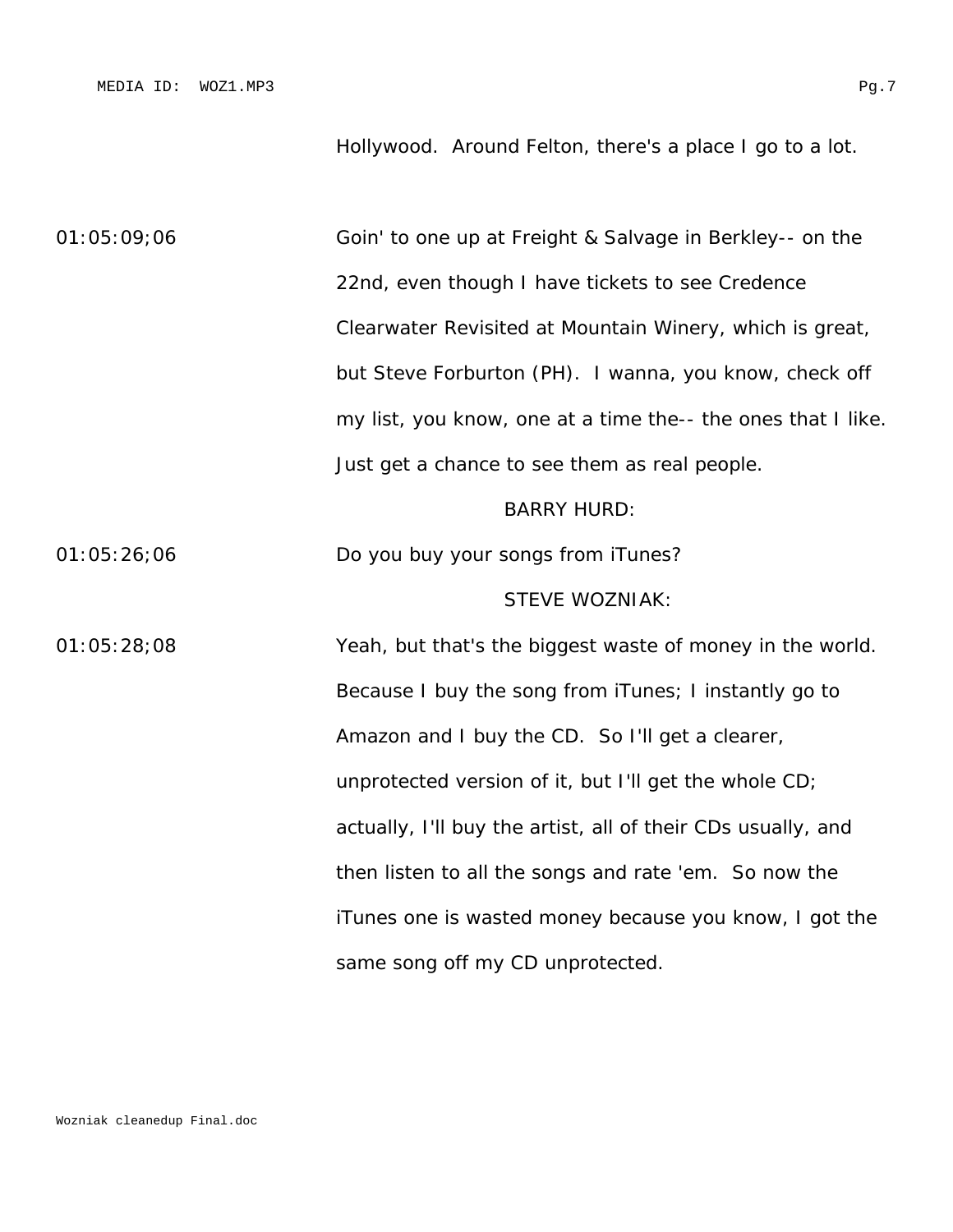## STEVE WOZNIAK:

| 01:05:56:12 | And I still play Tetris on the Game Boy. Every concert, I |  |
|-------------|-----------------------------------------------------------|--|
|             | play all concert long.                                    |  |

#### BARRY HURD:

01:06:01;23 Were you one of the original videogame players? Was there something about videogames that just turned you on?

# STEVE WOZNIAK:

01:06:07;10 I got into videogames, seein' them early, and admiring the fact that a game could be made on a TV, Pong. And then I designed my own. Because the only way I could ever have a videogame was to build my own, and a long time before I had thought that everybody has a television. And you could theoretically make television, or oscilloscopes, make the patterns stream out and draw in a certain way to draw letters.

01:06:30;02 And then I thought, wow, I knew how television signals worked. I knew how to-- I was such a good designer. Built this little thing with just 28 cheap little \$1 chips, and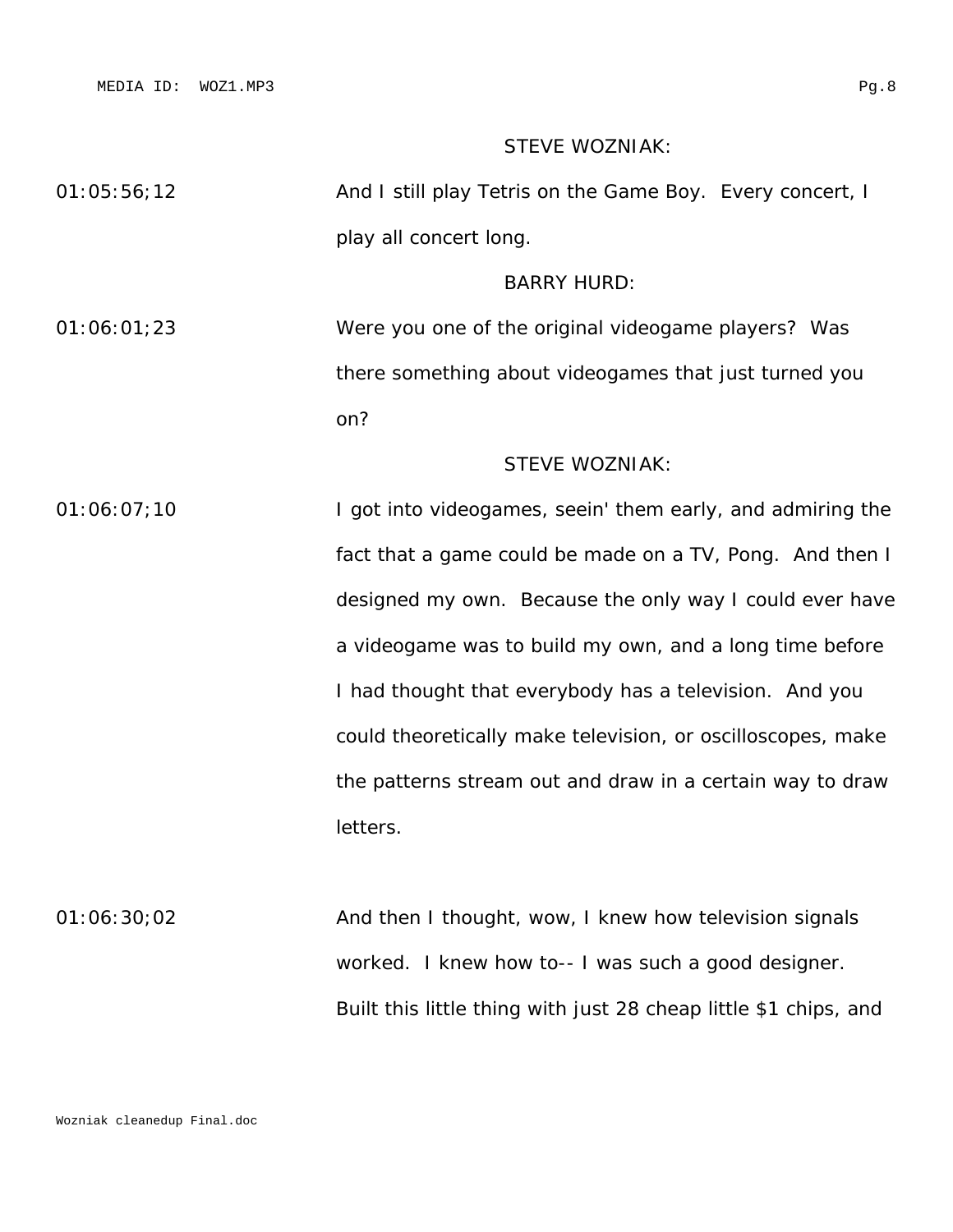put Pong on my TV set. Then I met the guys at Atari and they wanted to hire me, and I said, "No, I work for Hewlett Packard." And they had me design a game- commissioned me, and I designed Break Out for Atari. That's where you hit the ball against bricks and they disappear. It's a very popular, successful game.

#### BARRY HURD:

01:06:56;19 Yeah, I remember that. Take me back-- maybe it was even before that. The things that got you started-- some inspirations maybe, or the things that motivated you. Was it people, or other technology, or?

### STEVE WOZNIAK:

01:07:08;00 Well, oddly enough-- and, I mean, I had a father who was an engineer, and that was a key part of it. But he didn't push any of us to be an engineer. I mean, my brother and sister didn't wind up going that direction. I think I lucked out in school at first and I was acknowledged as good in math. So I started thinking of myself as good in math.

01:07:24;15 And then my father-- we had science fairs. My father just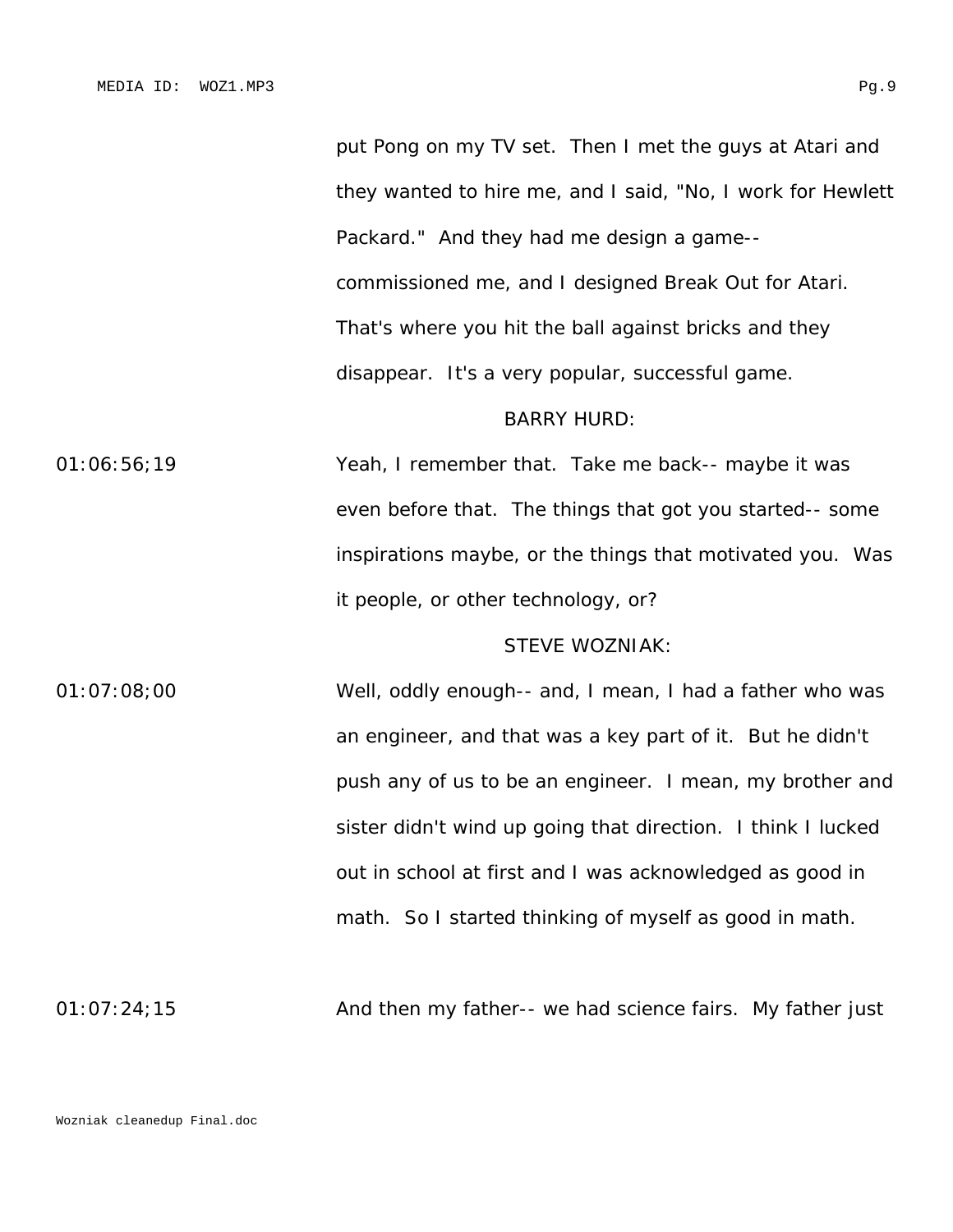suggested a couple electronics projects. We went down and got a book, and he explained a little bit how electrons go through a wire and made a project for a science fair. And then I discovered by accident a journal in the hallway, and it was a journal only for high-level engineers 'cause computers weren't known to any normal people (there weren't even undergraduate courses in colleges) and it described ones and zeros and how they were added. And it described formulas of logic to make things work, make decisions, and logic gates, and had a type of algebra.

01:08:00;02 And I learned it all and I said, "This is weird. These computer things that are way beyond rocket science"- back then, they were way beyond rocket science. I was like ten years old. I said, "This stuff is easy for a fifth grader. You don't need high level math. You don't need multiplication. You don't need algebra, you don't need geometry and trigonometry and whatever comes beyond that, calculus and things. All you need is the same sort of math you have in fifth grade."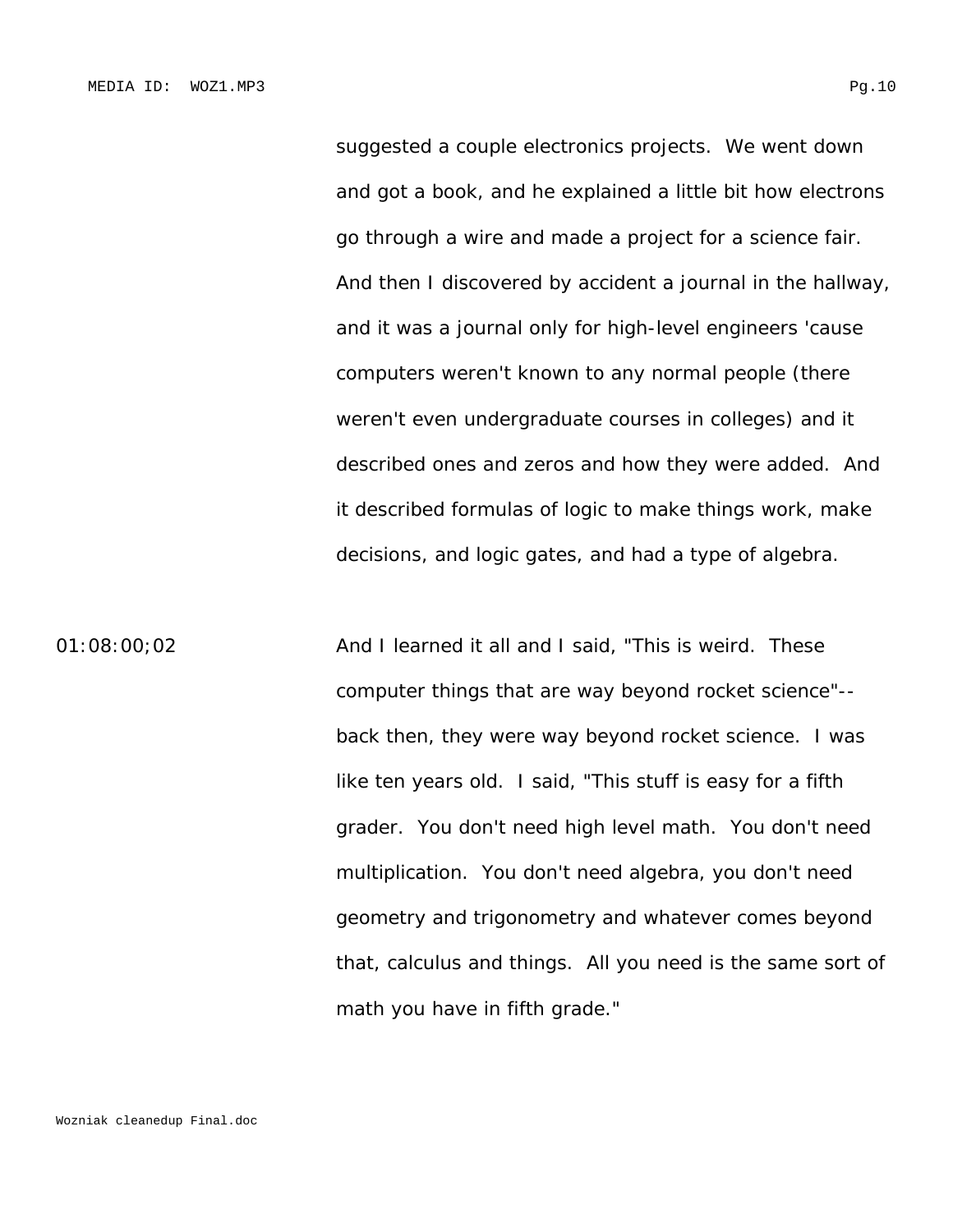01:08:25;05 So I decided computers were gonna be my favorite little inside personal-- intrinsically rewarded, my head feels good doin' it, my whole life. I would never have it as a job, I loved writin' those ones and zeros and figurin' out how they worked. And that was a big start.

01:08:40;00 And then my dad got a bunch of parts and I built science fair projects that were big computers way back in early, early days. I mean, I had no idea that-- how far advanced I was, buildin' stuff that was, you know, (LAUGH) so good. And my eventual career. I just thought-- did it for fun. BARRY HURD: 01:08:57;15 Did you take any inspiration from some of the great inventors? Did you ever pay any attention to, like-- an Edison or a Da Vinci or somebody like that? STEVE WOZNIAK: 01:09:04;21 I have some friends who are bright, and they went and they studied all the history of these inventors and step by step the processes they did, and can talk about it. And I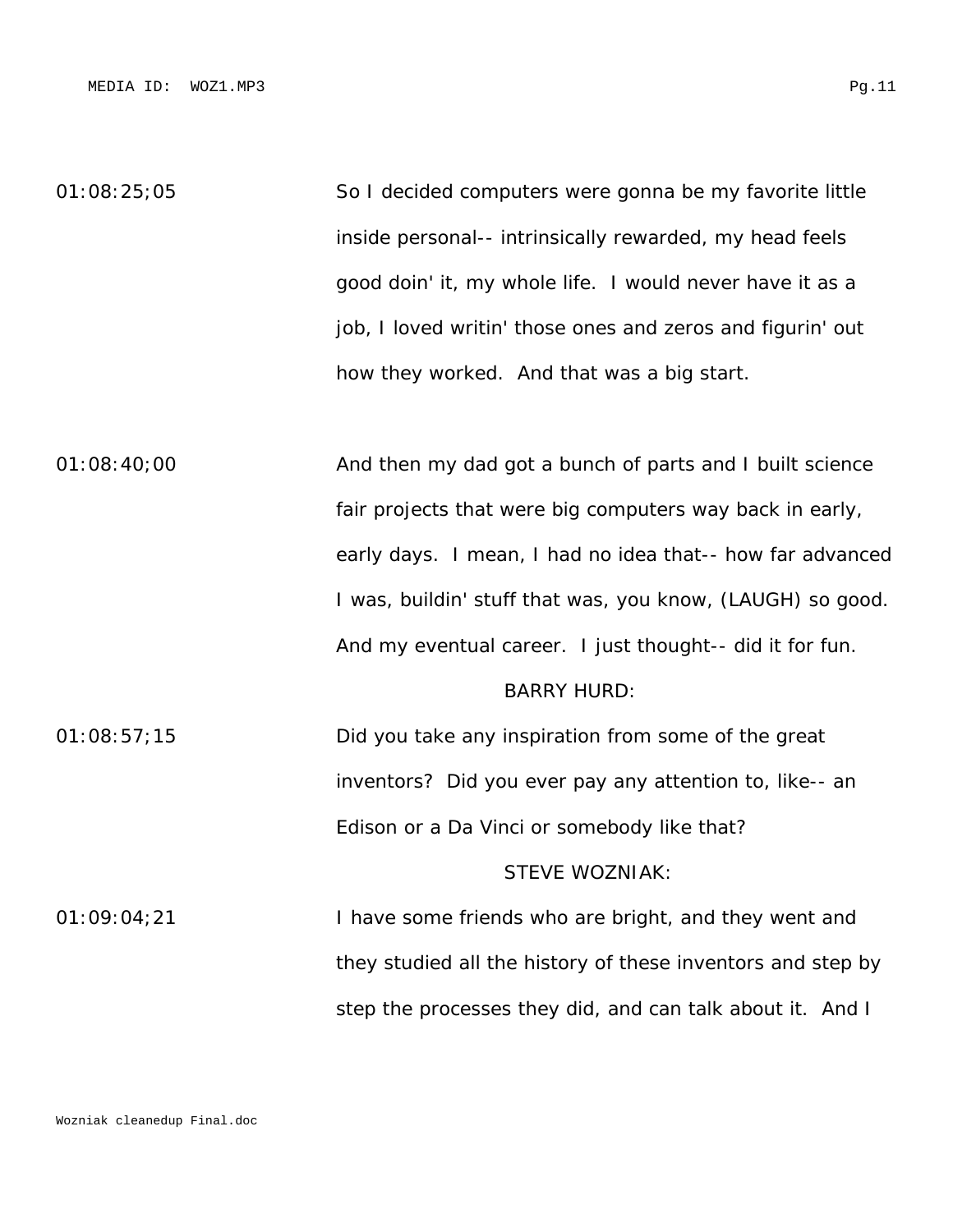wasn't that sort of person. Or, I don't remember doing it. I read books, you know, at a very young age that were, like, TV shows, like movies, or books. Stories. And I read a series of books called *Tom Swift, Jr.* about a young, you know-- almost a teenager who had teenage friends, but he owned a company with his dad.

01:09:32;23 And he was an engineer, and he'd go into the laboratory and hook up wires and oscilloscopes and measure things. And two weeks later, he'd come out with a device he'd built. It might even be a submarine or a spaceship or a plasma field to hold an alien presence. And all these books were just thrilling books to me. They were the thrilling books, you know, of my life. BARRY HURD:

# 01:09:53;25 So it was sort of the books, those stories, compelled you to keep moving forward and--

#### STEVE WOZNIAK:

01:09:57;18 Yeah, they made me feel that, wow, engineering's where it's at. And I really respected my dad. I had a really good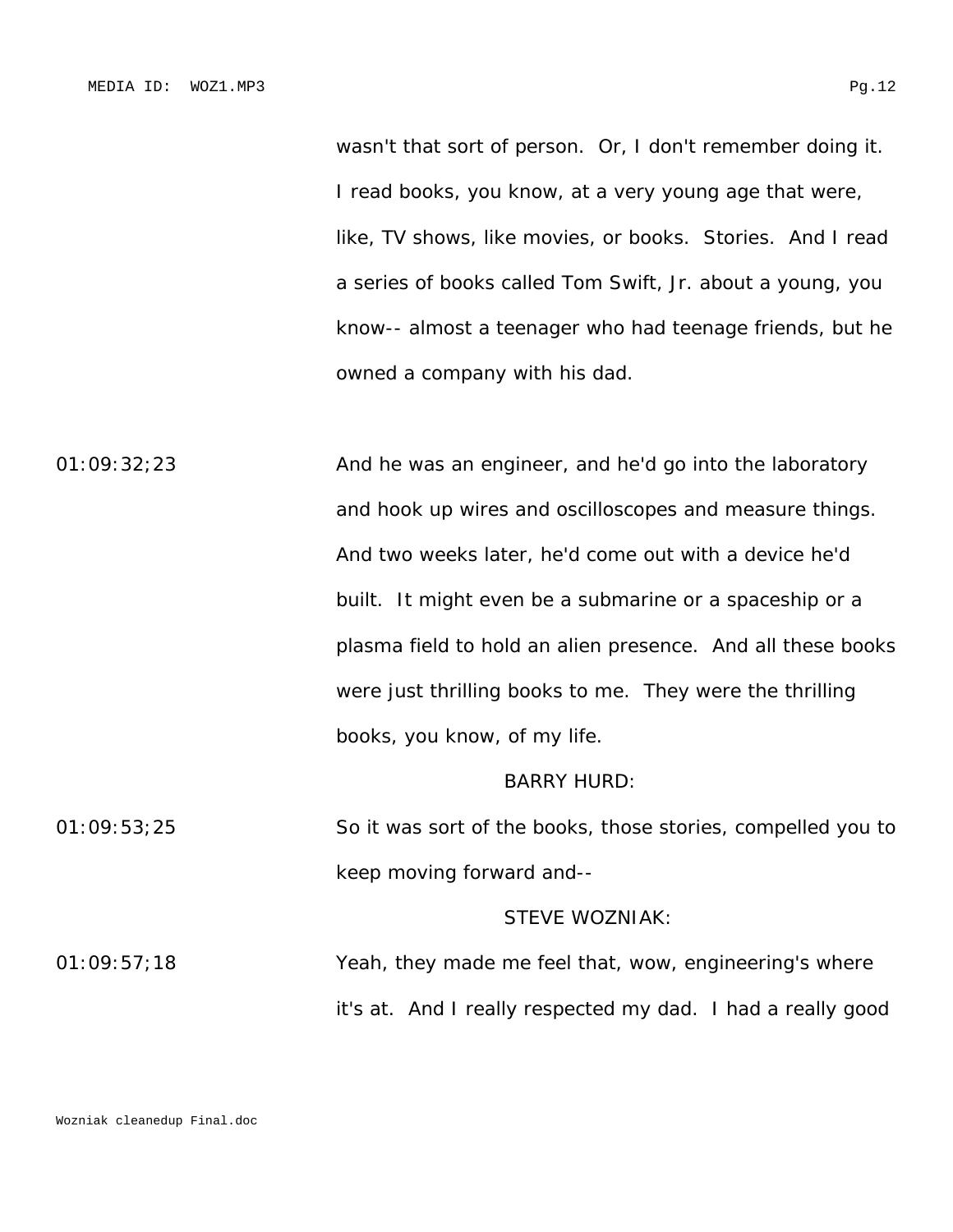father. Spent a lot of time talking about, you know, everything in the world, ethics and how you live as well as, you know, values in life, as well as when I had a question about electronics, how does a transistor work? He'd pull out a blackboard and demonstrate how the electrons went through crystals and how they'd make more electrons go another path, and it turned things on and off. And here's how you make an amplifier. He would teach me that stuff.

01:10:27;24 So I really respected him. And I decided-- in sixth grade, I told him, "I'm gonna be an engineer like you. And second, I'm gonna be a fifth grade teacher," 'cause he had talked to me about how important my teacher was, you know, to where I was gonna go in life. And I just really respected teachers.

#### BARRY HURD:

01:10:43;09 So when you were young, you sort of had a feeling that this is what you were cut out for. I mean, did you ever kind of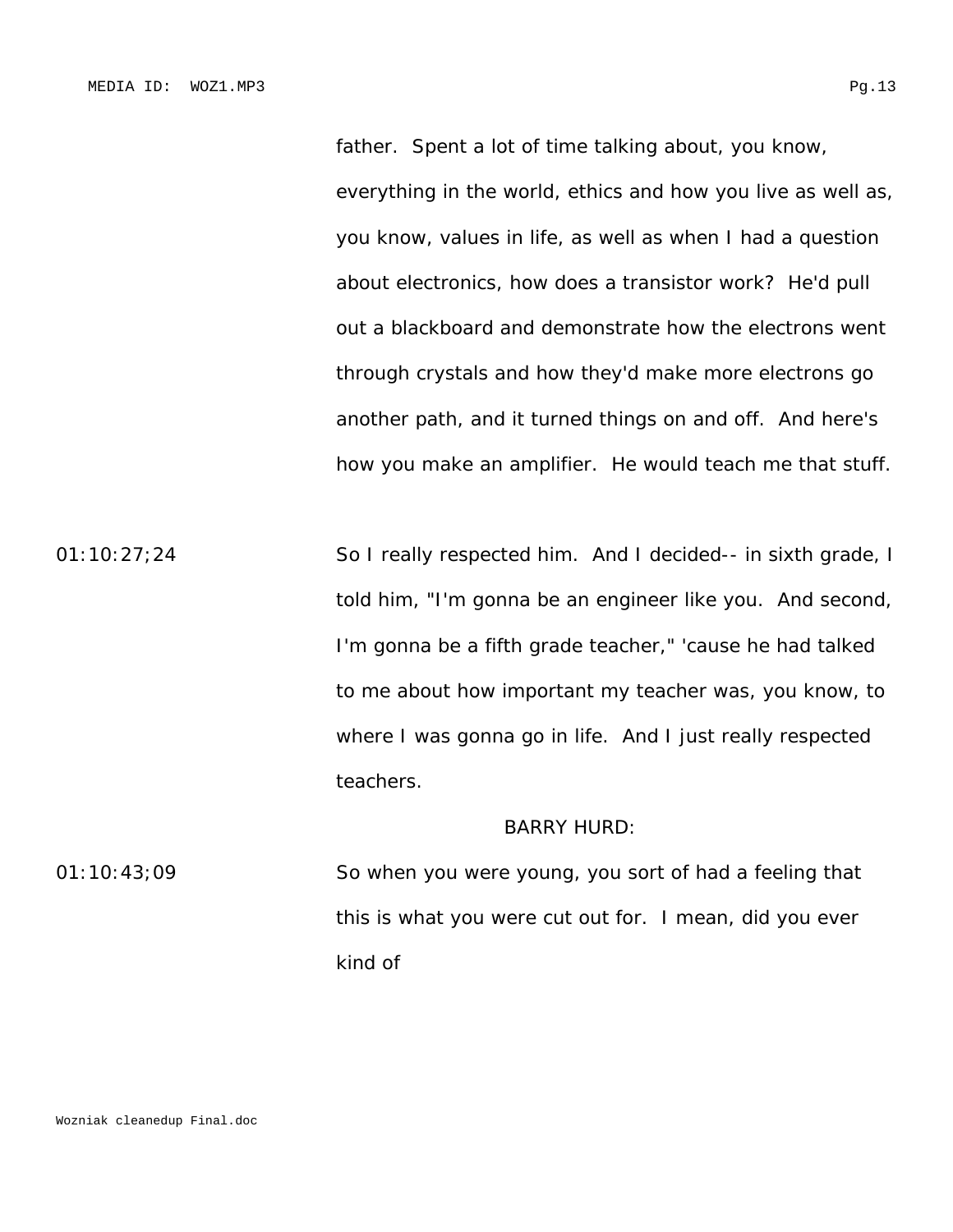### STEVE WOZNIAK:

01:10:48;08 Yeah, it's so strange. I look back to-- you know, memories can change over time. But I remember in sixth grade tellin' my dad, "I'm gonna be an engineer. I'm gonna be a fifth grade teacher," which I did for eight years with no press around. And always had a sense of humor, and sense of humor's come out great. And just pretty much exactly where I would have said, "Here's where I'd like to go in life," I've just really done really well at those areas. BARRY HURD: 01:11:11;23 When you did all this, were you carrying on, like, an internal monologue with yourself, talking to yours-- I mean, what was that process where you knew? STEVE WOZNIAK: 01:11:18;07 Yeah. No, there was all accidents at a very young age. But by the time I was around 20-- you know, when you start to form, you're gettin' outta high school and you're

gonna be independent at college for a while, you start to form, "These are my ideas of who I am, what's right, and what's wrong. And how we should do things." And I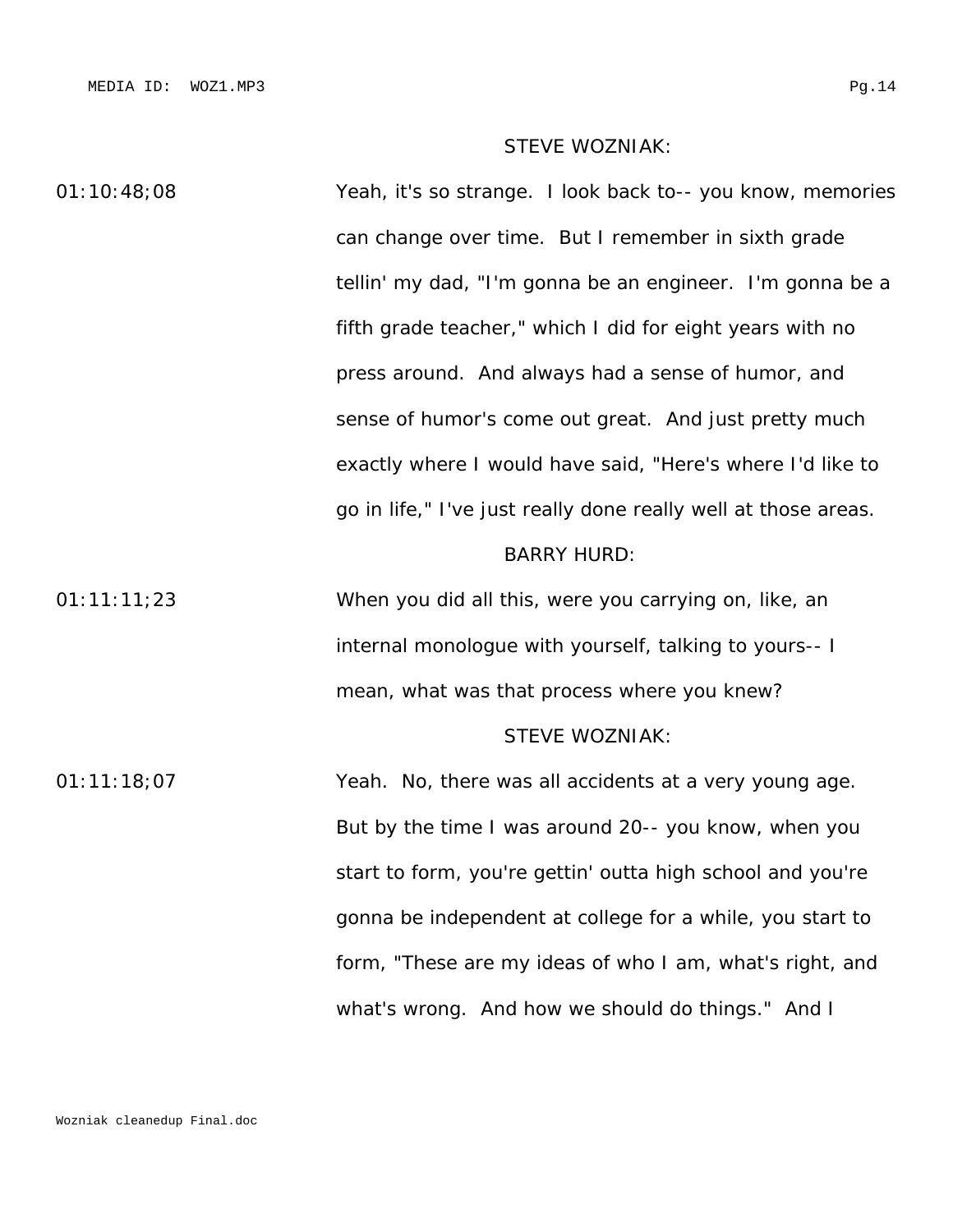started havin' a lot of internal discussions. Walkin' home from school, I'd run a lot of concepts through my head and evaluate them and come out with, "Here's who I wanna be." And it was very--

#### BARRY HURD:

01:11:44;20 And can you share any of those? I mean, do you remember--

# STEVE WOZNIAK:

01:11:46;07 Oh sure. Oh, yes, yes. First of all, I had been a little bit- through most of school, I had been an outsider. You might call it a nerd. You know, I was a techie, so you might call it a geek. But-- people kinda didn't talk to me the same way. And they had their small, little discussions, and somehow I didn't learn how to socialize. I was shy.

01:12:06;09 So I had my group. My group of people would be just weird guys that were interested in building an electronics project. And as a result, that made me-- I think that made me-- very independent. And I read books like *Walden Pond* in ninth grade and started thinkin' about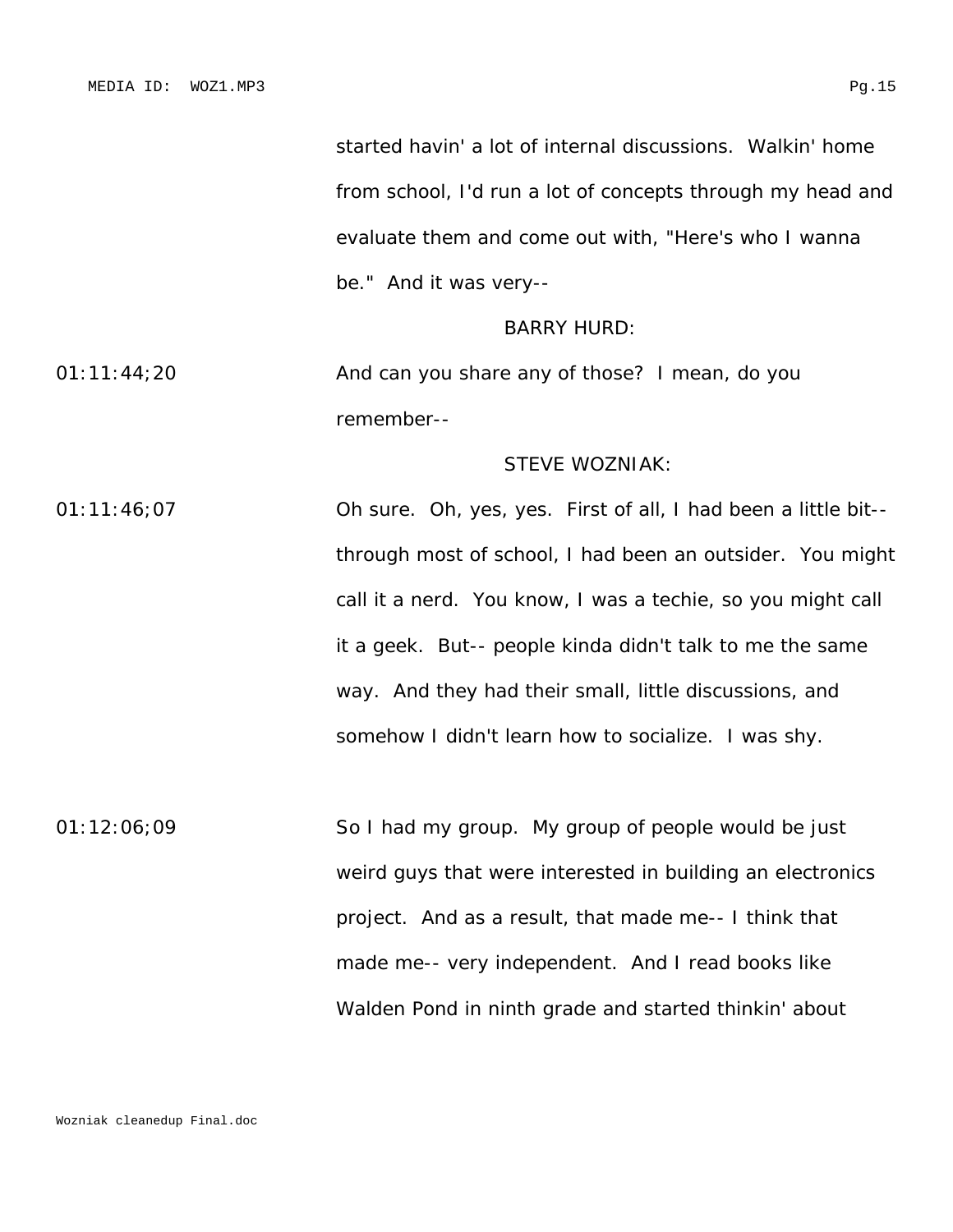being very self-sufficient and on your own. And lots of, you know, the philosophies are still with me today. You know, you can do somethin' on your own and you don't have to listen to everybody else. They can be wrong and you can still go your own way. That came to me very strongly in high school.

01:12:35;02 We had a lot of philosophies. I was very tuned into the counterculture philosophies that were in all the papers. The "summer of love" things and the music of the times. And to me, it was like people are thinking of a whole different way that life could be organized, and yet a lot of what they say makes a lot of sense.

01:12:55;19 But we had this thing, one of the big principles was don't be a follower, don't conform. Okay, don't conform to the values of the parents, really. You know, don't conform to what you're supposed to do. Well, really, to me, I looked around and I saw all these kids in school goin' to parties, drinking, using drugs, and they were conforming to each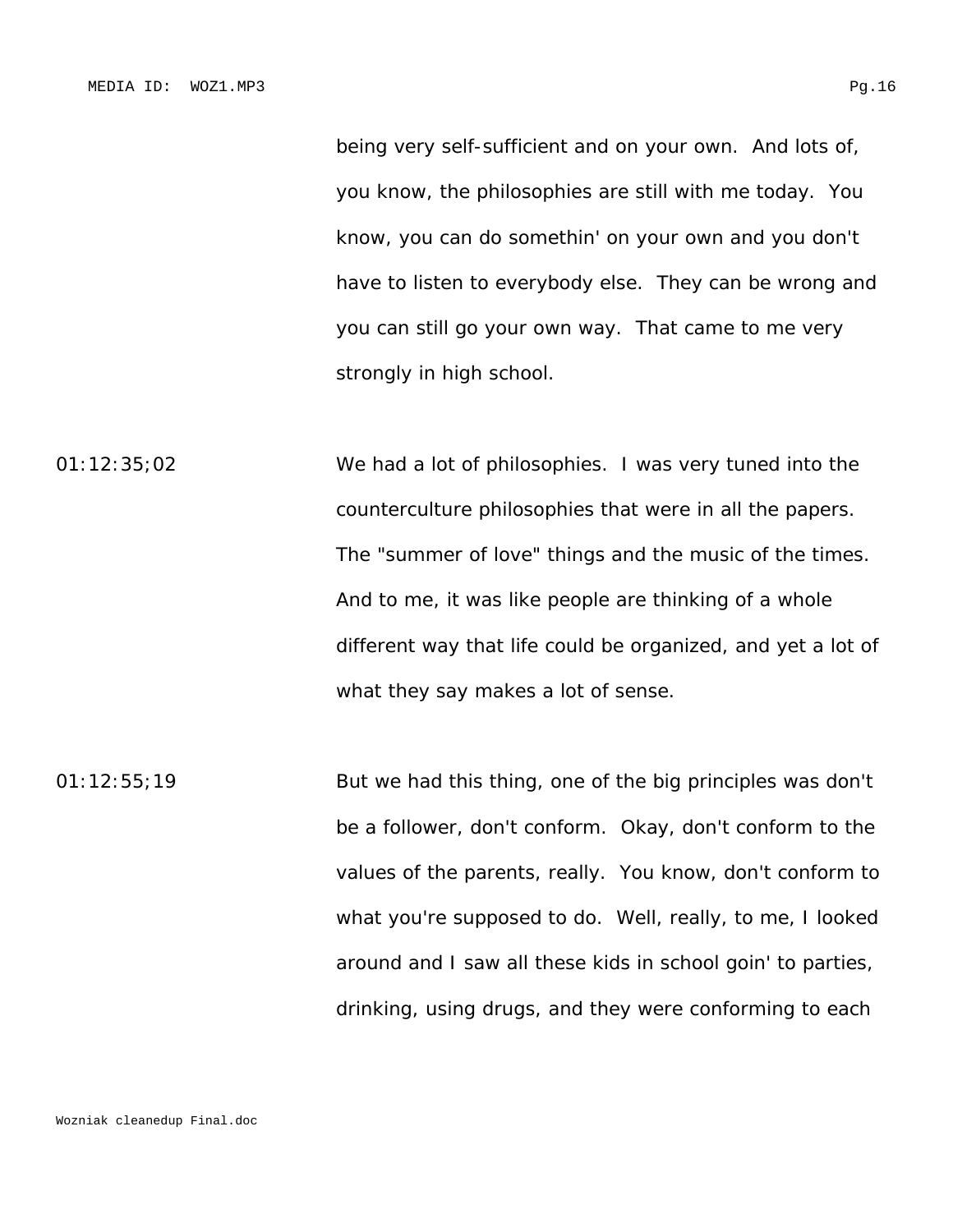other. They were doin' it because the others were doing it, not because they felt it was intellectually right, like they had read some great theories about why it's a good thing to take these drugs or whatever.

- 01:13:24;23 So I decided I would not do anything. I would not drink, I would not go to parties, I would not have sex, would not do these things, if other people were around because I might be doin' it because of them and then I'm a follower. And I decided, no, I was going to think for myself and be a good person. And if I decided it was right to drink, I should drink totally alone and not with others.
- 01:13:45;21 So I was really kind of a pure type person. I mean, I even got to where I'd cross streets only at the corner. But, you know, you're proud of the things you do that are good. But everybody does some really good things, just, "See how good a person I was?" Well, we also do some bad things, and sometimes I might jaywalk and-- nobody's perfect. You just wanna look at the good things and so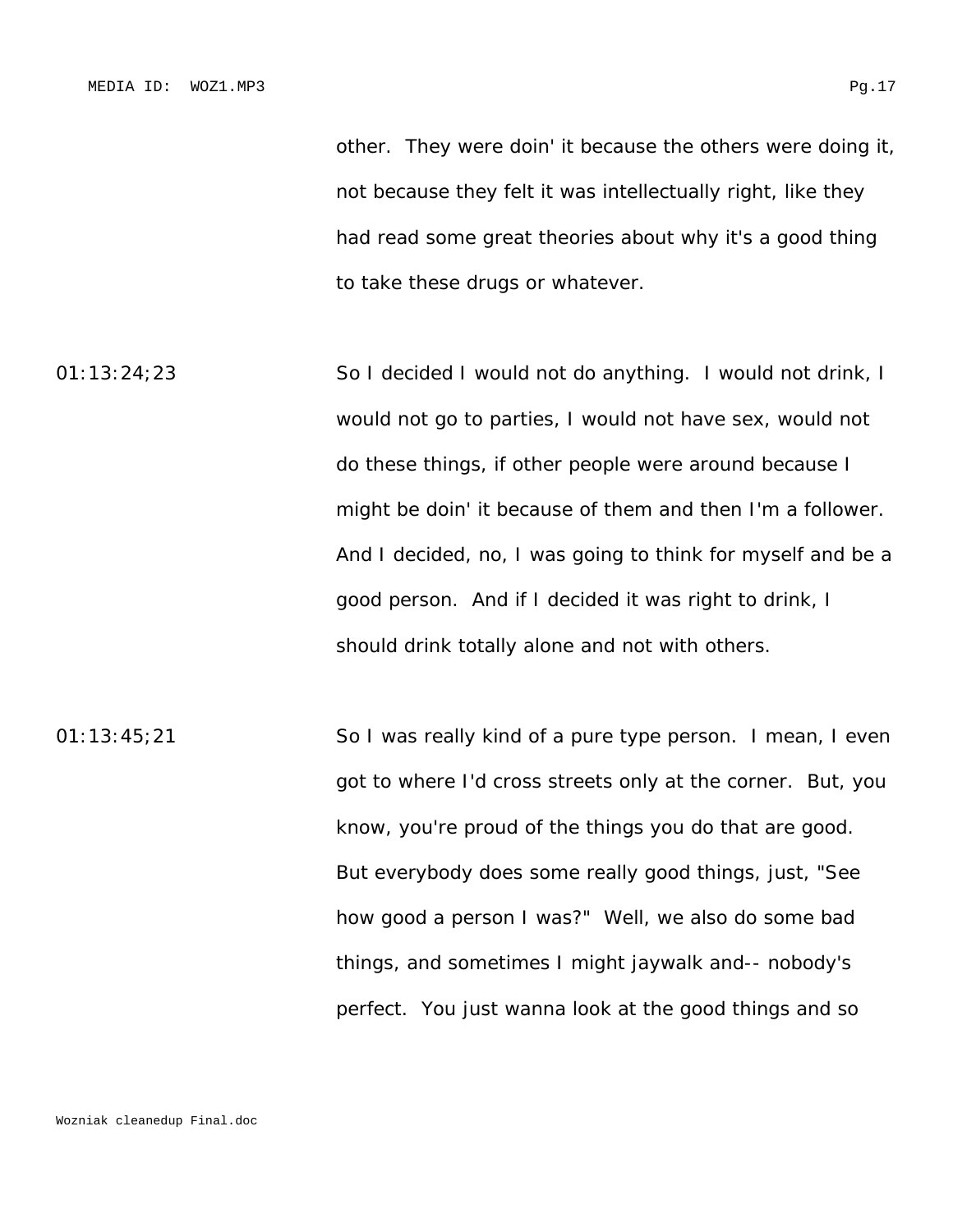everybody says they're a good person. But I was extremely clean. Yeah.

BARRY HURD:

01:14:07;25 So even later on in life, most of your inspiration, motivations came from this internal strength that you had as opposed to looking externally?

#### STEVE WOZNIAK:

01:14:16;07 That strength let me-- well, I did a lot of work in high school. I had a teacher that saw that my electronics education would be beyond the school. And that's great. Whenever teachers do that, it's like interns in companies is a great thing. Kids that are in college as students get to be in the real world.

01:14:34;02 Some companies have total co-op programs. Some colleges like Kettering University, it's an engineering college in Flint, Michigan. The students go to school for six months, they work for six months. They go to school for six months, they work for six months. So they're already gettin' both sides of the real world considerations of a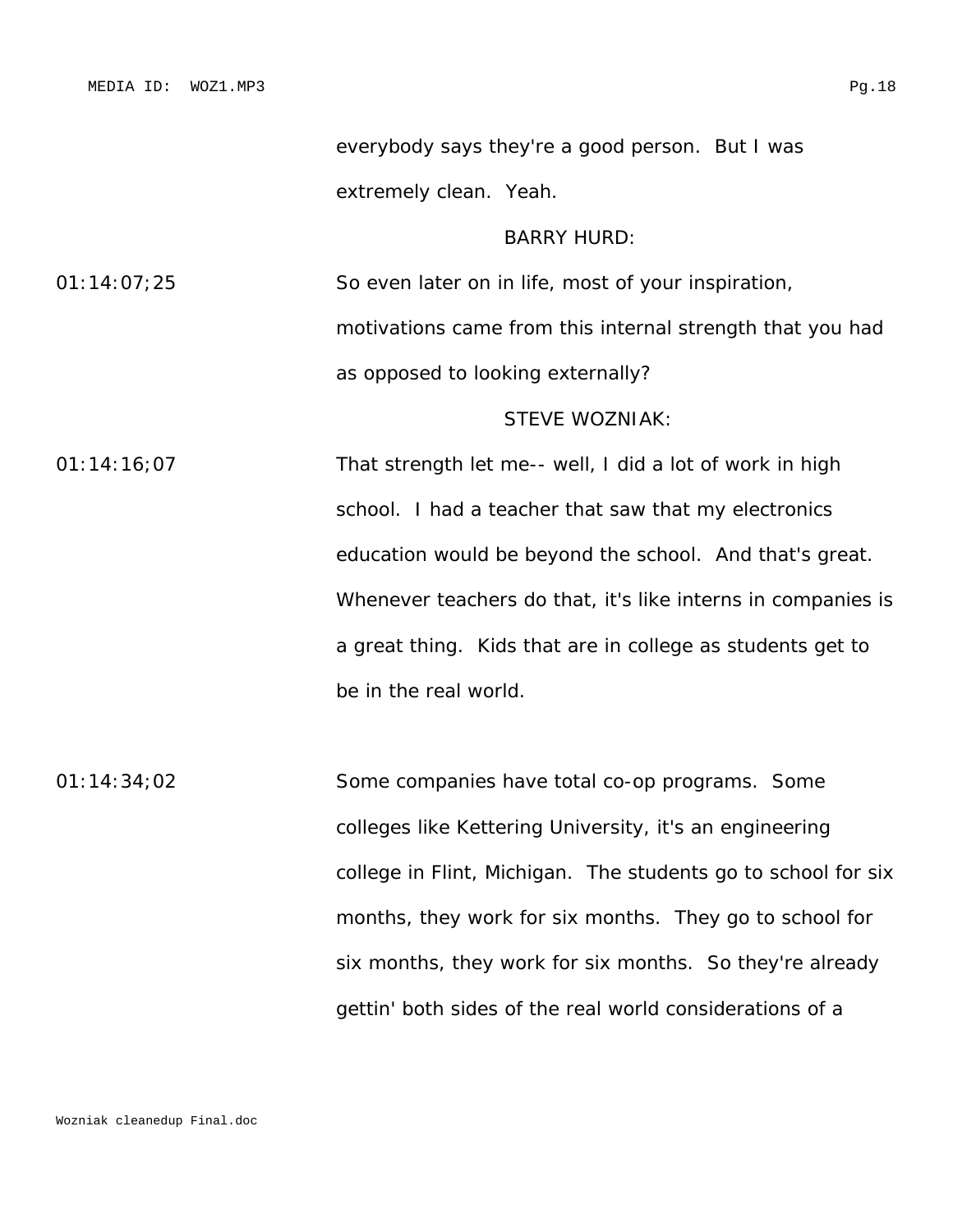business with bosses, with projects, and they're getting the education in school. And I believe in that strongly, and I forgot what I started out to say.

#### BARRY HURD:

01:14:58;19 I was asking you about, even when you got older, did you still sort of use your inner strength for inspiration and motivation as opposed to [an outside strength], looking at something somebody else had done.

#### STEVE WOZNIAK:

01:15:07;02 Yeah, okay. So I was goin' back to high school to point out that what happened was I discovered this teacher arranged for me to go out once a week and program a computer at a company in Sunnyvale. And I came to love programming. I wanted to do that for the rest of my life, and I set a goal. I am gonna have a computer that I can type in a program and run it someday in my house. I don't care-- sure, they're millions of dollars and that it's the impossible dream.

01:15:30;22 But I told my dad that dream. And he said, "Well, these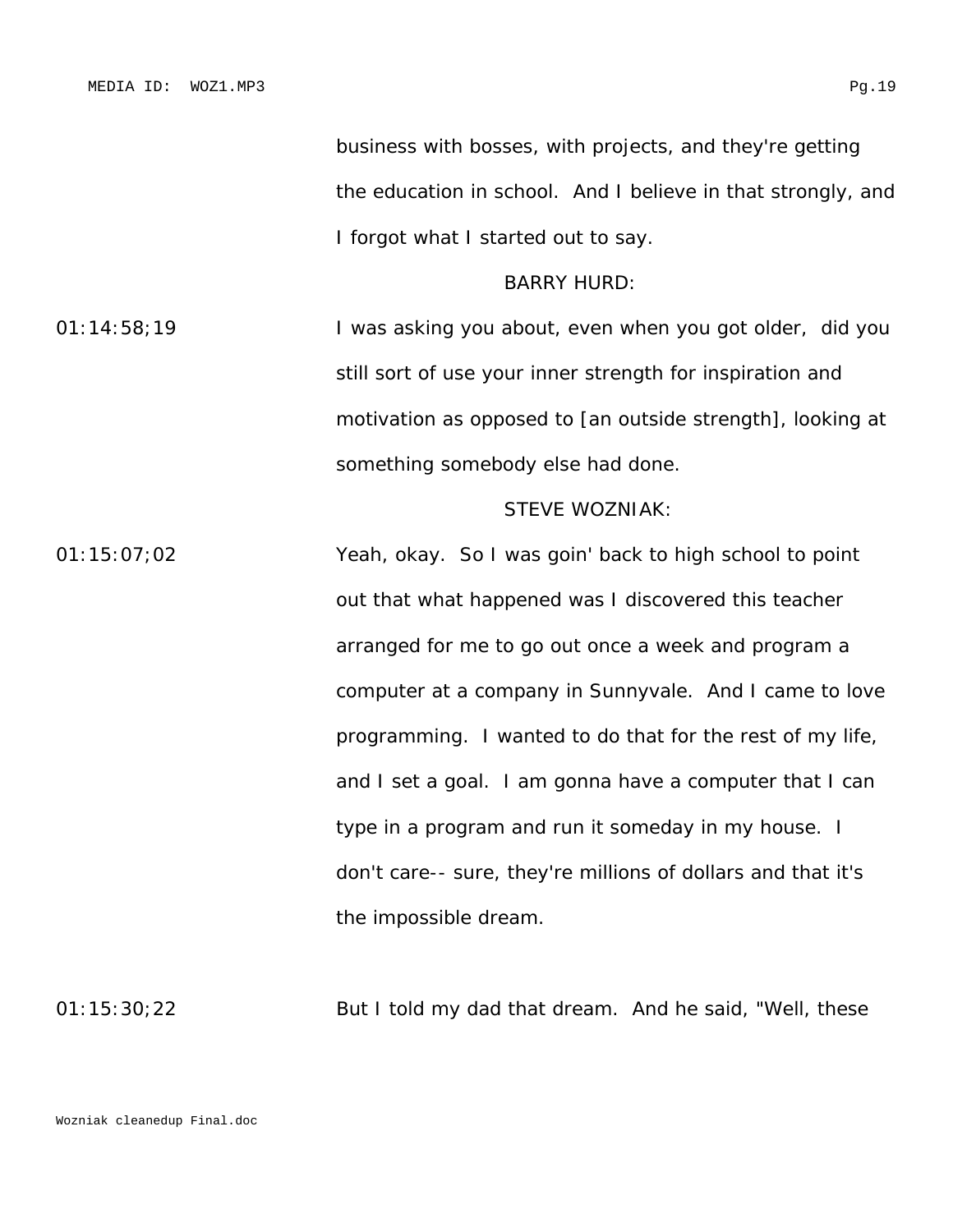little mini computers would cost as much as a house," that's what he said. And I said, "Well, I'll live in an apartment." And-- while I was there, I discovered manuals to computers. A manual to a computer describes, like, the shape of a computer. The architecture is the holding areas, like the rooms of a house.

01:15:51;16 But I knew design from my elementary school and middle school science fair projects. And I sat down with chip books, looking at these little logic gates, they're called, and I would draw them on paper in a way that eventually I taught myself to design a computer. And then I taught myself how to design the computer, instead of on ten pieces of paper, on three pieces of paper. I made 'em smaller, and smaller, and smaller, and I got in a little game, and I got manuals for all the mini computers of the late '60s.

01:16:19;16 These were mini computers from Hewlett Packard, and like the 21-14 and Varian 620-i and Digital Equipment had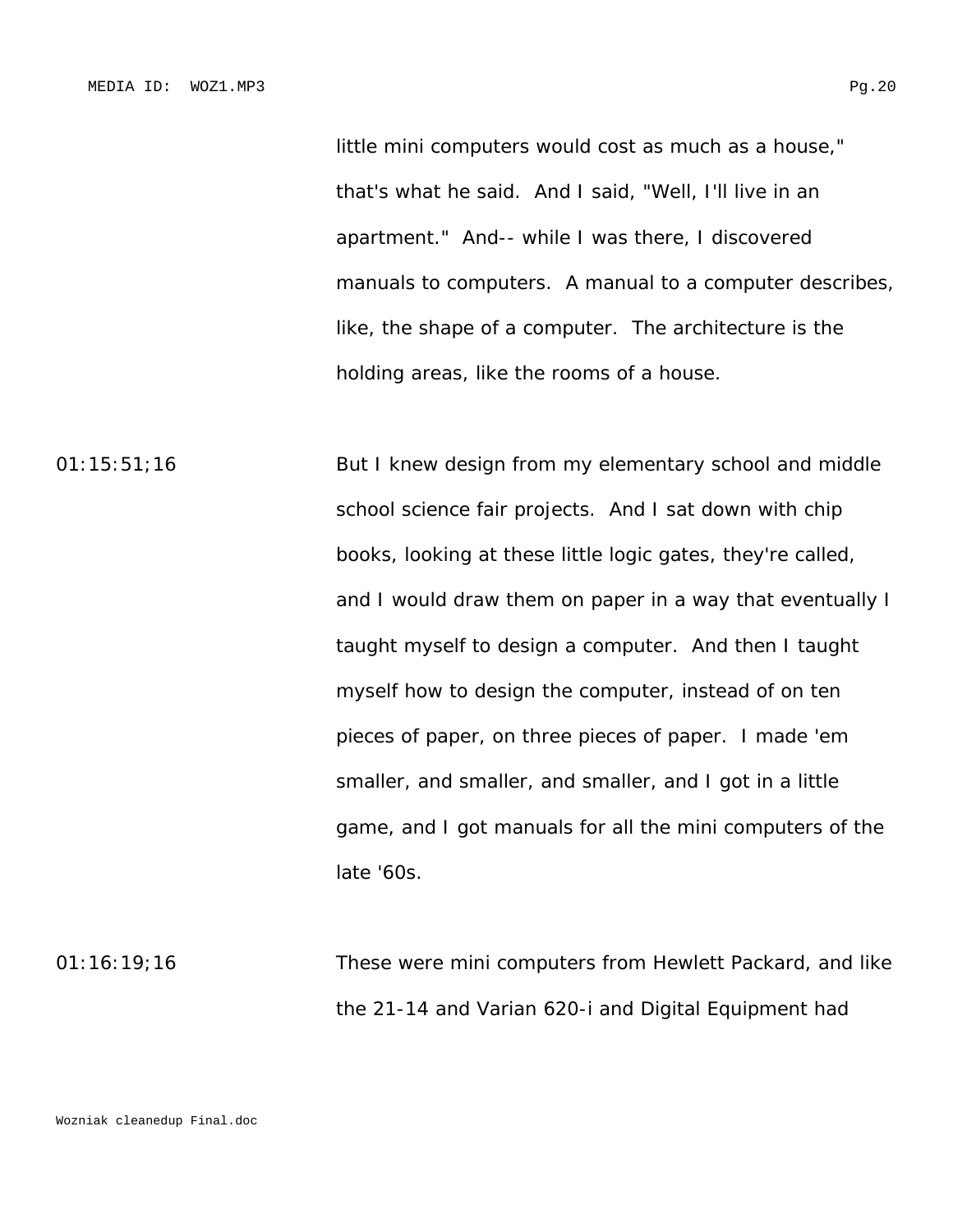theirs, the PDP8 and [so] on. And Data General came out with the Nova. I would order manuals to all these computers, close my door at home. Didn't include my father in this, didn't include teachers, didn't include friends, and I just sat down for no reason I could explain to ya, and I'd just start tryin' to put together little logic gates that you could buy on chips. Although chips cost, you know, way too much for a person to buy back then.

01:16:49;28 But I would design 'em on paper, and here the end, I finished designing this computer. I got (CLAP) so good at it. I did it over and over and over and over, and I would redesign the same computer with a goal of, "Can I do it with fewer parts?" And it made my mind think, "Is there a way I can get an inverter? I just need one more chip.

01:17:08;28 "Here's a weird-- here's a part of a little register, it doesn't invert, it's not an inverter, but it'll actually do the inversion and it doesn't matter that it's a cycle--" I would do these weird things in my head that you'd never find in a book to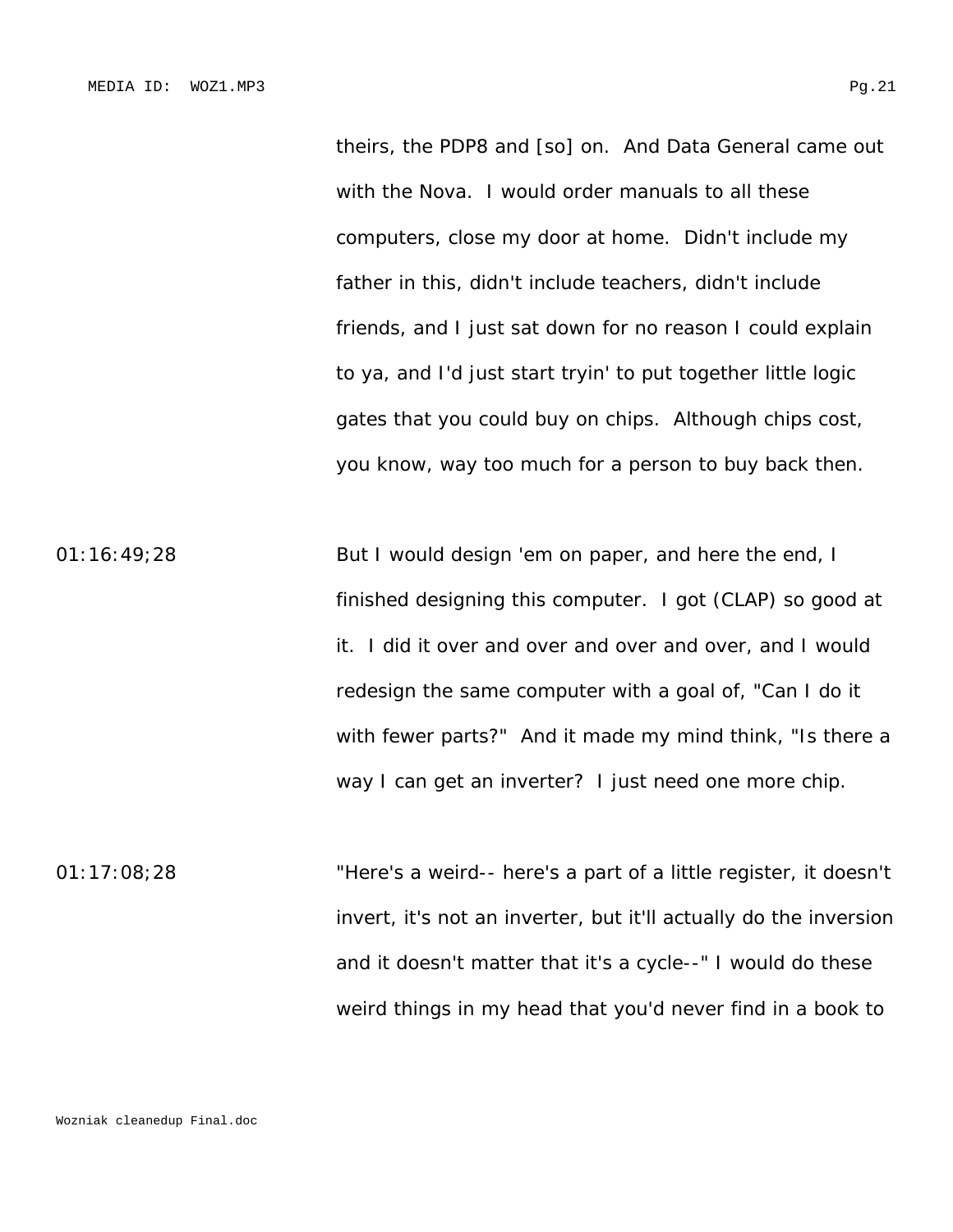make every little part used 100 percent. And I became very good at designing computers, extremely good. I mean, my designs were half the chips of what they were shipping.

#### BARRY HURD:

01:17:32;11 Now, obviously it was good engineering, but it's almost like it was an art form. Did you did you feel more like an artist or an engineer? Tell me about that.

#### STEVE WOZNIAK:

01:17:38;21 I always thought of myself as an engineer. In later life, after we started Apple, I'd looked at it and saw that I did the same things that an artist trying to make a piece of music so perfect, correcting it, having all this talent and getting-- knowing when something is so perfect that almost no other human could do it. And so then I realized I took engineering as an art. I was an artist at engineering.

01:18:01;06 And I ran into a few others of those. In the early days of Apple, about one out of ten engineers, one out of 20 would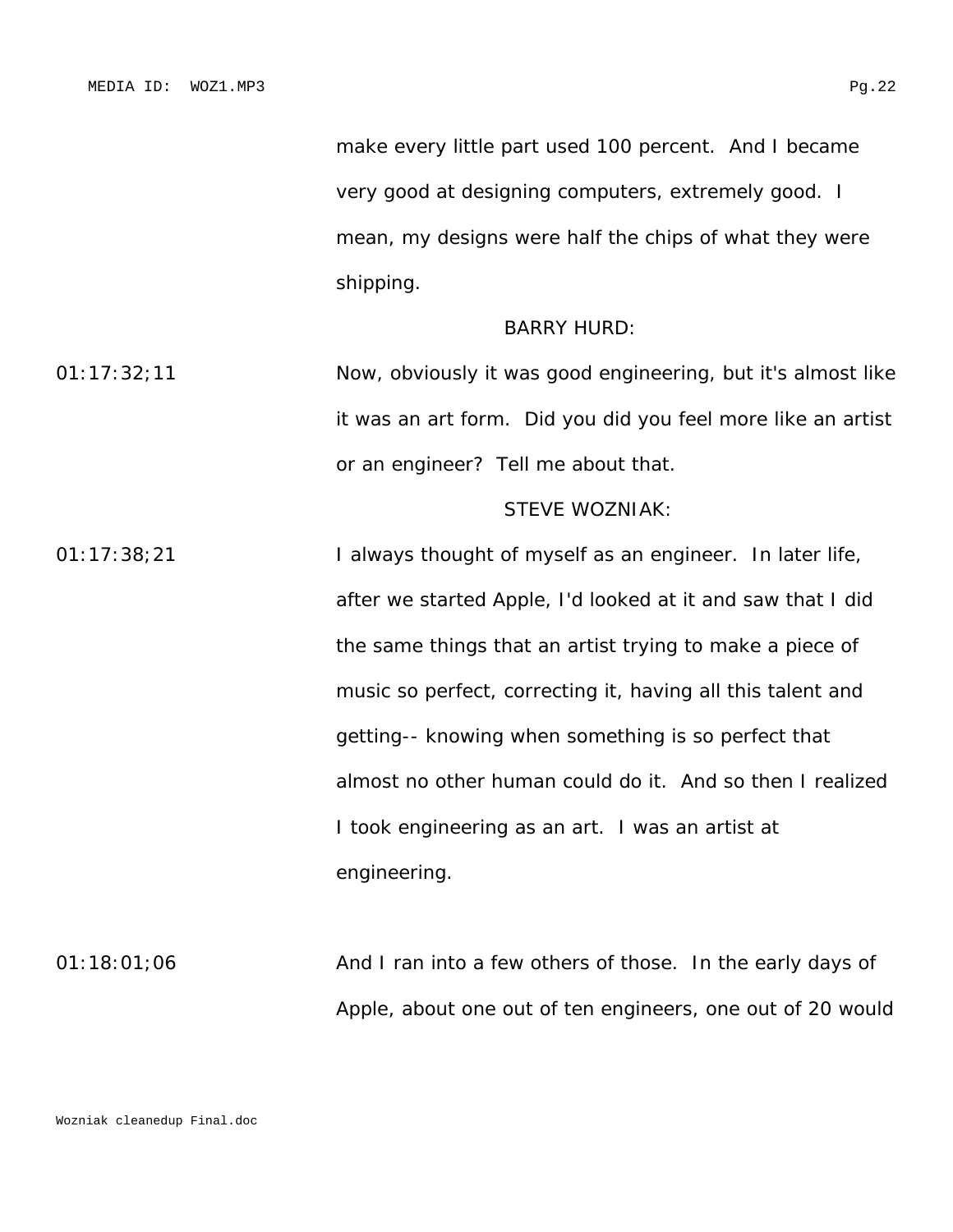be this artist type that everything they could show you was so perfect, they would just show it off. And it's rare.

01:18:13;25 And usually, they were classical musicians. I don't know how I was the one who wasn't. I played guitar but I was not a musician. But for some reason, the artistic- engineering and musical—[went together], real good music talents. I mean, some of them were professors of classical music. So they were that brilliant.

#### BARRY HURD:

01:18:35;14 Think it's 'cause the math and music's a mathematical language?

#### STEVE WOZNIAK:

01:18:39;21 I think it probably is. Probably somethin' in the mind of all these little pieces that add up to something larger, like a bunch of notes might add up to a chord, and they might have little timing differences between them. And they add up to a stanza and they add up to a longer piece of music and they add up to a whole song.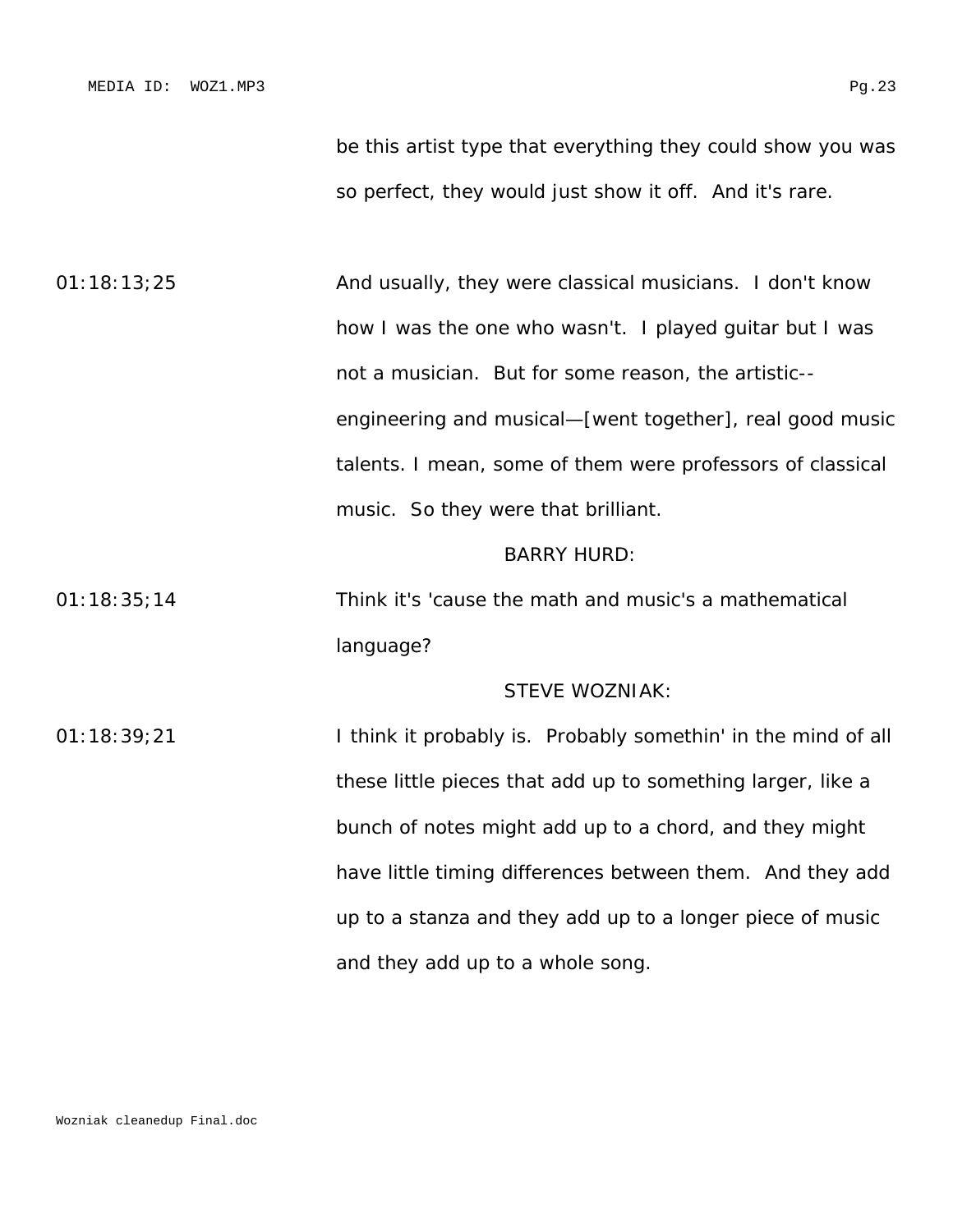01:18:55;16 I think that sort of-- that's how you build computer programs. You start with computers themselves with hardware. You start with very small elements, build a little bigger structure out of that, combine it with another bigger structure; eventually you can build it up to a full computer, or a full program.

01:19:10;05 And also, the people that were that type of people, that had these incredible techno-- they could apply their -- I don't know what you call that, intricate, artistic thinking, to designs and computer programs, they also were the ones that were the most humanist. That spoke the greatest words about how society should be affected by computers, how computers should treat a person. How you can make the human being more important than the technology.

# BARRY HURD:

01:19:39;11 Did you have a philosophy like that when you were developing your computers?

#### STEVE WOZNIAK:

01:19:42;23 I didn't. I did not have that sort of philosophy. I tried to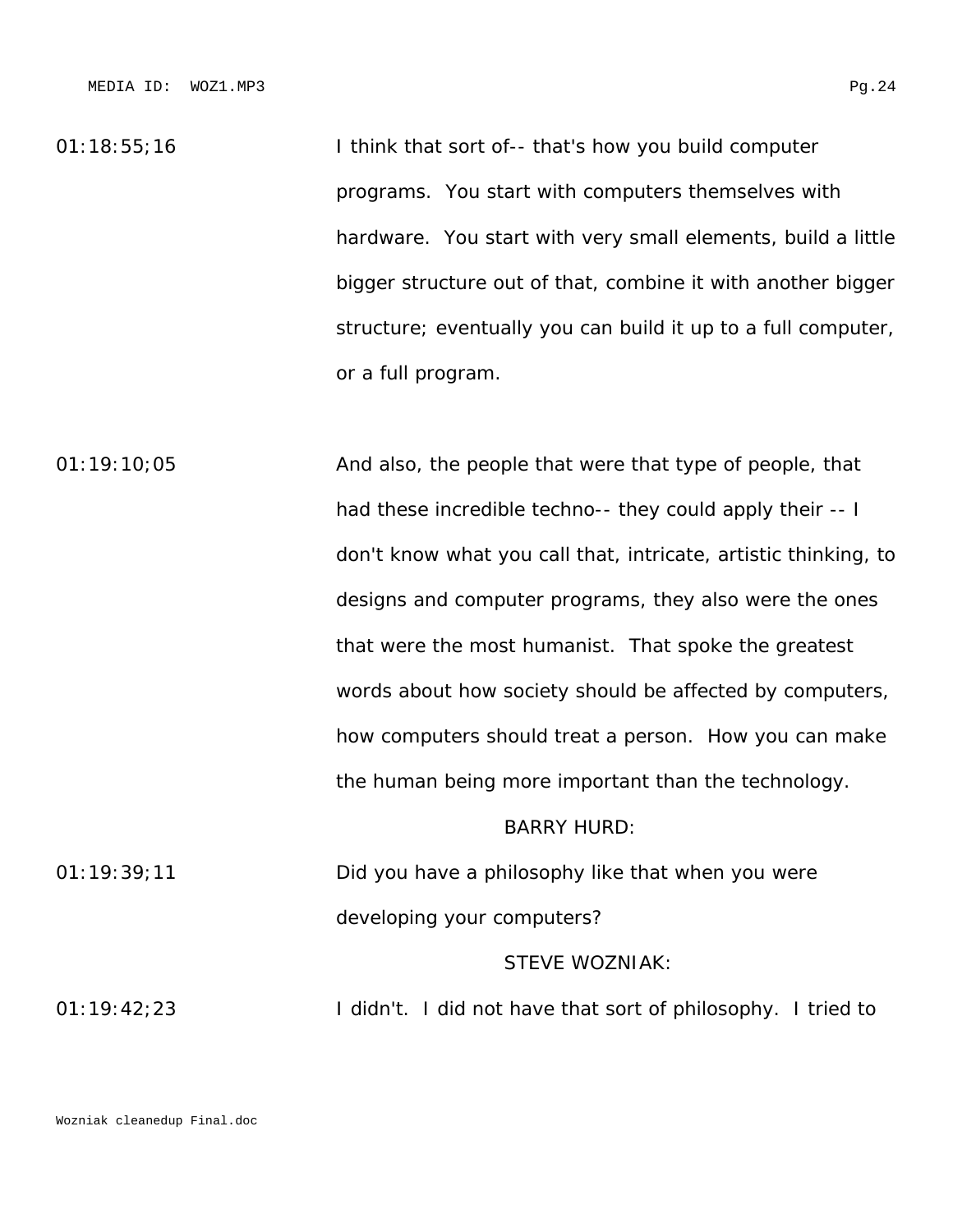make them simple in terms of the fewest parts, and I got very good at that. And I always tried-- and I believed in- and as part of that process, I learned that if you're-- say you're writing a program, leave out a whole bunch of things that almost don't matter, but do the core of it very well. And sometimes you could think of ways to have fewer elements but do as much as the more elements would have done.

01:20:09;16 And sure, a lot of people would look at it and say, "You don't have 500 things." No, I've only got 20 things, but they do all the job. And I got good at that, and so indirectly, I was ready for it. But really, when these people exposed us to-- Steve Jobs and I, we were first told by Jeff Raskin that when you build a computer, it has a certain amount of electronics in it. And that electronics can do a certain amount of calculations for other people.

01:20:34;26 And yet, you can take extra time, put some work into programming harder and harder, to making a program so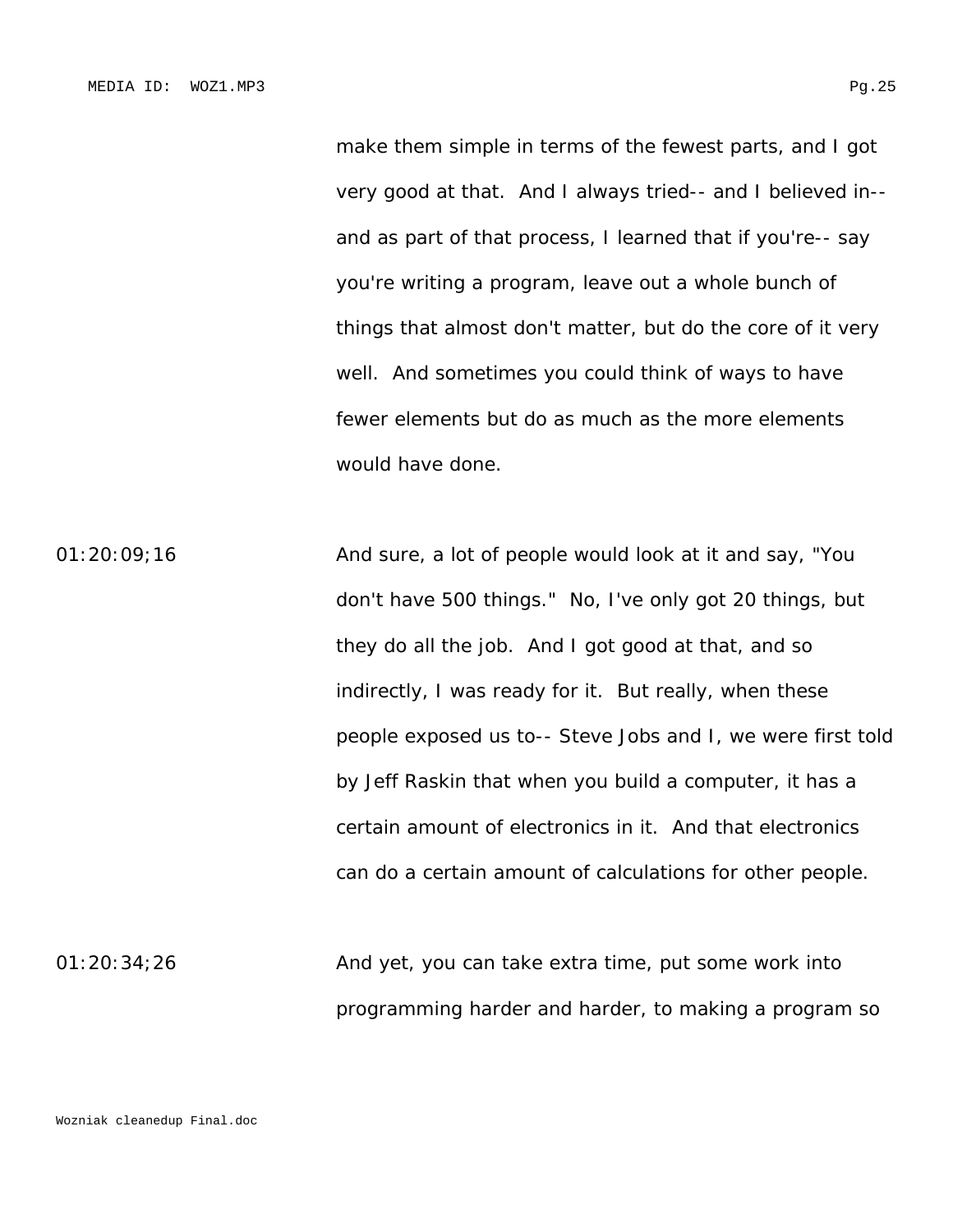beautiful that a person who knows nothing can walk up and use it successfully without having to be trained, "This is here, that's there, this key does that." We're-- you know, like, the geek world was full of switches you'd never understand on the old big computer front panels. And this museum's full of a lot of those.

01:20:59;00 But-- it's like how do you get away from that? How do you make somethin' so obvious a person walks up and it's intuitive? I want to do a certain thing, I want to add some numbers. Maybe if I just type in a formula like I do in math, five plus six equals, it'll give me an answer. You put in enough software, you can make it work better for the person, and yet it's still just as good a computer.

01:21:19;28 And that was one of the big influential days of my life, when he was telling that simple-- story. Because I said, "Yes, all computers should be made that way. We are the computer experts. We're tryin' to make life easy for people." Electronics, it should make our lives better. And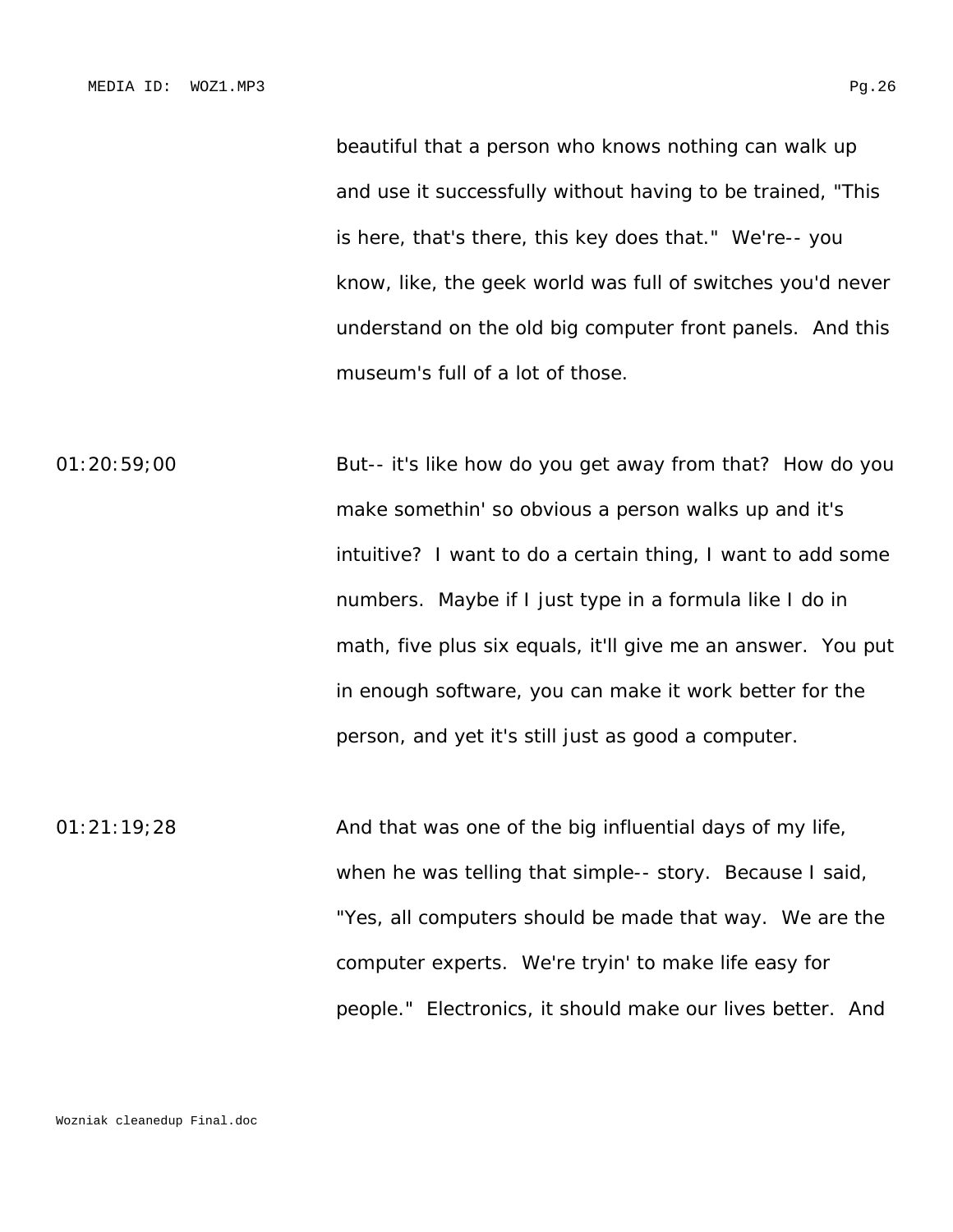we don't get happier than the caveman, okay? We don't get happier than people were a couple hundred years ago, but we're driven to try to find these ways to make life easier and happier.

01:21:46;09 And, boy, the computer should do the thinking, not the person. If the person has to think to-- "I remember how to do this and this and this step, and those 20 steps on this computer," then the person has had to conform to the technology, and the technology's been made the master. BARRY HURD:

# 01:22:00;06 Now-- at that time, that was very innovative thinking. I mean, we know some of it now retrospectively. Did you know you were being that innovative? Tell me a little bit about that process.

#### STEVE WOZNIAK:

01:22:08;29 Well, that wasn't-- actually, a lot of my thinking of designing the first computers were even before those kinda concepts really took me over. But I was in a computer club, and the club was full of academics,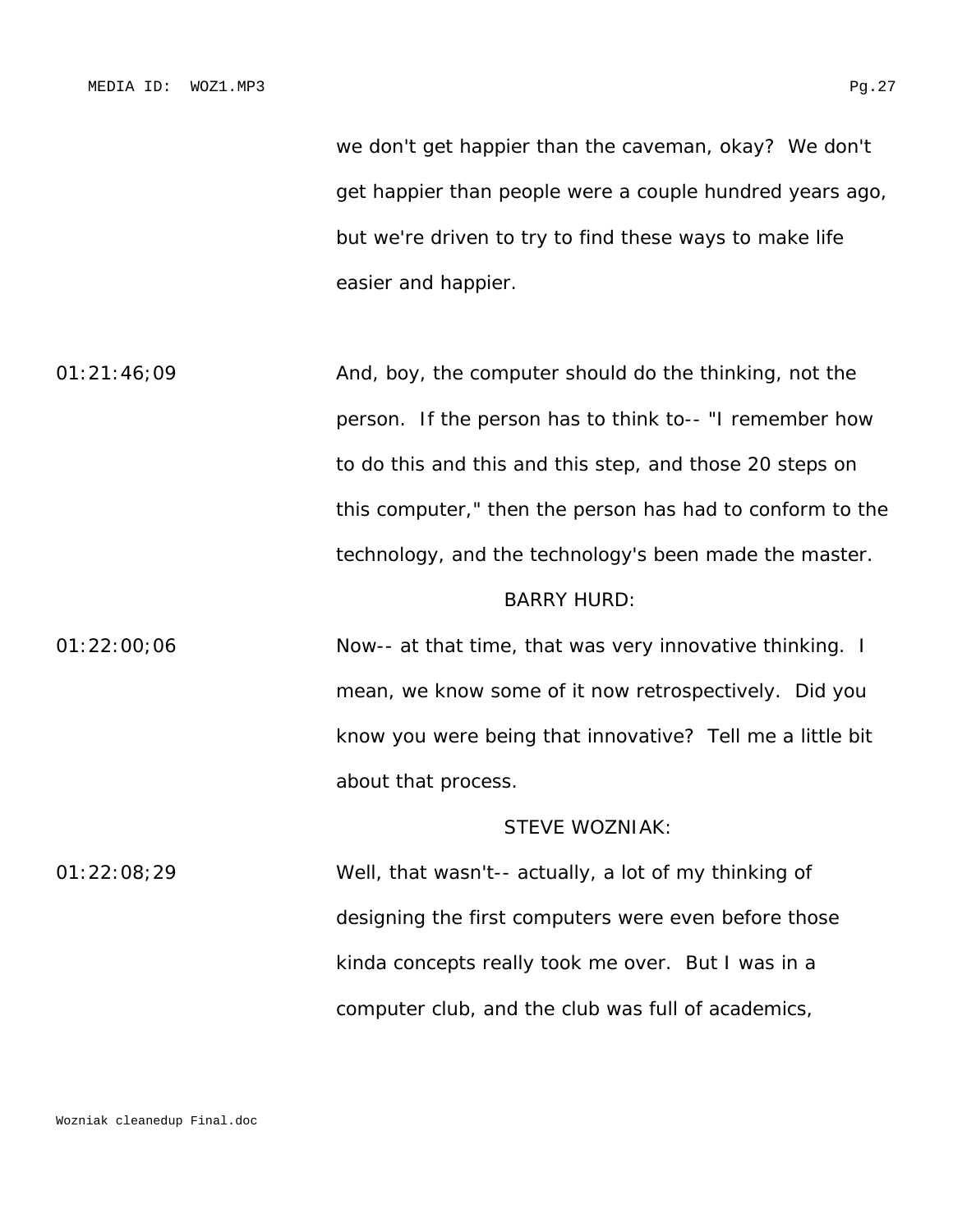professors from Stanford, Berkley. And a lot of people that had been involved in social movements, and even anti-war movements and the like.

01:22:30;13 And they wanted this new technology to free the people, to get to, like, a better, further state. And they spoke about how we were gonna change as people. How we were gonna be better educated with a machine that can answer us back, instead of just a book that can only present data one way. And how we were going to be able to communicate and leave messages that hundreds of people could read and all know that a meeting place got changed.

01:22:57;15 And, you know, these great social goals really-- even though I was too shy to ever talk at the Homebrew Computer Club, I sat in the back row and I just was so inspired thinking, "This is the good that we're doin'. And I'm good at designing computers. I wanna put my talents in that direction. I want [to help] all these people that are listening to these stories--" I didn't realize it was really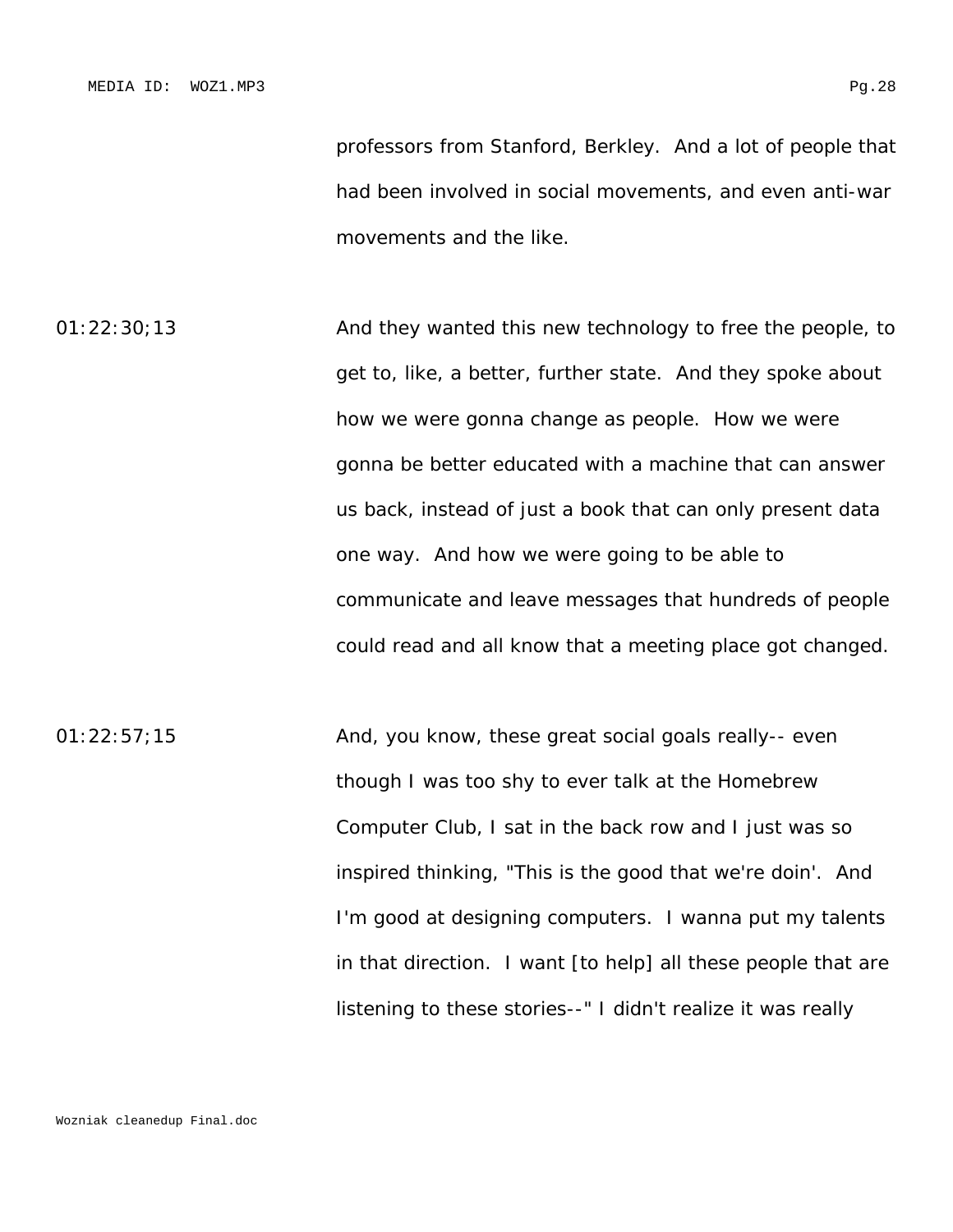only a few scattering ones that were super bright. Super bright, futurist, social evangelism thinkers.

01:23:27;00 And I figured that everybody here must be so affected like I am. And I wanna help them build their own computers. So I took it as my goal to design a very simple, affordable computer which I knew how to do, and give it to the others.

01:23:43;09 And I did, I passed it out for free. No copyright notices, no nuthin'.

BARRY HURD:

- 01:23:47;11 Yeah, we're gonna-- we're gonna pick up-- I just wanna stop for a second now.
- \* MEDIA ID: WOZ2.MP3

#### BARRY HURD:

02:01:07;26 Well, let's start out with this, tell us about that path of how you're in your 20's now or a little bit older, you've decided you want to be an engineer. You want to build this great computer. Just, sort of, take me through that path that that led up to the Apple I and II.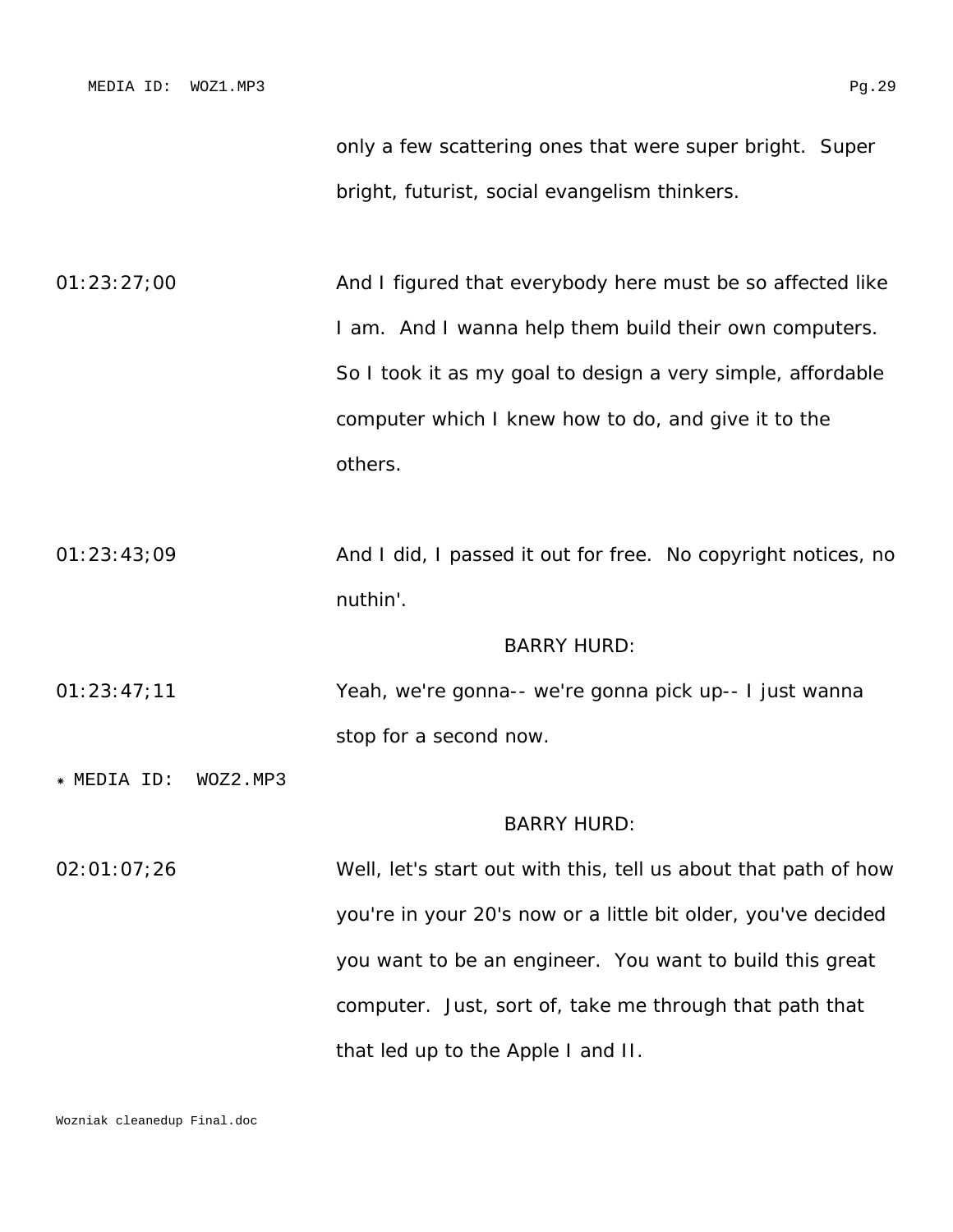## STEVE WOZNIAK:

02:01:21;17 Yeah. I never really had to think about a path career, what I would do, because I was so smart in electronics, I always had an easy job that was satisfactory to me. I was always real happy. I had a lot of jokes in my life and humor. And I wound up getting a job at Hewlett Packard designing hand-held calculators, the first scientific calculators that all engineers and scientists had to start using instead of slide rules. And I didn't have a college degree but they interviewed me.

02:01:49;18 I just knew all the design electronics and all that and that was good enough. And I feel so grateful that I didn't have to have some certificate proof that I knew it, that I just had to, you know, I didn't have to have my fourth year of college. So, while I'm working at Hewlett Packard, I still loved electronics at night.

02:02:05;26 And I was still shy and awkward and not socially-- I'd never have a girlfriend or a wife, probably. So, when I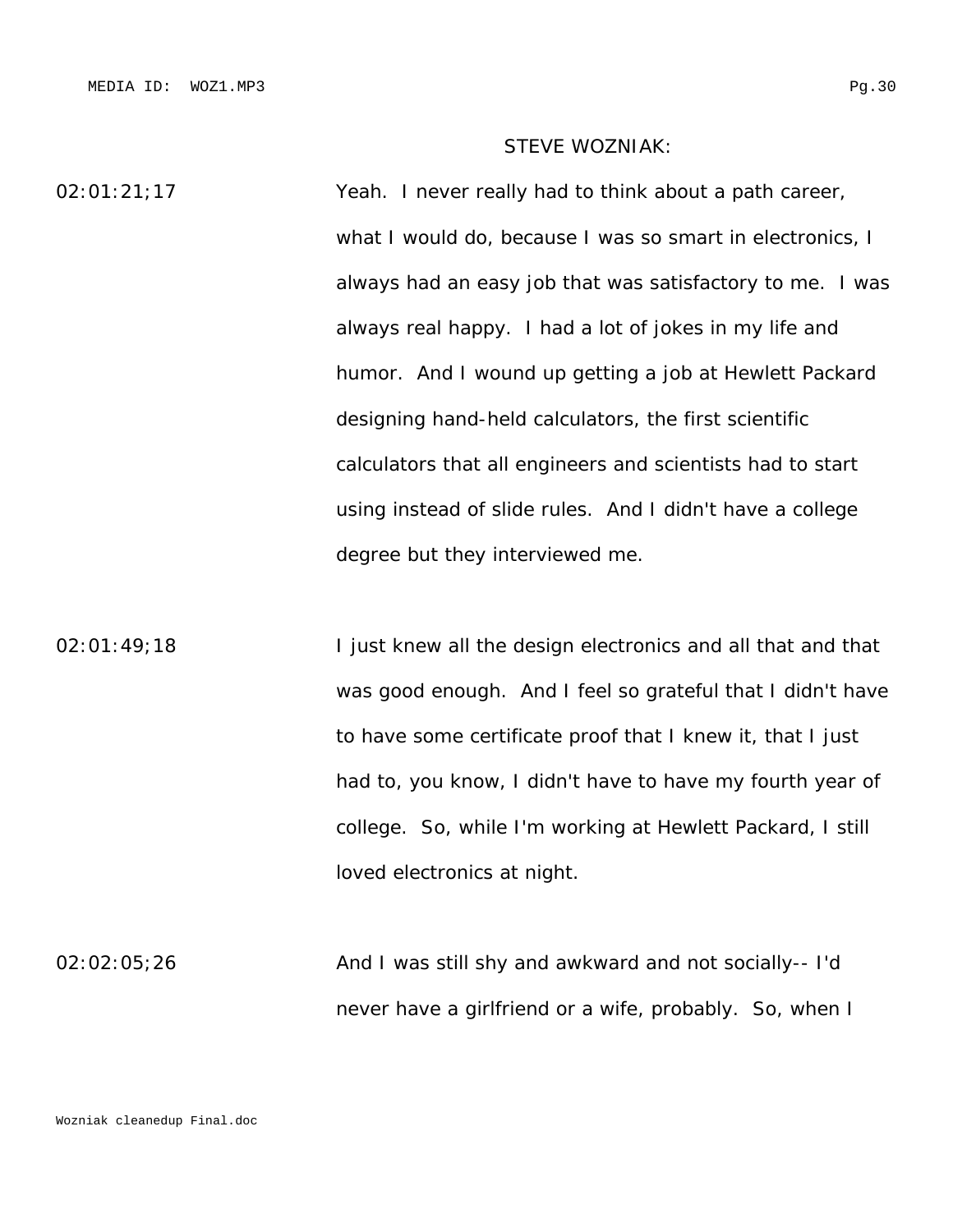came home, I did electronics projects at home. And one early one, wasn't even electronics but it was jokes. And I started the first Dial-A-Joke for the San Francisco Bay area.

- 02:02:21;14 **And I'm so proud of that 'cause that was back in the day** when you could not, in the United States, legally own, use or purchase your own telephone. In the United States, you could not legally own, use or purchase your own answering machine that people could call for a joke. The one I had to lease cost as much as my apartment rental.
- 02:02:41;21 Can you imagine a young engineer pay an apartment rental twice just to run Dial-A-Joke? That's why nobody ever did it. And, eventually, I did have to stop it for lack of money. But-- I ran it for a couple of years, told jokes, told Polish jokes. Then when the Polish organization said they were going to sue me, I said, "What if I switch it to Italian jokes?" and they said, "Okay."

02:03:02;03 This was back before political correctness, so, you know,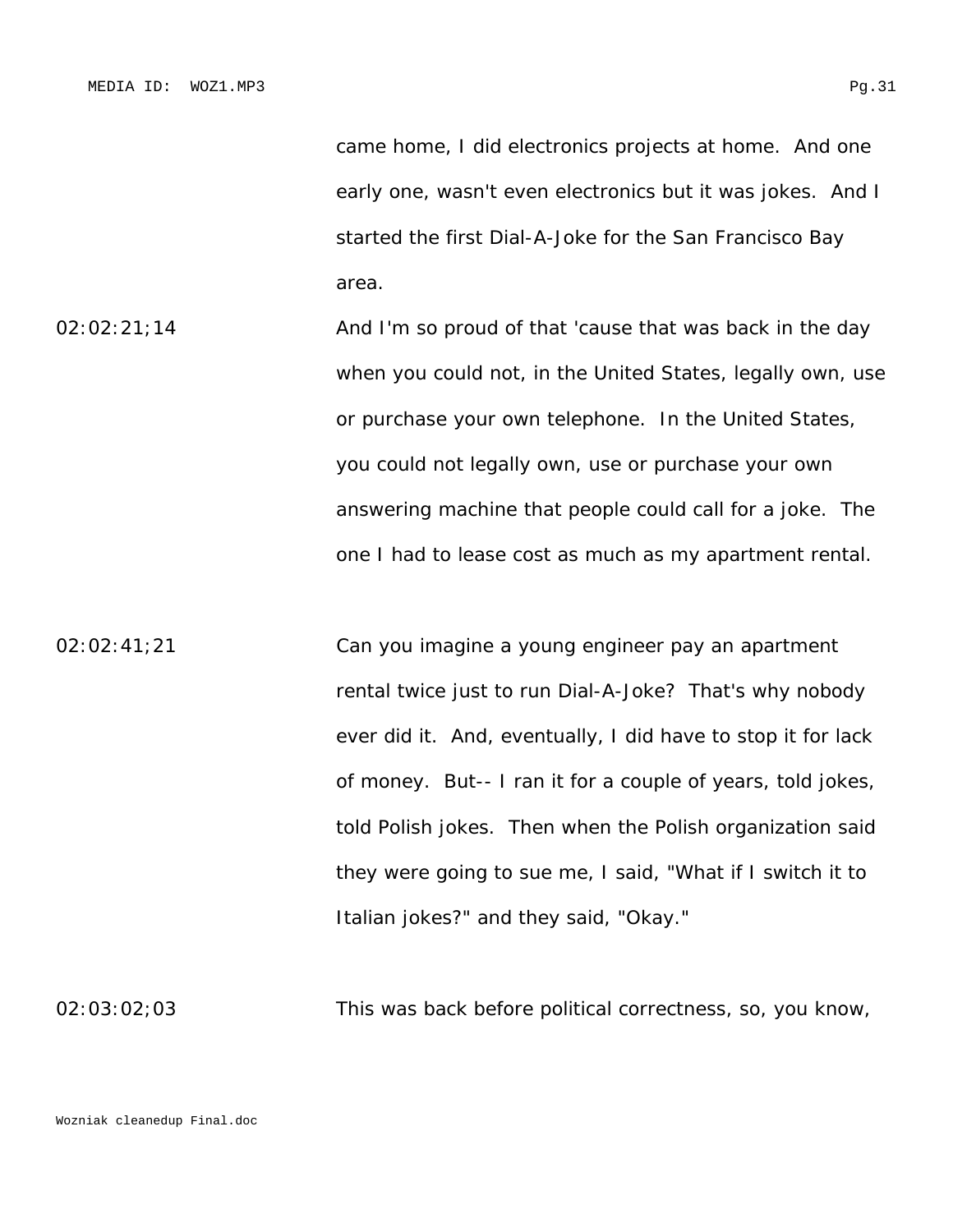go along with the times. Anyway, after that I saw a Pong at a bowling alley and I said, "I have to have one." And I said to my fiancé, I'd met her on Dial-A-Joke, and now, I said, "Oh my gosh, I can build one of these. I know television signals from high school and I know digital electronics and I designed my own Pong."

 $02:03:24:13$  And around that time, oh, we skipped a step that I, also, worked briefly, in between college years for a computer company. And while there I mentioned to one of the engineers, "Oh yeah, I used to design all these computers back in high school and I could never get the parts to build them. And he said, "I'll get you the parts. I know-- I have connections with chip companies."

02:03:44;08 So he got me the parts and I, actually, built a computer of my own and built-- down the street with a friend and the friend said, "You've got to meet this guy, Steve Jobs, because he knows digital electronics like you do and he plays pranks like you do." So he was, like, the brilliant,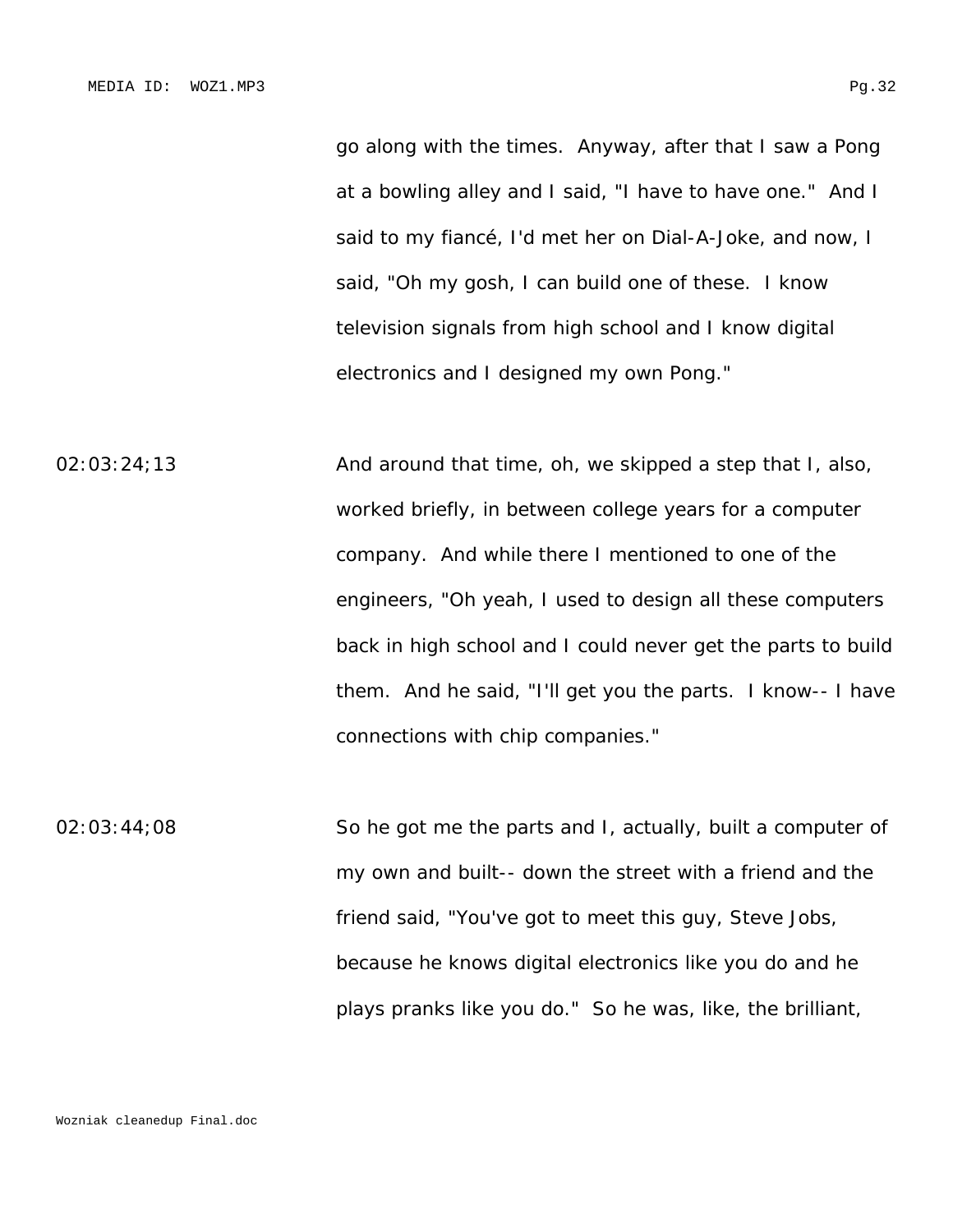technical geek of his high school but-- the school I went to [but a] later year.

02:04:03;17 So I met Steve and we sized each other up and became such good friends. So after I saw Pong and I had driven Steve up to his college in Oregon, when we finally came back from that, I'd tell them all about Atari. This company's making video games out of televisions. It's the newest thing. He went down to Atari, he's the brave guy.

02:04:21;15 He went down and just got a job, like that. So he was inside of Atari fixing up their games, adding features to them, that sort of thing. And I'd go down and visit and do the games and he came up with a deal where the head guy from Atari, Nolan Bushnell, wanted a game design. And he didn't want his engineers to do it because his engineers were using 50 chips, 80 chips, 100 chips, 120 chips, 150. 02:04:44;00 They were using 200 chips to make a game. And he knew that I used very few chips for anything. So I got the job to design Breakout, did it in 45 chips. And Steve Jobs and I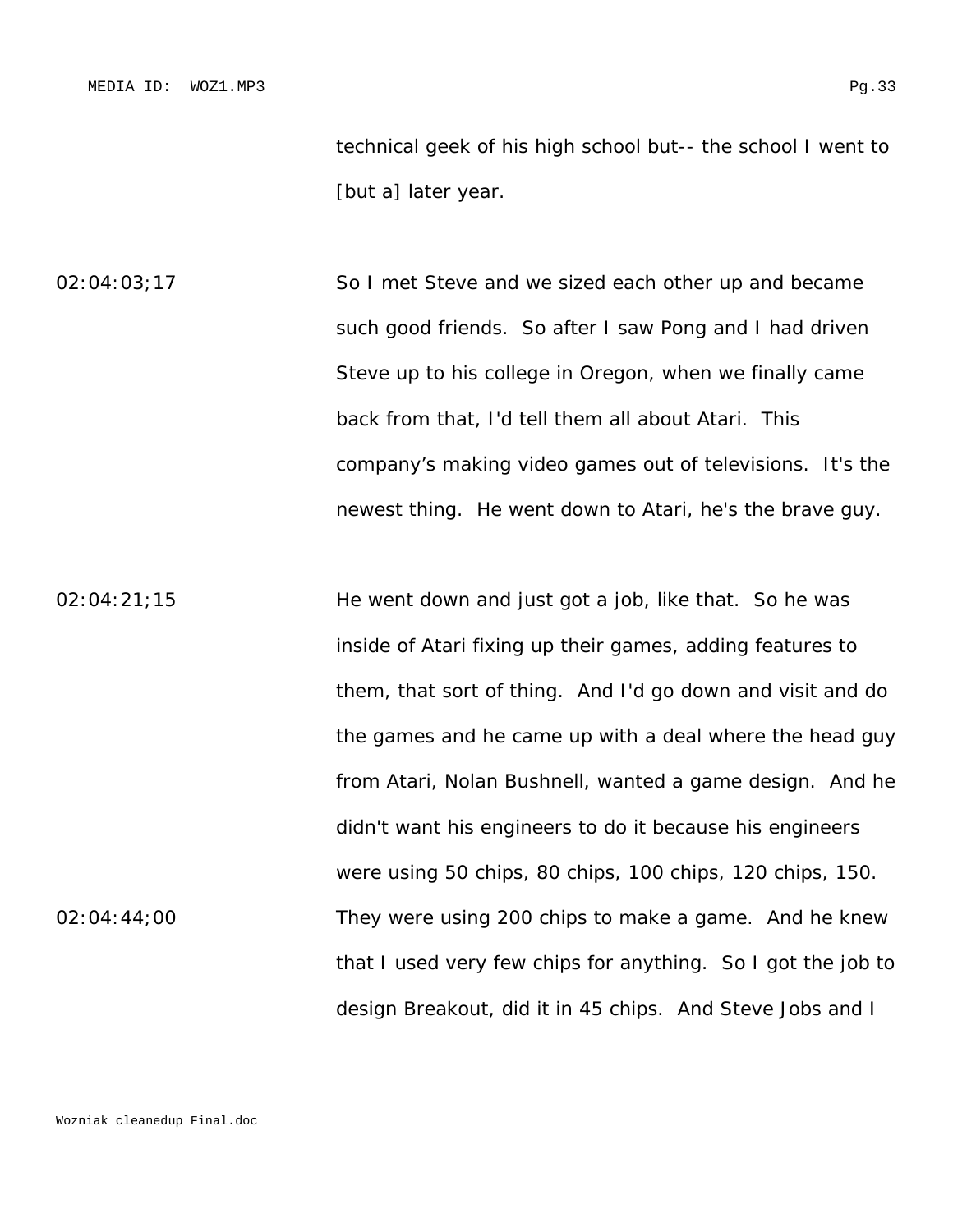went in every night, four nights in a row. It had to be done in four nights. And that was impossible. A game took six months back then.

02:05:01;08 It was hardware, it was not a program you can write. It was chips with wires that have voltages on them. And I didn't think I could do it. I was, like, the best designer in the world, in my mind, but to do that, in four days and nights, I didn't think I could do it. We didn't sleep, we both got the sleeping sickness, mononucleosis, Steve Jobs and I did, turned over a working Breakout.

02:05:20;08 And then after that, we went over to a friend's house. And this friend had to do with some things we'd been involved with in my year at Berkeley in college, making tones into a telephone so you could dial free calls anywhere in the world, weird, little device called the Blue Box. And this guy was called Captain Crunch and we went down to a basement and he's typing on a big, huge, metal teletype machine, the machine you see in military stations in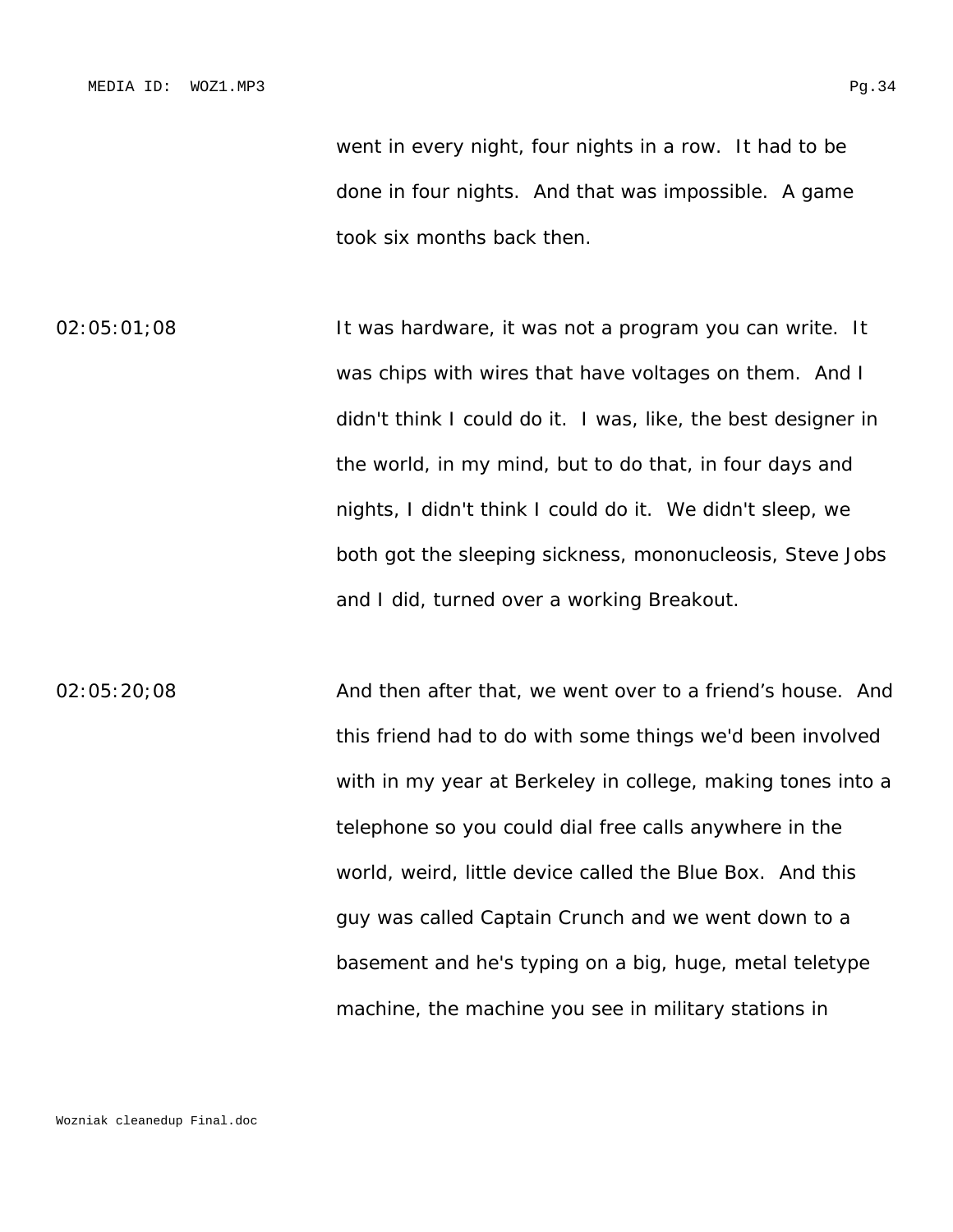clunk.

- 02:05:49;24 They have that hackerish sound to them. And he said, "I'm playing a game with a computer in Boston across the country." And, oh my God, he printed out a list of colleges, about 12 colleges, Berkeley, Stanford, UCLA, Chicago might have been in there, Boston had a couple schools, New York.
- 02:06:07;16 I'm saying, "Oh my God, you can reach out like a Superman." I love it when electronics makes you a Superman. "You can reach out to all these-- " and I said I had to have it, just like the Pong game. My formula was, use my home TV, which was free, a free device for output, wired a little wire inside and put pulses on the wire to cause balls and paddles appear on the screen. Now, I designed a circuit that would put letters of the alphabet on the screen so you could have a certain number of letters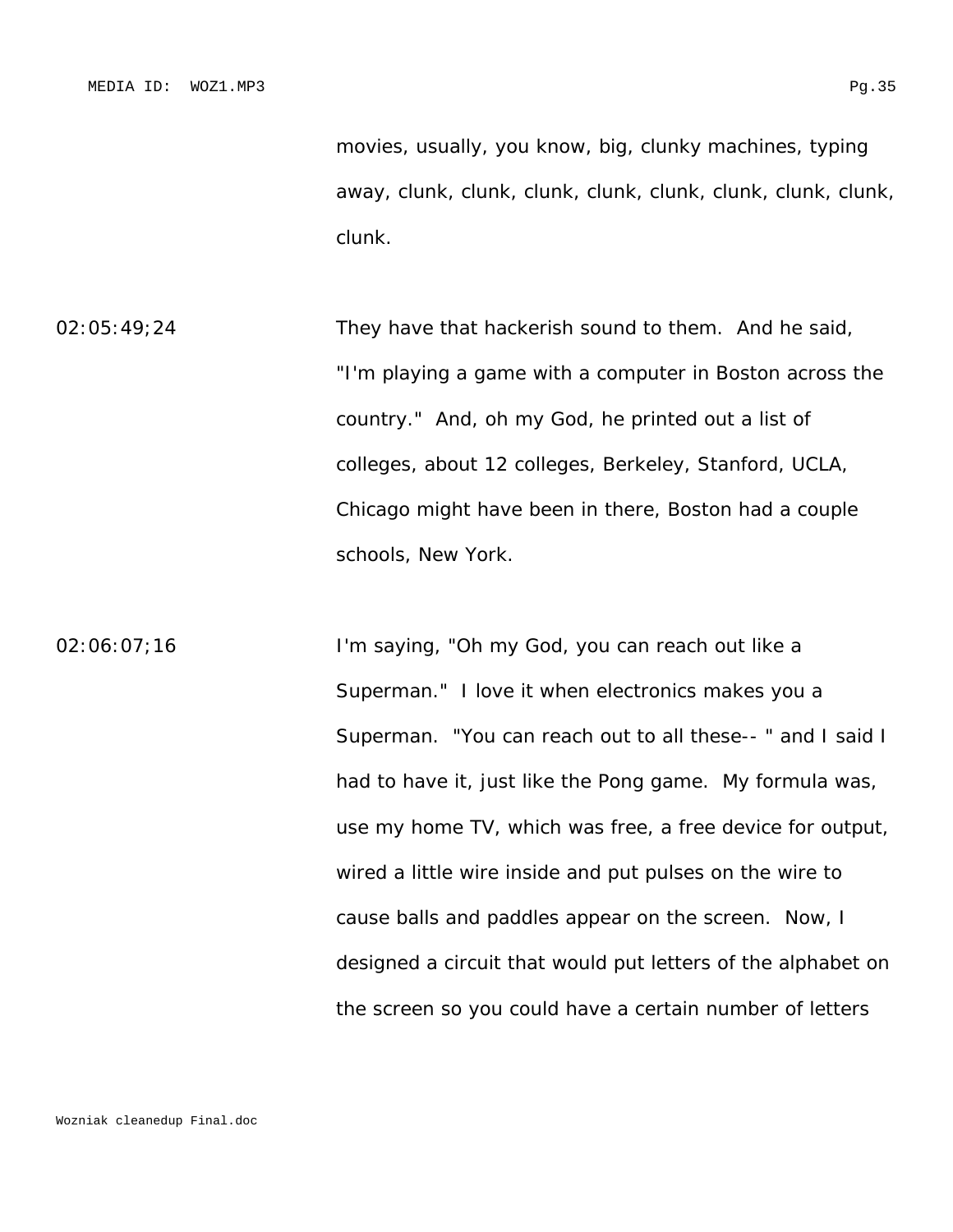across each line on the screen.

02:06:38;00 **And I could, actually, type on the keyboard in the end,** went through a little modem I built into my telephone, dialed the number over in Palo Alto at Stanford. It got me on this thing called the ARPANET, with 12 colleges. And the ARPANET was gonna grow into today's internet but these were much earlier years.

 $02:06:54;15$  And I had my own device now and I could, actually, type-talk to computers and program them. And they could run programs. And the output would appear on my TV. So this was an exciting, exciting time. I'd worked at Hewlett Packard the whole time. But at night I was doing these incredible, interesting things, just for my own fun and interest.

02:07:11;07 And that's when a friend said this club started up, that was the Homebrew Computer Club that had a lot of big social thinking combined with computers that were affordable. I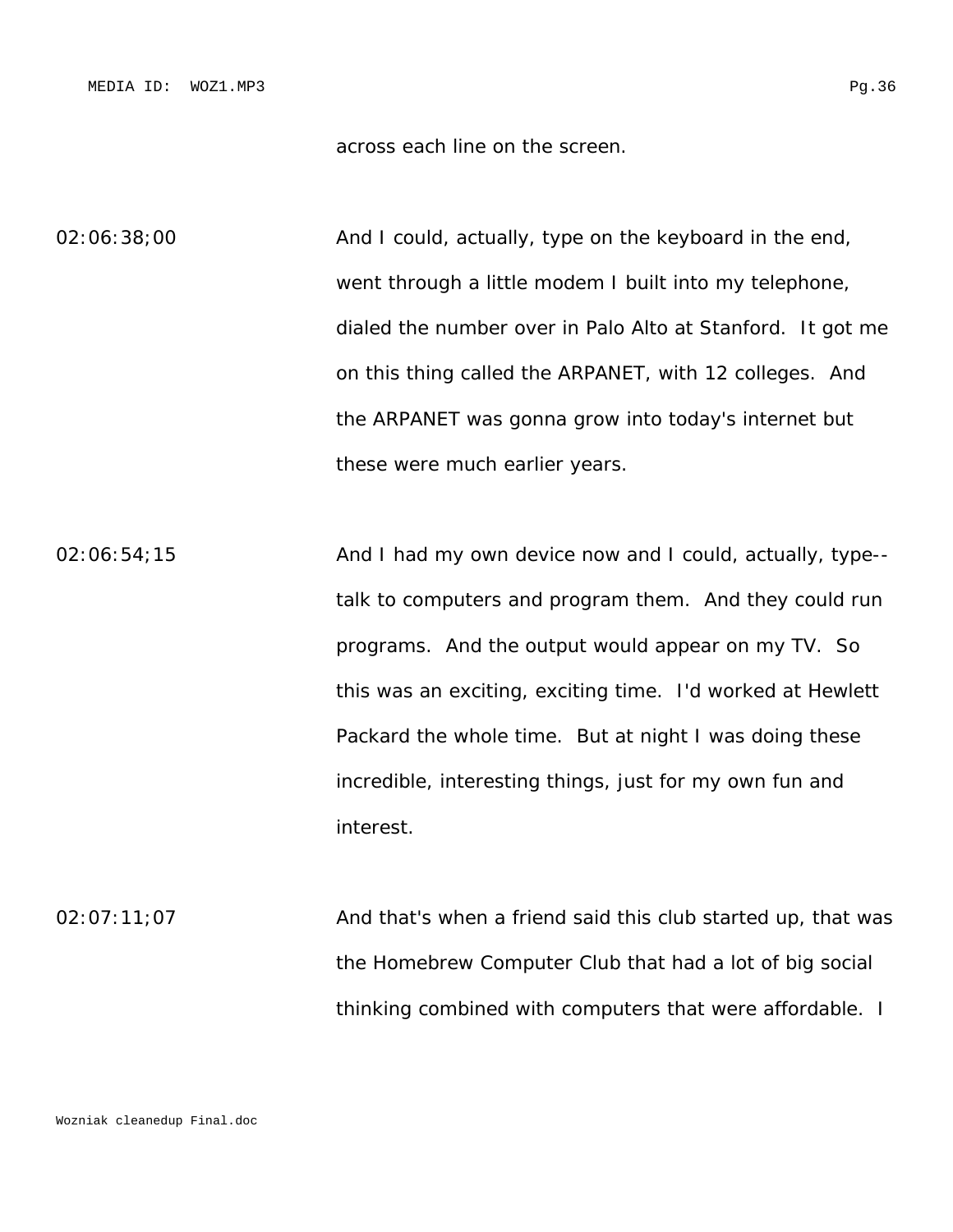went to it and I was very disturbed the first time. I was embarrassed. Everybody knew about a microprocessor from Intel.

- 02:07:28;13 They knew the part numbers, that it was being sold in a thing that called itself a computer with switches and lights for ones and zeros and buttons to push the ones and zeros into memory. And it was really the equivalent of that little computer that I built when I met Steve Jobs, five years earlier. Just about the exact same specs, you know, the number-- 256 bytes of memory and eight switches for data and buttons to push.
- 02:07:51;02 And-- I had all the same stuff done before. And what I realized was, these microprocessor chips are out now. A microprocessor is, like, the whole computer I used to design. Oh my gosh, I buy a microprocessor chip, I have a keyboard at home and I have a TV that displays words. I've got my own computer. It's all done.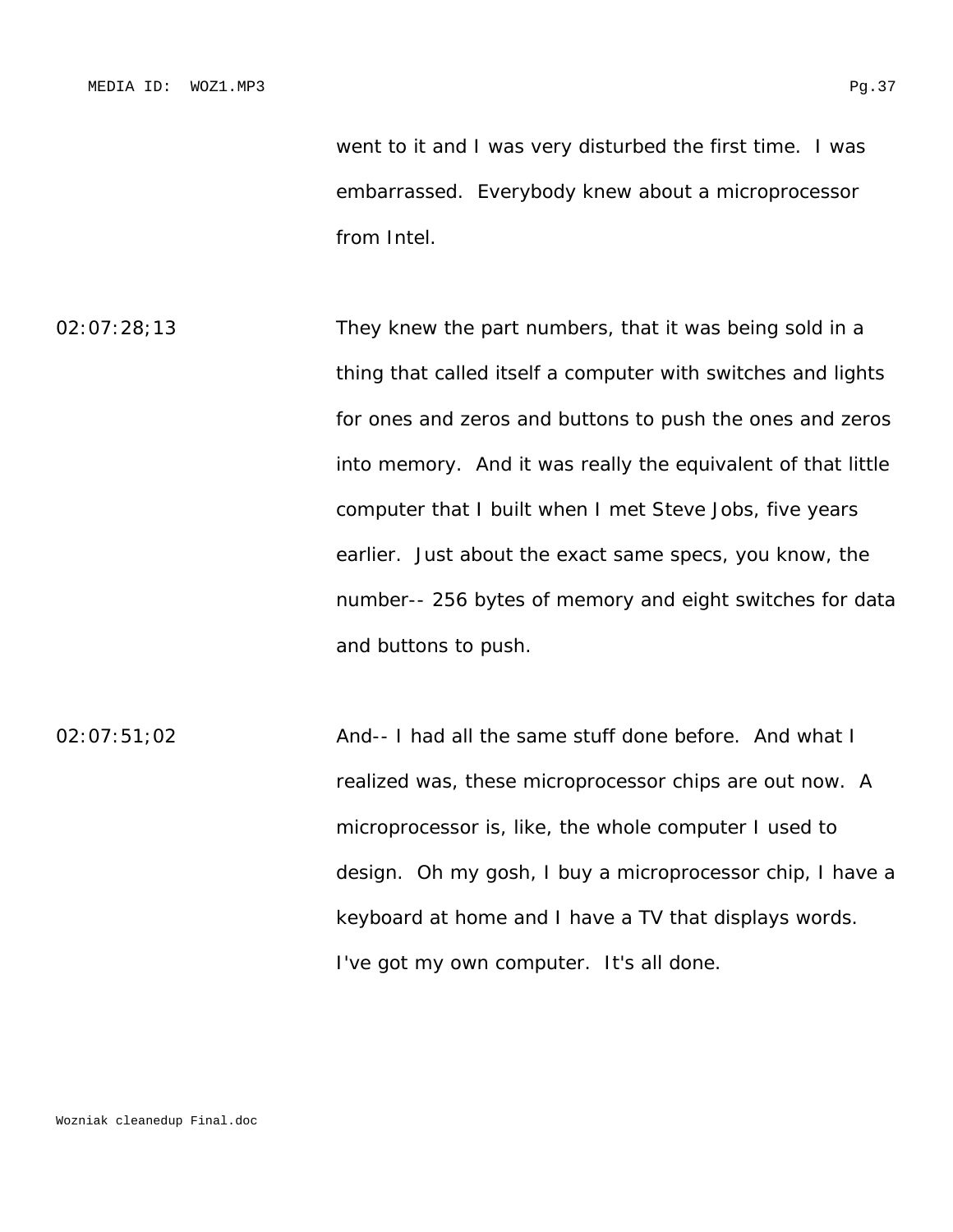02:08:11;22 **And then, I knew, right then, that the computer that I told** my dad I'd have some day in my life, I would have it. So I had to learn what a microprocessor was, by the way. I was scared. That's why I was scared. Everybody knew microprocessors and I took the data sheet home and studied it.

02:08:25;07 And I said, "My God, this microprocessor is like those computers I used to design." So it was just a pure accident. One accident after another was so lucky for me and I couldn't afford the Intel microprocessor, \$400. And they had a program at Hewlett Packard, you could buy a Motorola one for \$40. So I went in at night and used my drawing table at Hewlett Packard.

02:08:48;03 And I drafted out the design for a computer based on the Motorola microprocessor. Then another company came up with their own microprocessor for \$20. So I used theirs instead, cheaper, I mean, the cheaper you can go and you look at it as an engineer. This processor will do as much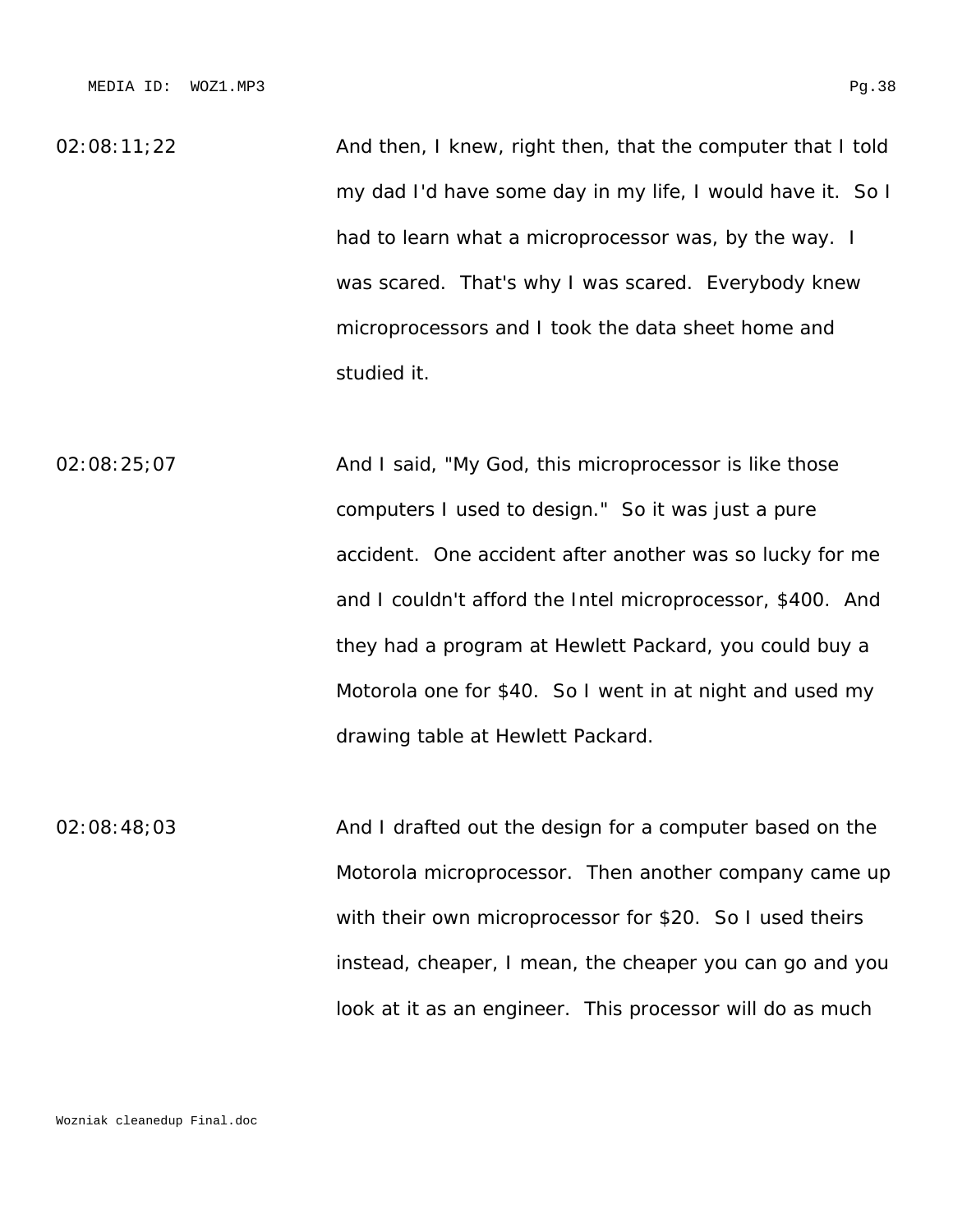as-- \$20 one will do as much as the \$400 Intel one, or the \$40 Motorola, I mean, it'll do just as much calculating.

02:09:12;05 So then I finally got the tools one night. I got the time, I'd draft-- I designed everything, thought it out, went in and started plugging chips in a board, soldering every wire on, testing and looking on oscilloscopes, debugging. "Oh, oh my gosh, I'd made a mistake in the design," fix it over here and move a couple wires, put a new chip in. 02:09:31;21 Or, "Oh my gosh, there's a problem here. Oh, two wires must be touching each other." And I'd fix it. And I'd get the thing working and, all of a sudden, finally, I was running. And I said, "I don't want this big, ugly front panel." I like things small, you know-- consumer electronics if it's a hi-fi you like things smaller and smaller.

02:09:49;14 You know, when we got the CD players, we wanted them smaller and smaller, Sony was good at that. Well, transistor radio, you can get them big or you can get them smaller. I like something small. I don't like huge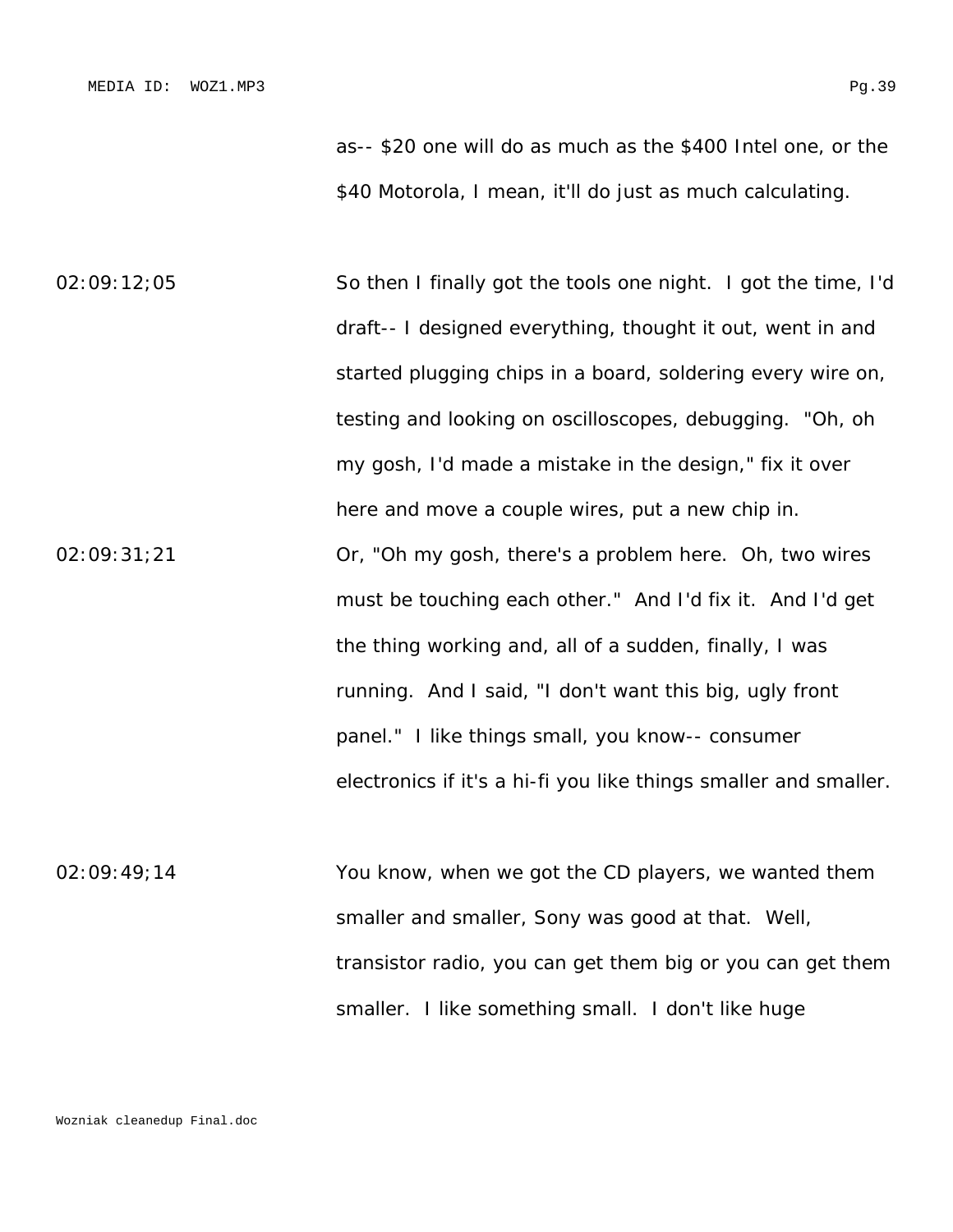monstrosities that are mechanical. I've got to get out drills and I'm not mechanically oriented very well, drill holes for all these switches, plug in the switches and do them.

02:10:07;25 I did that back in elementary school for science fair projects but I didn't want to do it. And I said, "Hewlett Packard makes this calculator. I helped design it." And what we have inside is a little computer. When you turn it on, the computer runs a program saying, "Are any buttons being pressed?"

02:10:22;12 **If you press the five button, the program says, "Ah ha, the** user pressed the five button, I'll put a five in the display and go back and see, is any key being pressed." So I said, "Why don't I write a little program that's always built into my computer." When you turn the switch on, the program says, "Is anything being typed on this human keyboard?"

 $02:10:41;01$  And then, it reads in what you type and when you hit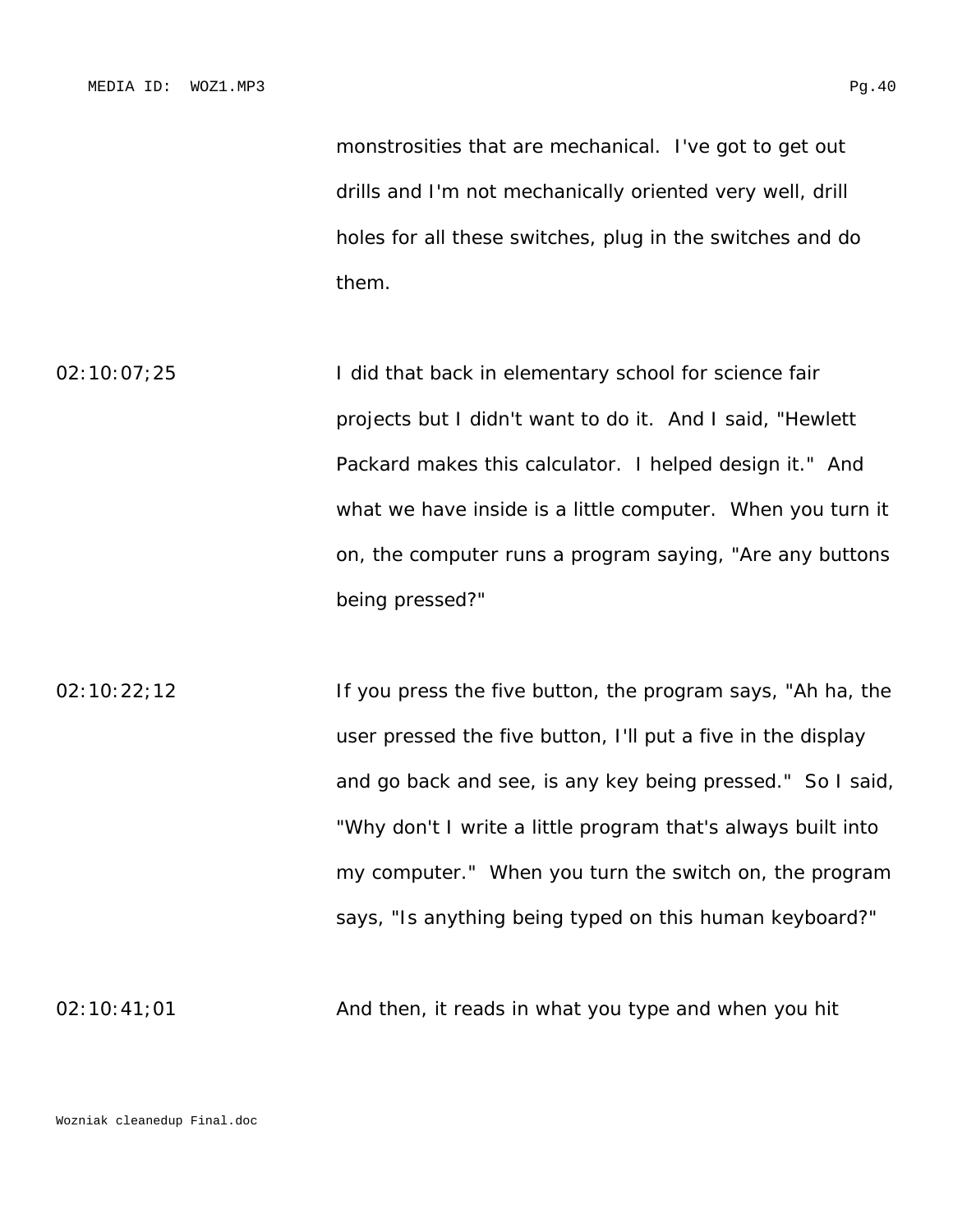return, it tries to figure out what to do. And it stores data in memory, it looks at what data's in memory or it runs a program, the same things this big, huge, ugly front panel did in the past. So every computer before the Apple I had a front panel, front panel full and every computer since the Apple I.

02:11:01;20 These are all since the Apple I. They all have a keyboard and a display, a video display. And that's-- that's how the world went so that day the thing's changed. Now, I didn't- - we didn't call it an Apple I. Steve Jobs wasn't going to the Homebrew Computer Club at first, and I started telling him about this interest, this computer I had built. "Look, I can type stuff into it."

02:11:20;14 He started coming to the club and he saw there was interest in it. And I was passing out my schematics for free. I was passing out my code listings for the little program I had written for free saying, "Build your own. You can build your own." And I thought that 50 people would build their own. And almost nobody did.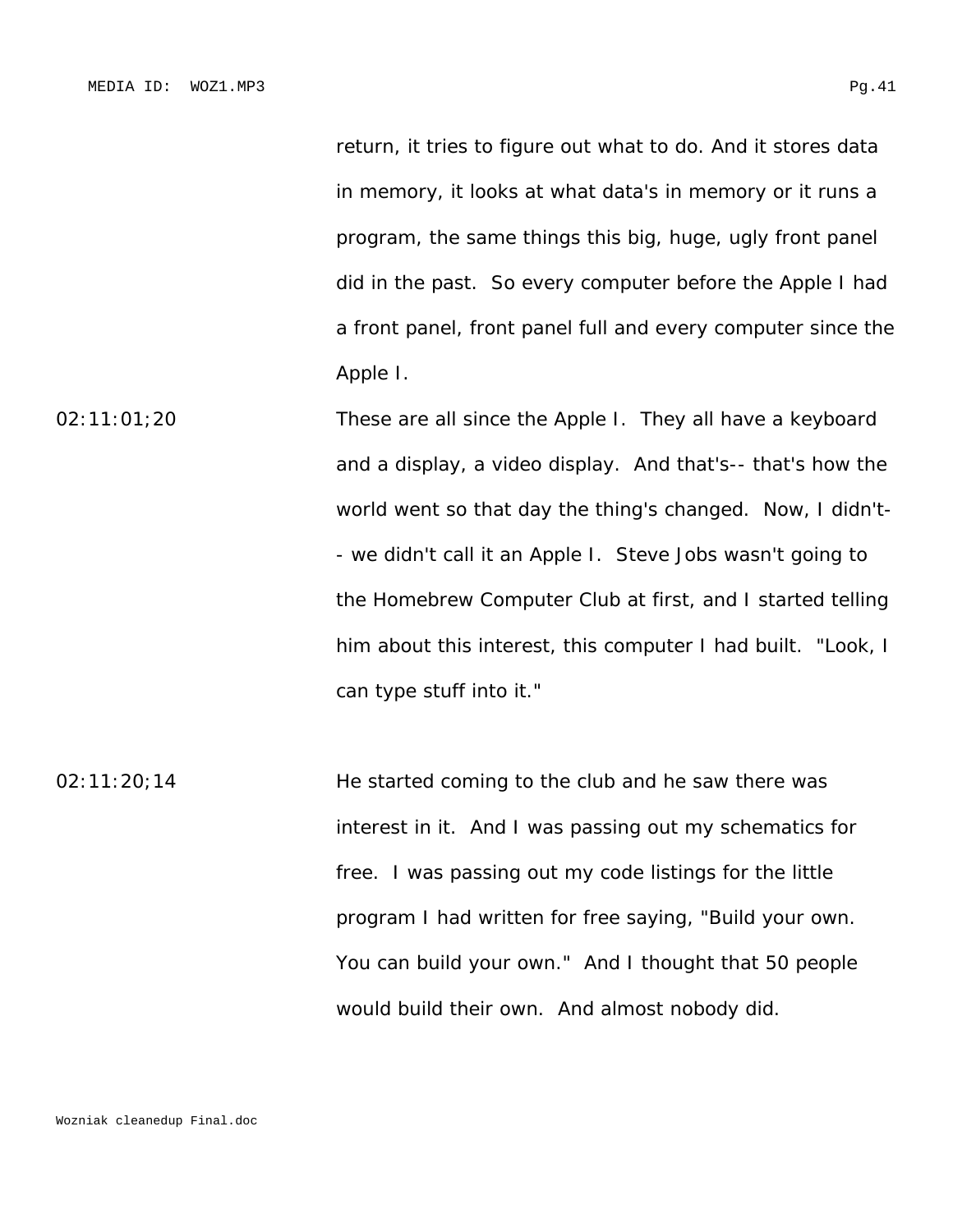02:11:35;05 One high school kid, Randy Wigginton, I went over to his house and I soldered it together for hours and hours and built it for him. But Steve Jobs came and he said, "You know what? These people don't want to spend the time building it. They want to buy it already built. So here's what we do. We make a PC board, this blank PC board is a green board with little metallic silver traces on it, wires that are connecting things.

02:12:00;14 You plug the chips in. Maybe it takes you five minutes. All the chips are in the right place. We assumed that the people could get chips from their companies or whatever. Plug the chips in, solder the bottom where the chips plug in and you're done. You don't have to add one wire." So that was his idea that we build this PC board for \$20, sell it for \$40 and call ourselves Apple Computer.

02:12:24;21 **And I said, "Well-- I'm too scared to sell anything because** I have a company, Hewlett Packard and they own what I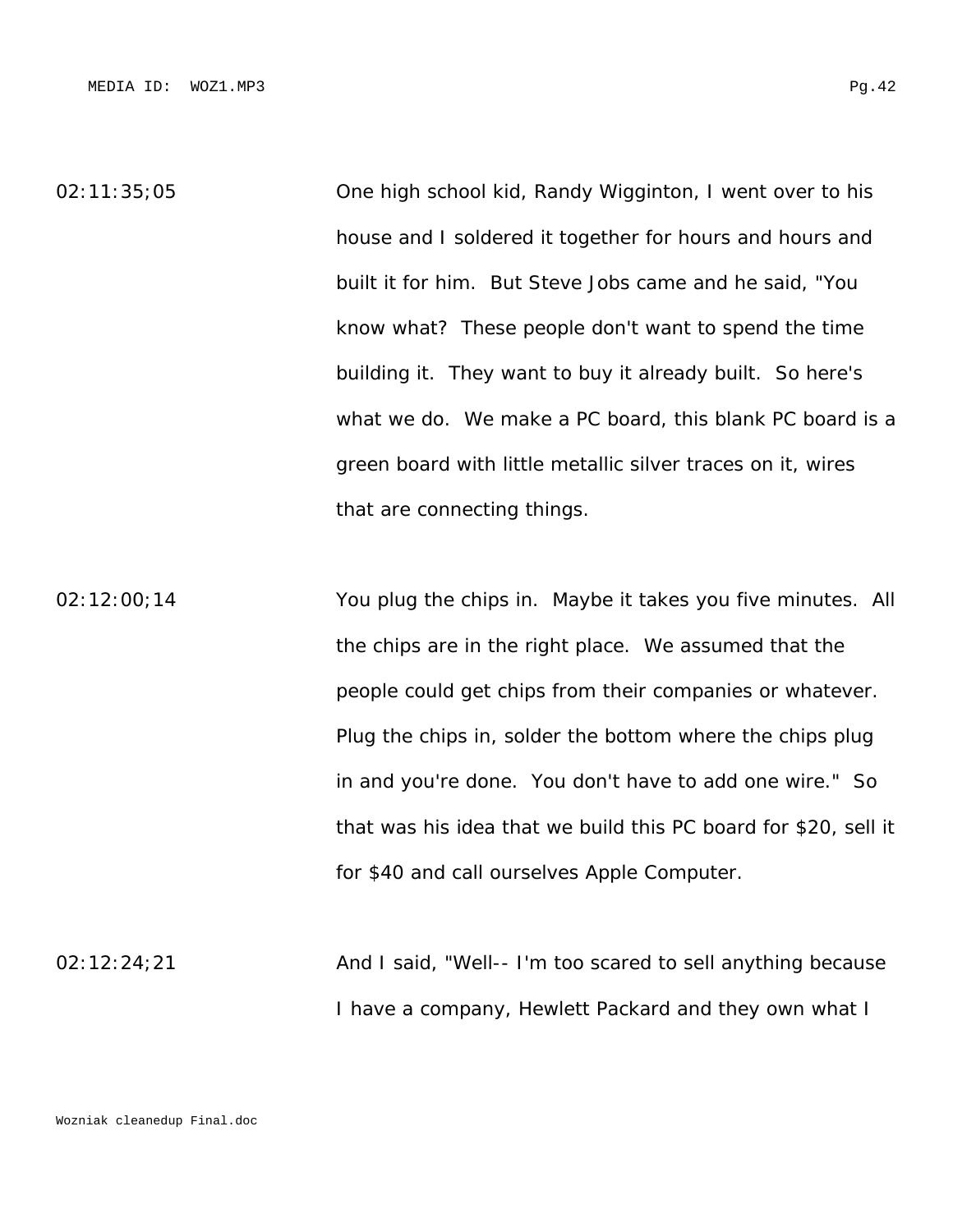design. And I implored Hewlett Packard, I said, "You can build a little machine, that looks like a typewriter and you can write basic programs on it. And you could sell it for \$800 and it works with the person's home TV."

02:12:44;07 And they turned me down. They thought about it, they thought about it, they knew it was an intriguing idea. They knew it was gonna be one to change the world but it didn't fit the Hewlett Packard culture, the corporate culture. And they didn't see the way, a formula to make it outside of the culture. You know, Hewlett Packard products, back then, were only sold to engineers.

02:13:04;18 They had to be completely finished, very rugged, have a certain very official look. Engineers don't have a fanciful, this is fun, look to it. It would have to be, kind of, almost boring and say, "I am a work machine," instead of, "I am a fun machine." And what I was designing was fun machines.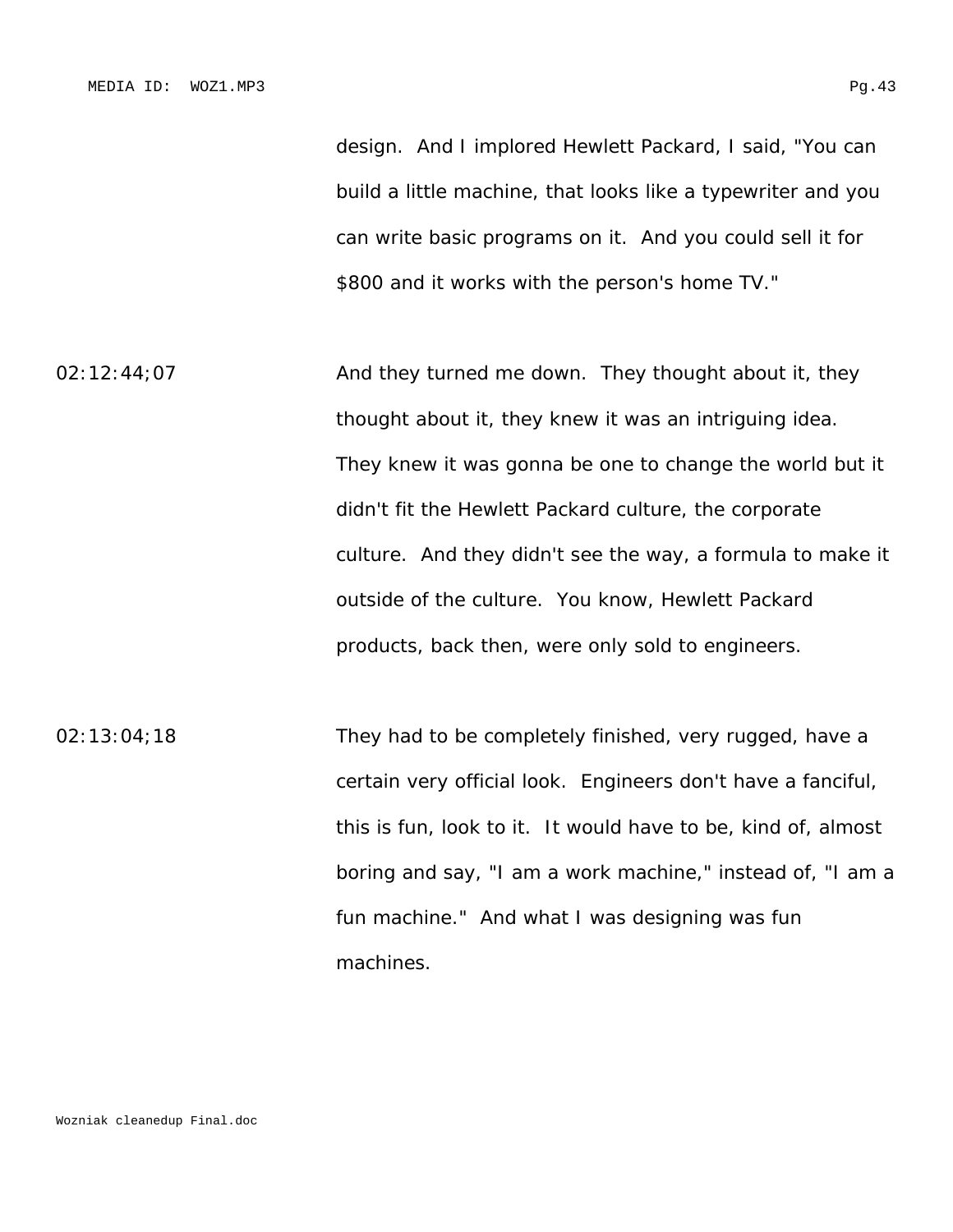02:13:20;16 So Hewlett Packard turned me down for the first of five times and Steve and I were in business. And we put together quite an operation around that Apple I. Right away-- well, we were gonna sell just PC boards at first. So we didn't start as a computer company.

02:13:34;13 Right away, the guy who owned the local computer store, Paul Terrell, had seen me at the club, with all these people interested and seen that I had one little board with only about 30 chips on it and I'm typing in programs and running them. How could a computer be so small? Nobody'd ever imagined it, a full computer that could run programs could be that small.

02:13:55;24 There were a bunch of hobby kits, like the Altair 8800 being sold. They were monstrosities and they were so expensive and they still wouldn't compute. You had to add a whole bunch of memory cards that went off to these big, huge, clunky teletype machines that cost as much as a car. So you were really far from a computer that could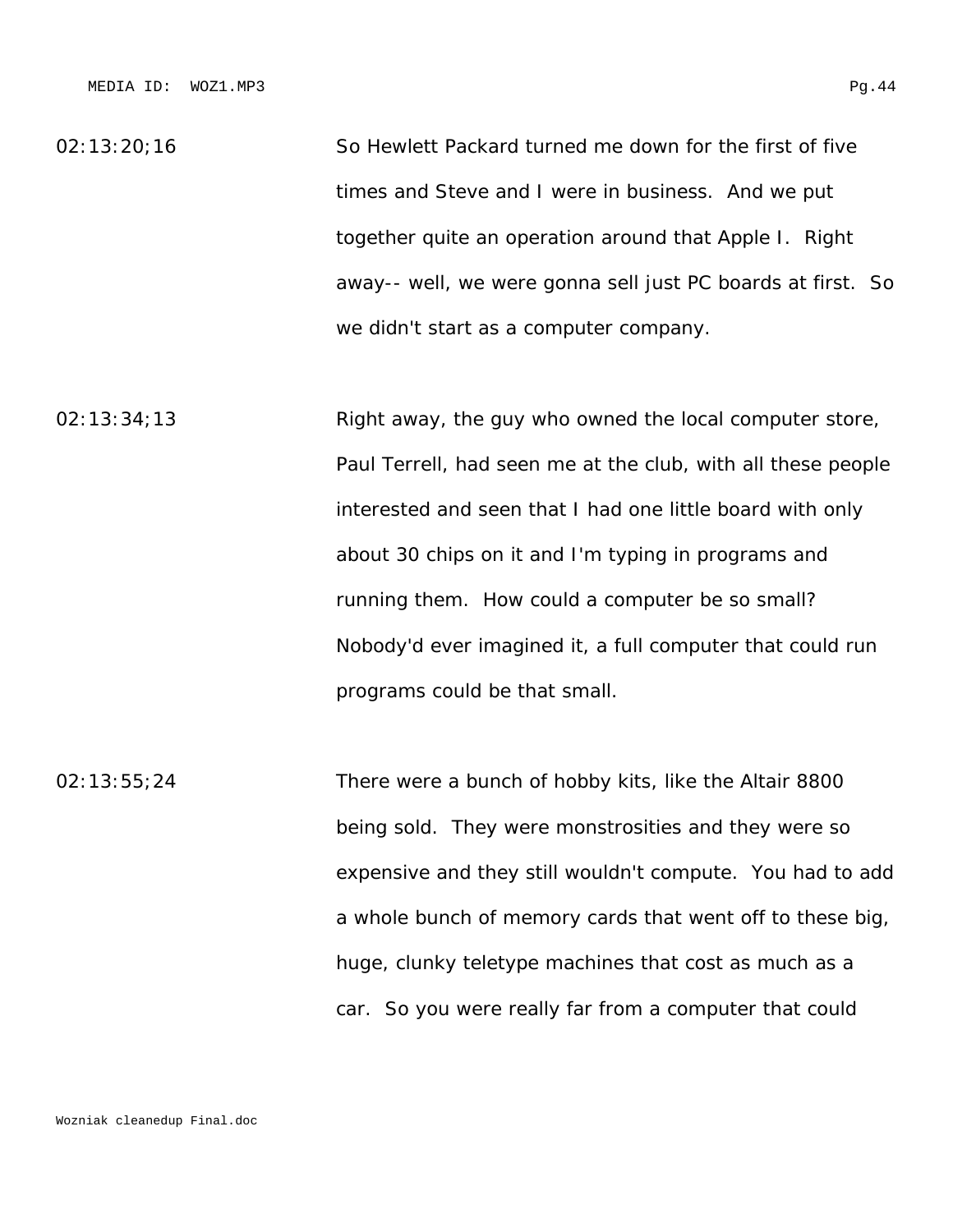really be used by any other approach. And I'd hit on the lucky good formula and Paul Terrell said, "I'll buy 100 of these for \$500 each," worked out a deal with Steve Jobs. So Steve Jobs called me at work and said, "I've got a \$50,000 order," and I fell down. I collapsed. No, just kidding.

02:14:30;11 But that was the biggest financial shock. That scared me, 'cause my salary was only \$24,000. And we've got a \$50,000 order? This is the bigger thing ever in my life. I was scared. I was just gonna be an engineer, my whole life. And so, we were doing this on the outside.

02:14:46;24 **And the way we did it, we had no money.** Steve and I were in our young 20's. We had no bank accounts, no savings accounts, no cash. We didn't own any cars. We had no way to get any money. So what we did was, we got the chips on 30 days credit, for these computers, built them up in about 10 days and drove them to the store and got paid cash.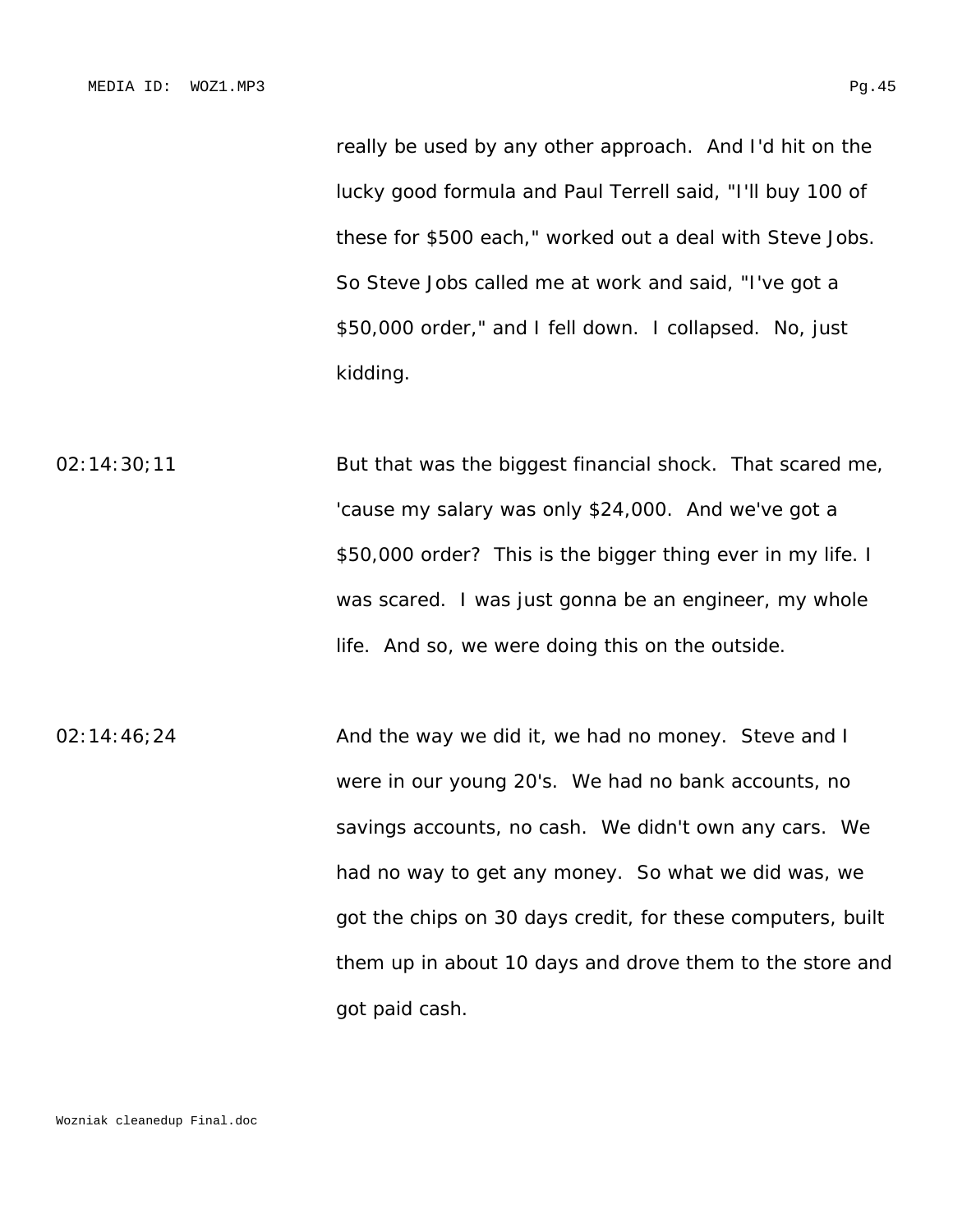02:15:07;25 We had arranged a C.O.D. with the store owner. So he was really taking the credit. That's how we got the credit. The parts companies knew that he'd pay. And that put us in business. We built about maybe 150-- probably sold about 150 Apple I's. But you have to understand, the Apple I wasn't really a Wozniak computer design.

02:15:30;20 I already had a machine designed to talk to a computer in Boston, over a low speed modem, that could only pass, maybe 30 characters a second. So across the line you'd see the words forming on the TV screen. That's slow; it is the fastest it could go. And I designed things to save parts, taking advantage of knowing how slow it was. That was for a terminal.

02:15:54;23 Now, all of a sudden, I decided, "I'll put my little microprocessor, some memory and a little program on the board." So now, I'm typing to my own computer and it's typing to my TV. But it was still at that same slow rate. See, I just, sort of, quickly adapted a microprocessor to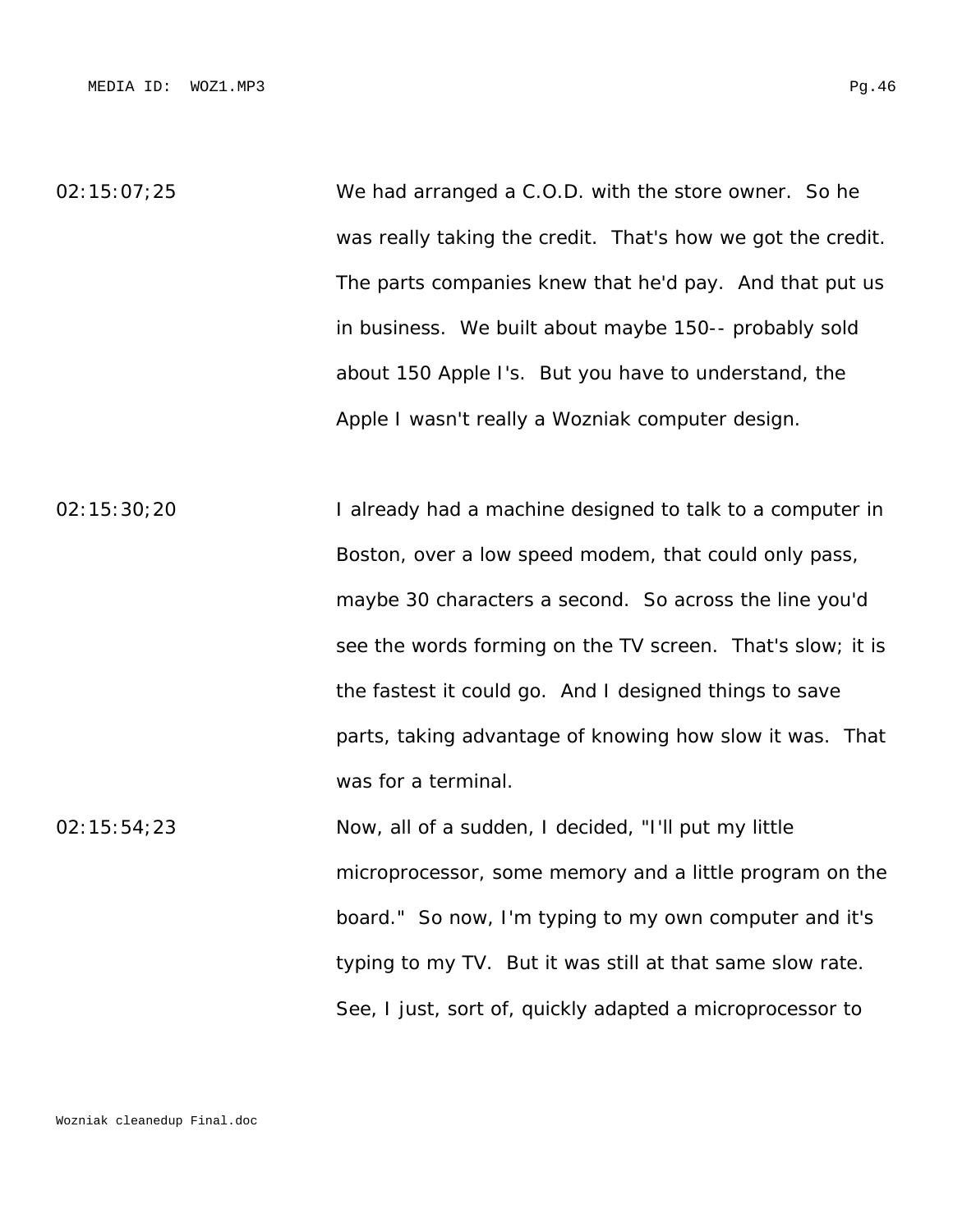make my terminal into a computer.

02:16:13;27 With the Apple II, I designed the thing from the ground up. And that was the great machine and, I don't know, I hit on so many unbelievable things. I just cut the chips in half. I kept thinking of ideas to save parts and do the best design of my life and, still, nobody had ever imagined color would ever come to a low cost computer.

 $02:16:34;05$  And here it was, I had a weird idea with a one dollar chip, making color for American TVs. And in the past, color would be a couple of big, huge boards full of hundreds and hundreds of parts and doing weird, little mixtures and you need specialized engineers and I had this clever, little idea for it. And we had graphics. If you've changed numbers in memory, like, you went into every computer has memory, that's one section of the memory was just presented on the screen.

 $02:17:00;14$  And if you change the number to a five, a grey square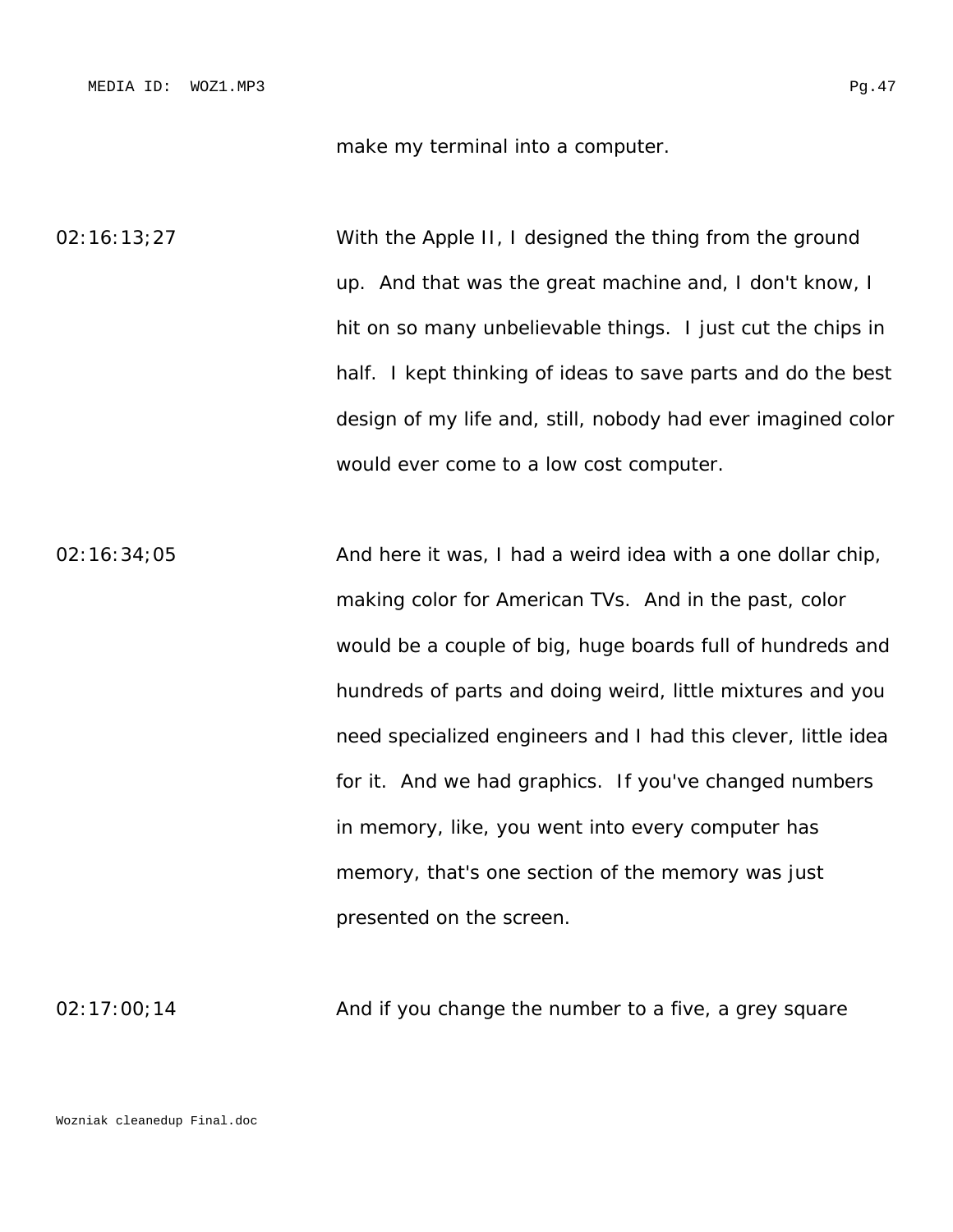would pop up. If you change the number to an eight, a purple square would pop up. And, all of a sudden, you realize that if you write a program to move the numbers around, you can make animated cartoons, animated games, like the ones I'd done for Atari, right on your screen.

02:17:17;29 And then I even had a mode in there that had pixels, real pixels. We called it high resolution. I mean, almost, you know, not quite photographic standards of today, 2008, but pretty unbelievable what you could do with pixels, make tiny, little shapes that look better.

02:17:33;09 And we didn't even know if the world would use this, what they'd use it for. But if it only cost two chips, put it in. And this Apple II, we knew, was gonna change the world. First of all, the Apple I was the first machine that came out with a keyboard and a video display. After we did that, another group at the club, who was always looking over my shoulder, processed our technology, came out with the S0l computer, keyboard and a video screen.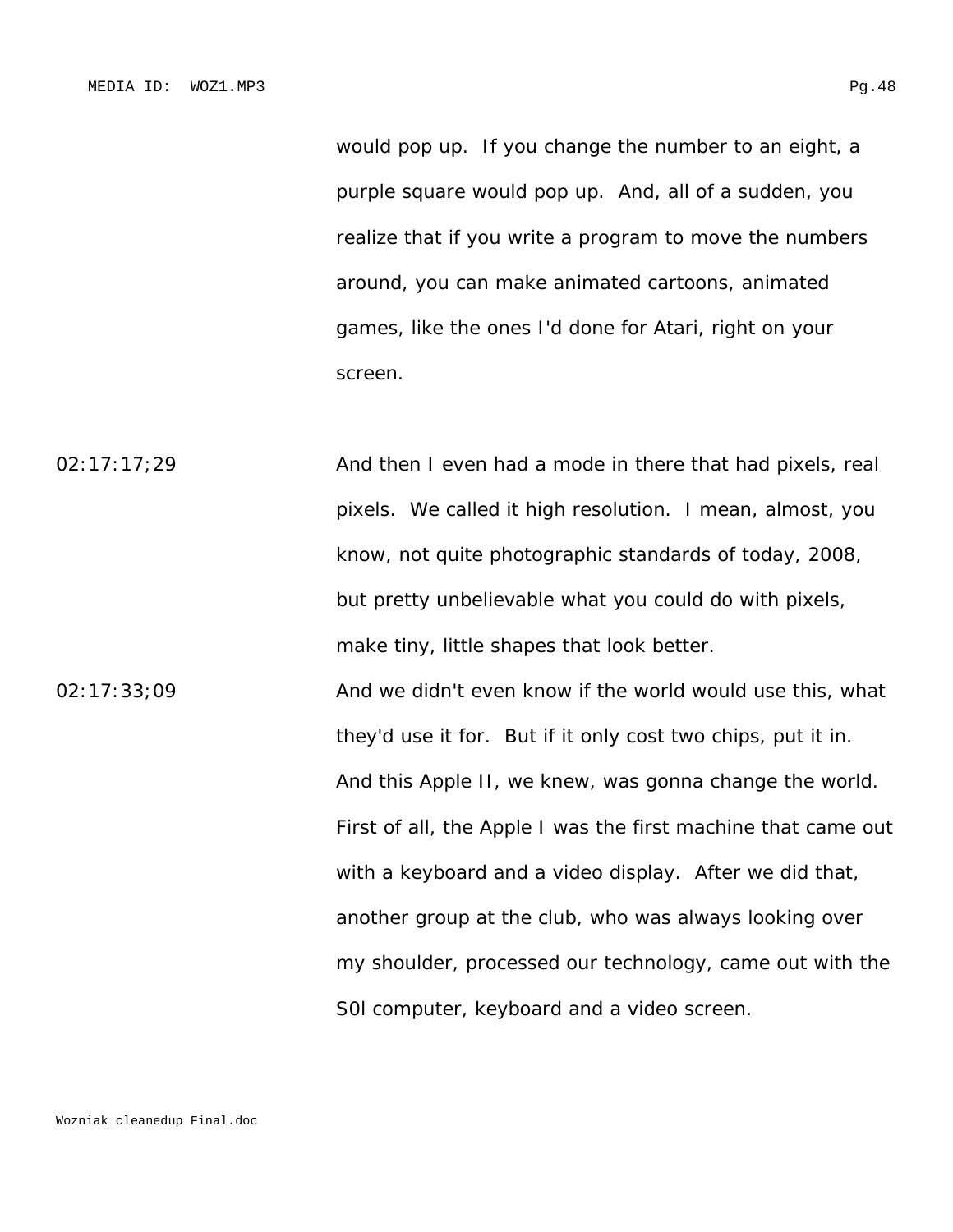02:17:59;06 That Sol used the Intel chip and it had taken over the computer stores in the country. They were selling a thousand a month. A thousand a month of this little microprocessor computer? And Steve and I had the Apple II and we're looking at ourselves, "We didn't give this one away without copyrights."

02:18:15;07 We didn't pass it around, showed it off very seldom. And we said, "You know, this Apple II is ten times the computer. We're gonna sell a thousand a month." A thousand computers, maybe, a \$1,000 each. That's \$1,000,000 a month. And when you're young and have no money, that's very, very big time. But we had to explore getting money to do it.

02:18:40;06 And yeah, to this day, the Apple II was just an incredible design. The color idea, it was really an accident. I was down at Atari for those four days and nights, working on Breakout when I had gotten no sleep and I got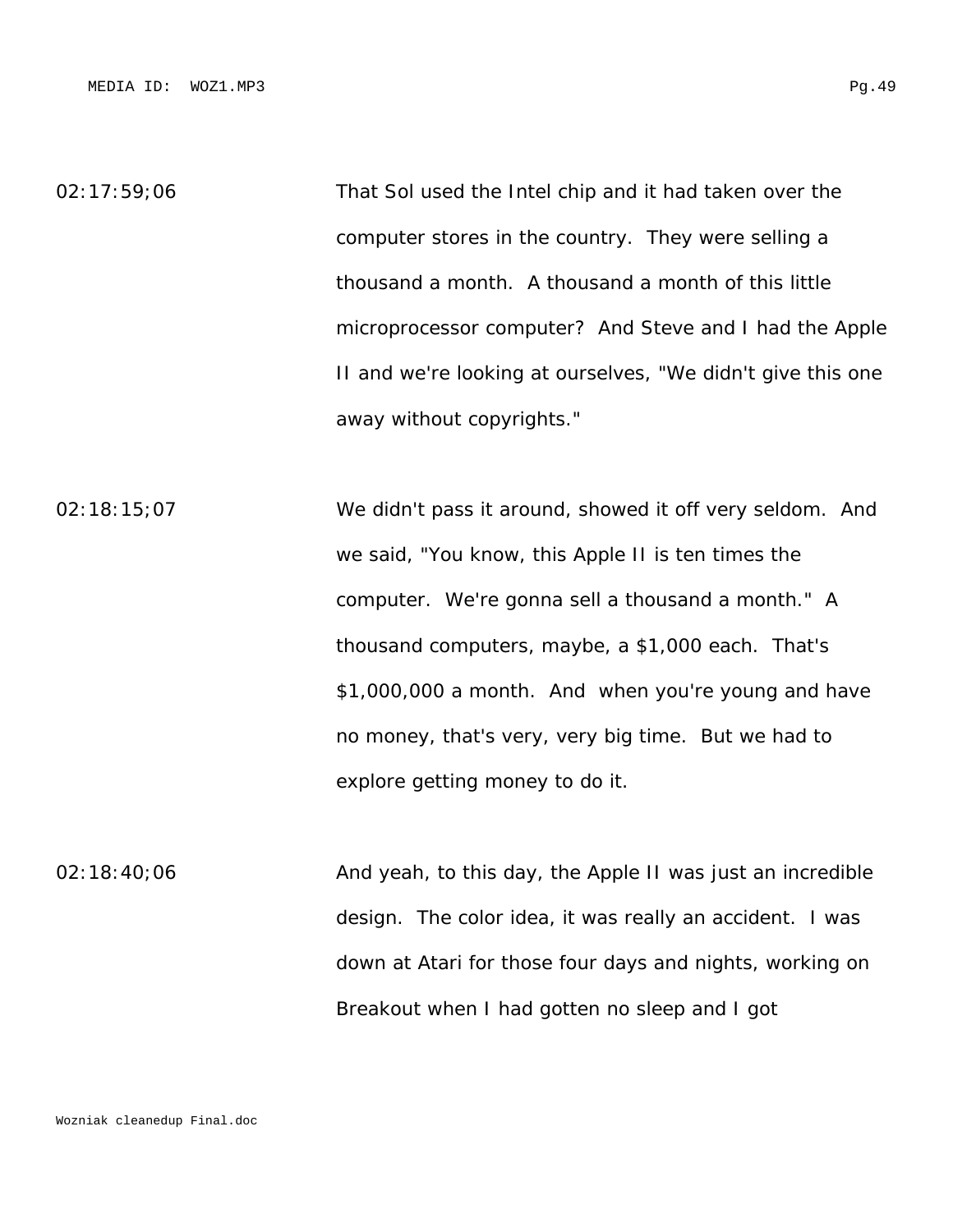mononucleosis and my head is, sort of, in and out of consciousness. And I went up to the factory floor.

02:19:00;16 Back in those days, Atari could only use black and white TVs. That's all they could afford for their games. They didn't have color TVs. But this one dot moving across the screen was changing colors, red, purple, blue, yellow, red, purple, blue, yellow. And it turns out they had put Mylar overlays on a TV screen.

02:19:17;09 The Mylar overlays made it seem to change color. And I just was dazzled. And I said, "This is kind of psychedelic." You know, and I wasn't a drug user, but I thought, "This is just so unbelievable to watch." And, you know, and I'm kind of almost asleep but it's mesmerizing.

02:19:31;03 And that's when I thought, "I wonder if I have this chip with four little bits, ones and zeros, and I spun it around, what would come out one end would be 1100, 1100, 1100 and it goes up and down, just like color TV signals on American TVs do. If I spun it at the right rate, it would be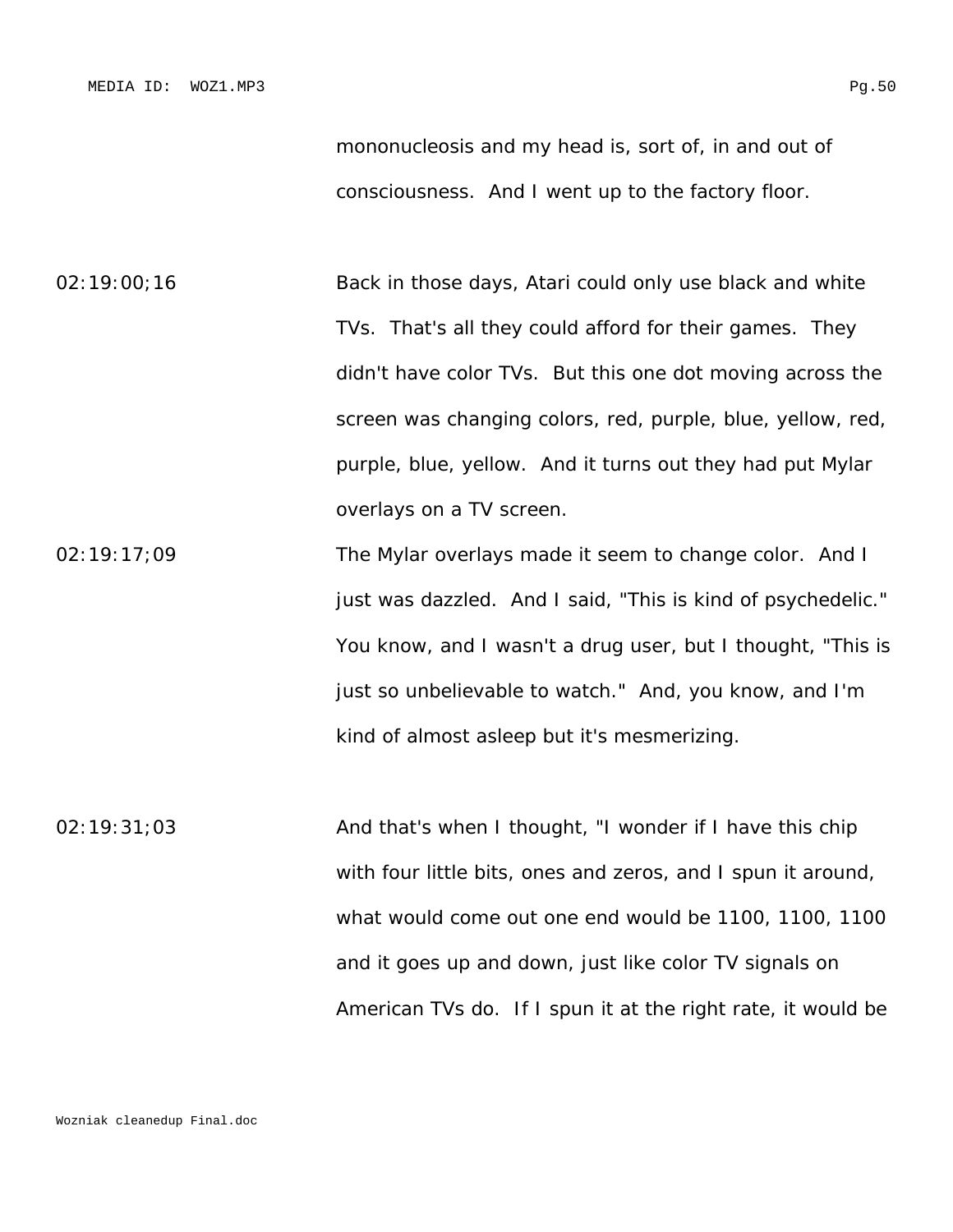interpreted as color."

02:19:54;04 Even though it didn't-- hadn't followed all of these incredible mathematics and differential equations and calculus that define how American TV did color, this one- the signal would look pretty much like the ones that represent blue and light blue and dark blue and green and orange de-- depending on what codes you put in. And I didn't know if it would work, but the day that-- when I was building the Apple II and tested it and it worked. I called Steve over. I mean, we were shaking. We knew, at this point, we had something that was not gonna be given away. It's gonna be secret and it's gonna be worth a lot of money. 02:20:32;07 And I was still being turned down by Hewlett Packard, by the way. BARRY HURD:

02:20:35;10 And it became the largest selling computer in the world, the personal computer at the time, right?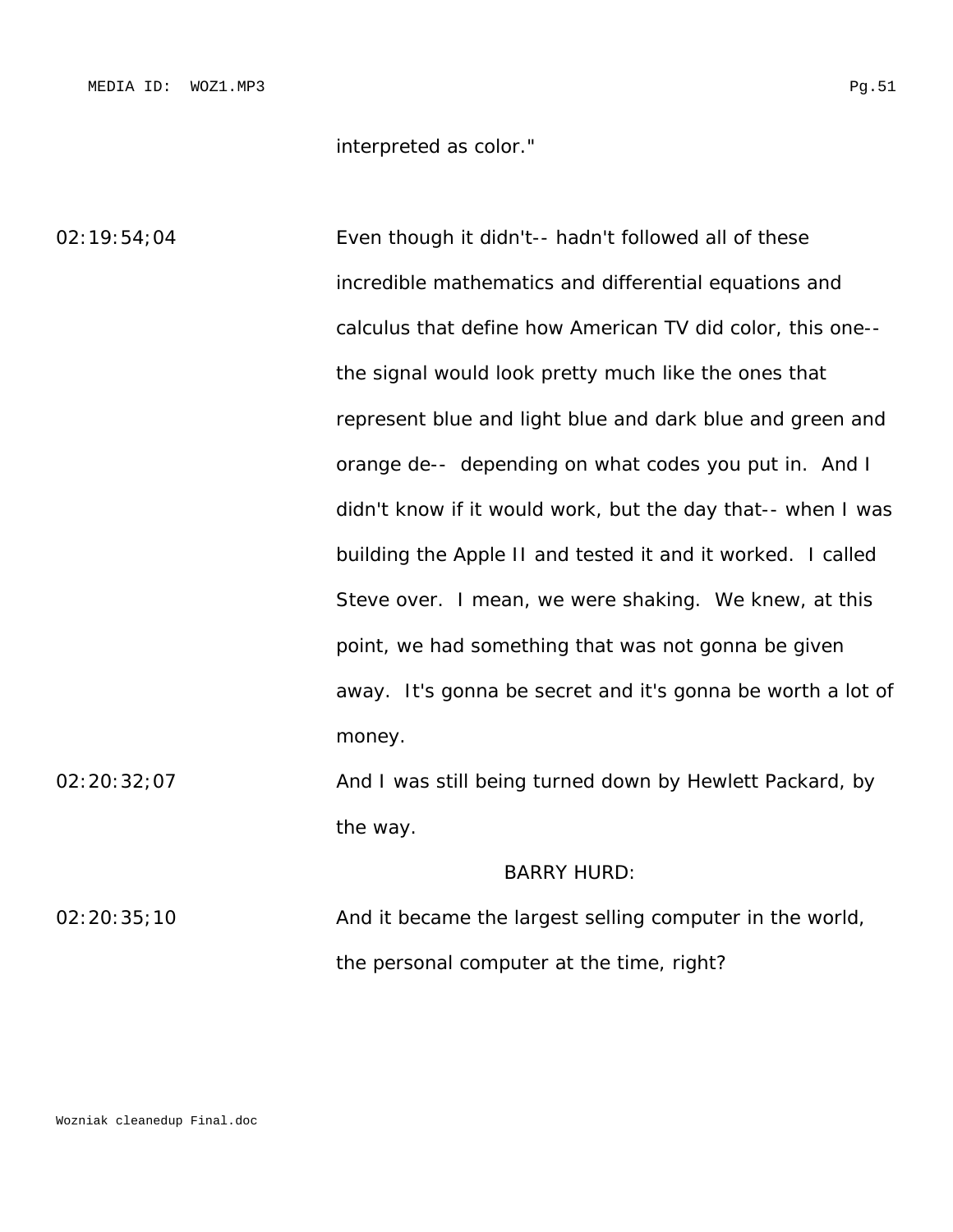# STEVE WOZNIAK:

02:20:39;17 Yes, it became-- it was, you know, the first one to say that a computer can also be a game machine and it can be fun and it can be in the home. And we were just so lucky. None of the big companies thought that a little computer based on this little chip would be doing the useful tasks, ever, so they passed it by. And they didn't see that there were a lot of people that wanted something less than a useful computer.

02:21:03;21 A lot of doctors and lawyers and school teachers and plumbers and everybody in life, they didn't talk to those people that just wanted a thing called a computer and learn how to use it and write programs that dazzled things on the screen and play games. So games was a big part of that kick-off for the Apple II and it became, yeah, and eventually we had competition. At first, we had competition from Radio Shack and Commodore.

02:21:28;05 We went to Commodore and tried to sell them what we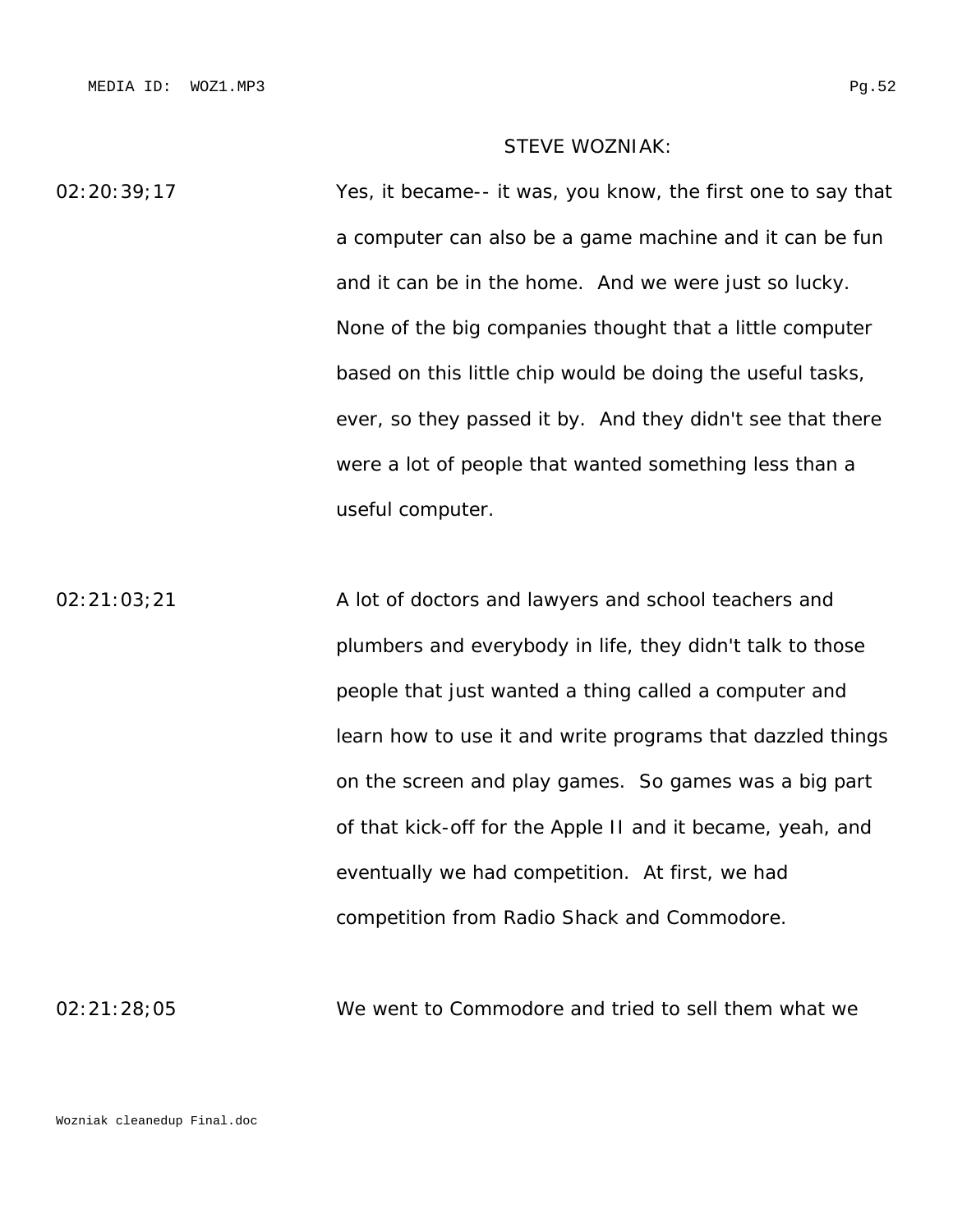had, the Apple II. And, "Give us a bunch of money, give us some good jobs and give us some good positions and to run the project." And they said, "No. People don't want color, they don't want all these fancy things. They just want the cheapest machine there is."

02:21:46;19 **And they built their own machine.** And I still say that their machine cost more than ours, anyway. So it was a mistake and Radio Shack. But their machines were not color. They had lousy keyboards. They weren't expandable in any way. We had huge expansion.

02:22:02;18 And, you know, whenever you write-- you have computers, you have a certain level of programs and amount of memory you use. But next year, you're gonna use more memory. You're gonna find ways to use more and more and more. And we had the ability to plug in extra memory and we had a huge amount of memory and those machines didn't.

02:22:16;26 And we had the ability, you know, you're gonna want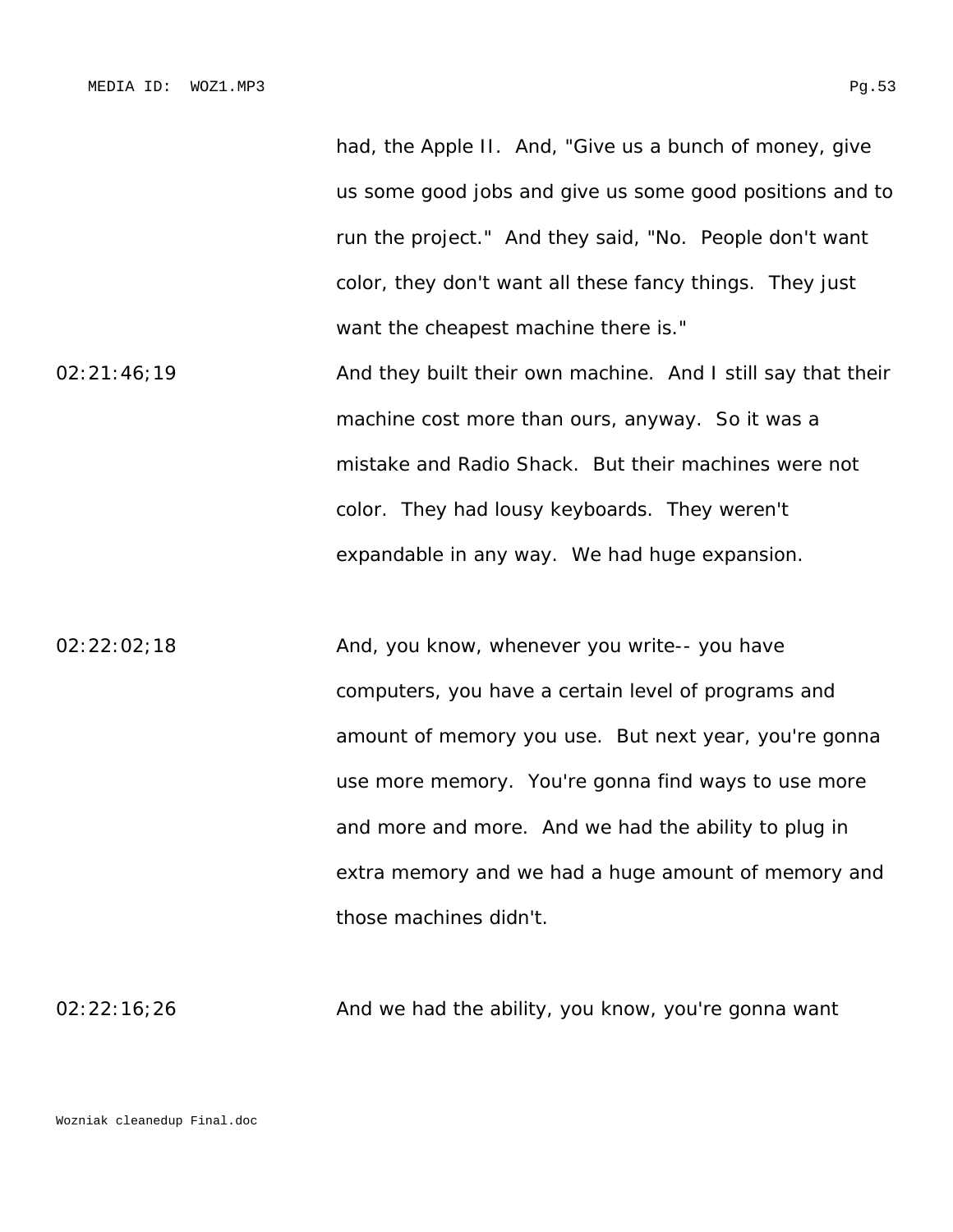something new. We started out the early, low cost computers had to store all the data, including programs, on cassette tapes, very unreliable method, very slow. Well, we moved up to a floppy disc. We had plug-in cards in our Apple II.

02:22:34;00 The Radio Shack and the Commodore had no way to plug things in and they were stuck. They had to go back to the drawing boards and we gained, like, a year, year and a half on them and that was really big. So that's when we became the number one selling computer in the world. Eventually, machines like the Commodore 64 came along. They were cheap, they were colored, they were games, they had more graphics, more speed, more ability and they even sold more than the Apple II in quantity.

# BARRY HURD:

02:22:59;27 Let me ask you a little bit about when Apple went from-- it was your design and then you guys started small, you got bigger and bigger and bigger. You had to hire people. You're a very innovative company, in the early years, at least and now, again, I suppose. Tell me about that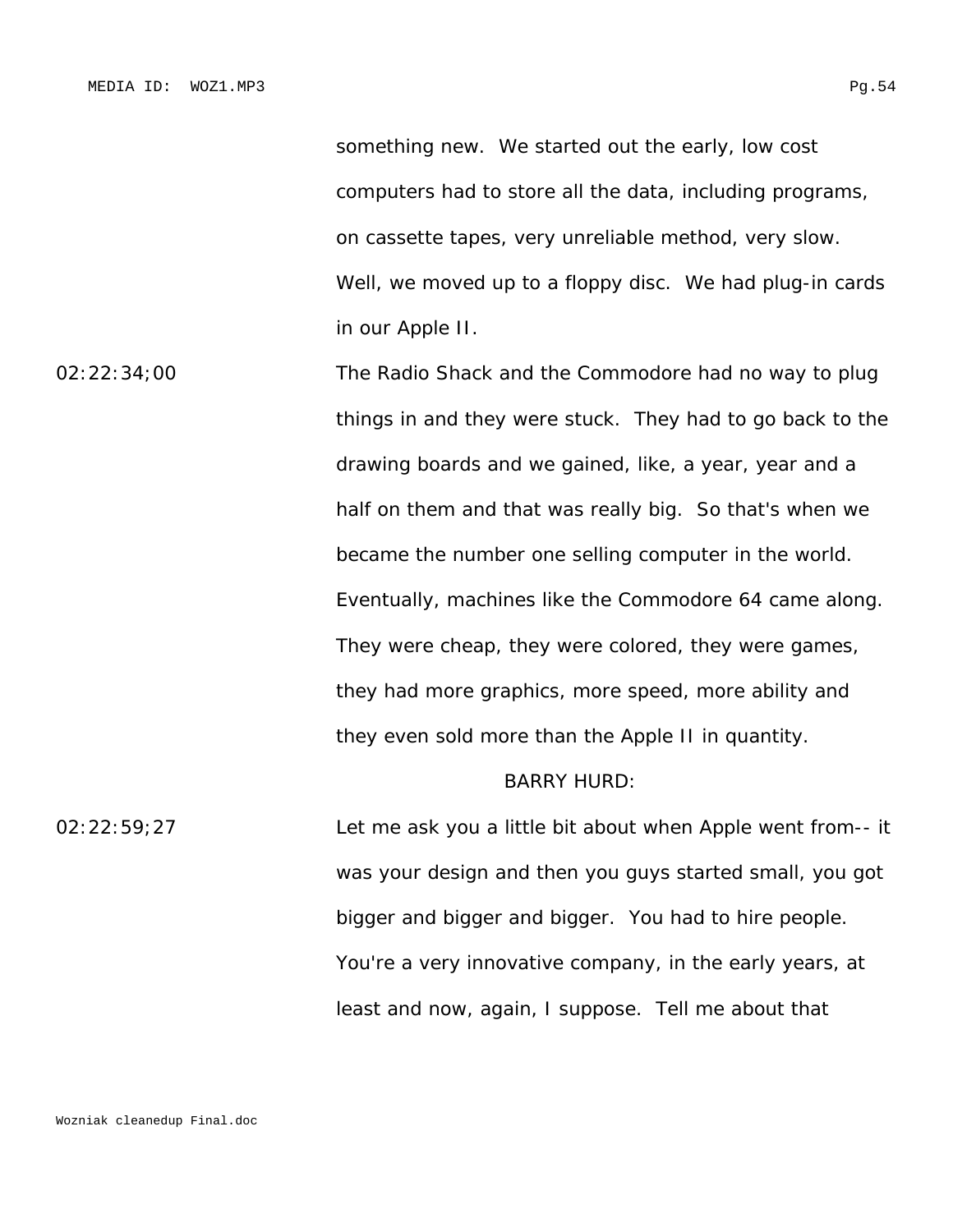```
process of how you took this design and brought other 
engineers and the kind you hired, what you looked for. 
You still wanted that innovation, tell me about that.
```
STEVE WOZNIAK:

02:23:18;23 It really started with seeking money. And Steve and I having no experience, we'd had no business experience, no business classes in college. But we started going around, talking to companies, talking to venture capitalists. And we ran into an angel that looked at the technology, he knew it.

02:23:37;15 It was an area he wanted to go in his life and he had made his money marketing for Intel. And he wanted to, basically, come out and start this company and put the money in. And it would cost \$250,000 to kick off a run of 1,000 computers. So Mike Markkula joined us. And he said, "Well, you need to fill out the other key departments of a company."

02:23:57;21 And I'm sure we could still stay small, like ten people for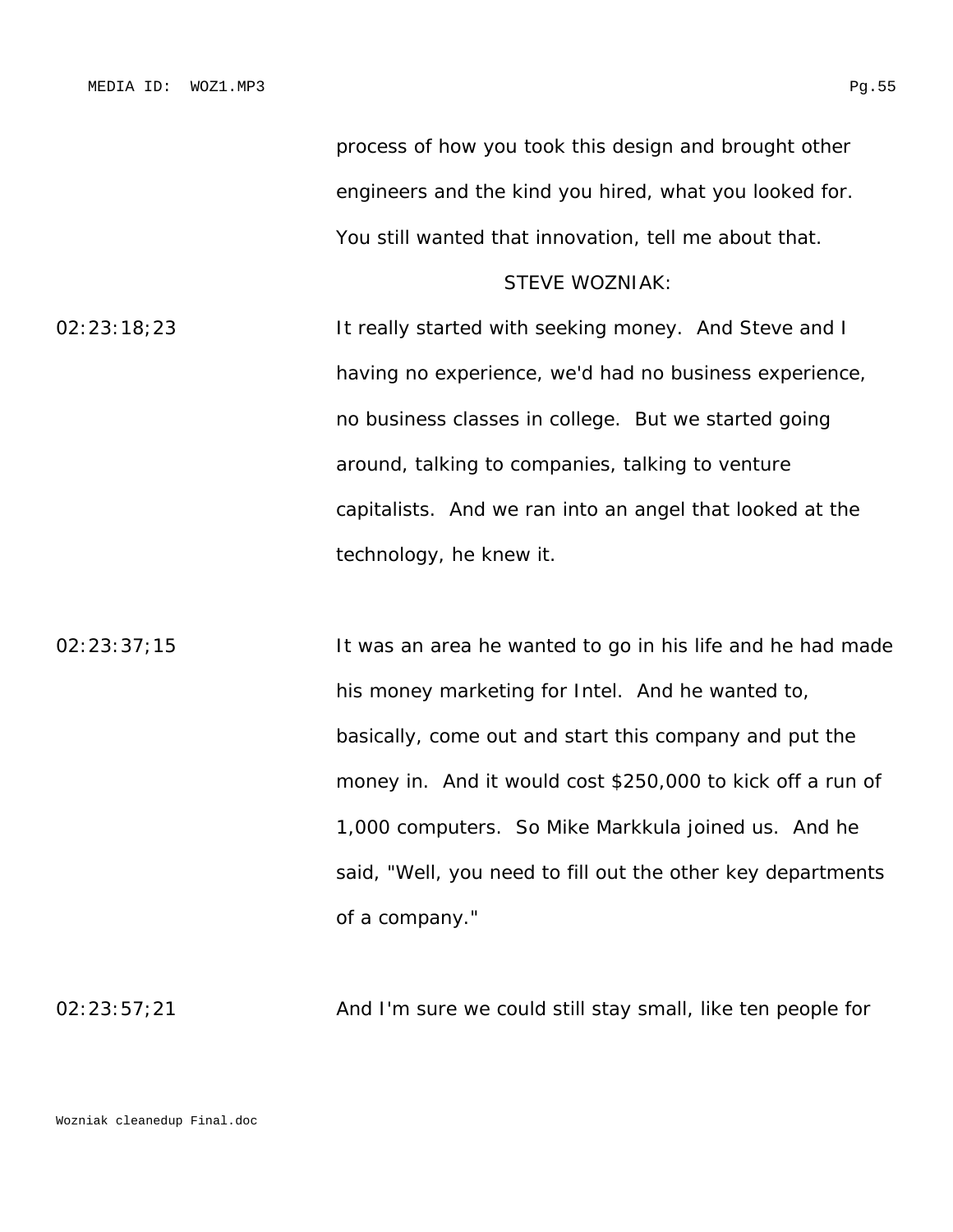awhile but we had to hire a president. And Mark made a recommendation, we interviewed Mike Scott. Steve and I interviewed him, and liked him as a person. And we liked the way he talked. He was forceful, he could take direction, he was a good president and thankful we had

02:24:15;08 He took us-- Apple, from when it started to when it went public with one of the biggest, most successful public offerings ever. Steve likes high technology, you know, the state-of-the-art stuff? And, of course, I did all the hardware and software for the computer, but Steve wanted to make a plastic case.

him.

02:24:36;11 And he saw his role in the company being in design more than anything else. And he worked with it, he found the guy that could make a very cheap plastic case. It almost sunk Apple because we had to, eventually, go and make real molds and get a real case, but this guy could do it like they make motorcycle seats. He could do a few a day at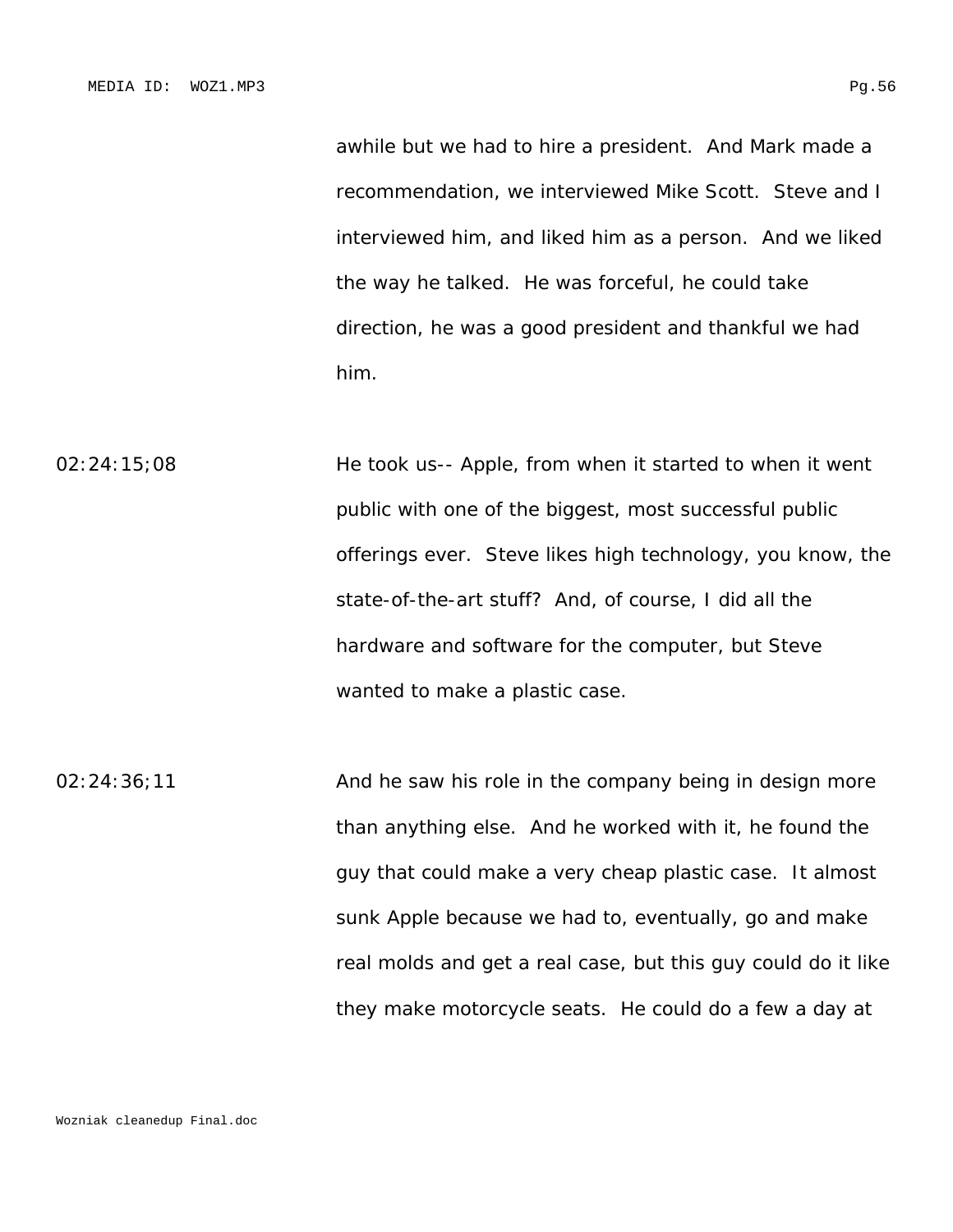his place over at Menlo Park. And Steve worked with him to design pictures of the shape. What should it look like? And the Apple II, actually, came out very attractive even to this day. I just think it's an attractive case. It was a really big step. But Steve likes-- there's a plastic case and there'd be so much heat inside, it might overheat.

02:25:12;12 And we'd need a fan to cool it. You put in a fan, that cools it. Steve wanted to skip the fan and he knew this bright engineer at Atari that could design what's called a switching power supply. Today, all power supplies are switching supplies, they're all tiny because they have chips that do it. But Ron Holt joined us and he designed a little circuit that took power out of the wall and let little bits of it at a time charge up circuits to get their voltage up to 12 volts, up to five volts.

02:25:40;18 It's all inside going on. And when it's at 12 volts, it stops charging it and when it drops a little charge it'll give it another pulse to keep it charged. And it's so efficient that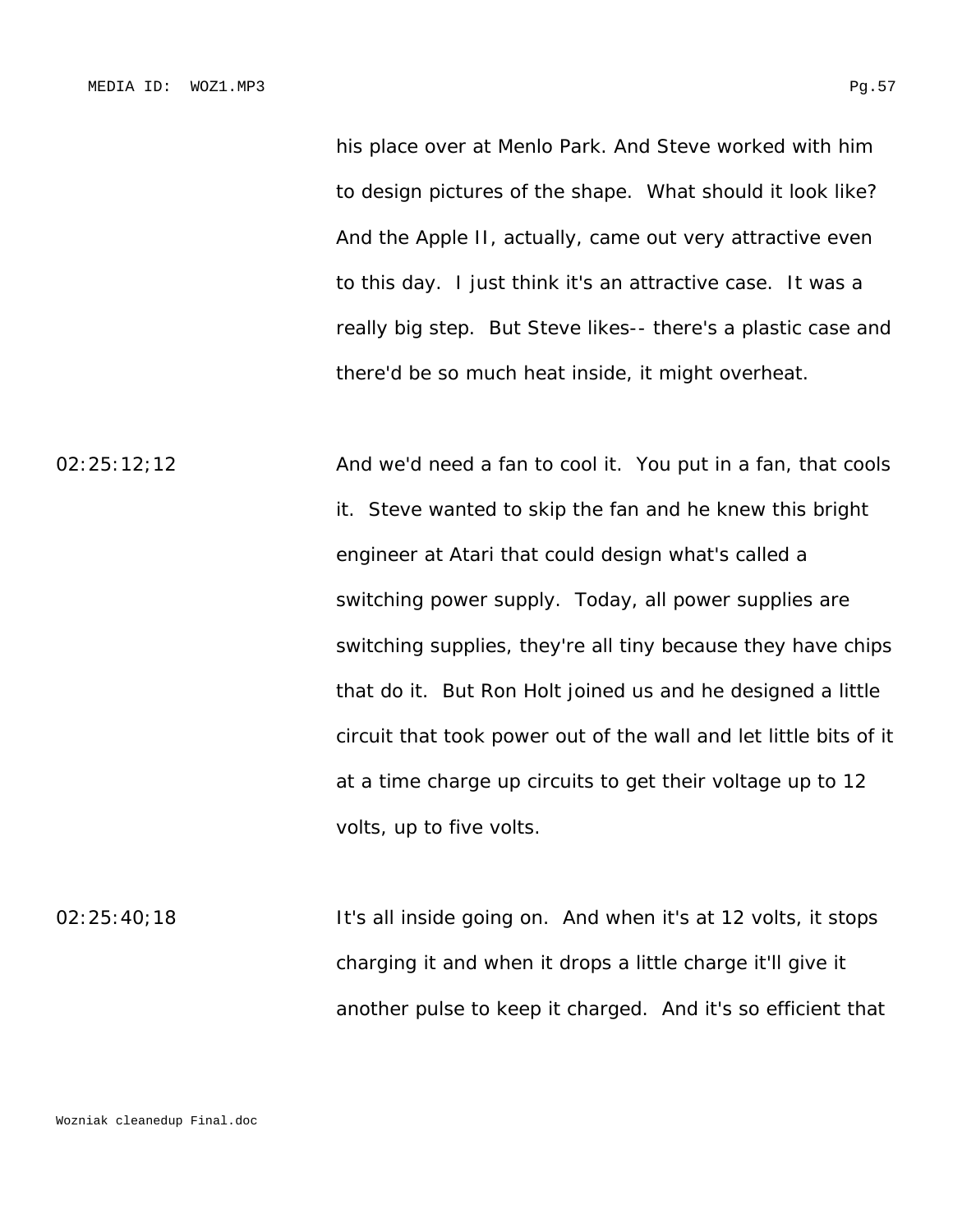you'll lose very little of your energy to heat. You have very little waste and we don't need a fan.

02:25:54;23 So it became a really good example of-- use the brain and you save the fan and you, basically, wound up with, you know, in the end, the way things are made in electronics are basically the same price. So we had a state-of-the-art power supply. And Rod Holt, the engineer who designed it, joined us as a member of our executive staff.

02:26:14;07 So we had five people that ran the company for the first couple years. I did the engineering. Steve did whatever the company needed, every role of the company, having oversight and because he understood the digital stuff even if he didn't design or he didn't write programs, he understood when somebody was on to something good or when somebody was slacking off, just doing a lousy job. Mike Scott was our president.

02:26:38;16 Mike Markkula joined us with his money and he ran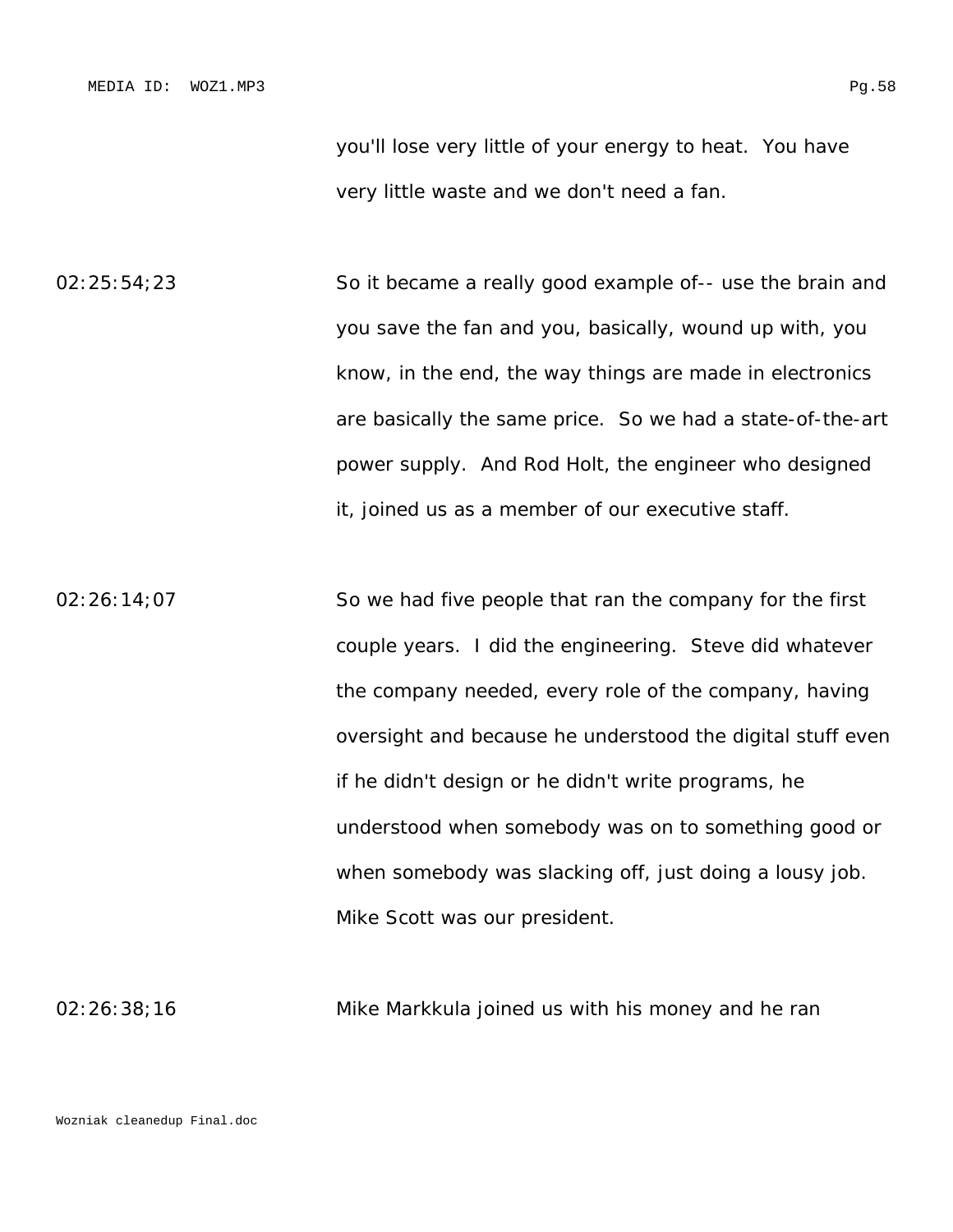marketing. And well, I mentioned-- I think I mentioned all five of them. I can't remember. Yeah, it was Mike Markkula in marketing, Mike Scott was president, Steve, myself and Rod Holt, the analog engineer came in. And one thing I liked about Rod, although he wasn't a digital engineer of computer programming, he hadn't really written programs.

02:26:59;24 He started playing around with the basic programming line on my Apple II. And he, being an engineer, he learned it very quickly and easily. And that's what I liked about the whole Apple II design, was I intended it to be a learning machine. Anyone could sit down and, right away, be learning how to make programs that they could think of.

02:27:18;21 You know, I had learned all my stuff in computers by reading other people's journals. I never took a course, never read a book on computer design. I would look at their design and see what they had done and I got it from others. So I wanted to pass that on.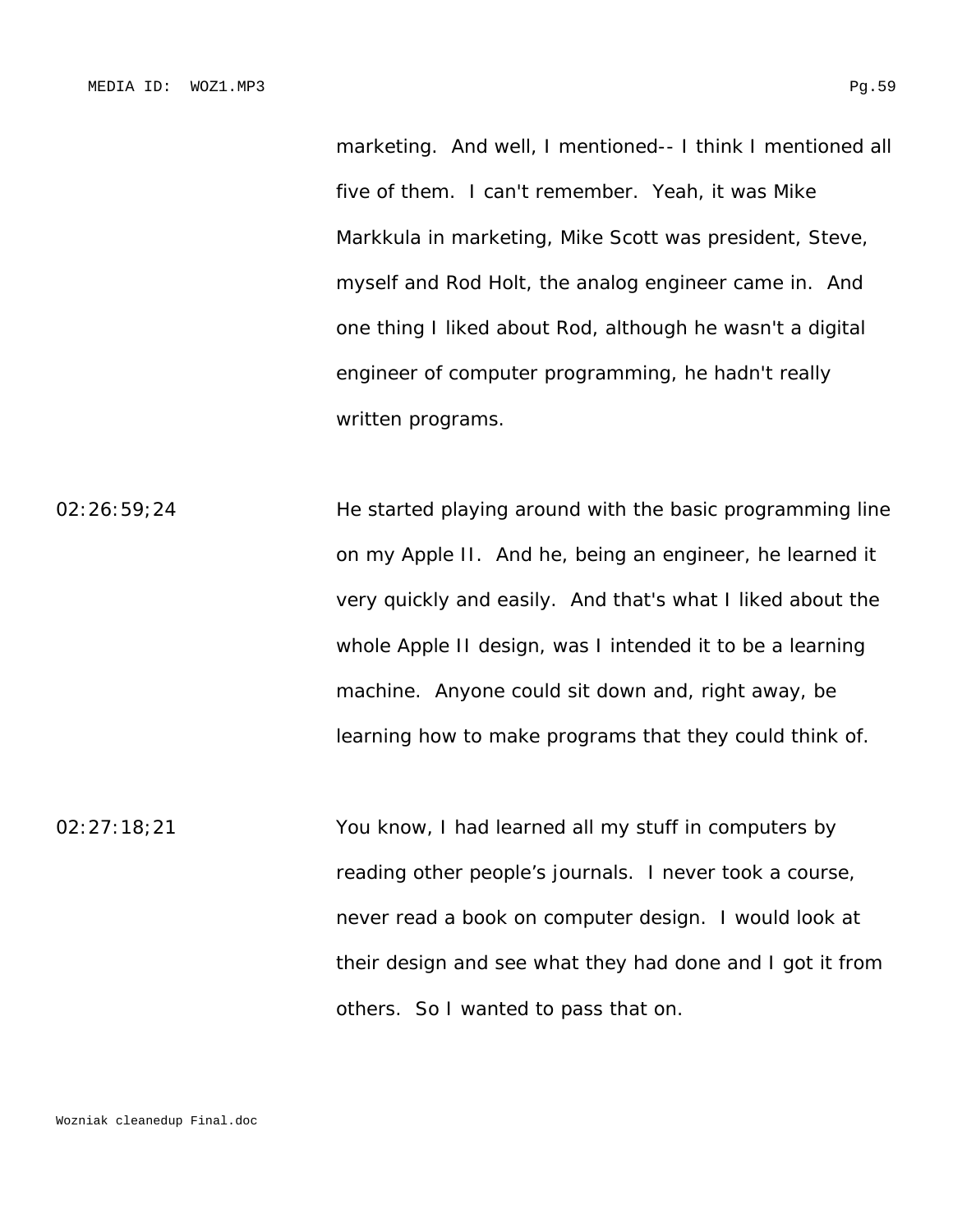02:27:32;25 And in our manuals we put in all my schematics, all my code listings, everything in the world that I had time to write, just instructions because I wanted it to be a learning machine. This is what computers are. This is the parts they're made out of, here's how you write a program. Here's how you write a program in another language, go do it, it's ready to use.

## BARRY HURD:

02:27:51;03 Do you think in those early days being small like that made you guys more innovative? I mean, did the size of the company have something to do with that, sort of, direct design it as opposed to marketing a product, you're actually engineering something?

# STEVE WOZNIAK:

02:28:02;13 I would say yes. When you're small, just everything you're doing-- but remember, everything we were doing had never been done before. So we didn't have roadblocks. We didn't have obstacles saying you have to design a certain way. Stores were opening up. We didn't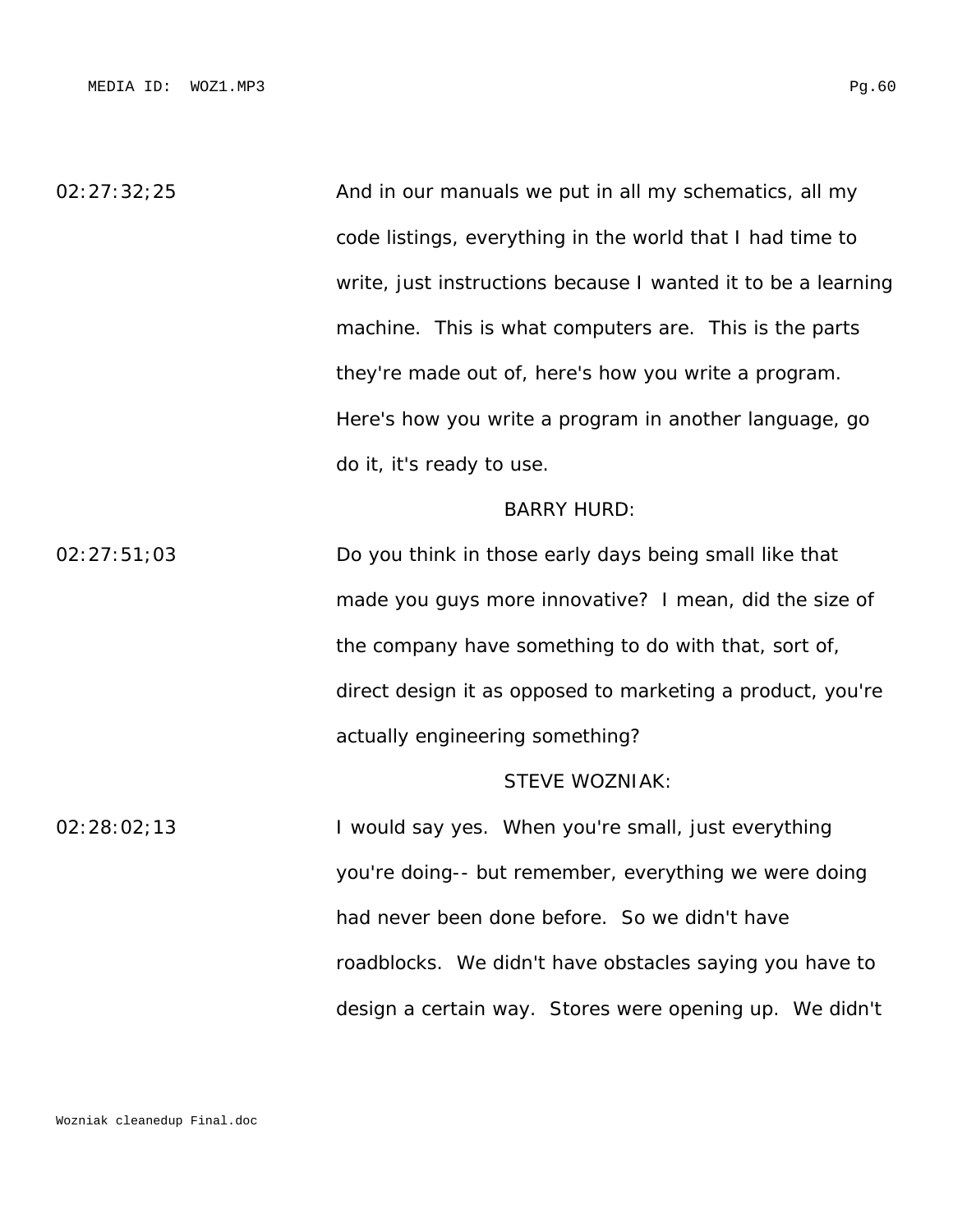02:28:19;21 They didn't have any agreements like that. We have a good product. You want to sell it? Here it is. We were very lucky time-wise that we were ahead of the rest of the world so it was easy to sell. Any device we decide to make, let's make a printer interface. Let's make something that will talk to modems.

02:28:34;12 Let's make something that will print out on serial buses. Let's make a floppy disk. Everything we ever designed instantly would have a lot of sales. It was gonna be profitable. You couldn't go wrong. So you couldn't make wrong choices so we didn't have a lot of structure saying, "Don't do this and we'll get a spec and we'll approve every bit of the specs."

02:28:51;24 "And then you go build what's on the spec and don't try to change it if you get another idea."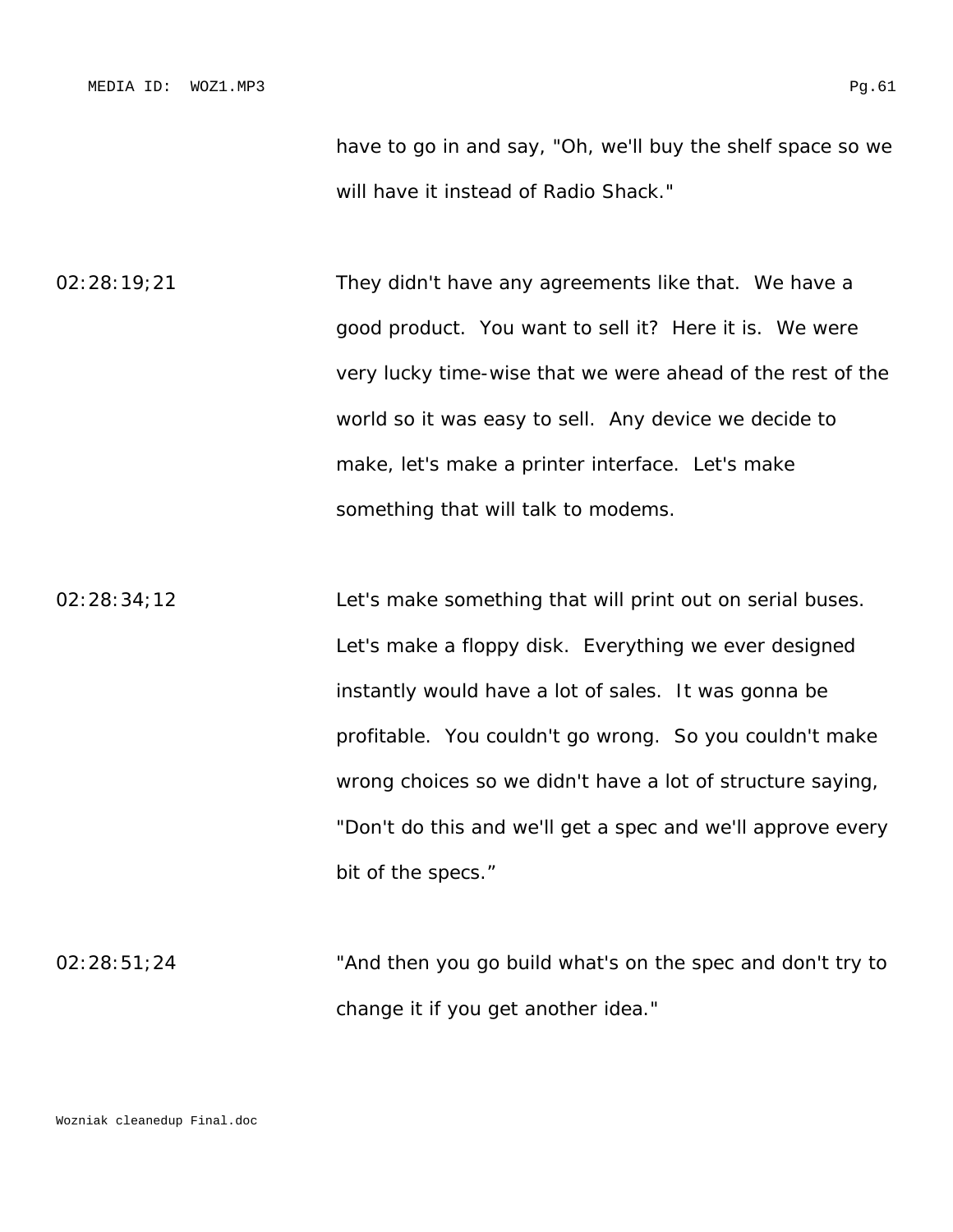No. We just went in with, " I'm gonna work on a floppy disk for the next two weeks and go in and work hard on it and do a good job and get something to work and to show off and we're done."

#### BARRY HURD:

02:29:06;03 And then did it come to a point where Apple got bigger and bigger and you started having to follow some of those procedures you just talked about? It got a little less fun or innovative?

# STEVE WOZNIAK:

02:29:13;04 Yeah, I was in, yeah, Apple had gotten to a point with maybe a hundred engineers or so. We had different buildings and labs. And I was in one lab and-- and, boy, I saw all of-- we had a lot of structured type thinkers, and I'm more of the artistic, almost the right brain approach to engineering.

02:29:29;16 But a lot of these left brainers, every little thing was documented on paper in advance, like, "How can you know what you're gonna do in advance?" When I was creating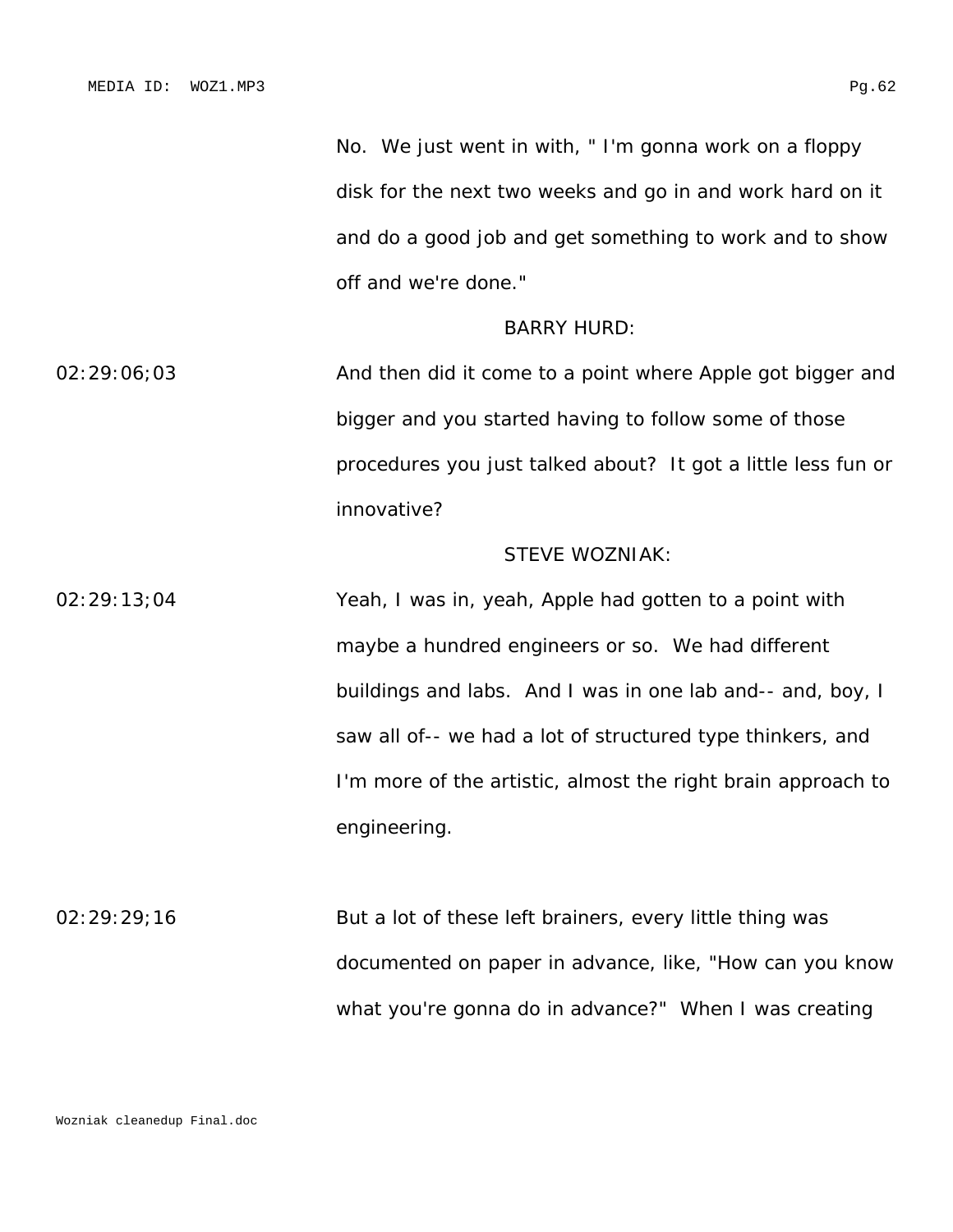things, it was like, "I'm gonna try this chip and see if it works roughly, and get an idea of what it can do. And then I'm gonna try to do the max and put another idea that comes into my head."

02:29:46;16 **And I don't flow like I'm gonna follow a script.** And, of course, I could do anything I wanted. So I could sit around and, "Hm, I think I'll try to come up with a program to make the disk more effective or faster today." And I could just go to work on anything I wanted. 02:30:00;08 I didn't really have equivalent of a boss. So I was outside of that structure but it just wasn't something that I would fit into. I like little start ups when people are talking, "Rough ideas," and, "You don't even know if it's possible or not. Let's go try it."

#### BARRY HURD:

02:30:13;27 So the lack of structure is a better way to create innovations is what you're telling me.

## STEVE WOZNIAK:

02:30:18;00 Well, yes. I would say you're more-- there's a lot more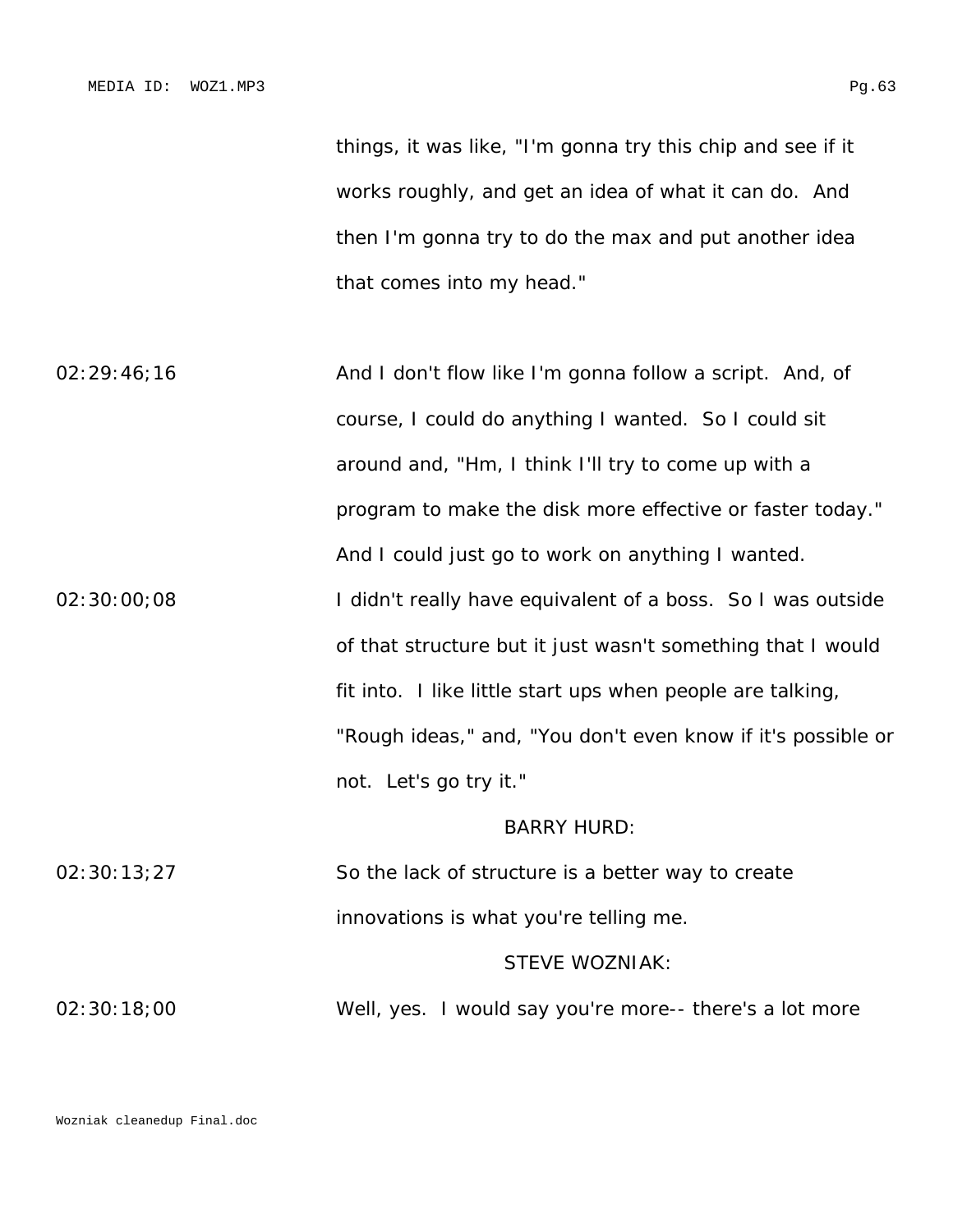innovation and it goes in a lot more directions. And it's a lot more fun and interesting for the people doing it. They're motivated differently. They're motivated because they want to do something to show it off or because it's gonna be good.

02:30:33;10 **And they're not doing it because they're being paid a** salary and, you know, and able to do it. But, not everybody can be that innovative either. So a large corporation doesn't really have a choice. A large corporation turns out they're protecting their market, making sure you don't lose your market and your sales. It's a money machine. Keeping the money machine going is much more important than trying to innovate and come up with something new. What if something new-- all your effort on something new and you've got known for it and you lost some of your real income, your money.

media id: woz3.mp3

## BARRY HURD:

03:00:59;17 Okay, Steve, I handed you a sheet of supposed quotes of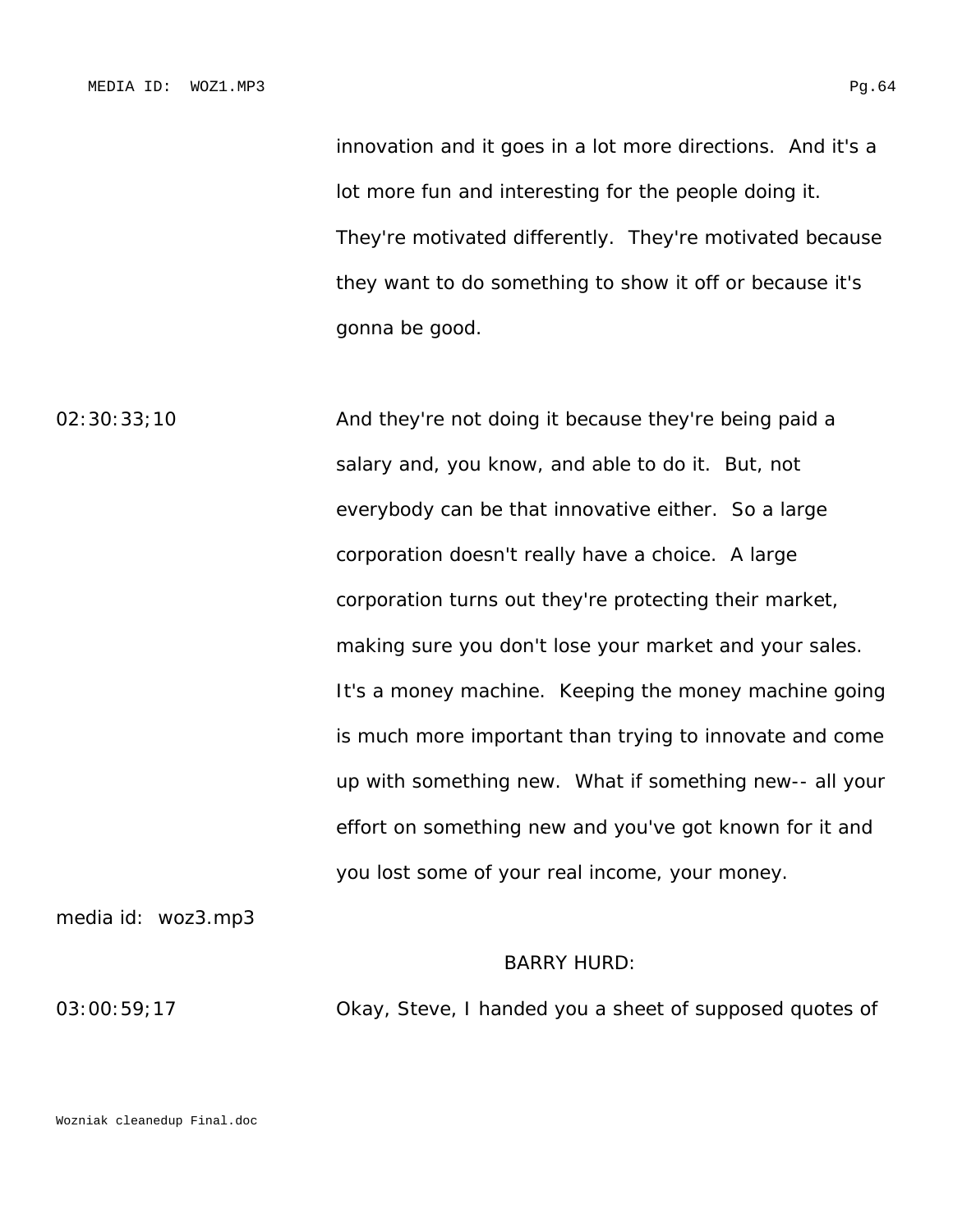what was said to you when you guys went around to sell the Apple II was it?

STEVE WOZNIAK:

03:01:05;22 Well, different times.

BARRY HURD:

03:01:07;07 Okay, read one of those quotes and give me your reaction. STEVE WOZNIAK:

03:01:09;04 The first quote I glanced at, "We don't need you, you haven't got through college yet." That has, actually, been taken a little bit out of proportion. It was said by Hewlett Packard to me. Francis Rohde, one of the original developers of the HP 35 handheld calculator, wanted me. He saw what I had done with the Apple projects and all that. And he wanted me to be the designer [of a device] that you could hold in your hand with a little display on it and doctors [could] take it around to patients to type in questions that patients could type things back, answers back, just a simple communication tool.

03:01:42;05 And he wanted me to design it. Now, it had to be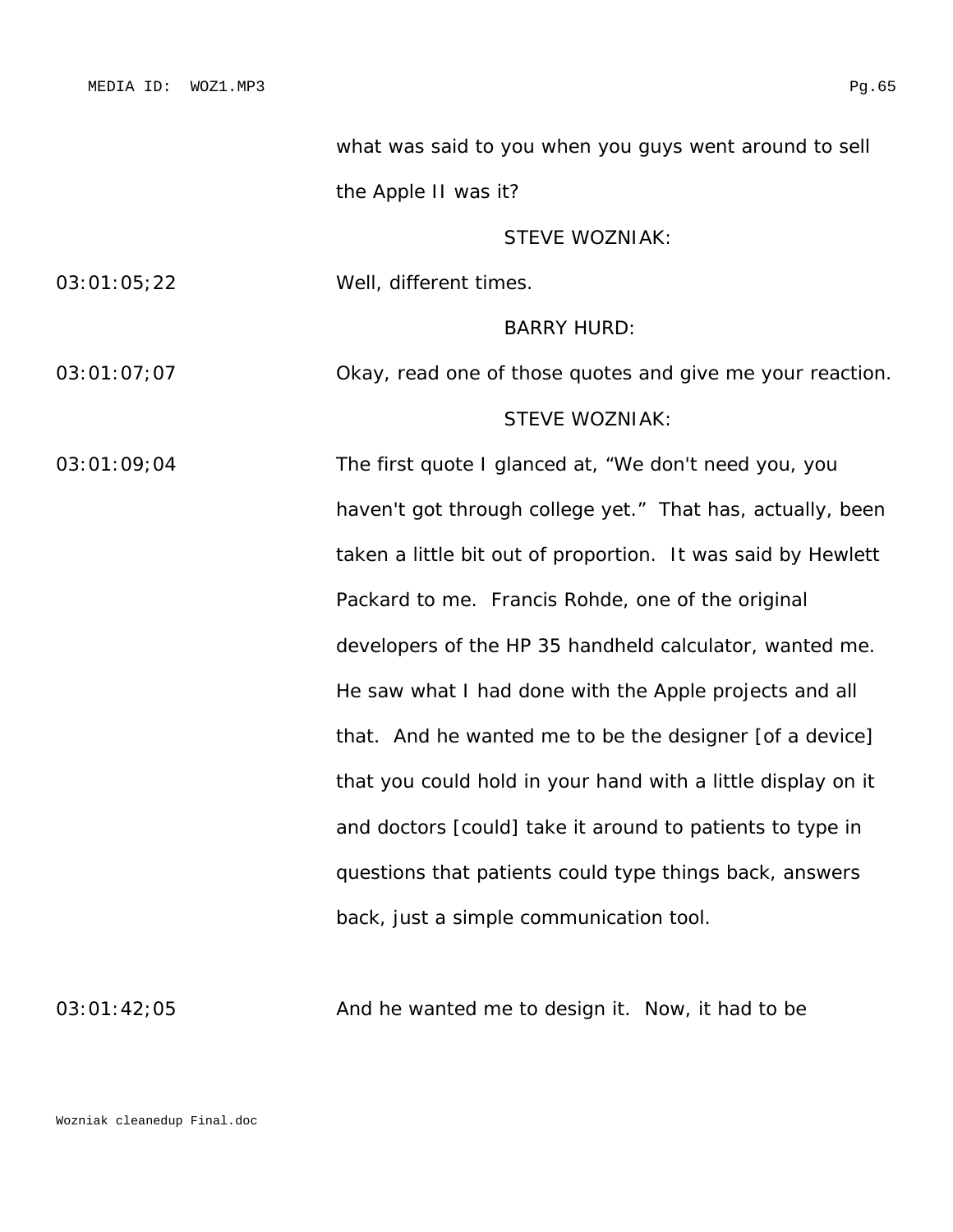designed in Hewlett Packard labs. And they had five labs of mostly, you know, PhD research top guys. And I went over there and interviewed for the job. And I could do whatever was needed for this thing.

03:01:56;06 I wrote a computer language without ever having a course in it. I figured everything out. And they knew I could. But they had turned me down because I didn't have a degree. I'd be really low on that scale over at Hewlett Packard labs. So I didn't get that job.

03:02:13;04 But it wasn't like they didn't turn me down for the Apple II because of that, no.

#### BARRY HURD:

03:02:16;13 So that context is a little bit off the mark.

# STEVE WOZNIAK:

03:02:18;00 As a matter of fact, the engineers in my lab, the calculator lab, would come to me and say, "That Apple II is the finest product I've ever seen in my life." And they knew that their company, Hewlett Packard, couldn't sell it and had turned it down repeatedly.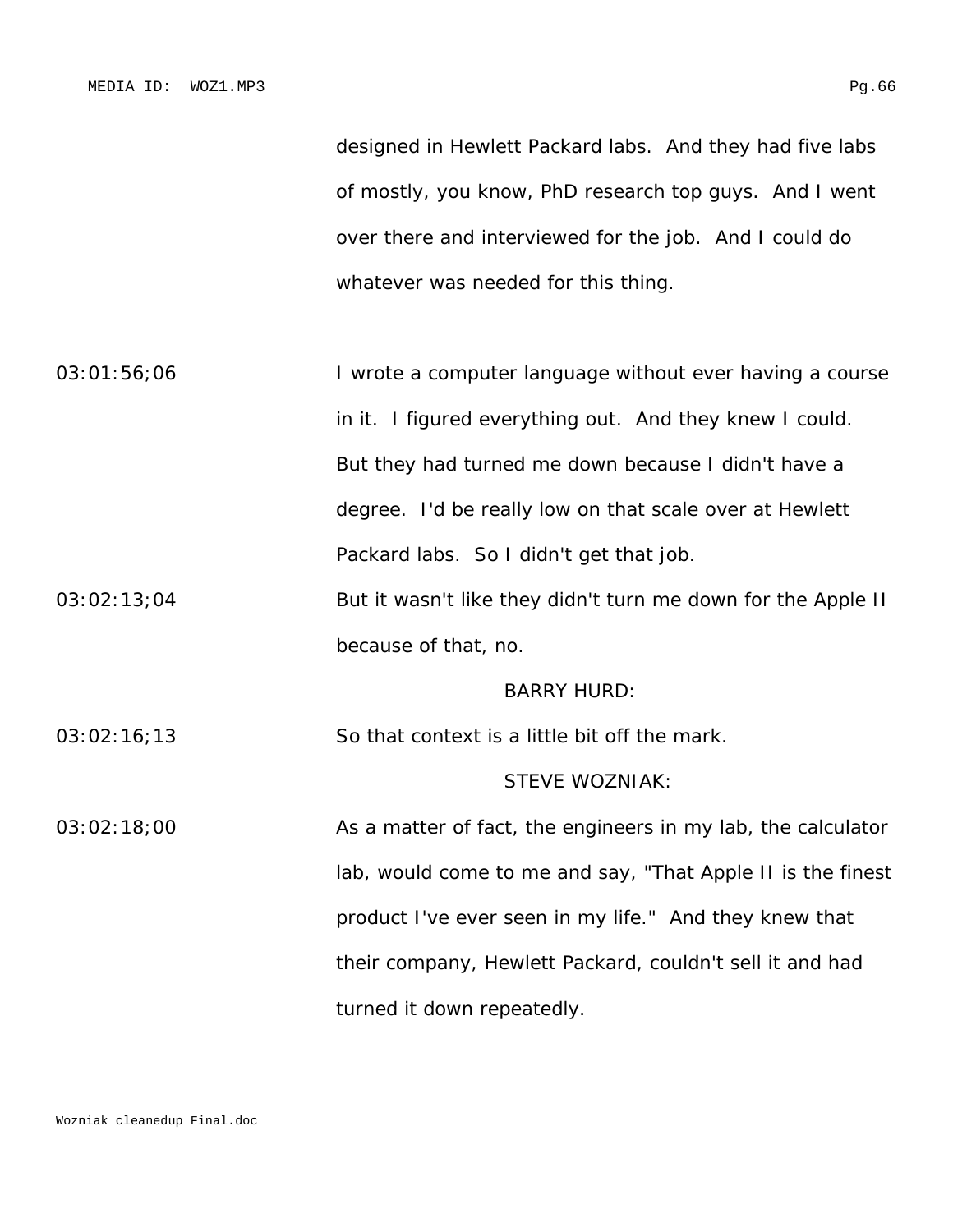MEDIA ID: WOZ1.MP3 Pg.67

it up and it played in his house. And we showed him how

|             | <b>BARRY HURD:</b>                                            |
|-------------|---------------------------------------------------------------|
| 03:02:31;23 | What about the next quote?                                    |
|             | <b>STEVE WOZNIAK:</b>                                         |
| 03:02:32;27 | Next quote, "Get your feet off my desk, get out of here.      |
|             | You stink and we're not gonna buy your product." I wasn't     |
|             | around any kind sort of horrible thing [like that]. And       |
|             | that's supposedly by Joe Keenan, president of Atari,          |
|             | responding to Steve Jobs' offer to sell him the rights to the |
|             | new personal computer. Oh, that's totally wrong, totally      |
|             | wrong. I know the real story.                                 |
|             | <b>BARRY HURD:</b>                                            |
| 03:02:56;02 | Correct the record.                                           |
|             | <b>STEVE WOZNIAK:</b>                                         |
| 03:02:56;27 | The real story is we have the Apple II. We didn't have        |
|             | money to build 1,000. We're looking for how to make           |
|             | some big money off of it. And Steve and I went and            |
|             | visited AI Alcorn, not Joe Keenan, in his home. And Alcorn    |
|             | had a projection TV, one of the earliest ones ever. You       |
|             | know, techie guys like to be state-of-the-art. We hooked      |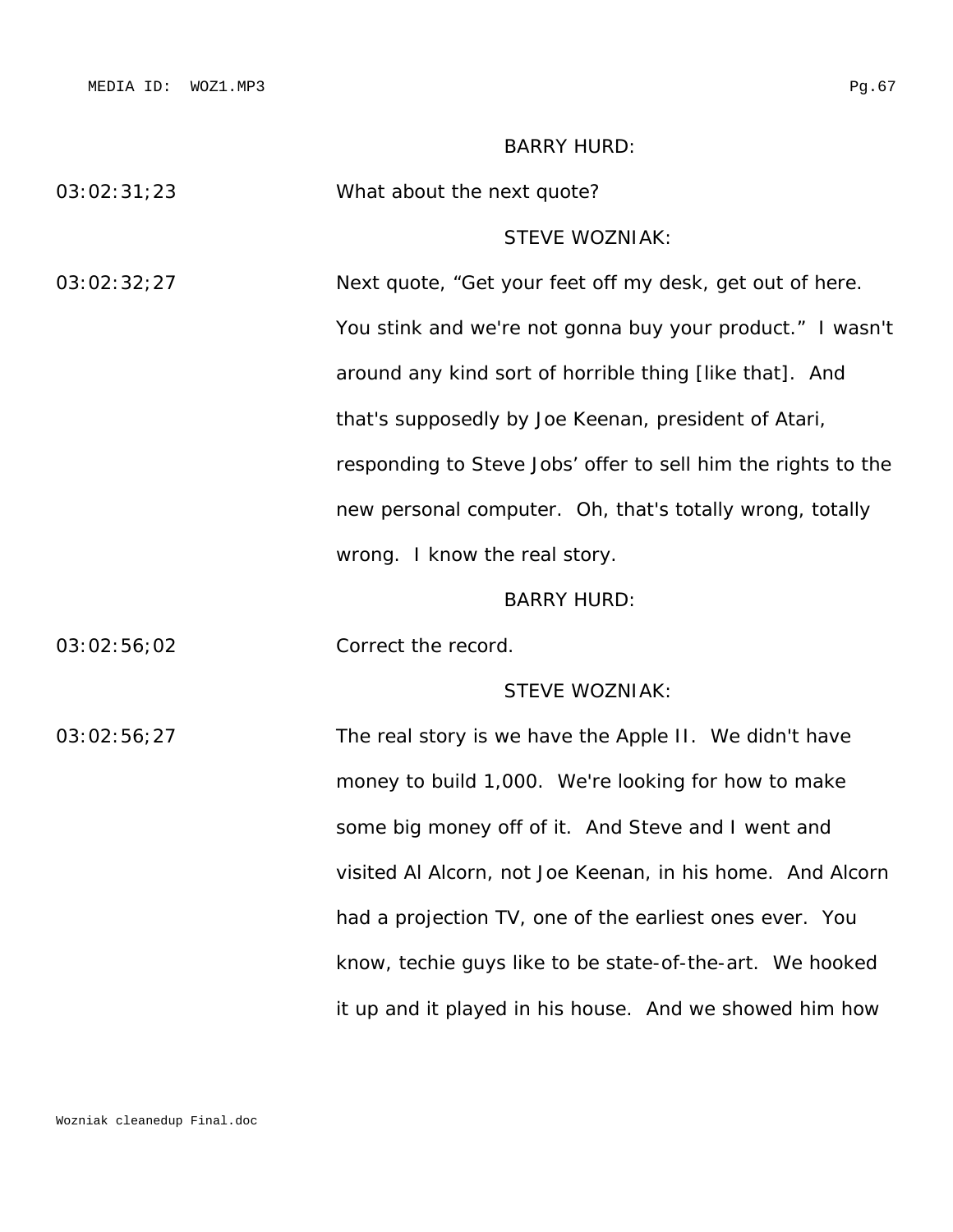But they were about to come out with the first home Pong game in the United States, big money. Atari was finally gonna be making big money. And they didn't have time to diversify and do another thing at the same time. And that's the truthful reason. So that one is very wrong. That one's just wrong.

#### BARRY HURD:

03:03:42;04 Well, now, we know.

# STEVE WOZNIAK:

03:03:43;29 'Cause I was there. Quote, "There's no reason for any individual to have a computer in their home," Ken Olsen, Digital Equipment Corporation. That is probably true. It was a quote going around. And it made sense from some points of view. In other words, if Digital Equipment Corporation whom he was-- he was president of that company, what did they sell computers for?

03:04:09;12 They sold computers that cost as much as a house to factory floors, to people doing scientific research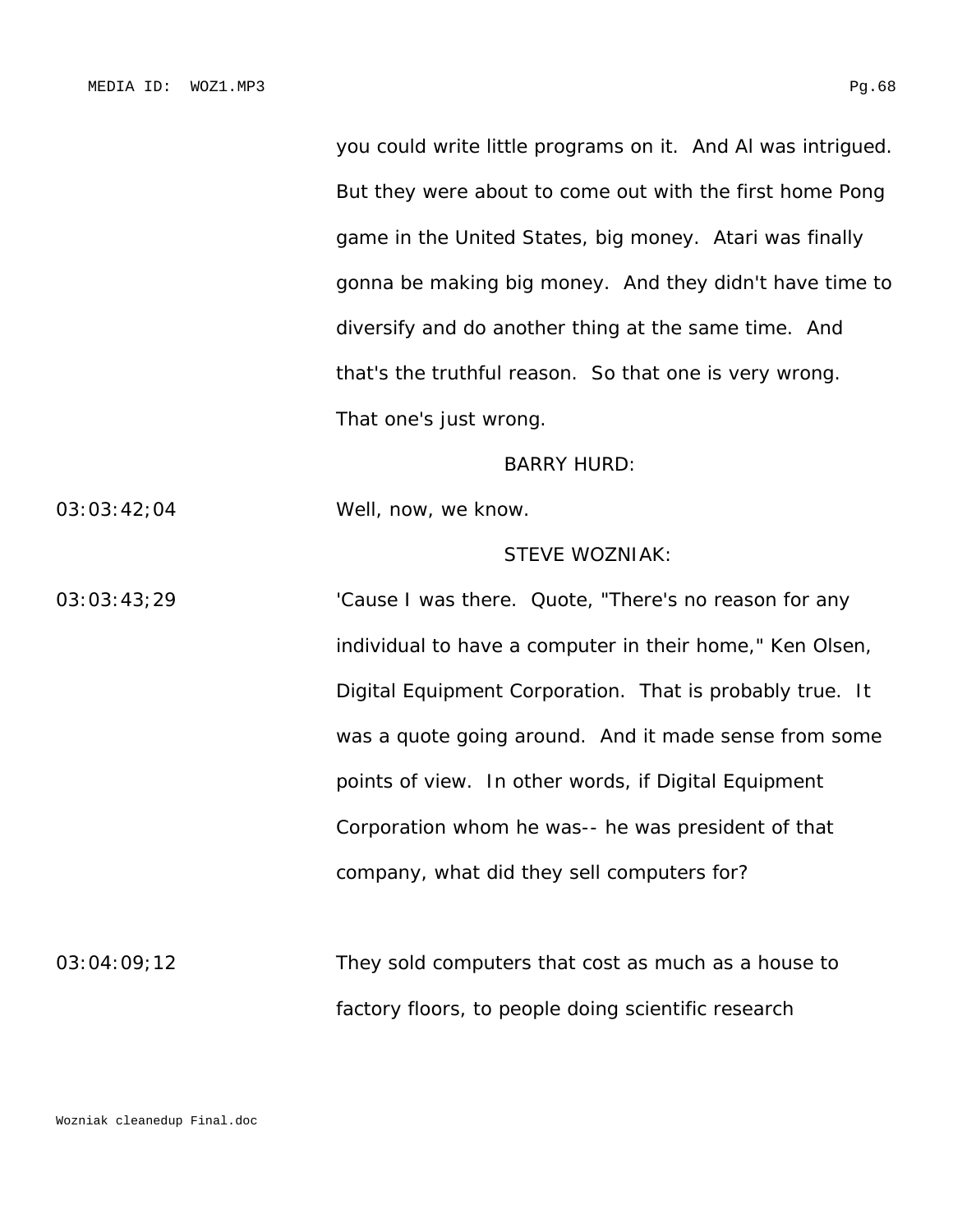evaluations. And these little tiny machines wouldn't do the job. That's right. And by the time they did the job, you'd have to put all the money in again to buy printers. He didn't, you know, have the [vision] he didn't see that, "Wow, for \$1,000, a price humans could afford, a lot of people would want something that was close to a computer, a starting point. A lot of people would love that starting point." And he didn't see that it would eventually be a good platform to innovate on because of the low price. So he was right and wrong.

# STEVE WOZNIAK:

03:04:46;00 It's an interesting quote.

#### BARRY HURD:

03:04:47;26 Let me ask you about your Hewlett Packard experience. We're not in any chronological order. But tell me, that was supposedly the company at the time, was it not? STEVE WOZNIAK: 03:04:55;02 All my life from when I was in elementary school doing science fair projects, my dad might bring home an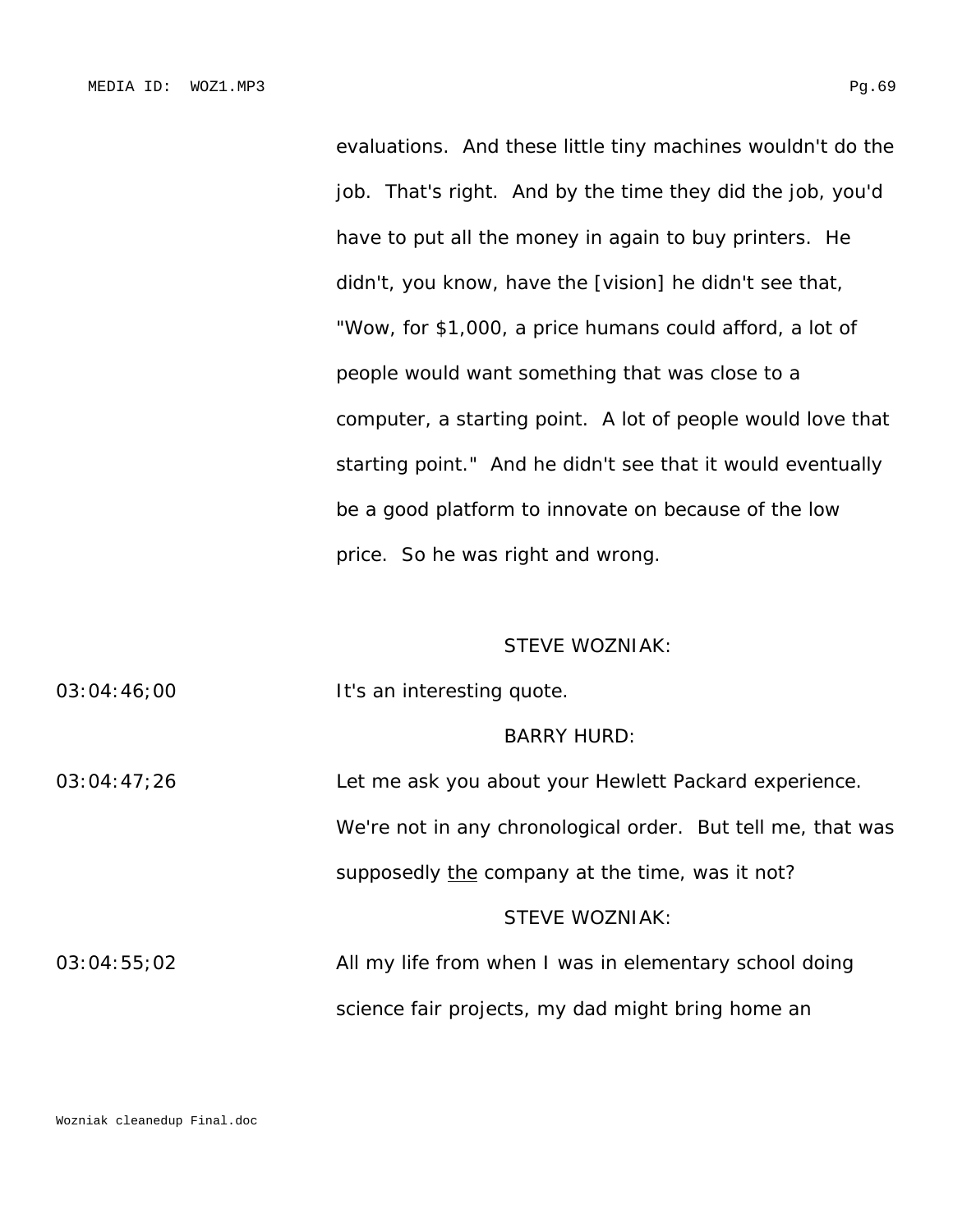oscilloscope to use. And it was a Hewlett Packard. He explained that they made the most precision equipment. And they were very bright engineers out of Stanford. Everything about their company spoke engineering calculation, the perfect parts, make machines that worked so well.

03:05:15;08 They're better than just the junk you buy normally. And when I went to Hewlett Packard, they had many divisions across the country. And all of the divisions built the equipment and the tools that engineers used. So it was an engineer's company building the stuff for engineers.

03:05:31;22 I mean, we were the market. We understood what they would be using our stuff for. Even scientific calculators was almost the first break towards a consumer appliance. They built power supplies. They built tone generators that would put a tone on a wire to feed into equipment to test it. They built the oscilloscopes that had displays of signals that you could get things-- your circuit working perfectly.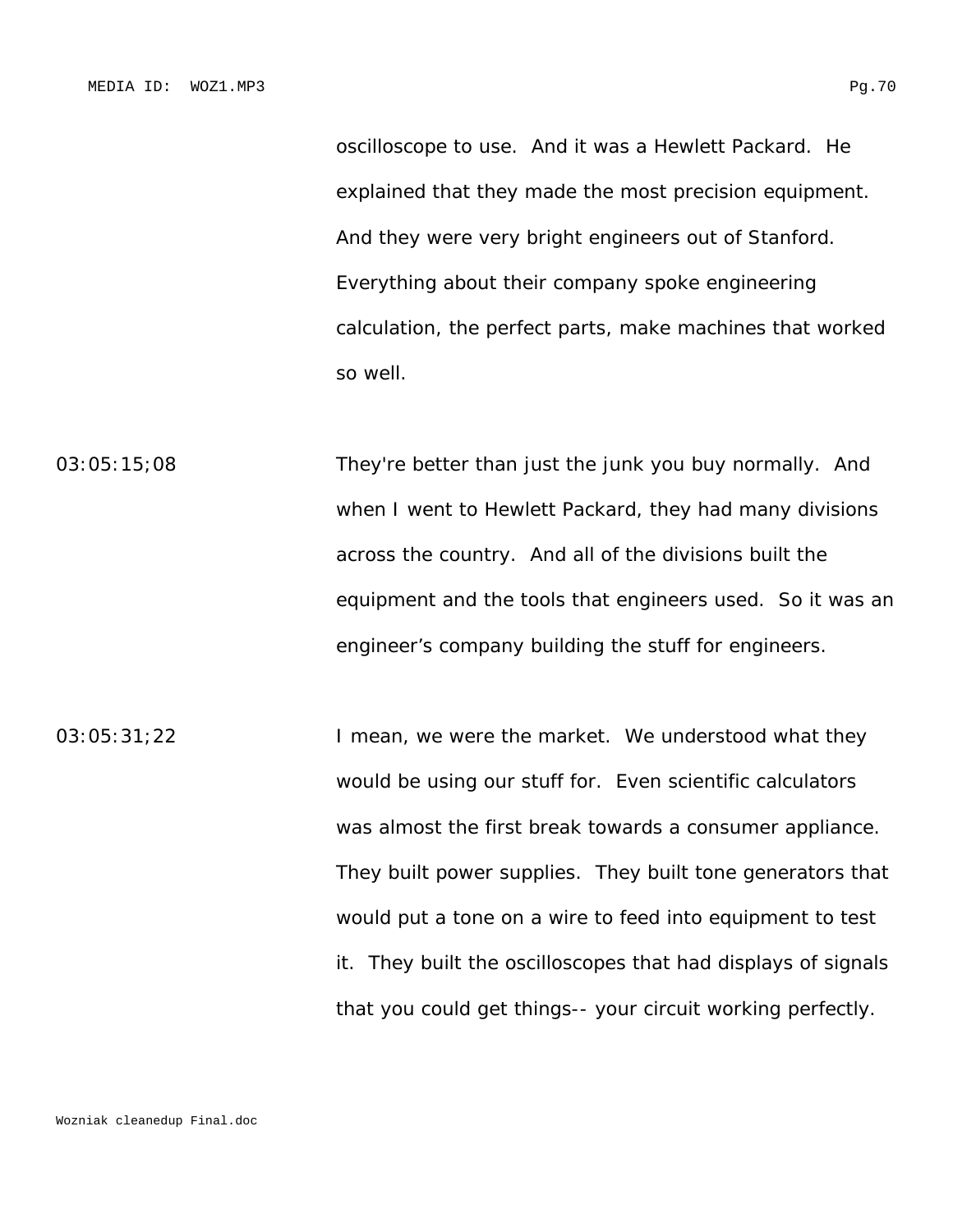I mean, they were really an engineer's company.

## BARRY HURD:

03:05:58;03 How was their management there? They had all these innovative engineers. How did they support you and keep you guys cranking out the good stuff?

# STEVE WOZNIAK:

engineers in every level of management. And they

03:06:03;18 I never wanted to move up in management. So I never got a real good insight as to how the management worked. At the bottom, it was excellent. We engineers were respected. They—management--would come up to us and say, "Can you come up with some new ideas for the next calculator?" And we'd sit down and toss out our ideas and come up with the new ideas. It would be the new product that would drive the division of a company. It didn't get forced down on us. Sometimes above one on certain things, but generally, yeah, the flow of new products came from both directions. 03:06:32;26 And I liked that. I felt very respected there. The engineer's company, started by engineers, infiltrated with

Wozniak cleanedup Final.doc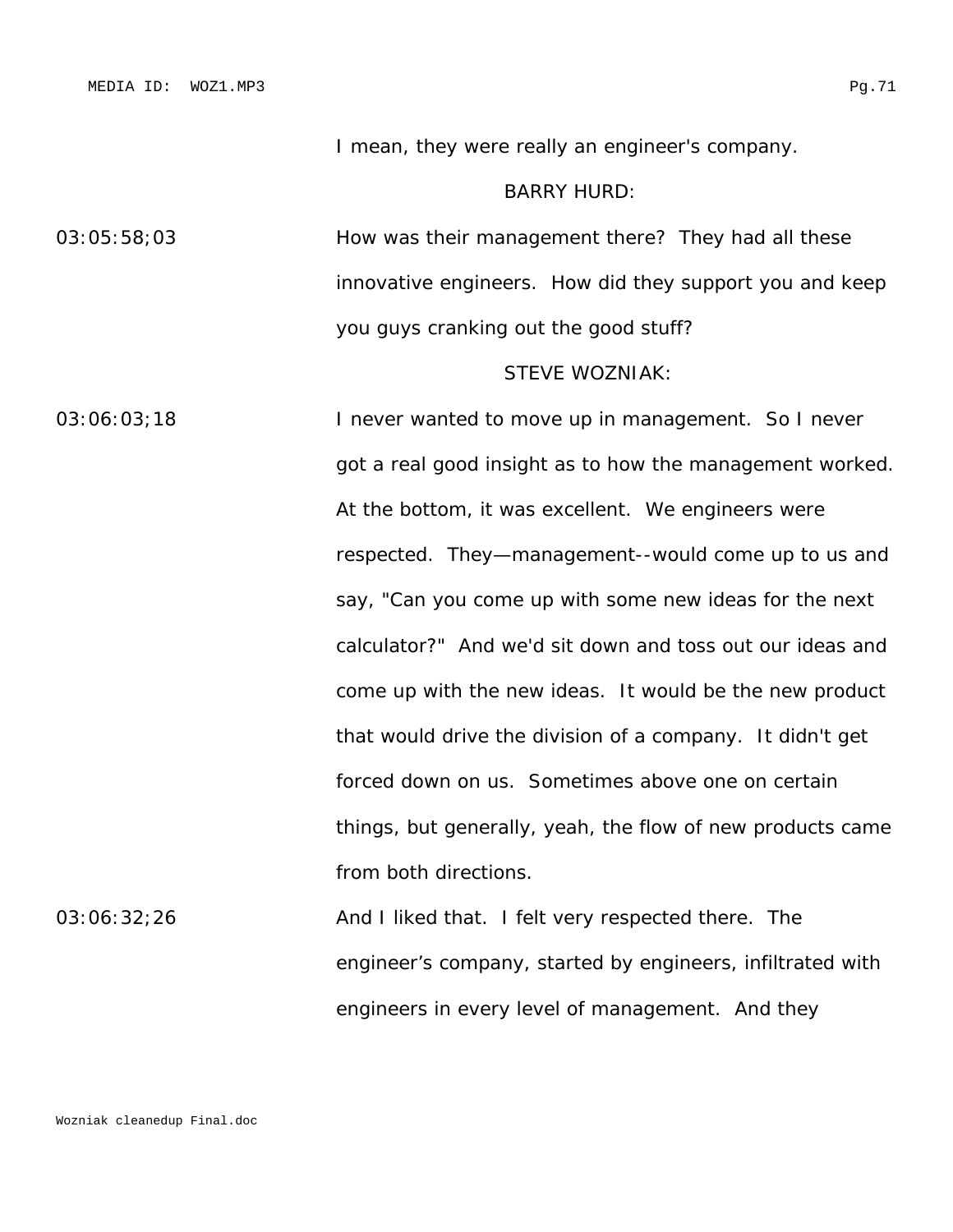respected good engineering abilities and thinking. Every single division of Hewlett Packard had its own IC manufacturing plant built in so they could get little advantages, you know, built the absolute finest products possible, not just buy stuff off the shelf. We'll package it up and we'll sell it.

#### BARRY HURD:

03:06:59;18 And are they still like that today? Are they changed? What's your opinion about it?

#### STEVE WOZNIAK:

03:07:02;11 That's a very different company. They sold off that part of Hewlett Packard. And it's called Agilent today. It still makes test equipment, it's still well respected. But Hewlett Packard followed more where the money flow went once they got into printers. They had a new printing technology, the inkjet printers.

03:07:20;02 **And, boy, have they done just-- you know, taken the world** to different places with that. They kept some of their older businesses of larger computers, the sort that businesses buy. And they have the personal computer line. Personal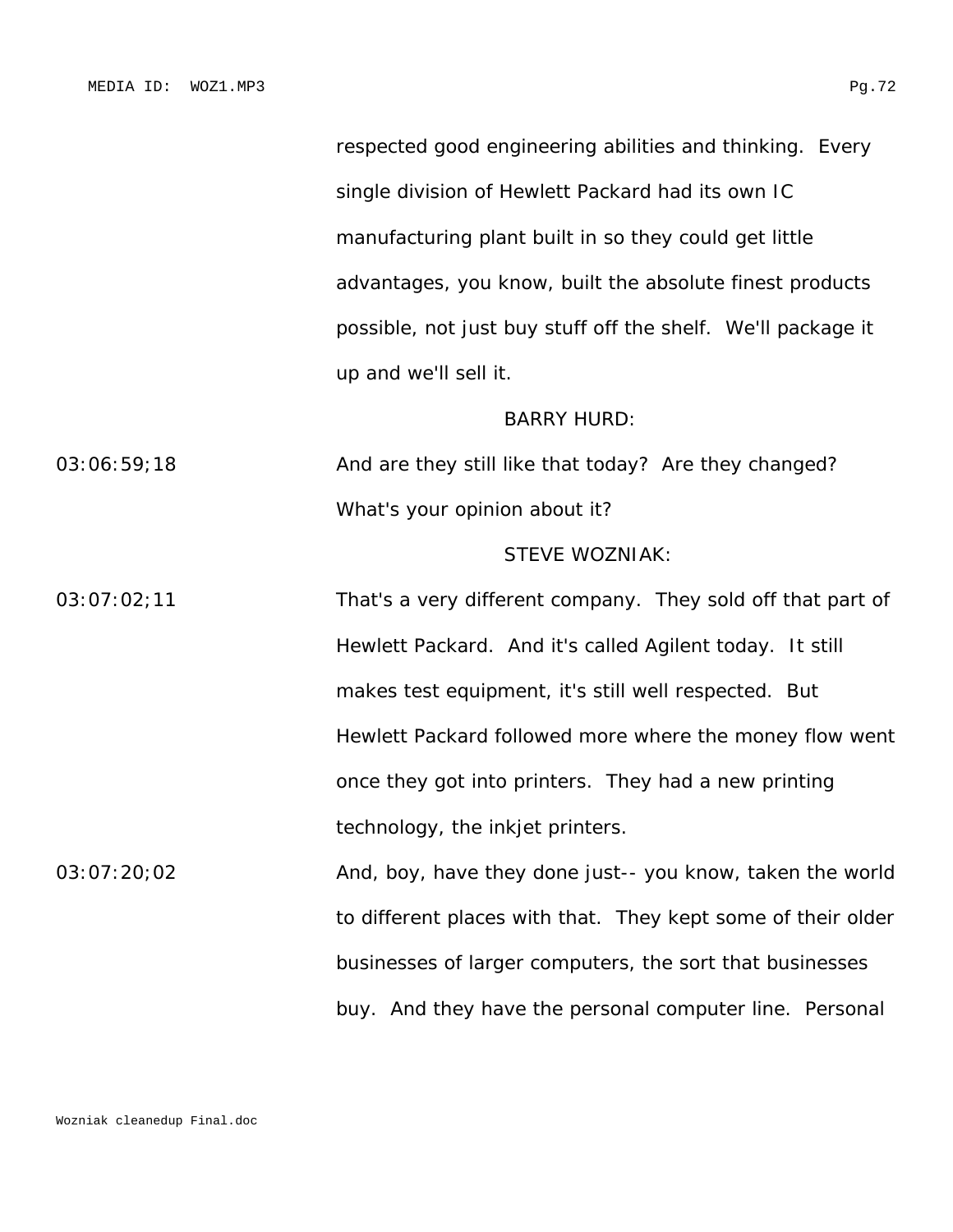computers, though, get to a point that you're competing against a lot of other companies that have almost the same product.

03:07:40;16 So it becomes a big marketing game. And instead of being an engineering driven company, we have these extra engineering features, now, we have these extra marketing points. You know, we're blissful. We're a new day in the sunshine. We're the path to outer space. And the words don't necessarily mean anything to an engineer.

#### BARRY HURD:

03:07:58;23 Tell me a little bit about even though you said you weren't a manager that if somebody had a company. They're trying to foster this innovation and make people wanna discover new things. Well, I mean, you've been around. What would you think would be a way to do that to keep people on it?

### STEVE WOZNIAK:

03:08:09;26 Well, first of all, try to hire the bright engineers. Try to hire the ones that have, in themselves, the ability to invent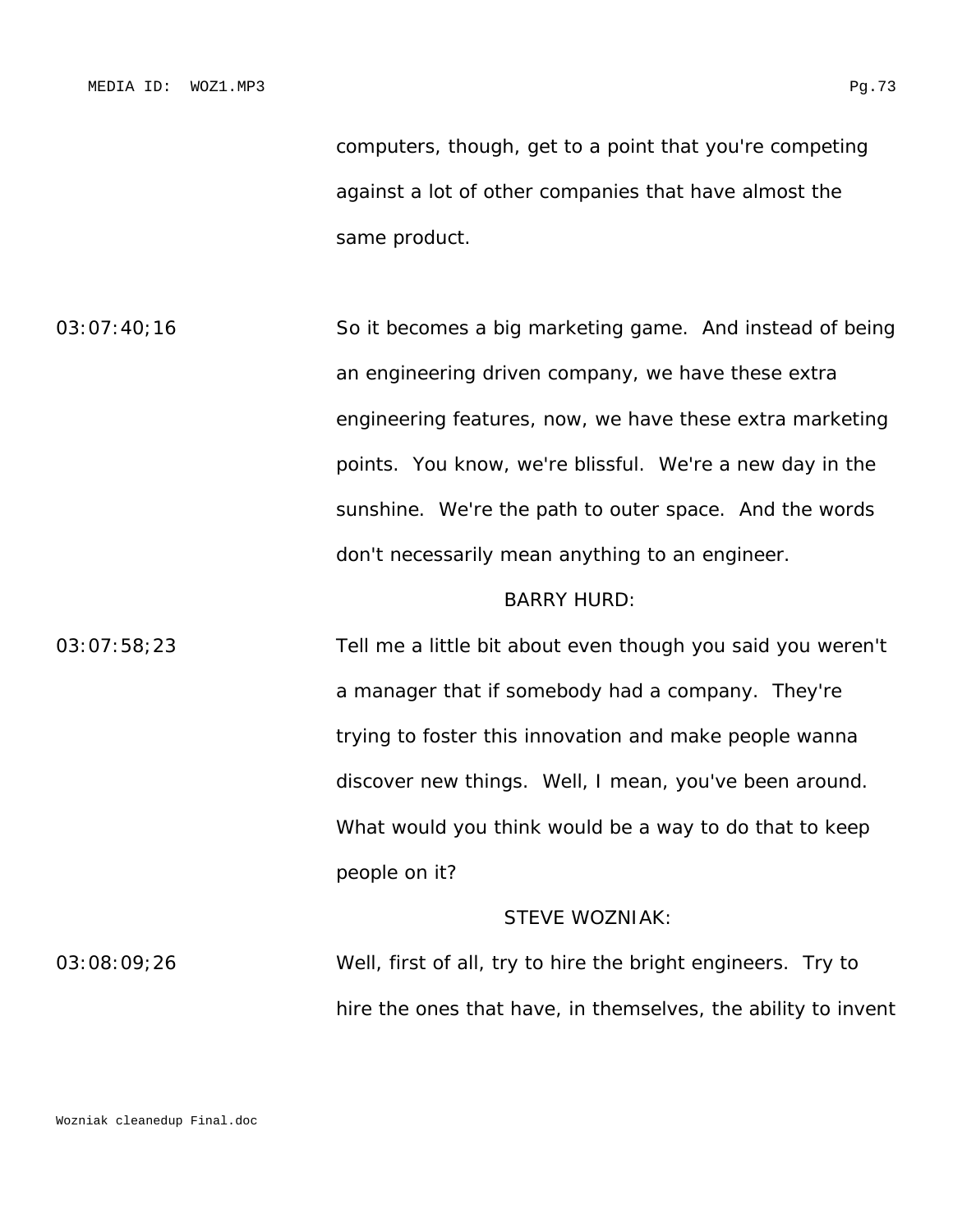the engineering technology, not ones that just already know how to do it, that have already-- you know, right now, companies go out and they [say]-- "I want an engineer who's done this and that and the other thing and that'll have all three of those disciplines in the right place."

03:08:31;01 Find the engineer that's young, that whatever new discipline he doesn't know already, he'll learn it or invent it on his own and make the most out of it. Try to find those real bright ones, hard to find them. You know, it's kinda like trying to find the ones I was when I was an engineer. It'd be hard to find them.

03:08:47;11 But you know what? I can tell when I go around colleges and talk to young people, there's a few that just strike me. They've got something-- it's an extra drive in them that's gonna take them to, you know, more than just the standard place that is expected of an engineer who gets a degree in engineering.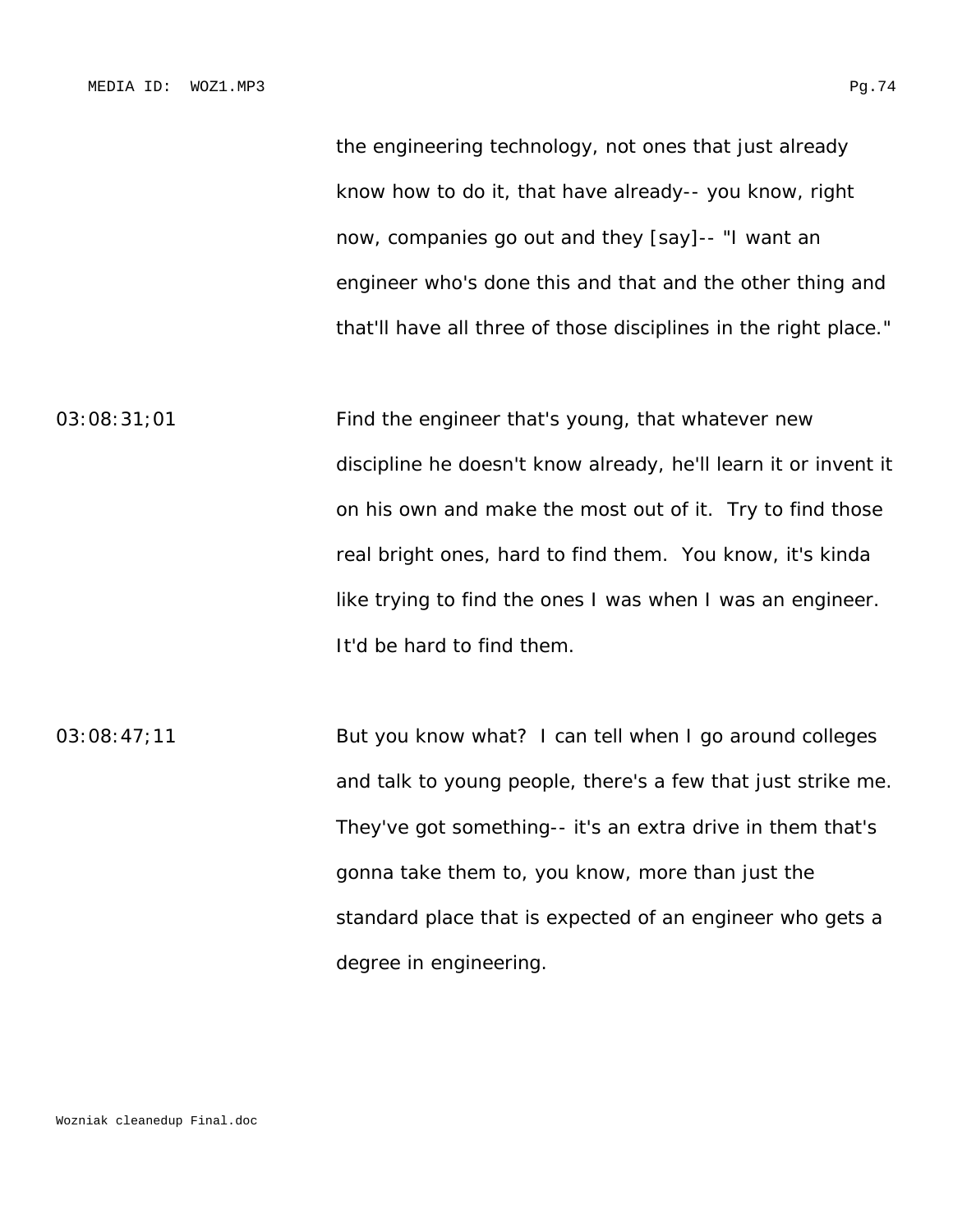$03:09:01;11$  They are solidly inside, they wanna be an inventor and a designer and they're often very independent. They're harder to manage. Give them a lot of freedom. Let them build devices for their home and their own. Give them some of the parts.

03:09:15;19 You know what? You can pay for them to take courses at Stanford or you can give them a few parts which is another form of payment and let them build what they think. And they're gonna-- their mind is gonna develop techniques of designing things and building things that is gonna show up in your own company's products.

03:09:31;16 Now, when somebody comes up with something like the Apple II, recognize it for how great it is. And even if it can't be done within your company, it doesn't fit your whole product road map and everything, marketing, selling, find ways to be a big sponsor to start them up as a small start up on their own and recognize the good ones.

03:09:49;07 In other words, a little bit of venture capital, a little bit of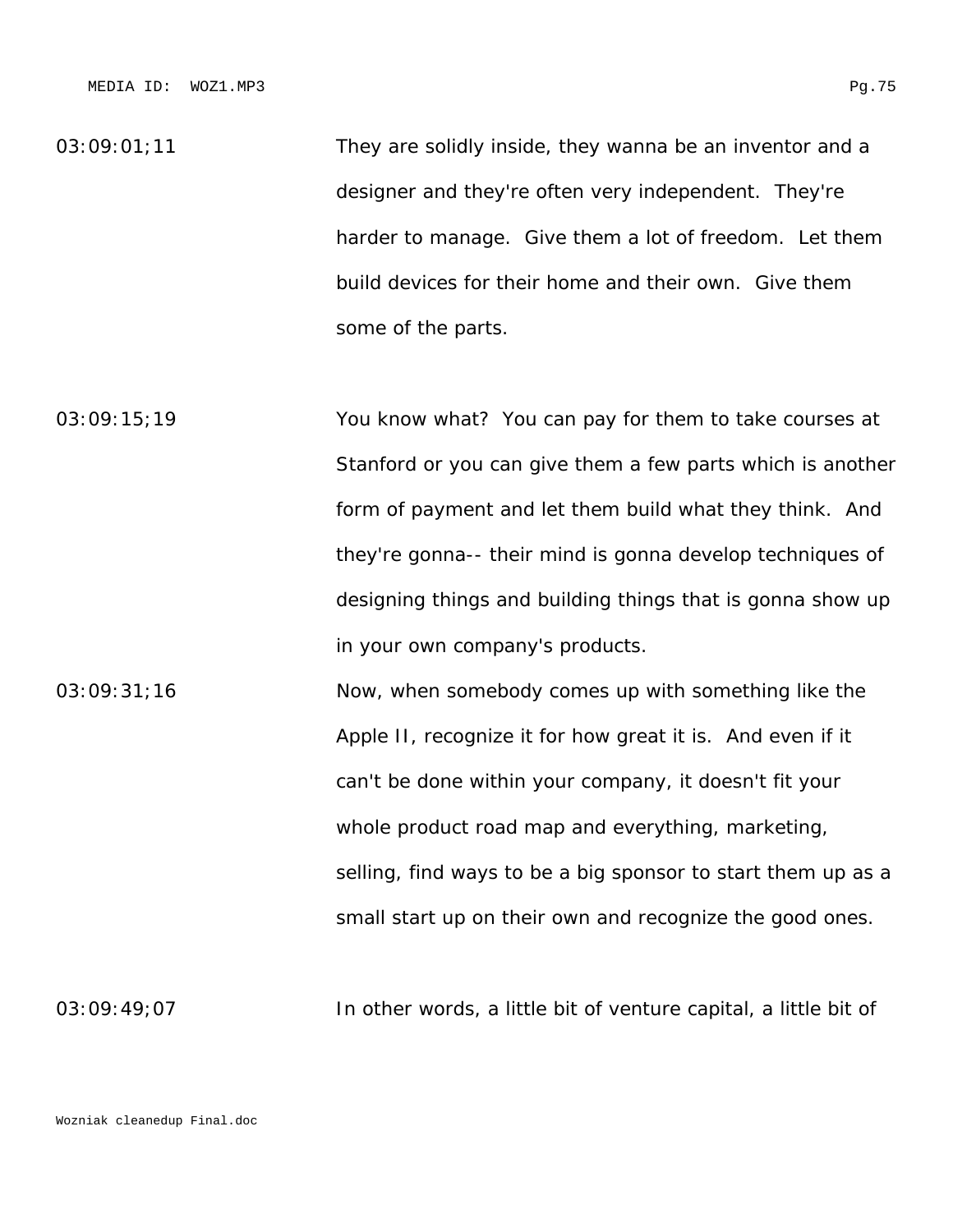entrepreneurship within the big corporation and those sort of elements will lead to a lot. Of course, number one, still has to come your profits. So, you know, your basic market-- you've still gotta have maybe some standard- enough standard engineers that can do that. But Google gives the engineers, what is it, one day a week, 20 percent of their time just to work on things of their own idea, you know, let them, you know, dream and-- and I think that's really a good road to innovation.

#### BARRY HURD:

03:10:19;20 Now, at Apple, they let you do that, obviously. You let yourself do it, I should say.

#### STEVE WOZNIAK:

03:10:22;16 Well, I started out doing it.

03:10:27;18 Well, I had projects in the end. I had schedules, yeah. And, of course, and sometimes I would work so hard and, oh, my gosh, I'd say, "I'll get it done tomorrow." And I couldn't do it that night. I'd stay up till 2:00 or 3:00 and the next night and the next night and the next night. And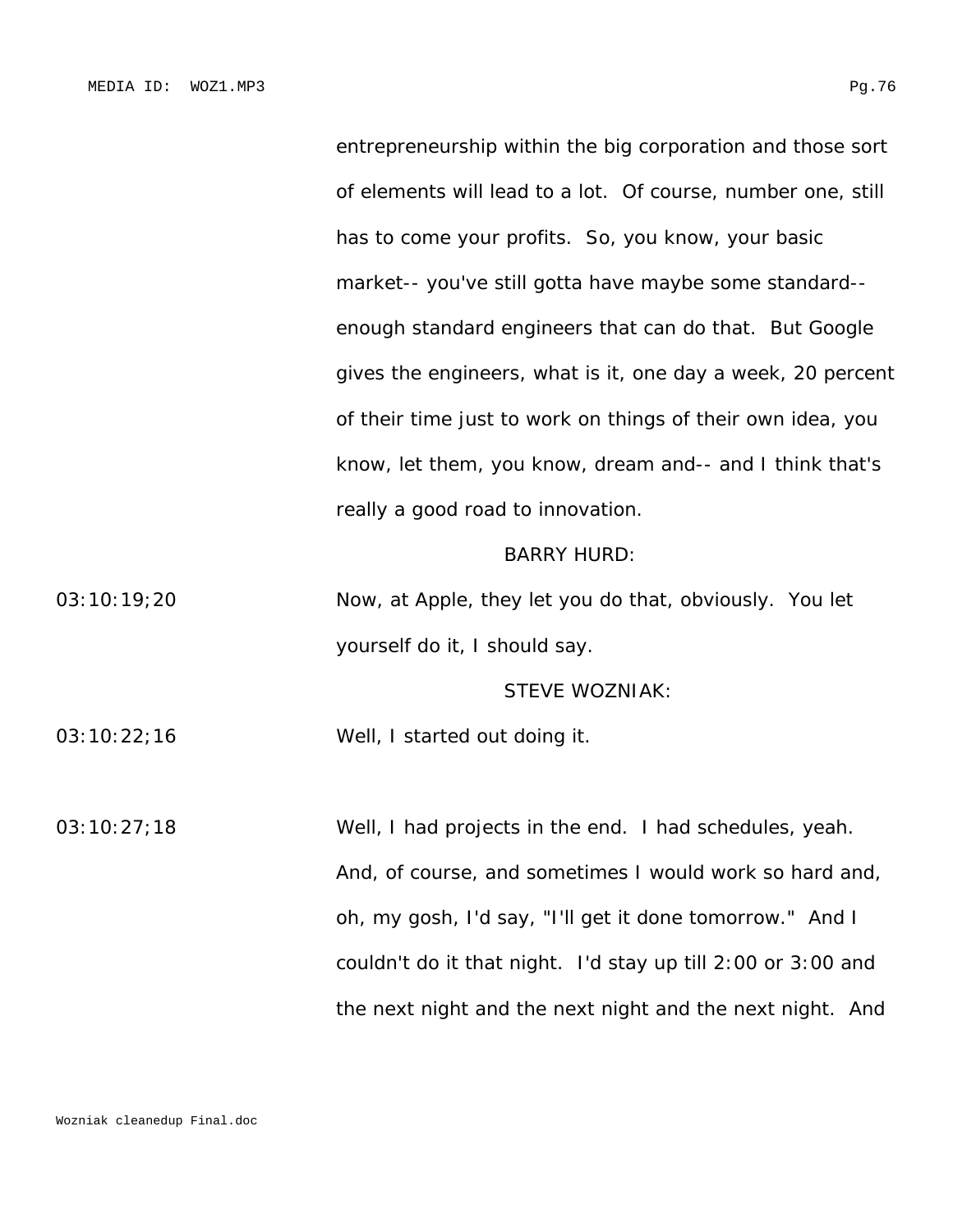once that happened and I finally-- I almost-- every night, I did the same things I had done the night before trying to build this one complicated, complicated solution. Finally, one night, I stayed up till 6:00 and got it working. Everybody was coming in the doors. And I was going out. And I said, "I got it done."

### BARRY HURD:

03:10:59;25 You know, you have this quote. I think it's [in] your autobiography, it says, "Technology always moves us forward." Can you tell us a little bit about the real meaning of that to you?

# STEVE WOZNIAK:

03:11:07;27 Well, technology-- one of the things is when it comes to computer type technology, I mean, some technology, it's just a better tool that saves us labor. And that helps us. Computer technology saves working of the mind. You don't have to think to add two numbers.

03:11:23;26 You can just push the buttons or to calculate the [tip] at a restaurant. You can multiply it out. And it, basically, did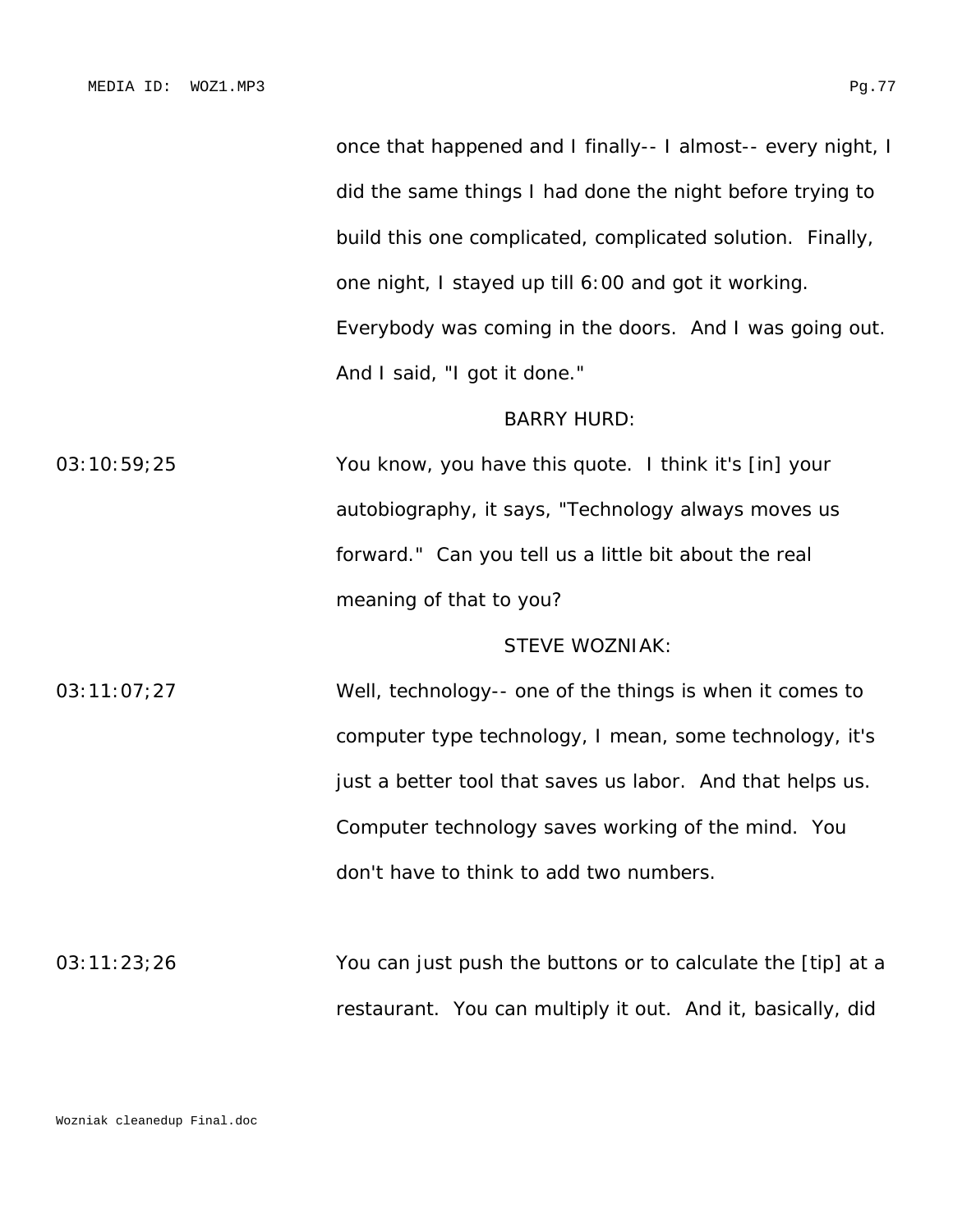remember a whole bunch of things either, save it for you. Today's personal computer is the best example. I think my computer means the most to me of any technology in the world.

03:11:44;02 It is storing all this data that's important to me, that I know where it is so I know I can find it. And even if I forget where it is, I know that I have methods that will get me to find it. Plus it makes my life fun, more entertaining.

03:11:58;00 **And when I'm doing work, I always believed in my life and** the Apple II is a big part of this philosophy that what you do for work should be fun. So I made the Apple II a very fun machine, a machine you could program in jokes right along with work. You could enjoy it. It was in color. And you could play a game and then go back to work on the same machine. I believed very strongly in that and, you know, the personal computer is certainly an-- an outtake of entertainment.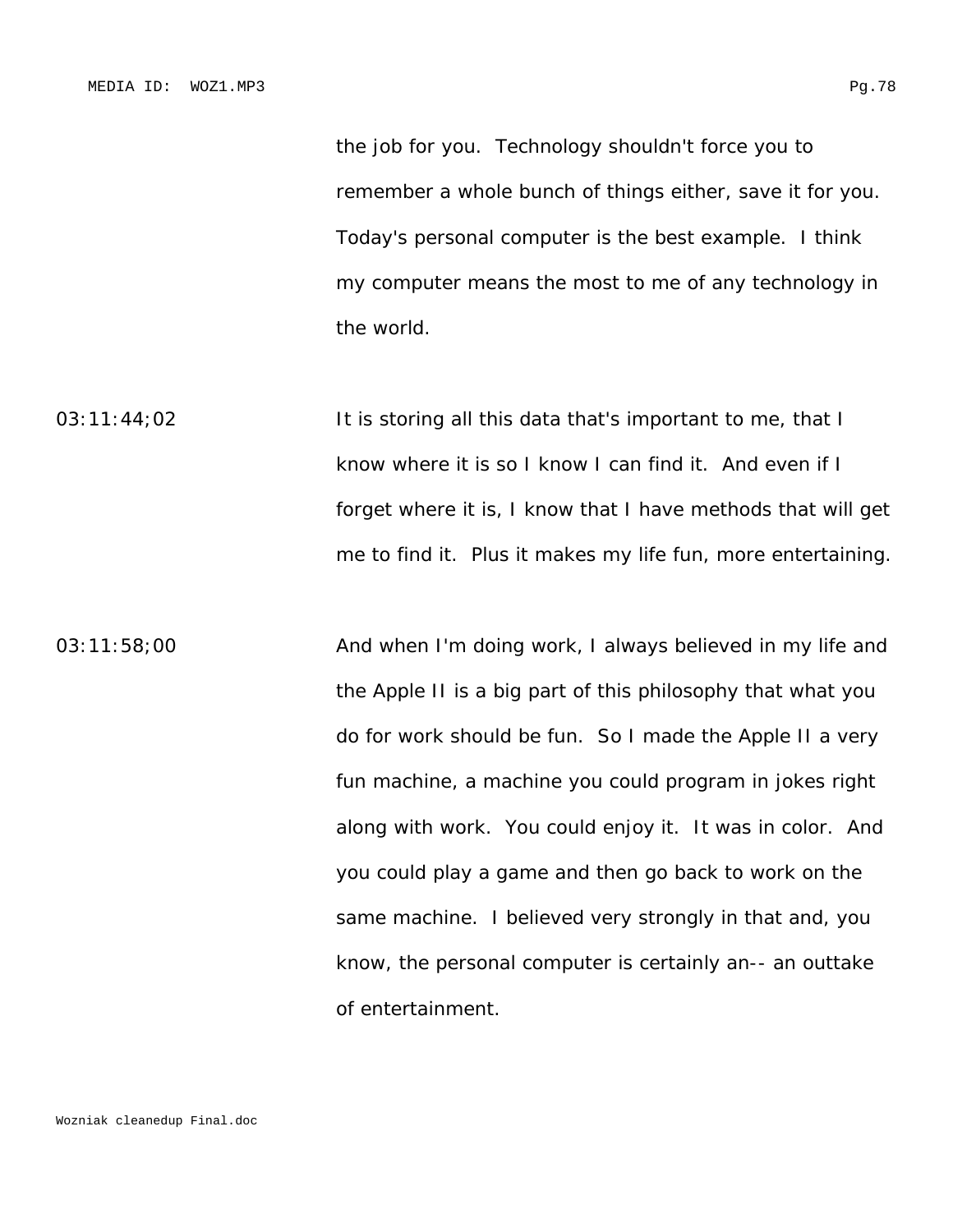MEDIA ID: WOZ1.MP3 Pg.79

# BARRY HURD:

03:12:27;13 So that's why you liked the pranks. I mean, is there some correlation of the pranks and the engineering, the artistic design?

# STEVE WOZNIAK:

03:12:35;02 I don't necessarily think so. I think the person could do an artistic design and not have to be a professional prankster like I am. But in my own case, it might've been just a psychological release. You know, you're an engineering technologist. You kind of speak geeky talk.

03:12:55;09 You don't relate to normal people. You've got your little engineering friends. You develop inside words. You develop your own little inside jokes. And very often with engineering, it's a building science. It's like auto mechanics. And you actually are making little devices other people don't understand. Very often, you can design a device that will make a radio knob go backwards instead of forwards.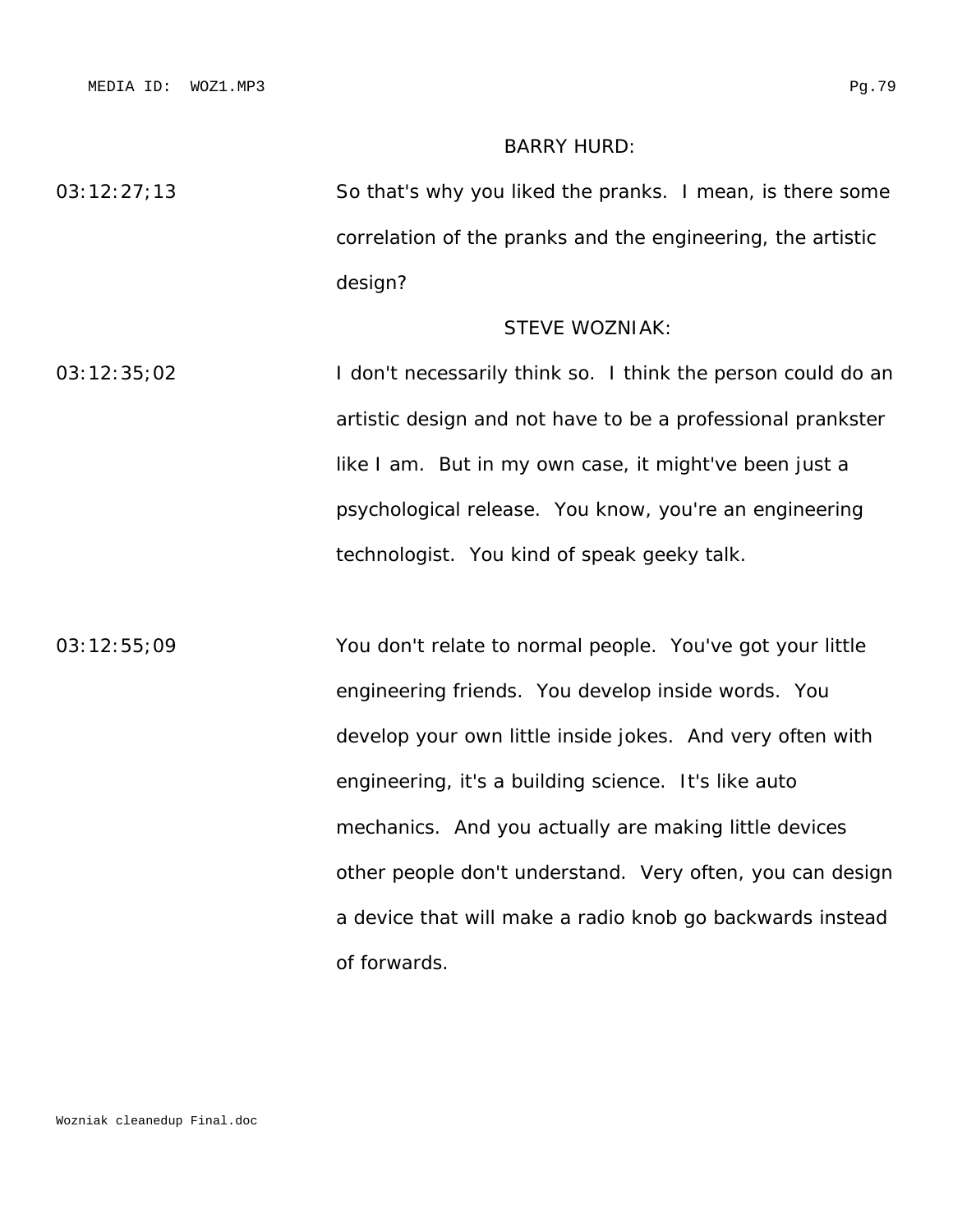03:13:17:13 And it's, like, a joke. And it sounds funny. And you laugh at it at lunch. So once in awhile an engineer goes back and does one of those little projects that sounded like a joke and has fun. And it's a prank. You've fooled somebody with your electronics.

03:13:29;22 **And I just grew up liking humor, pranks my whole life.** I learned in middle school that if you pull pranks or jokes at school, you get in trouble and you get caught even if you didn't do anything bad, you did something unusual, you get, you know, you made a face at somebody. You get sent home. You get punished by your parents. And I learned don't tell anybody what you did by the time I got to high school. So I did lots of pranks. And it was great. You can do a prank, have a little chuckle and there's no penalty.

# BARRY HURD:

03:13:59;00 Are there any pranks that are ongoing you, now, wanna admit that are yours that we can reveal?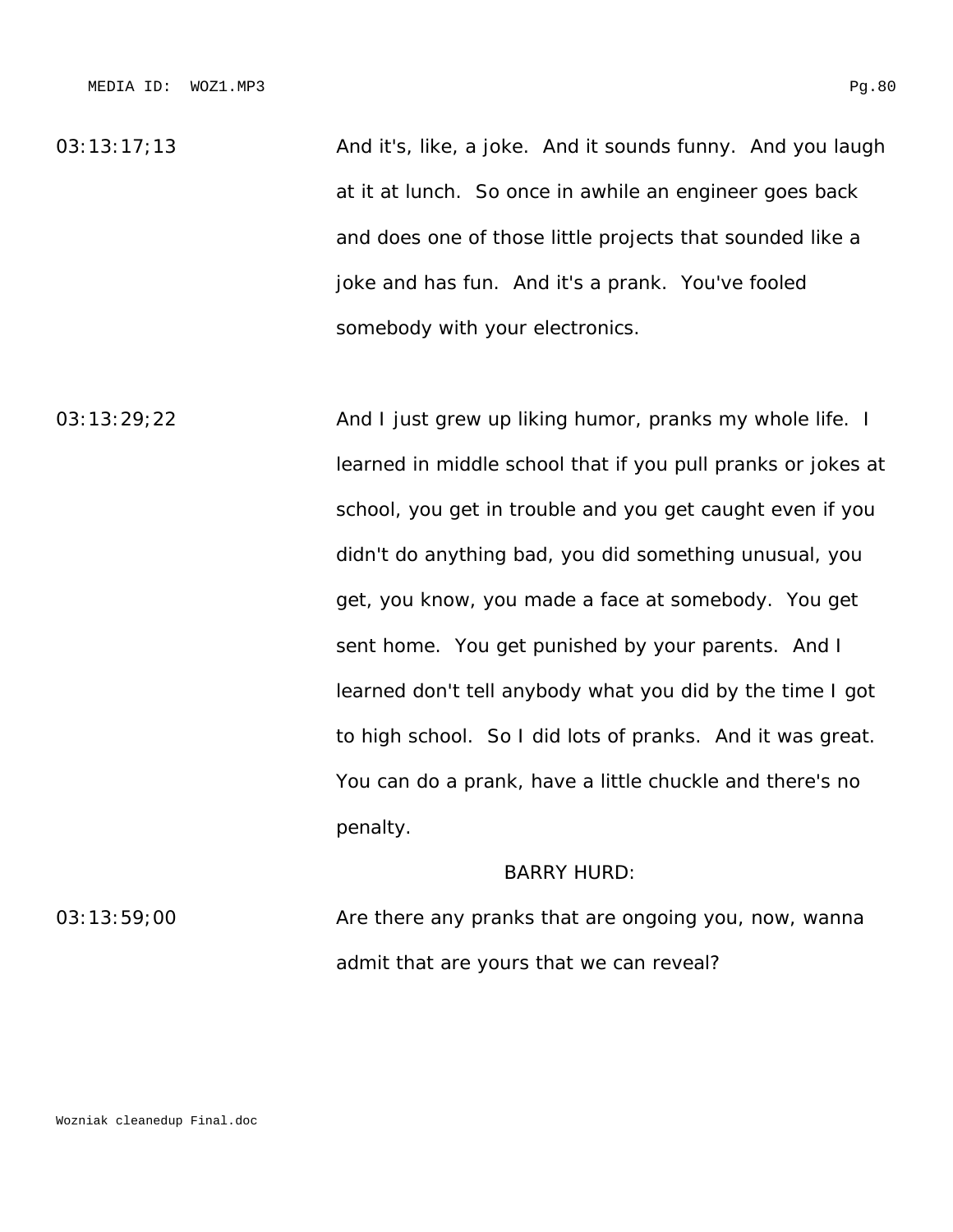## STEVE WOZNIAK:

03:14:02;25 No, I do pranks every day, every day, to this day, I try to make up a little joke. So just the other morning I kinda got up and I had an empty plastic bottle of water. I stuck it under my armpit, went back to my bed. And I got my wife and I said, "Oh, my neck hurts."

03:14:17;18 And she looks up. And I squeezed the bottle and big crack. And she jumped. And I laughed. And we both laugh. You know, you gotta be with somebody that enjoys your humor. Some people do not like humor. And they should be around people that don't do humor.

#### BARRY HURD:

03:14:33;08 What was your Apple II of pranks?

# STEVE WOZNIAK:

03:14:36;20 Apple II-- I don't have one. I get asked a lot, "Well, name one prank." And there's so many hundreds of pranks I've done. What means the most in my heart are two pranks Steve Jobs and I tried to do before Apple that didn't come off, either one of them. But they were just such great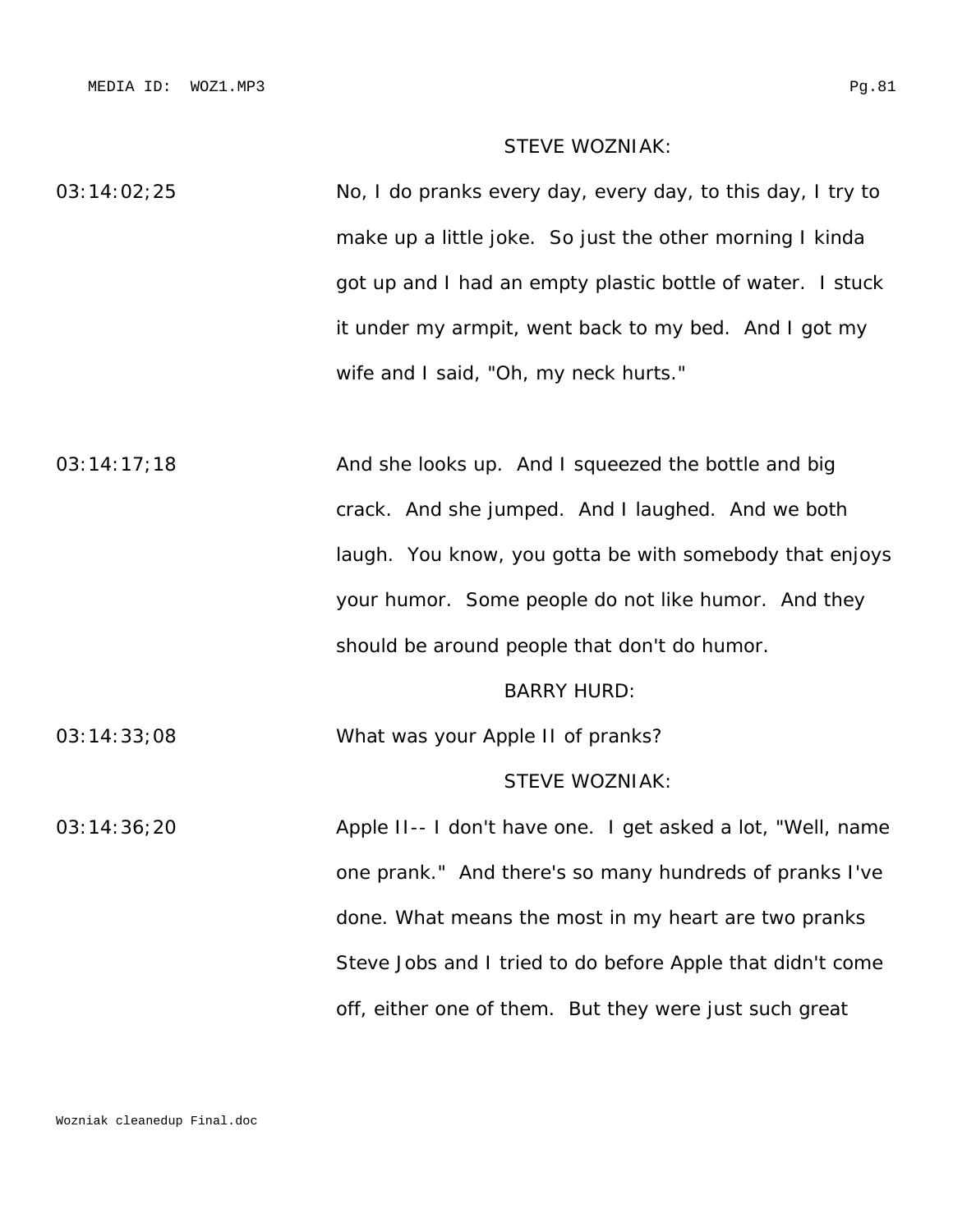03:15:01;01 And you turn on another switch and it turns the sprinklers on the football [field] where the parents sit during graduation. So a couple days before graduation, we took a lock pick friend to try to pick his way into the building. I climbed up on top and got in but the wrong part of the building.

03:15:16;13 So we never pulled it off. But it was a really funny one. And we had another graduation prank one year where as the seniors came out of graduation, half of them came around one side by the C building. And right off the C building was this big sign that got unfurled that said, "Best wishes." And, you know, some people would look at that and say, "Oh, what sick people to do something like that?" And I don't understand it. It's fun. It makes us laugh. And to me, all laughter is good. I've been-- going around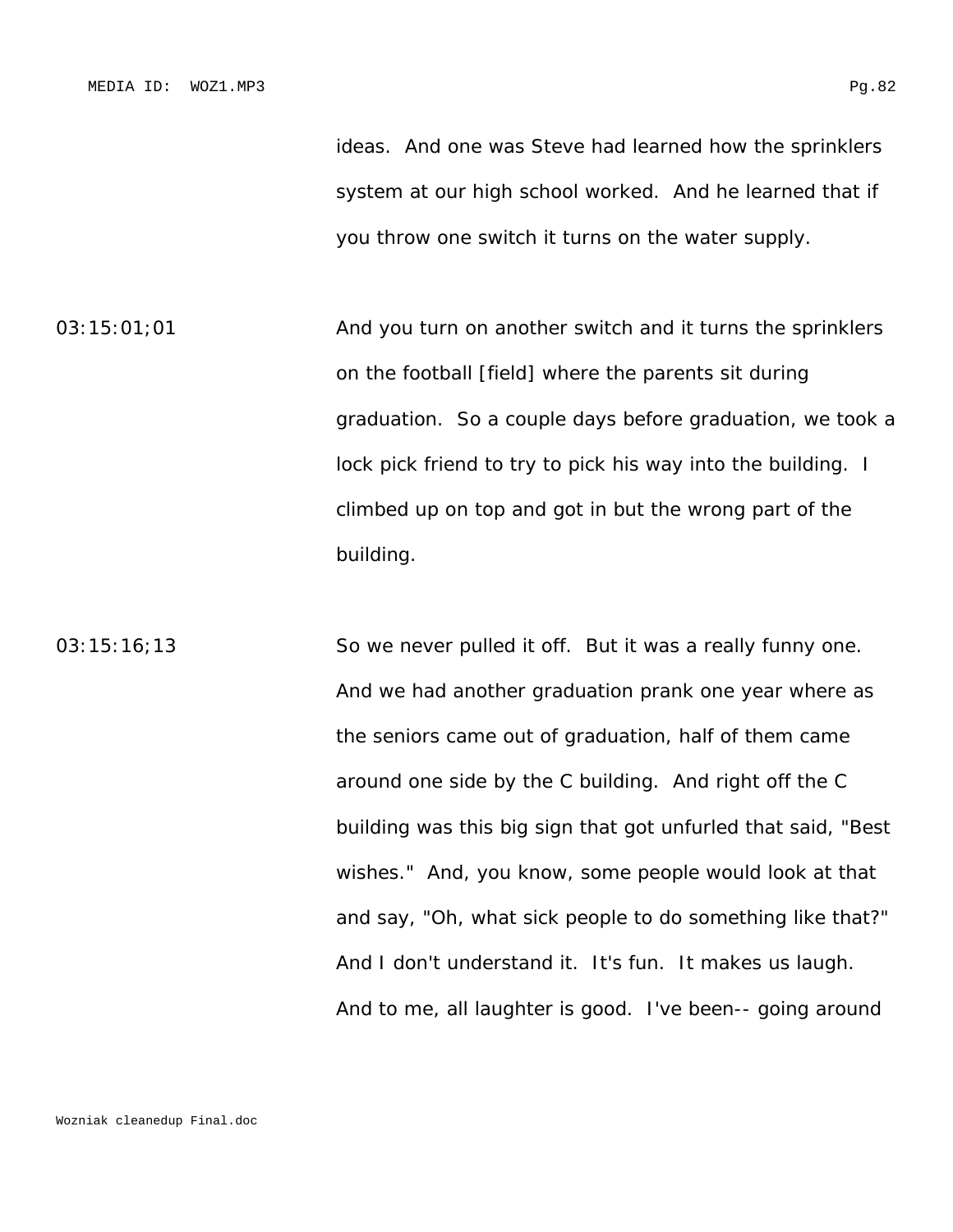with a Hollywood comedian recently, Kathy Griffin, who's known for putting down a lot of celebrities. And the first- right from the start, I said, "You can humiliate me and embarrass me all you want. And if it's for laughter, it's worth it."

03:16:01;15 If people are laughing, you know, all this, "Oh, my gosh, you hurt somebody with that joke." Well, I don't know, if they ever tell a joke about your ethnic group or something, you know, that's very evil. And then you say, "Oh, my God, that joke is evil."

03:16:17;00 And I told a joke at an engineering graduation that has nothing to do with characteristics of an ethnic group. What do you call four Mexicans in quicksand? Quattro cinco, it's a very funny play on words. And somehow, they said I offended 400 people.

03:16:34;02 And I'm thinking, you know, this offense is man-made. It's not God-made, it's not nature-made, it's man-made.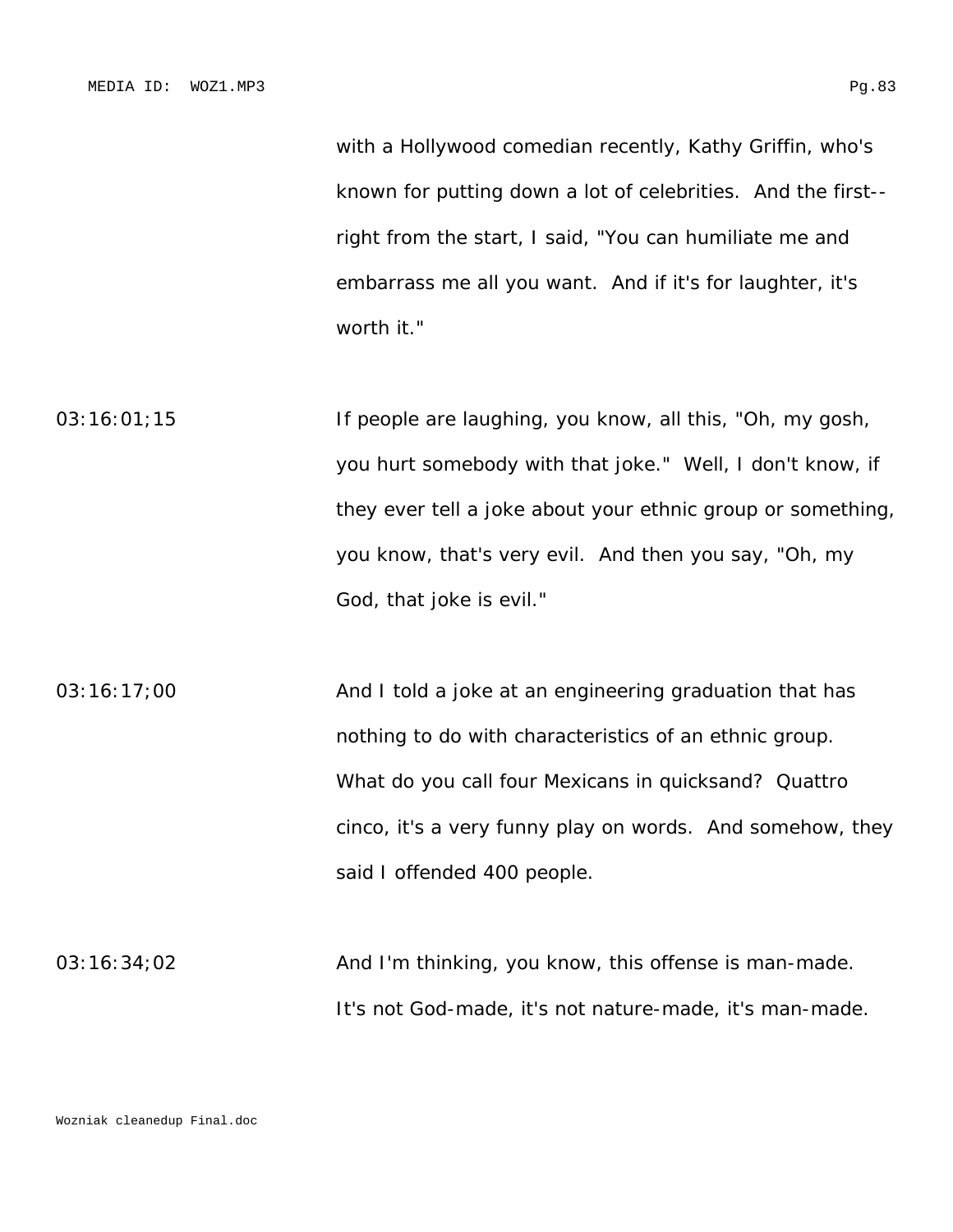You have to be offended if you hear the word Mexican without thinking it's a joke-- you know, a bad joke or a piece of humor.

03:16:48;22 Laughter is so good a medicine. You know, talking to people and laughing is the best psychology there is. I think that, you know, you use this kind of psychoanalysis, you use this other kind of psychotherapy. And you use being on the waiting list and talking to friends and talking to friends, you'll recover just as fast.

### BARRY HURD:

03:17:06;00 Well, let me jump back. We were talking about innovations and you gotta find good engineers that are hard to find. Do you think America, which is classically a place for innovators, historically, is still a good place for innovation?

# STEVE WOZNIAK:

03:17:17;20 Absolutely, I think we're the best. And it's strange. But sure, we have a lot of problems in our school systems compared to others. But a lot of these others societies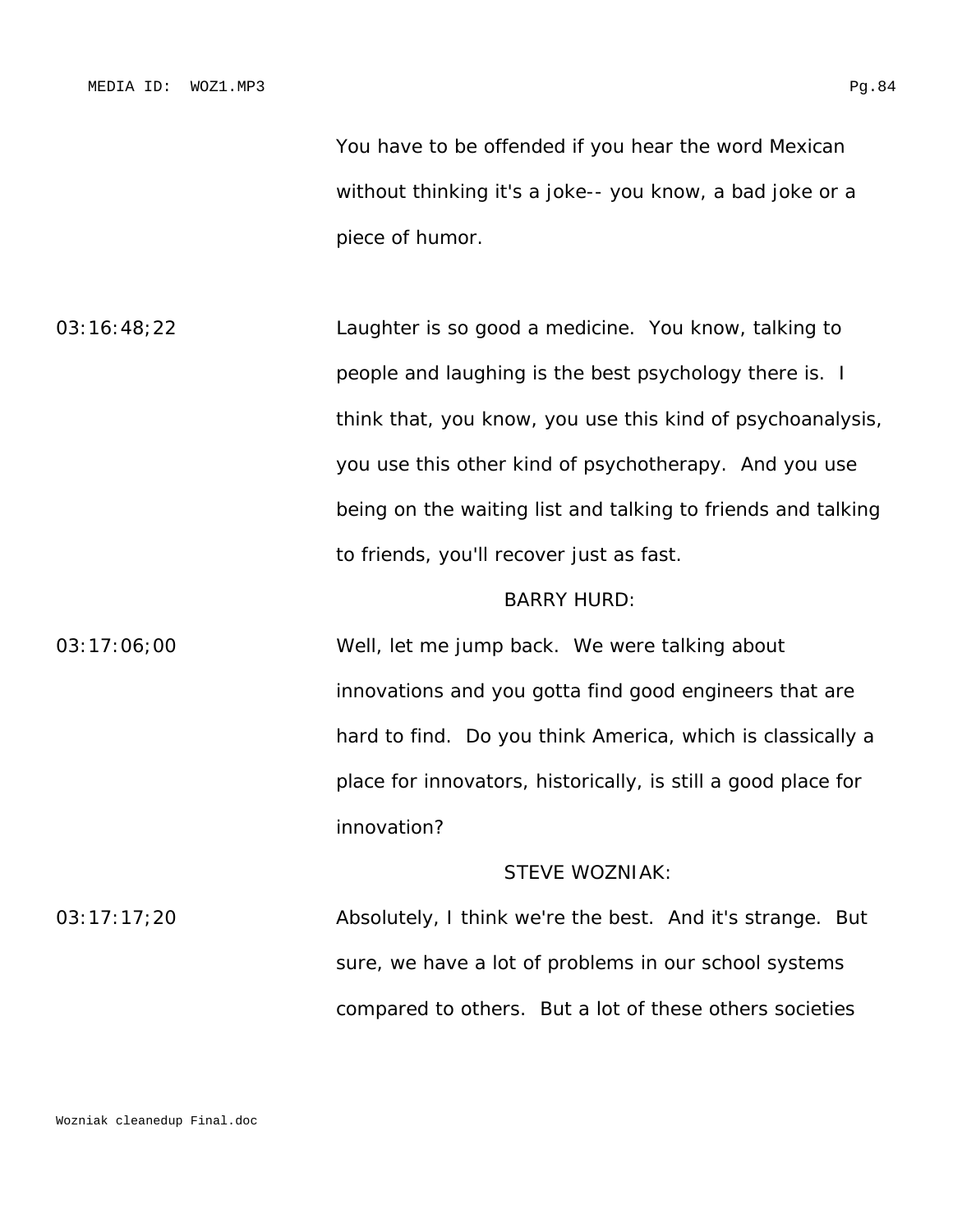grow up a lot more strict and rigid about your behavior. You have to do good in life.

03:17:30;19 They put a strong pressure and you have to good in life. And we, in America, kind of like, "Well, you know, you'll probably have the life. Or it's a lot more random." And we don't grow up with as many parents, you know, directing, "Here's what your values have to be and blah, blah, blah." And in my travels, I've talked to a lot of young people in elementary school, in middle school, in high school, in college, and young people out of college. And I just see the sort of mentality that it's trying to think of new ways of doing things that haven't been done before.

03:17:59;07 And when I go to other countries, I don't encounter that as much. Or when I do, it's usually young people, it's like 15, 16 years old. And they might have all these great ideas. And they're things that, you know, I have real smart adults, too, that are clever and creative ones.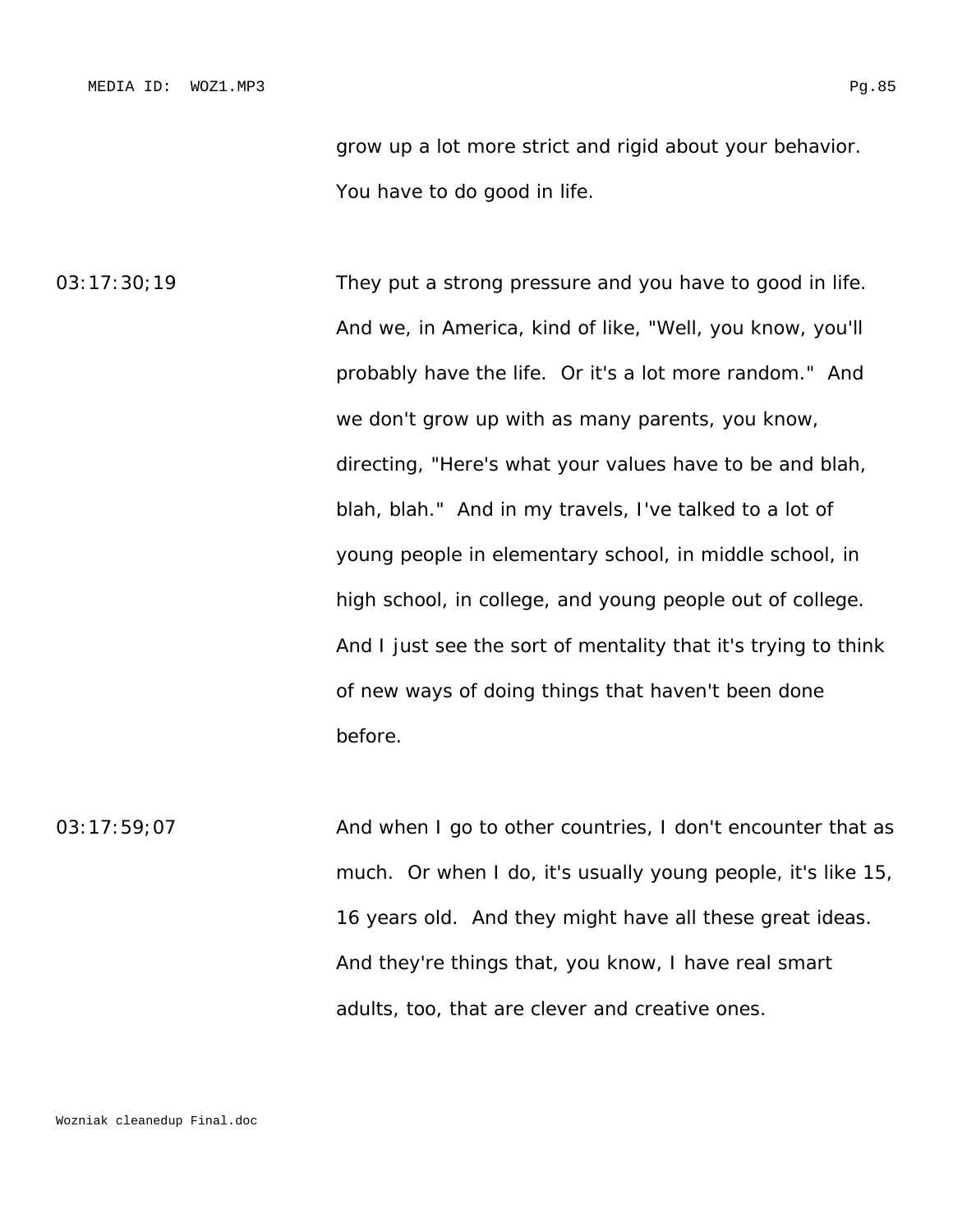03:18:15;22 And they say that's a great idea when they hear the same thing. So around the world, I see it. But in the United States I see it everywhere I go among engineering type people, interns at Apple, you know, maybe not managers, maybe not ones that are trained in the business world. But the ones that are trained in electronics, yeah. I would normally say-- "There's a lot of reasons why we got these big companies. And we've gotta outsource this on the engineering. And we're not doing it ourselves." But, no, I see so many influences for the push to do the new things that haven't been done before.

#### BARRY HURD:

03:18:50;12 How important do you think teachers are to that whole process? Obviously, you were a teacher. But teaching that idea of freedom of expression and thought, doesn't that encourage you to visit our young people?

#### STEVE WOZNIAK:

03:18:59;20 Well, there's two things, teachers and schools, and they go together. And a lot of times, a school means the whole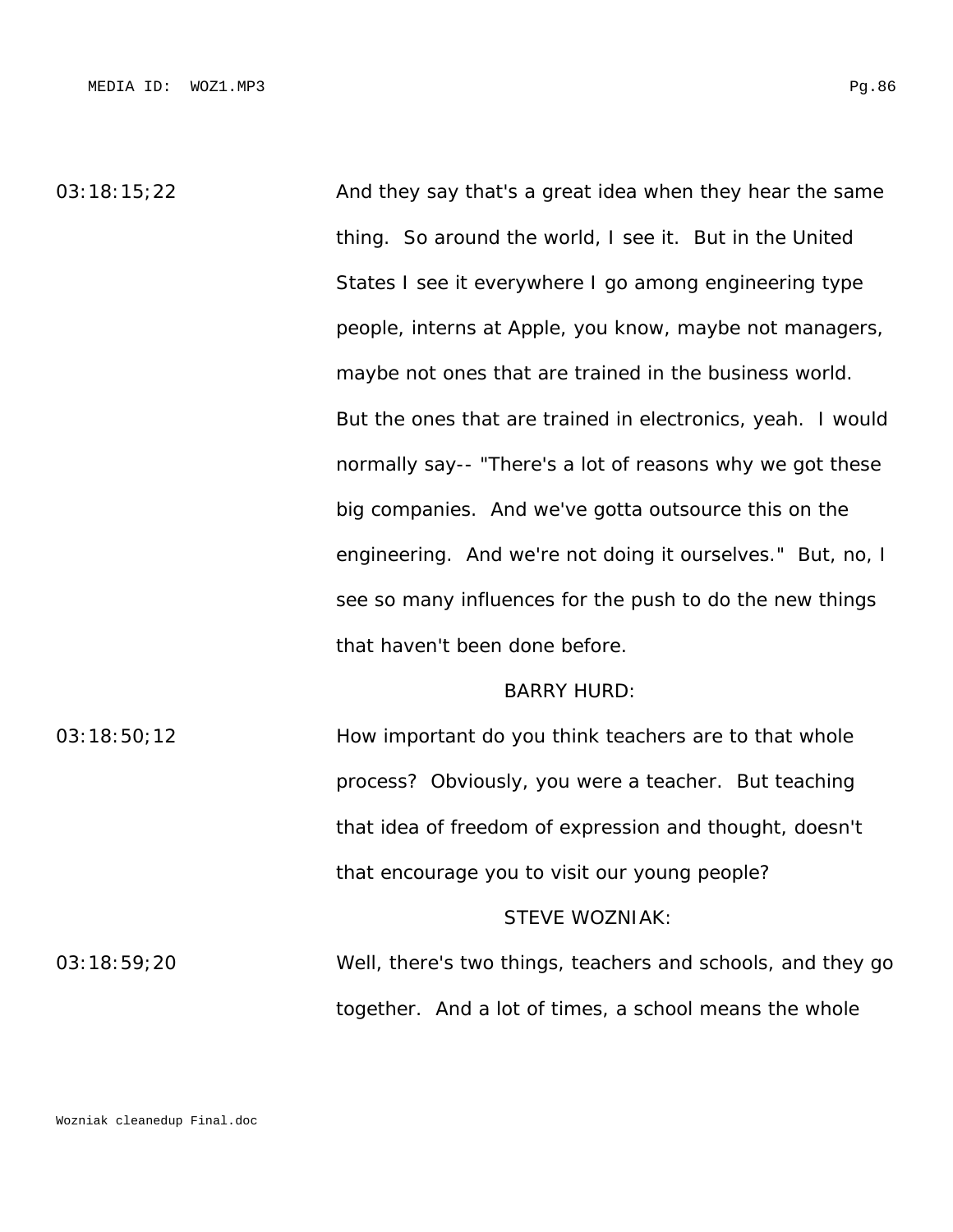system of education. Sometimes the system, in my day, I could play a bunch of pranks and be a little character in class and be a comedian in class.

03:19:15;19 **And today, you get your hand slapped for the smallest** little jokes. And pranks aren't allowed. And the schools tighten up. And it's gotta be almost kind of a religiously run life. And you can't have that kind of humor with your education that you used to have.

03:19:30;16 I mean, sure, kids are kids. You can't take away a lot of that. It'll come out anyway. But they're almost considered bad kids that do that sort of thing. And it bothers me a lot. But I know that education can be a lot better. Education's always gonna be imperfect.

03:19:46;09 Education in the United States largely comes in public education, say. Where does the money come from? The government. The government has a pie. And a certain percentage of the pie is gonna go into the military and according to how many people-- if more people want more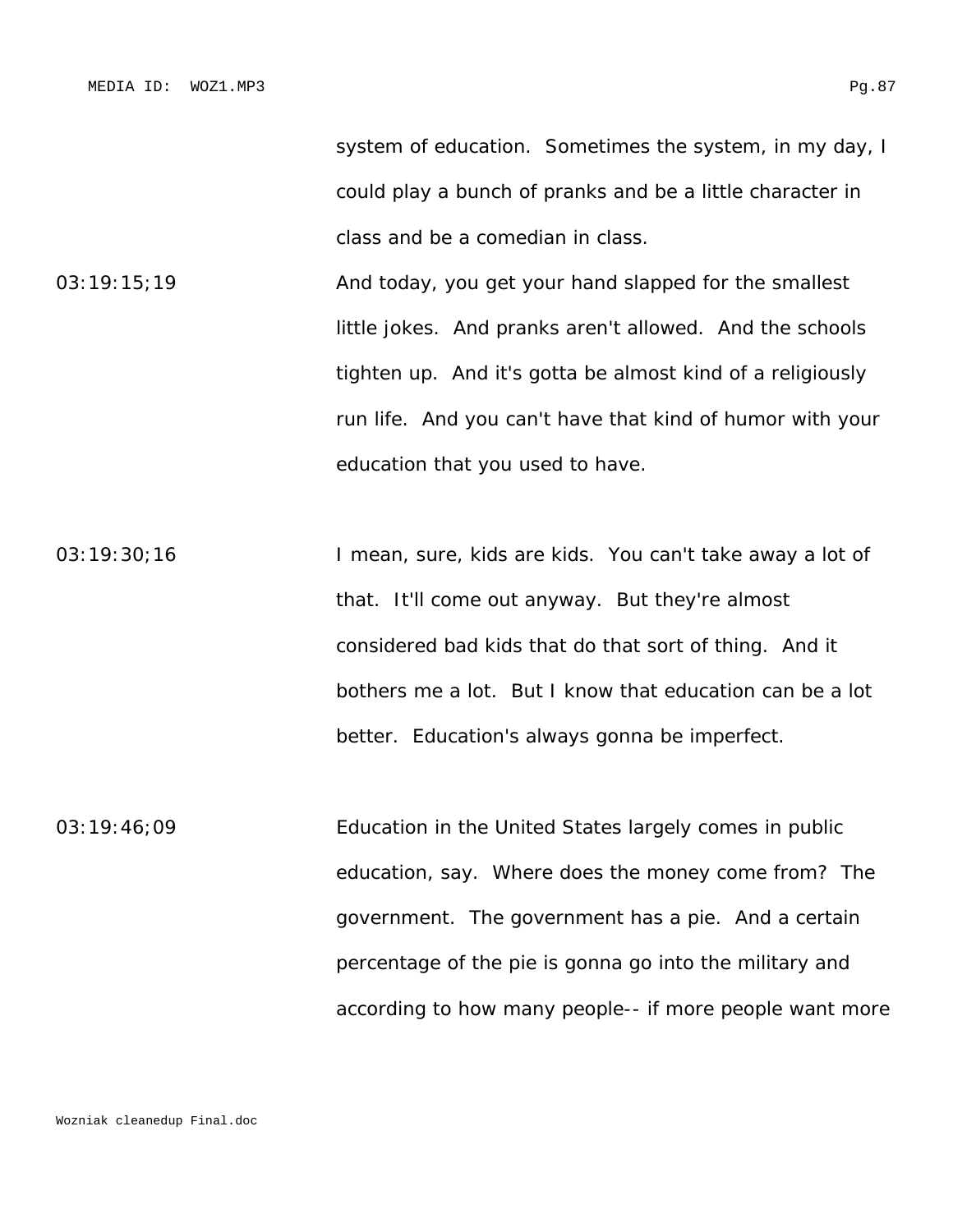military, there's gonna be more military, more voters. 03:20:04;14 **And some, it's gonna go into farm subsidies.** And if there's more people that want farm subsidies, the farm subsidies will be bigger. But kids don't get a vote on education money. A family of five gets no more votes than a family of two. So you've got people in a community.

03:20:18;20 Some have kids and want more money in education. They want a better educational system. Some have no kids or they've already had their kids. And they don't wanna spend any money on education. But the trouble is, both the family of five and the family of two get the same votes.

03:20:32;27 So, you know, we don't have the right amount of money that comes from the government to our schools. One teacher that cares will never fail with one student. If we can get the class size smaller and smaller, we'll always do better. But if we have a system where teachers get paid more for teaching 30 kids poorly, than they get paid for teaching 20 kids well then they wanna teach 30 kids poorly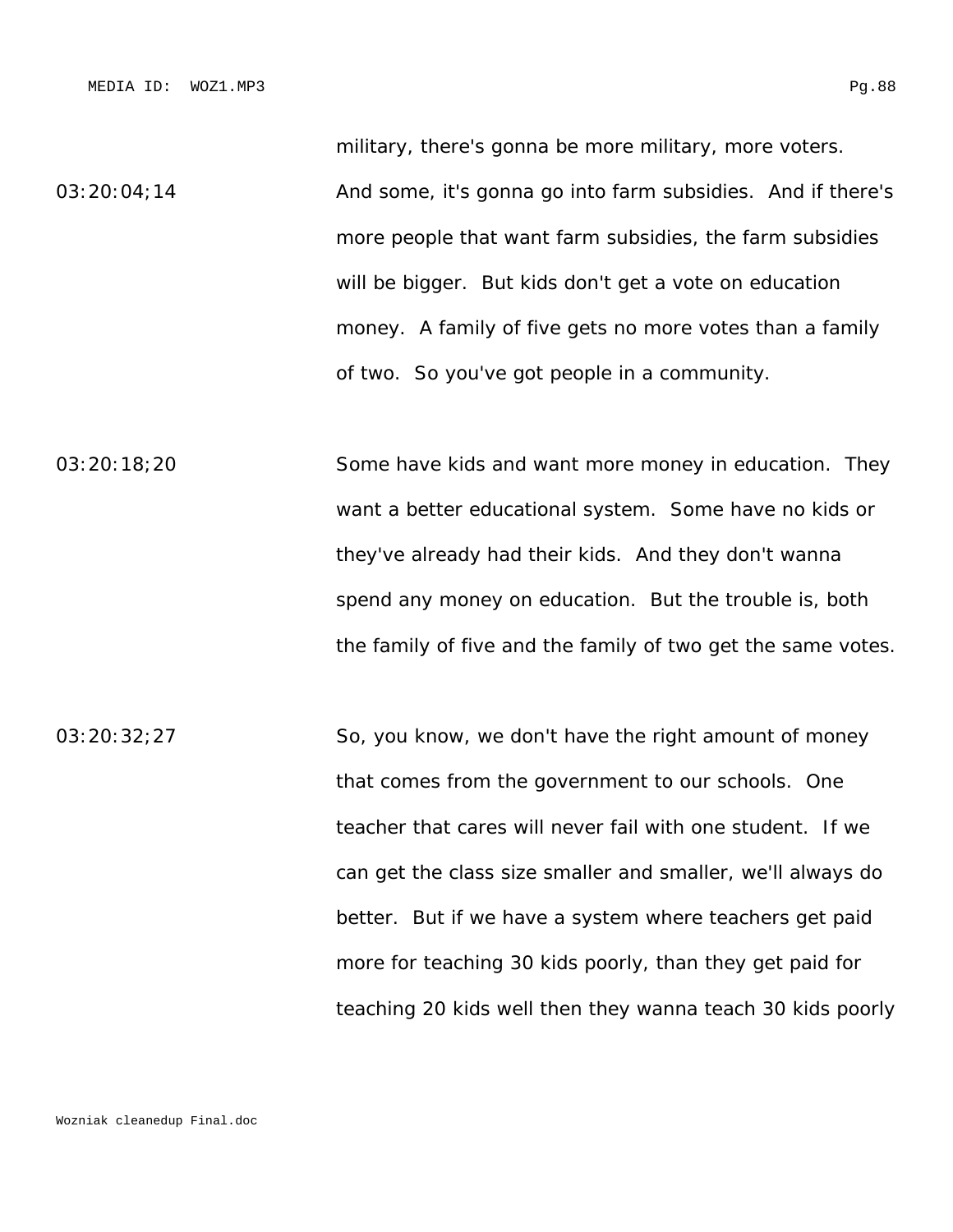and get more money. That's a problem.

## BARRY HURD:

03:20:58;03 When you were teaching, you weren't slapping hands were you? Were you applying your philosophy to these kids?

# STEVE WOZNIAK:

03:21:01;28 I was volunteering. We had a lot of fun allowed-- fun was built in to the class. And anybody who did anything fun on their own, you know, sort of got applauded, almost. I told [the kids], "If you can, over the network, get into somebody else's computer and move things around and scare them, that's okay, as long as you can undo it easily."

03:21:25;29 And in eight years, every time they did something like that, it was easily undoable. In other words, they wanted the fun of doing something they weren't supposed to be able to do because somebody hadn't protected their computer properly. They wanted the fun. But they didn't wanna destroy. And I was volunteering so I couldn't really lose on that. My kids-- my classes-- I could even talk philosophies and values of life and why you might discover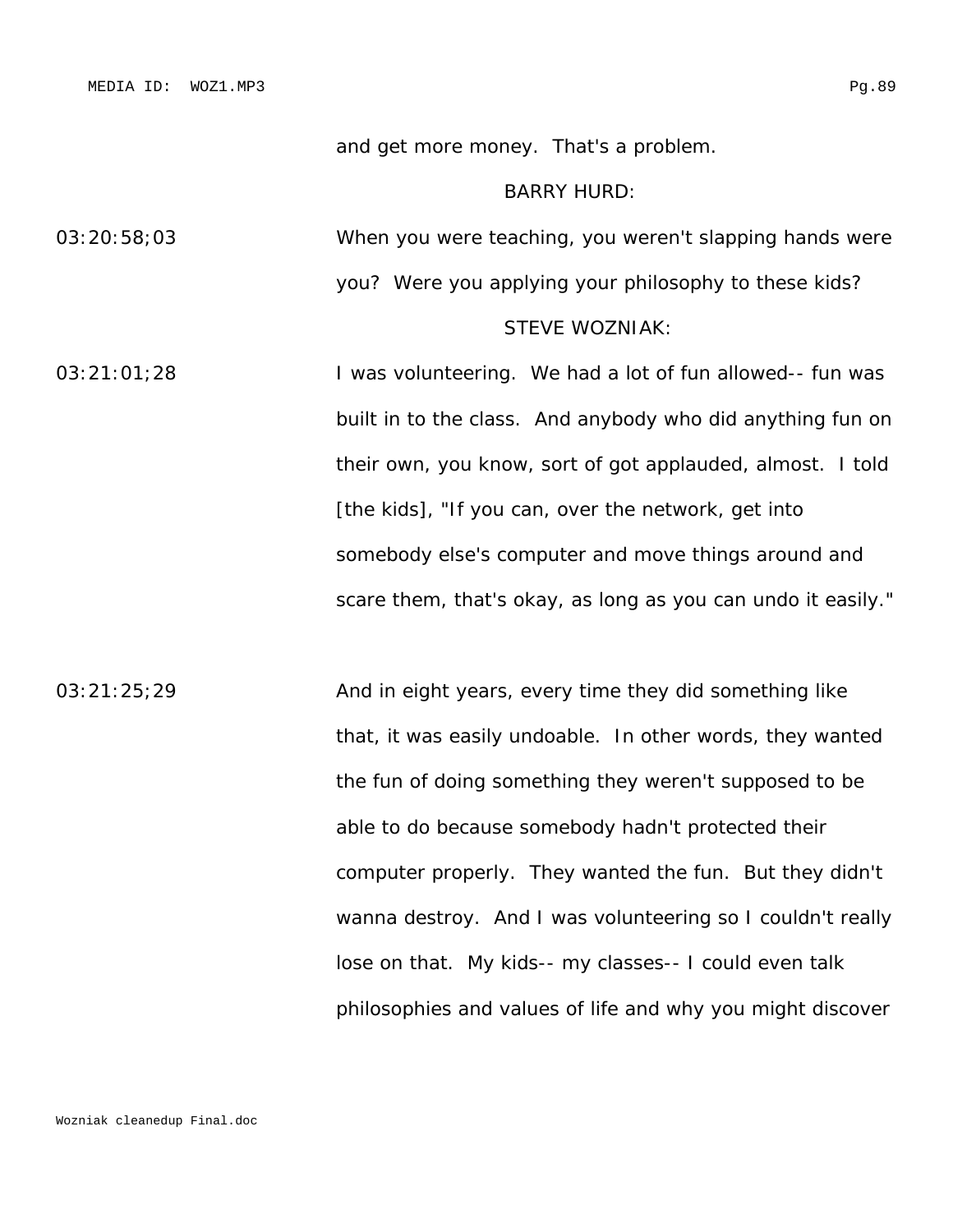this later on. And you know, like a parent, "Boy, you can get in trouble-- as a teacher in a public school giving the kids some ideas of, you know, right and wrong."

| 03:22:10:03 | (BREAK IN TAPE)                                         |  |
|-------------|---------------------------------------------------------|--|
|             | <b>BARRY HURD:</b>                                      |  |
| 03:22:12:09 | You said that innovation wasn't happening in PCs today. |  |
|             | Where is innovation happening?                          |  |

### STEVE WOZNIAK:

03:22:19;06 PC, itself, is what you take home-- yeah, it's kind of an incremental, step-by-step process, right now. And it's not coming out well. It is so much different than it ever was before. Now, you know, we have had tablet PCs I would call great innovation. But we're not having a great innovation every month like at the start of the PC revolution.

03:22:38;21 Every new program, every new little device that came out, whoa, the world is changed forever. Nowadays, I think it starts more with market has so much money going in from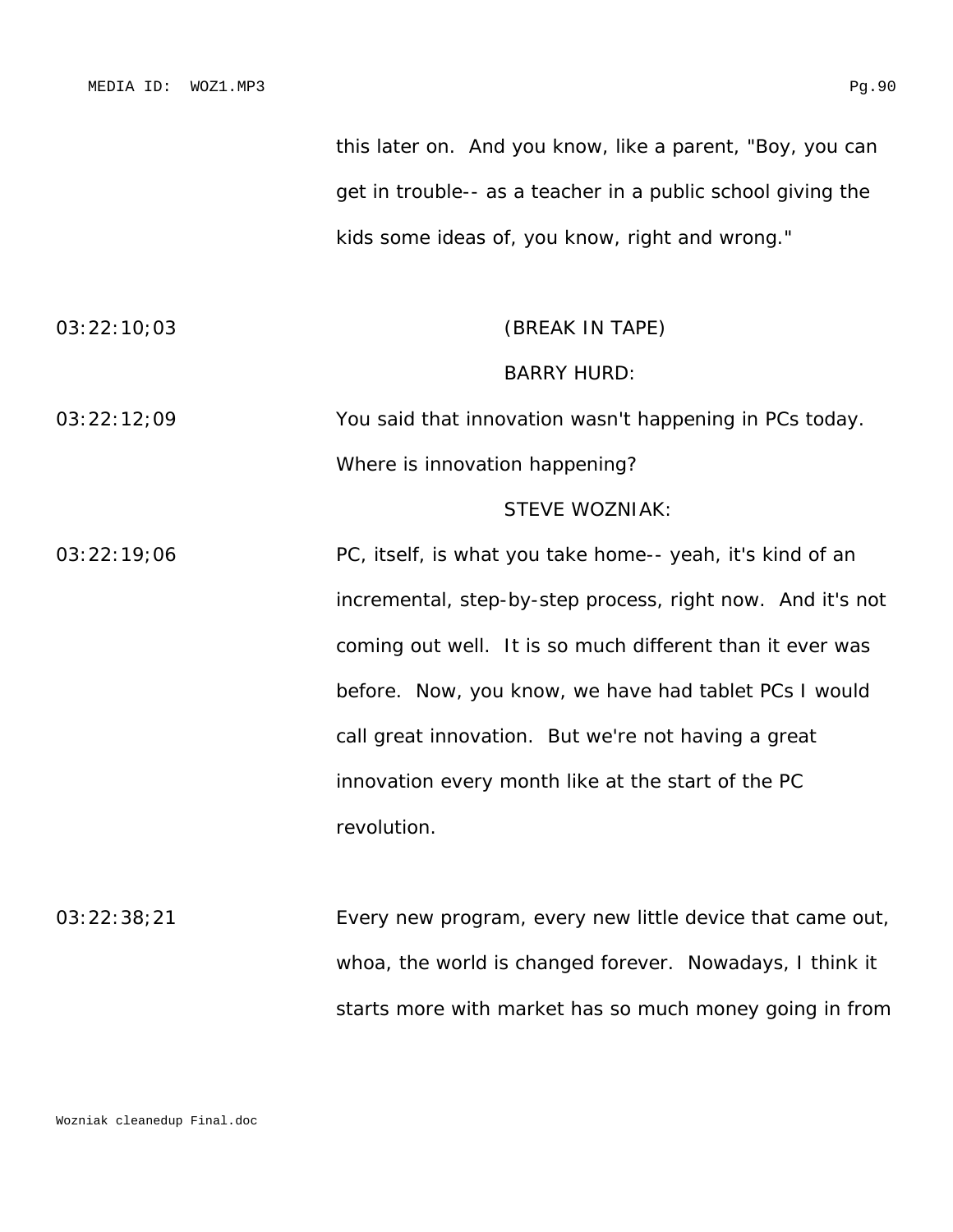the big companies. There isn't that room for the one guy who has all these creative little bright ideas because whatever he does is gonna look small and be judged small proportionately.

03:23:00;07 Software, look, we just opened up an app store on the iPhone. And a lot of people jumped out and wrote some of those early programs, simple ones. Some of them do very useful things. Some of them do entertaining, fun things. There's a lot of innovations going on in the areas of display. But big companies kind of control that because the display market is a multi-billion dollar market. And anything that's big gets the attention from money to make sure that the money wins and if there's an innovator out there, buy him in.

03:23:28;28 And the innovator disappears. In other words, it's not so much like the lone inventor that goes into the shop and comes up with something neat on their own. Look at recent times stuff, we've had small startups. And they're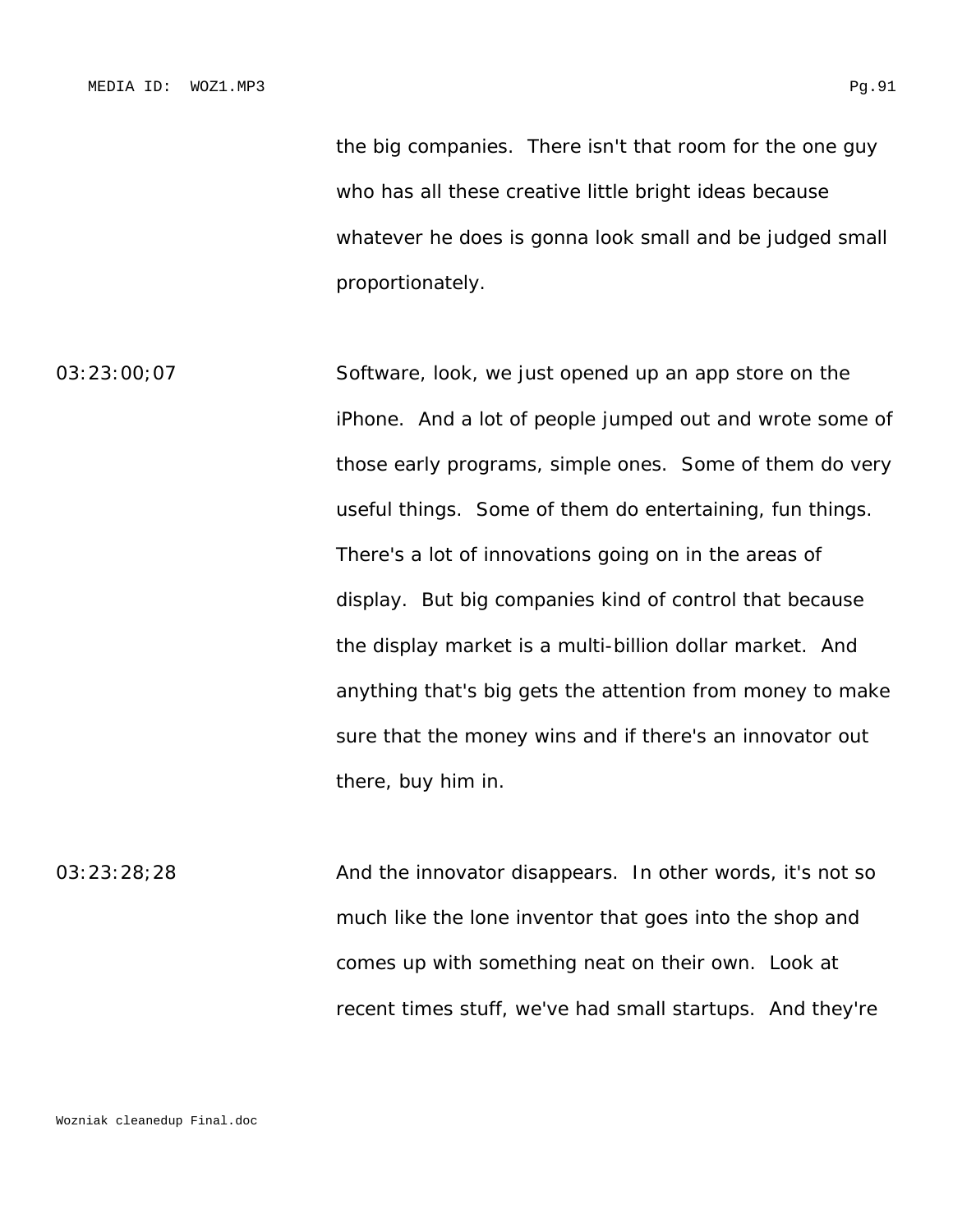usually young people like Steve Jobs and I were when we started Apple, starting, you know, working on something that becomes as big as Google or Yahoo or, you know, a few of these other net-based, you know, Facebook and Digg and those kind of websites that-- it's almost always somebody young and finds that there is a place to, also, at the same time, innovate. It first is the drive. And then after all the discovery, "Wow, we're gonna change the world so big." And that's always equivalent to a lot of money.

#### BARRY HURD:

03:24:09;12 Is there another big hardware thing, though, for PCs we should be looking for? I know you said display technology. STEVE WOZNIAK:

03:24:15;26 You know what? There are people that will work on fast- ways to make chips faster in the future and make a lot more memory available. And you won't need a hard disk, maybe. Everything will be on one chip, your entire life and every movie and everything.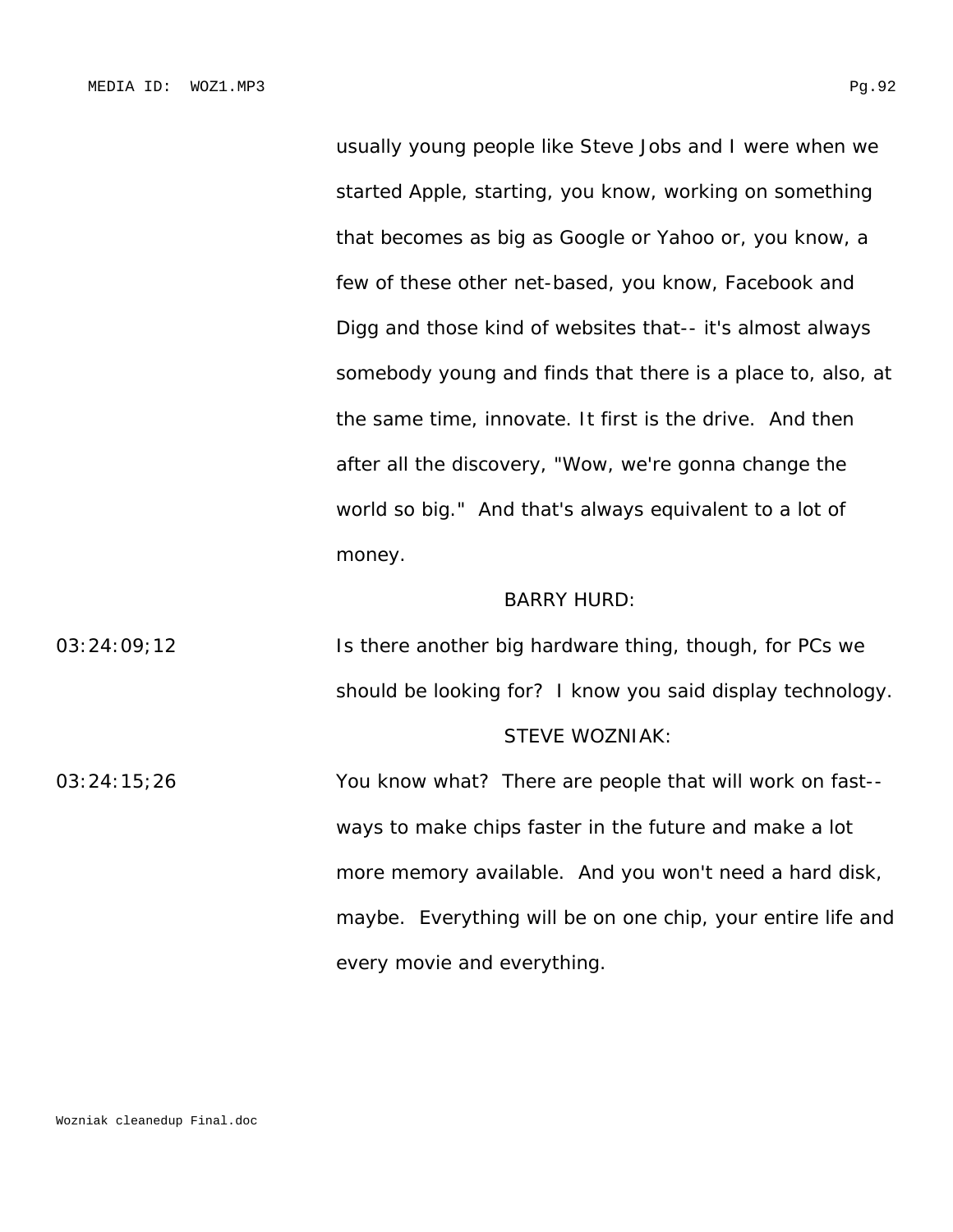03:24:30;10 But that doesn't really solve a lot of the world's big problems anymore. A computer can sit down and store your music. And it'll store your music in the future in about the same way. Well, there aren't very many steps different. It can run the finances of a company everything from parts and inventory to employees' salaries and their benefits and HR. And the computers have been doing that for a long time. They're doing that same step today. The computer, itself, can get a little bit less expensive. We're talking about the move to the cloud.

03:25:07;25 **Right now, you know, it doesn't matter.** You know, when I first typed on my keyboard, I was talking to a computer in Boston. And it was talking back to my TV. And we've gotten away from that with PCs. Starting with the Apple, we said-- we're calling it personal computer because it's personal.

03:25:21;24 It's you. You're not connected to a whole world. Eventually, we had reasons to wire people together so they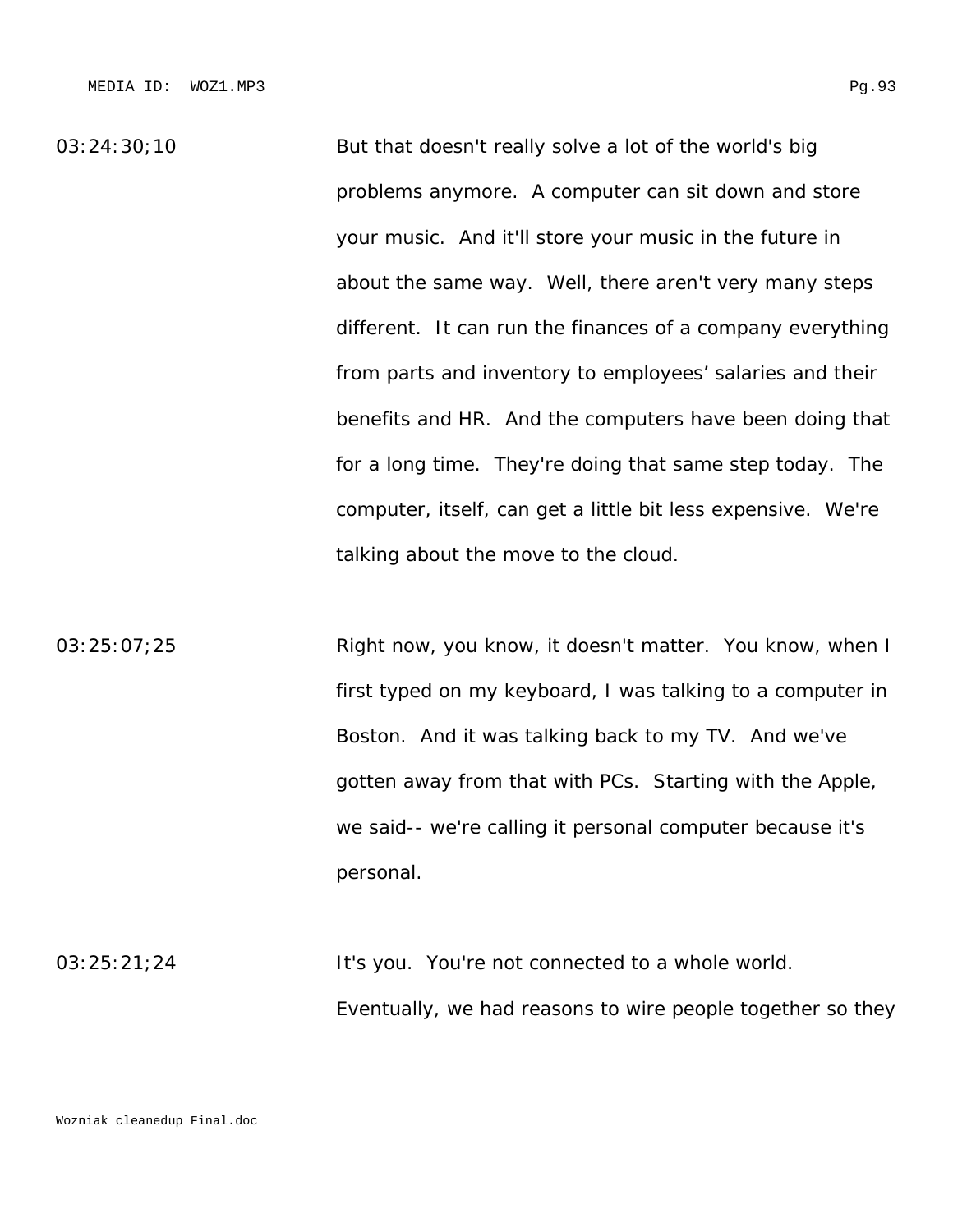could share an expensive part like a laser writer printer. And then we discovered the internet and the whole world so we could share all the ideas of the world are at your disposal.

- 03:25:36;23 So already, we're-- a lot of us is out there. Almost anything I use the computer for is sort of out there. You know, except for me when I send e-mails, me to you. It's me to you. But we're using equipment out there without knowing it. We're using programs that are out there, sometimes, without knowing it.
- 03:25:53;06 **And eventually powering it up and I can run a program to** play my music. Well, the program might eventually come from out there. I don't really think so. I think a lot of the programs are so cheap and so versatile and so-- you like to have it in your possession, in your little laptop, in your phone, whatever. You like to have the program there and not have to depend on being hooked up to run it. BARRY HURD:

03:26:16;18 Okay, let me jump in. The question about--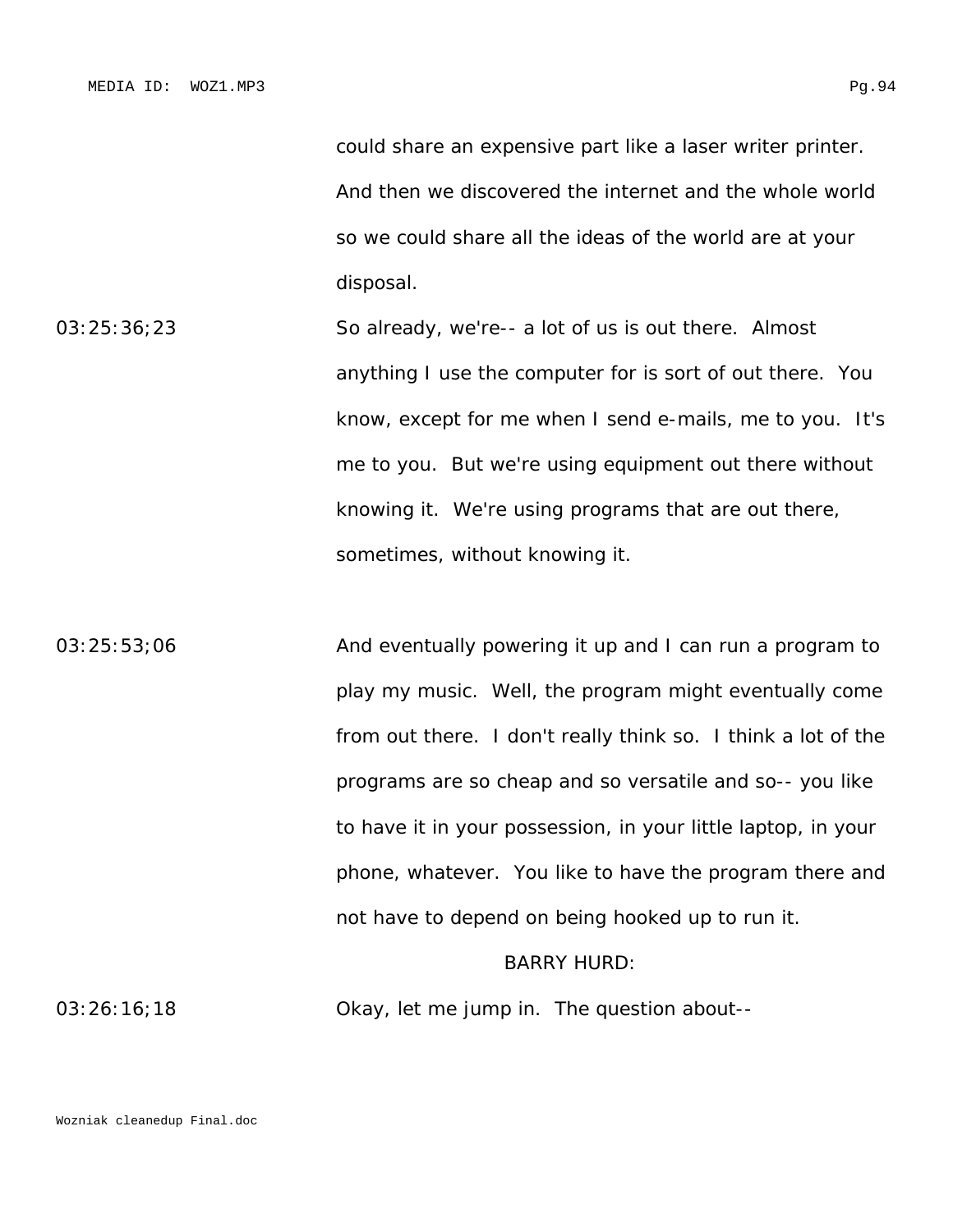# STEVE WOZNIAK:

03:26:19;00 A lot of the innovation starts with researchers that are in the chemistry, physics and those type of [fields]-- in university research things discover a new material that has a new property. And recently Hewlett Packard has announced it has a new memory it's gonna make and patent. It's called Memristor.

03:26:38;23 And it was a type of device, they didn't know if it ever existed. And they finally found a type of atomic material that does that job. So the people who are working on raw elements and molecules that do new things. Now, technology, making little devices that you almost need an electron microscope to see.

03:26:56;27 They're developing new materials with new properties. And I think it all starts there. And then after some long period of years, some of those things, actually, they're gonna make sense, economic sense. They're gonna make a material that is a better value.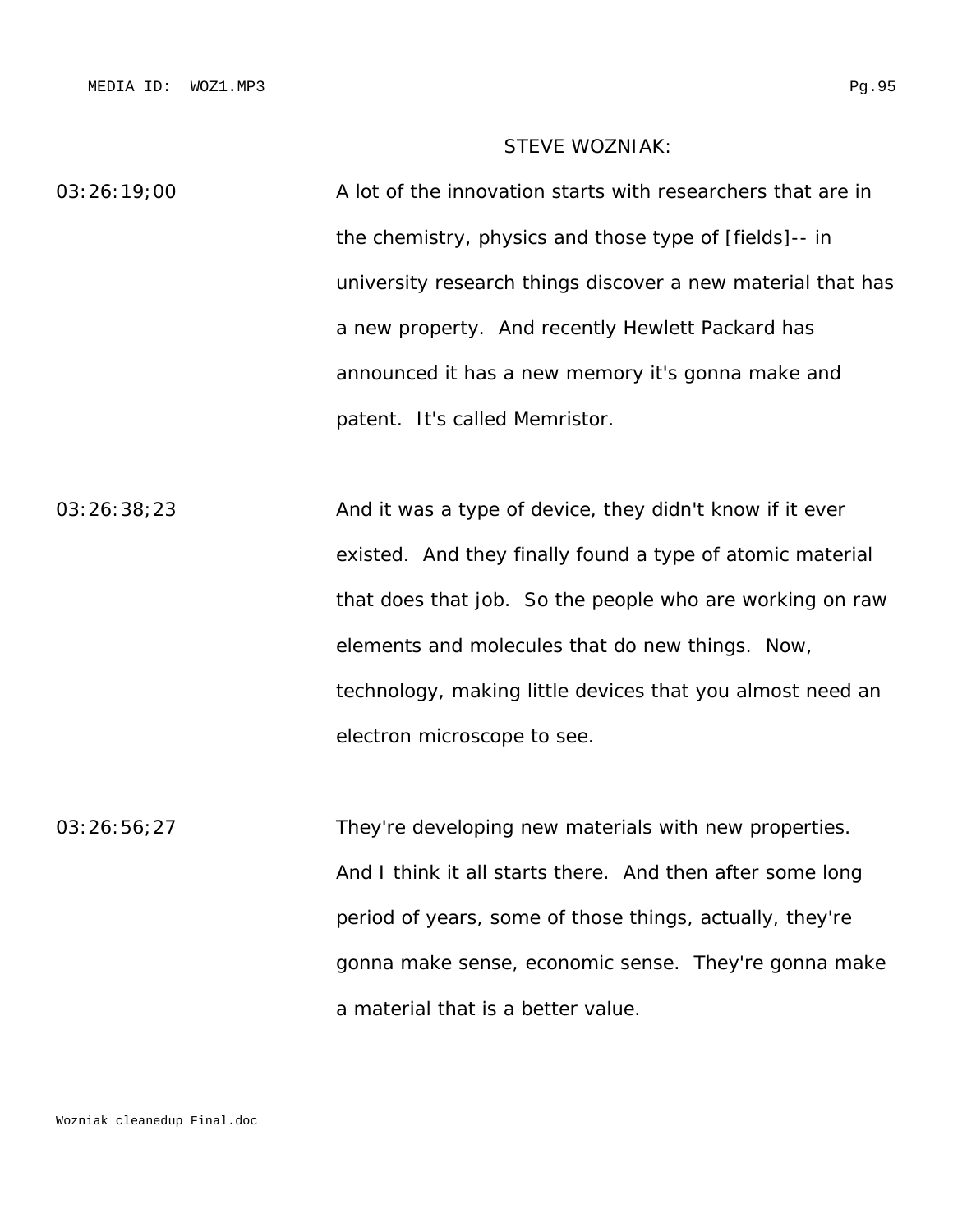03:27:11;24 And then more years beyond that, they get implemented. Like when I started out building computers, I looked at the chips. And they had designed chips with certain features. Those features, I was, now, gonna put into a device people could use. But it was many years from where somebody decided what features people would use some day until they actually got it.

# BARRY HURD:

03:27:29;26 Right, you knew that 6502 chip. . .

# STEVE WOZNIAK:

03:27:33;09 Well, no, but-- there were other chips even besides that that had certain capabilities. I go down to the atomic level. And I almost developed all my own stuff, my way of creating video signals. Well, somebody else might develop a video chip or develop a floppy disk chip. And then a few years later, it'll be in a floppy disk and make it cheaper.

### BARRY HURD:

03:27:59;23 Let's start about with the story when you moved away from Apple. Tell us about how that happened.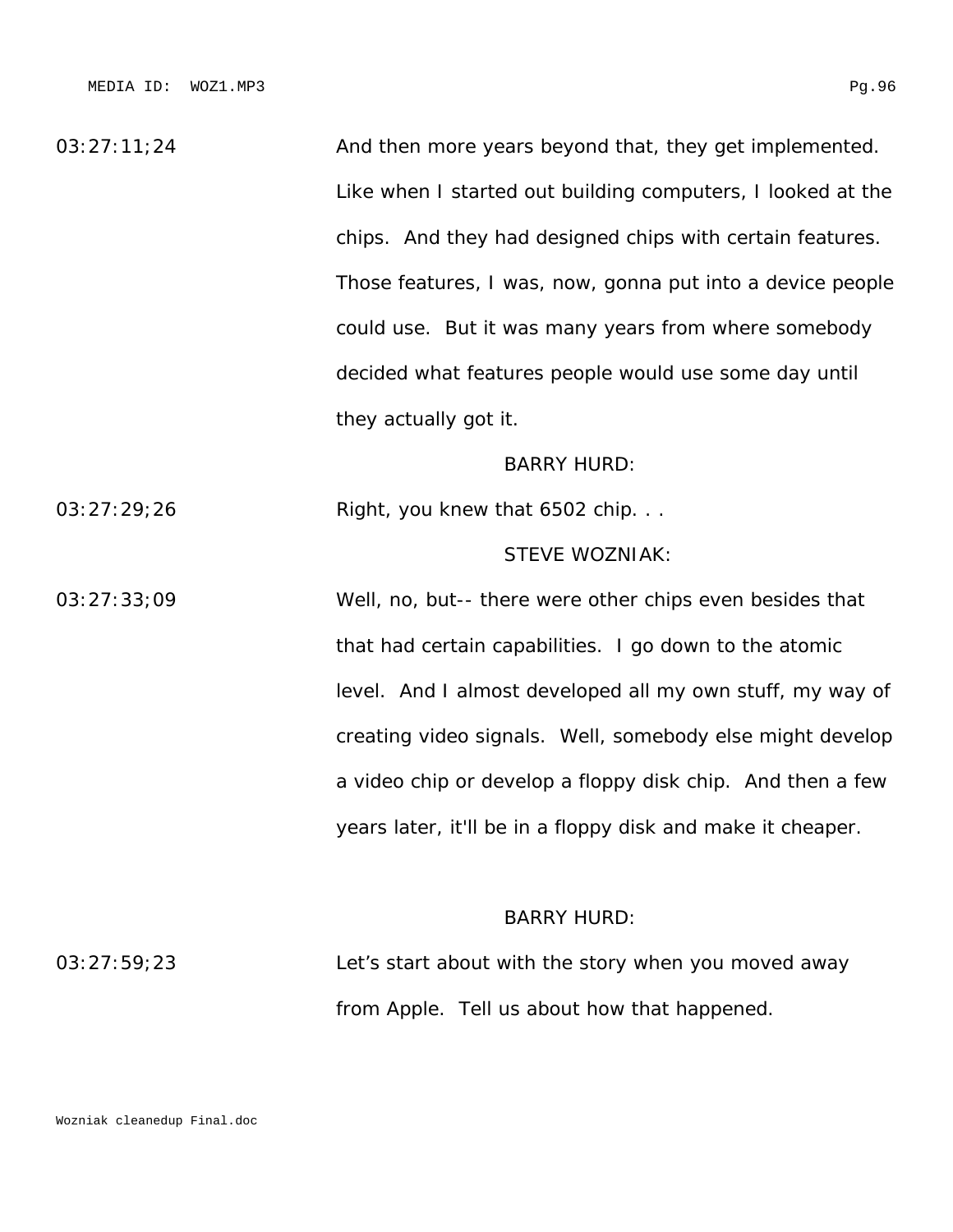# STEVE WOZNIAK:

03:28:05;03 Well, there were different times. I was in Apple. And I was thinking, "Wow," all of a sudden, we have this engineering structure with managers that get all this feedback to them. And really, it was a way of putting the control of the company up high in a few individuals instead of all the engineers.

03:28:20;18 A manager will ask, you know, I want you to write up what you can do and get this. And a manager can modify it and approve it and say, "Okay, here's the final one that I'm willing to sign off on. And my manager above me is willing to sign off on." And then the engineer has a project to work on. I don't work that way. I didn't like it.

03:28:36;21 So I was thinking, "Gosh, you know, Apple's-- all of a sudden, Apple had about 50 projects going on. And I could only be working on one at a time, of my own. Hey, you know, this company is really going to go as well and as far whether I'm here or not. I'm not the critical one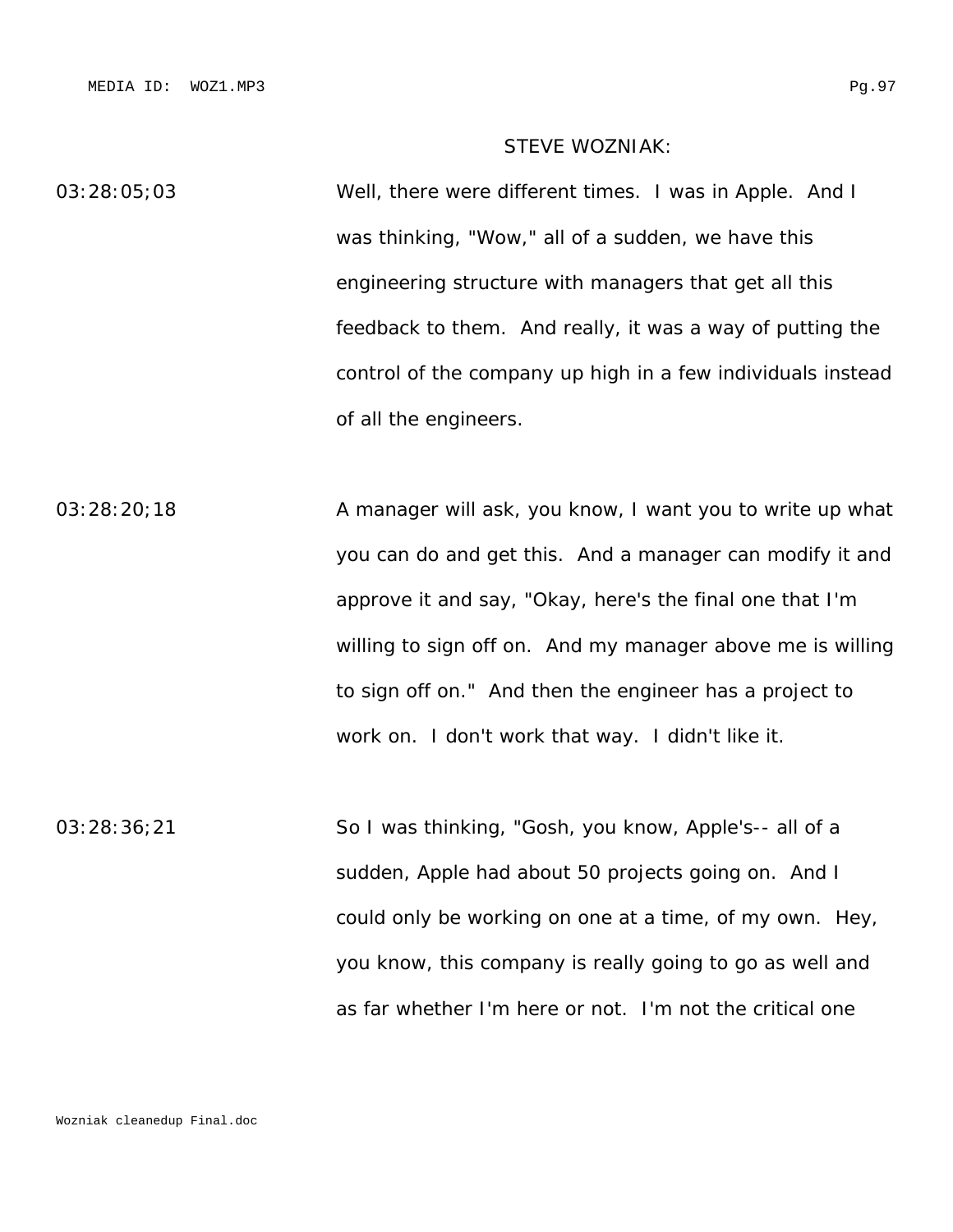03:28:53;16 **And I would've liked to find a way out of it. But I could** never say I'm leaving Apple. And after I had a plane crash, amnesia for five weeks. When I came out of amnesia, the first thing I did, I called Steve Jobs and said, "I'm gonna go back to Berkeley and get my degree."

03:29:08;14 You know, I had enough money by then from Apple that I had the freedom to make that sort of a choice. And that was me. I stayed on the Apple's payroll book. I worked out a light salary because I still go to trade shows. I speak for Apple on occasion. I do something Apple would call me and want me to do.

03:29:26;10 I might even work on a project now and then. So I stayed on the payroll because I wanted-- and I got it in my head, I always wanted to be on Apple's computer forever that keeps track of how long you've worked for the company. How long you've been getting some small salary. And I am to this day.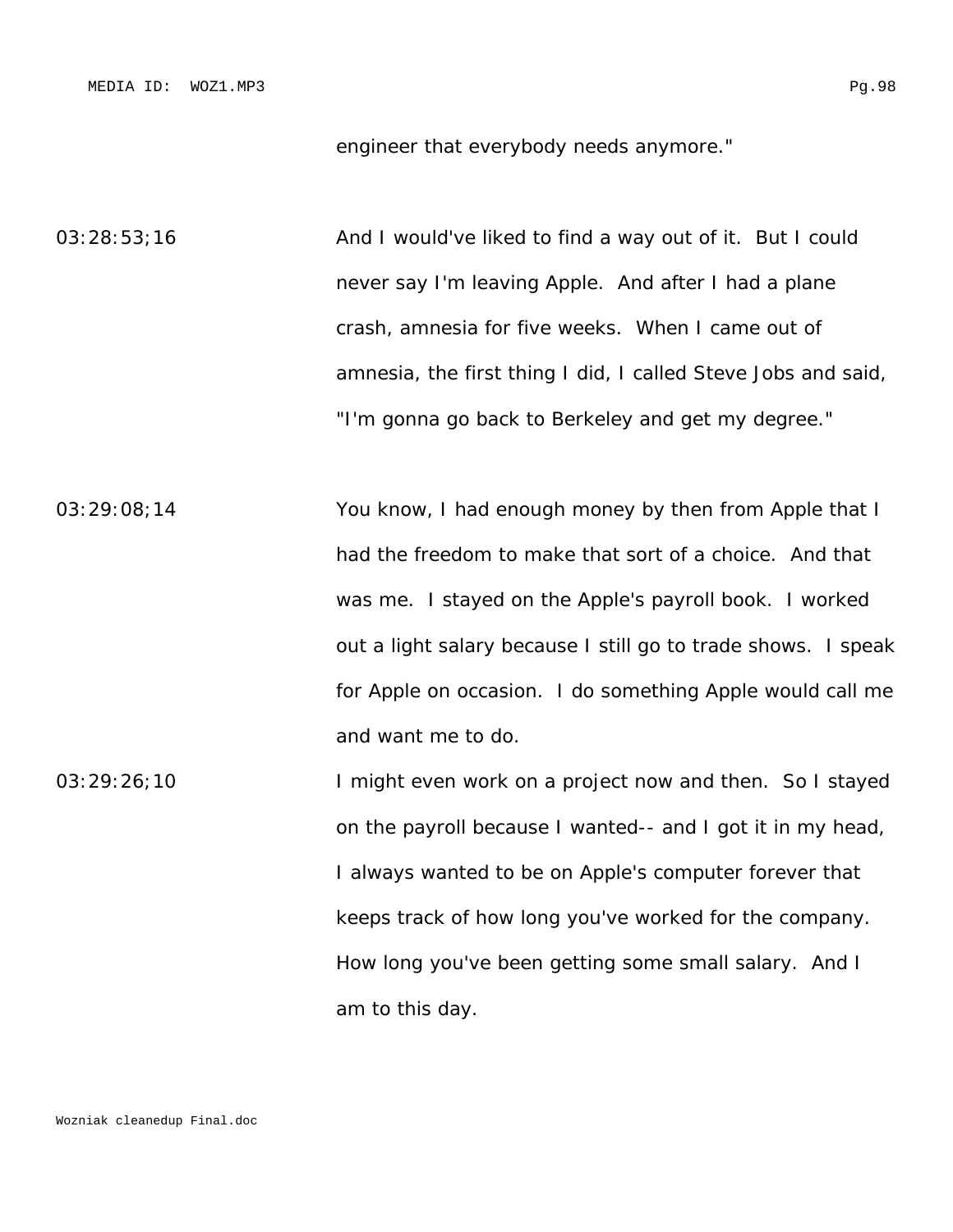03:29:41;17 **After I went to Berkeley and earned my college degree and** I, also, ran some big rock concerts, I walked right back into Apple. "Hey, you know, I'd like to work here again." I walked into the division where I thought I had the most to contribute, the Apple II 3 division.

03:29:57;17 When I had my plane crash, I had been working on the Macintosh. But it was, now, in a separate division of its own. And I hadn't designed it. So I wouldn't be able to help it as much as the Apple II 3 which was still the bread winner of the company.

03:30:10;21 And after a certain point in time, I was talking to some friends and a really cool idea popped into our heads. Why don't we make a remote control? See, I was at home. And I had a lot of remote controls. Almost nobody had a hi-fi with a remote control.

03:30:25;18 But I did. And almost nobody had a satellite receiver. They weren't sold yet. You almost had to build your own.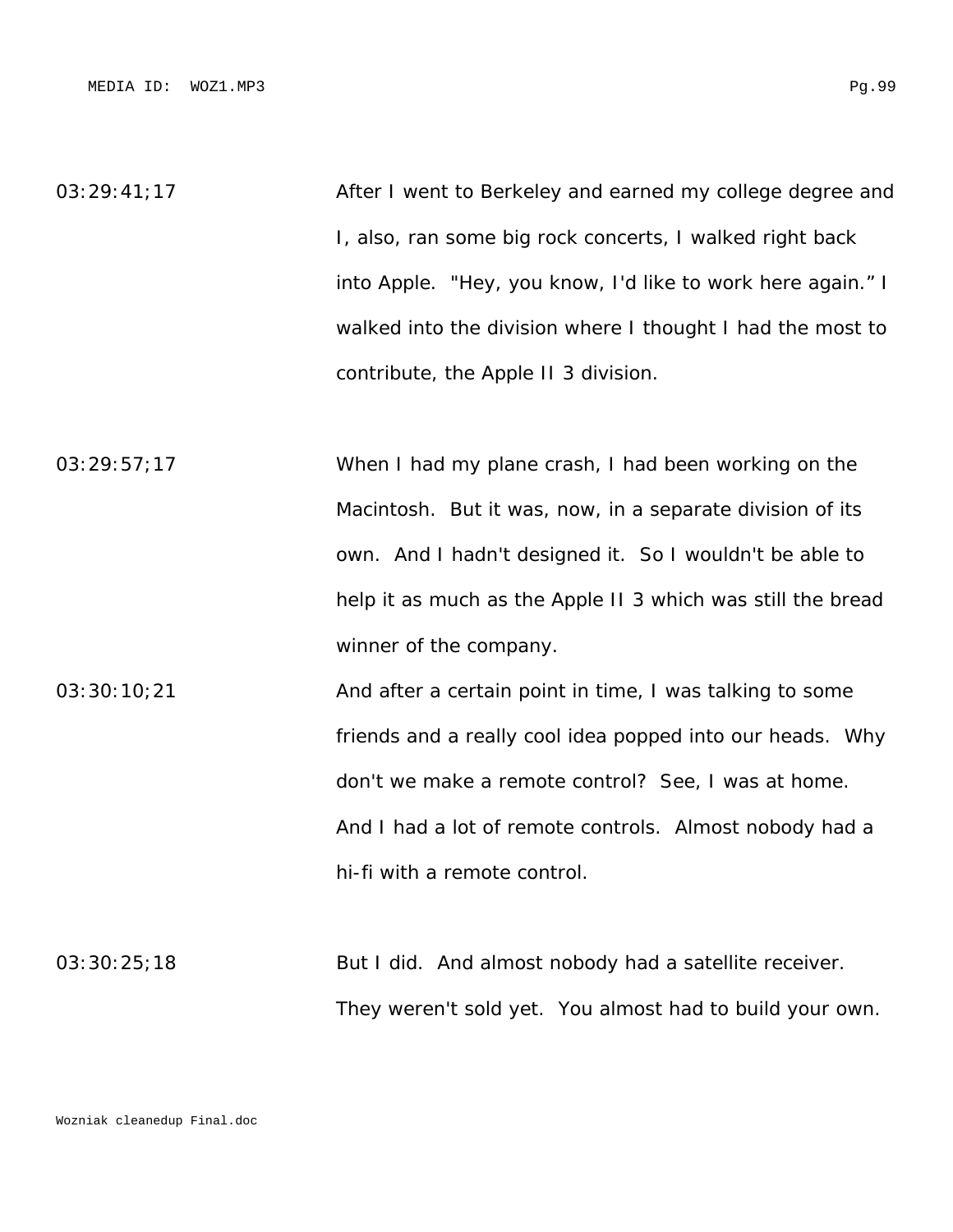03:30:37:05 So I have like five remotes. How can I make one remote do it all? The universal remote idea hit me. I got another engineer that came out with a bunch of weird ideas. He was kind of a-- one of those crazy types, Joe Ennis. And that inspired me to think even more about the idea. "Man, I've got the sort of guy that thinks and isn't afraid to challenge-- do new things a new way." And I said, "I love these little startups when you have just a few engineers and a few other people that are talking wild new ideas for the world." That's where I like to live. I don't like to live in the world that's well-known because everybody in the world who knows how to put money in and build factories cheaper and this and that.

03:31:16;09 They're all winning that war. I don't like to, you know, get into competition either. I like to be out doing something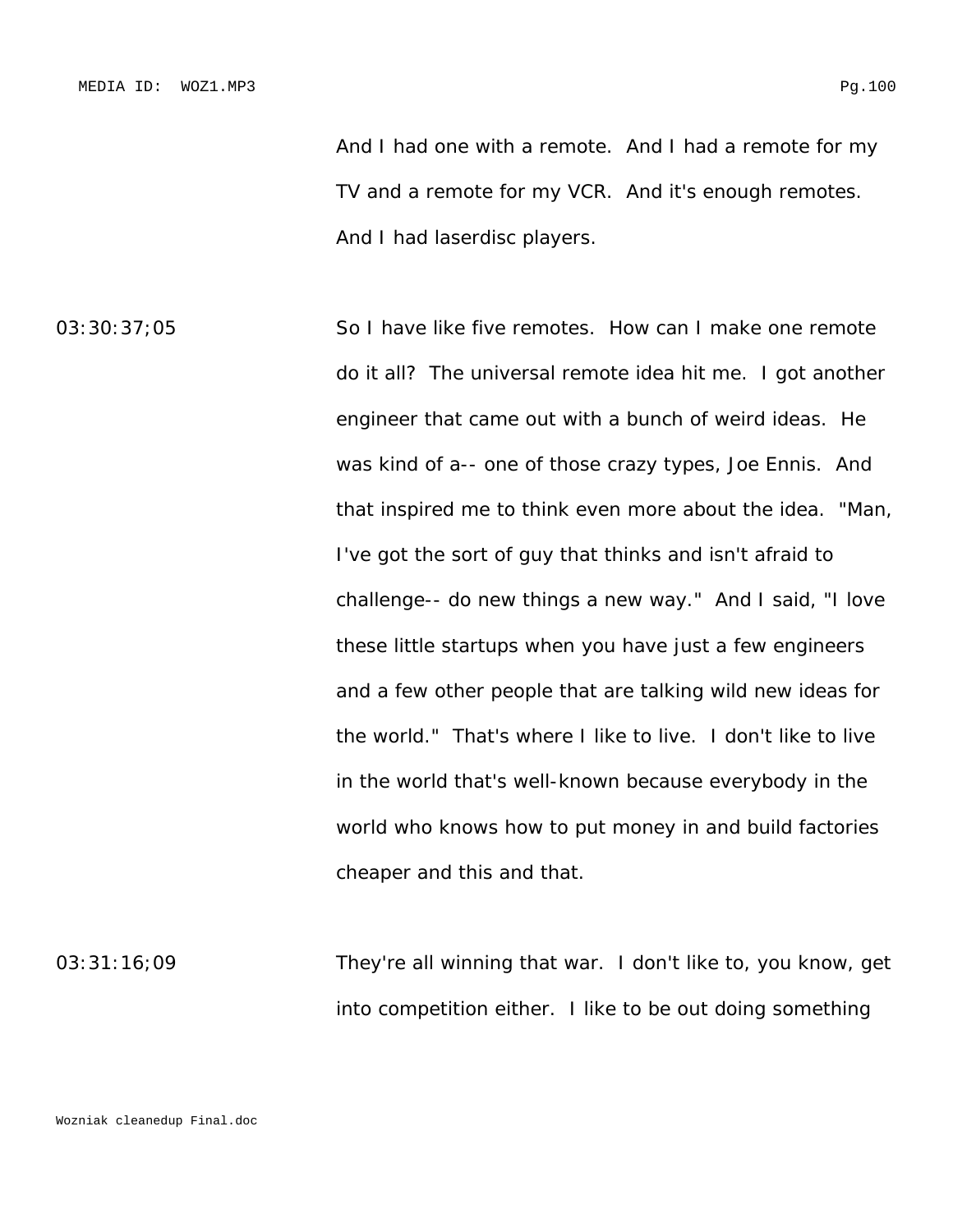|                    |                           | different because, then, you're not challenged. I don't like |  |
|--------------------|---------------------------|--------------------------------------------------------------|--|
|                    |                           | to be confrontational. You're not in a confrontation having  |  |
|                    |                           | to prove your better than someone else is not my thing. I    |  |
|                    | don't like to do it.      |                                                              |  |
|                    |                           | <b>BARRY HURD:</b>                                           |  |
| 03:31:32;12        |                           | You like to work alone, you're saying?                       |  |
|                    |                           | <b>STEVE WOZNIAK:</b>                                        |  |
| 03:31:33;21        |                           | I like to work alone and you're just-- yeah, whatever you    |  |
|                    |                           | do is better because nobody else is doing it.                |  |
|                    |                           |                                                              |  |
| MEDIA ID: WOZ4.MP3 |                           |                                                              |  |
|                    |                           | <b>STEVE WOZNIAK:</b>                                        |  |
| 04:00:33;17        |                           | Yeah, first computer ever with a plastic case.               |  |
|                    |                           | <b>BARRY HURD:</b>                                           |  |
| 04:00:35;28        |                           | Tell me what year that happened. Or tell me a little bit     |  |
|                    | more about what happened. |                                                              |  |
|                    |                           | <b>STEVE WOZNIAK:</b>                                        |  |
| 04:00:39;26        | Sure, right now?          |                                                              |  |
|                    |                           | <b>BARRY HURD:</b>                                           |  |
| 04:00:40;12        | Yeah, right now.          |                                                              |  |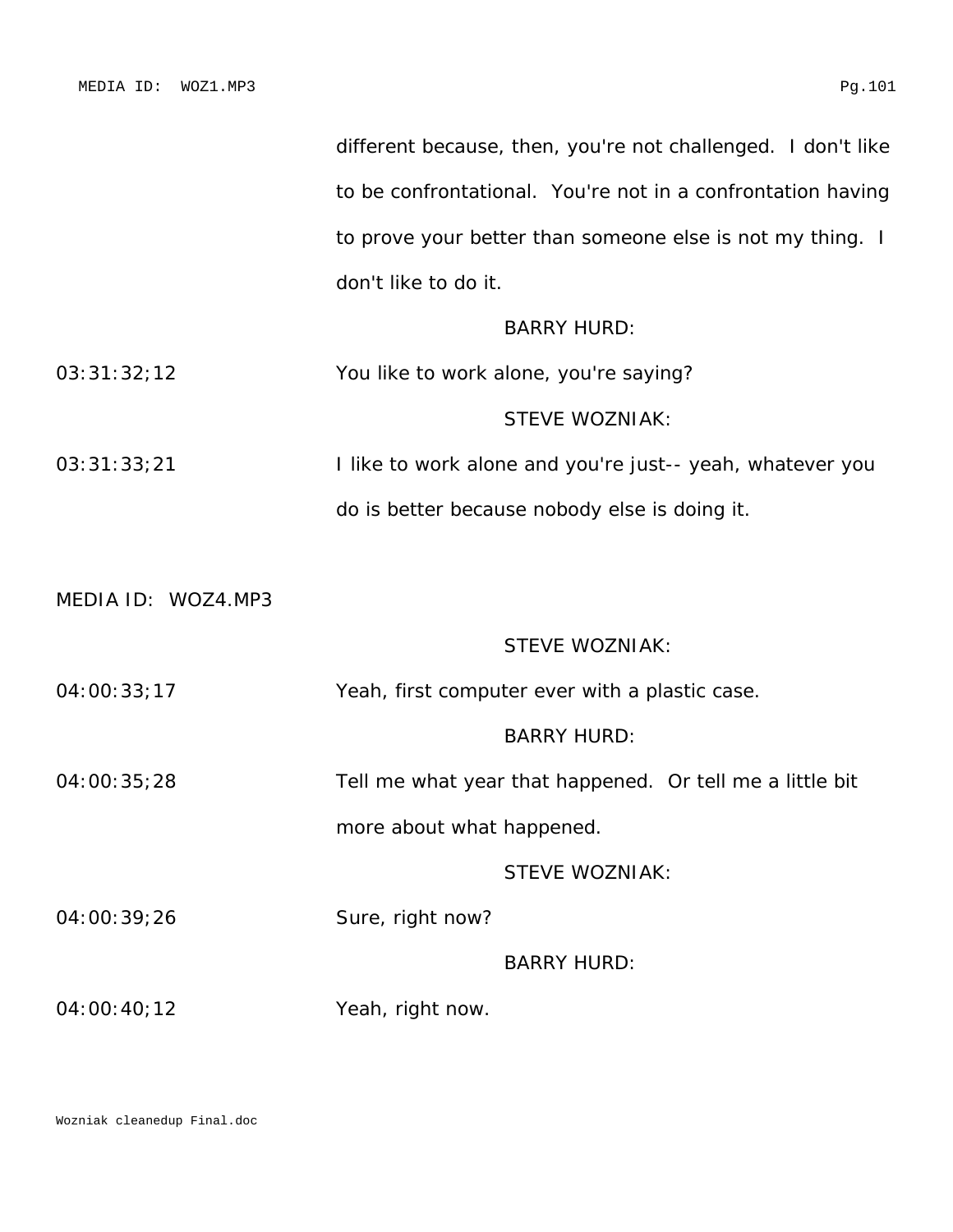# STEVE WOZNIAK:

04:00:41;14 Okay, well, we had already sold the Apple Is in 1976. But it was kind of build your own wooden case. And we had little wooden cases for it. First time we-- you know, you need a large volume to justify making a plastic case. So the Apple II, we decided we wanted a plastic case and came up with this great design. I mean, it looks kinda like a typewriter. It fits in all the innards of an Apple II including the extra parts you could plug in over time. We didn't know what people would design, what they would wanna use the Apple II for.

04:01:11;22 Would they go to have a board for a floppy disk? Would they have hard disk boards? Would they have boards for modems and this and that and scientific instruments? So we didn't know. But there's room in there for it. There's a very simple case removal.

04:01:23;15 You have to imagine, this is the Apple II computer that I'm known for. And it really did bring computers to the home.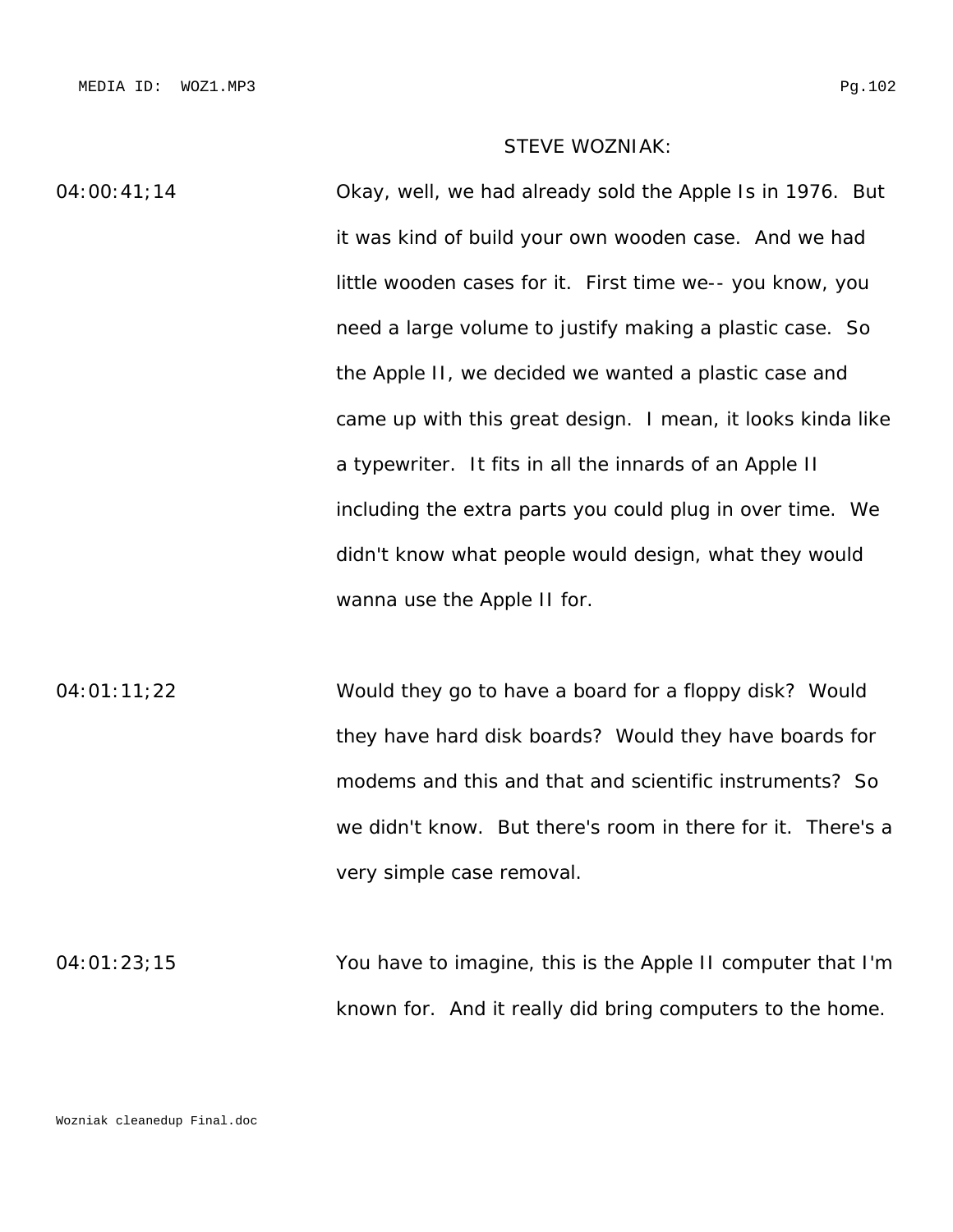It was the first one that had the features people wanted at a price they wanted. And you have to imagine you had a television set with it. And it could be your big home TV. And you type in here and see words on the screen. And you could run programs and have fun.

#### BARRY HURD:

04:01:45;22 Now, tell me a little bit how you came up with that disk drive.

# STEVE WOZNIAK:

04:01:48;28 Yeah, when we first came out with the Apple II, like the Apple I, it stored programs through a little wire, there's a hole in the back and an earphone jack right into your cassette tape recorder. You'd press play, record on the tape recorder and record some data. Or you'd press play on the tape recorder and play a game off of cassette tape into your machine and run it. And that's how the first software was sold for the Apple II. Well, one of the programs-- as we worked on certain programs like a checkbook program for the home user-- a flash card program to demonstrate its abilities in schools.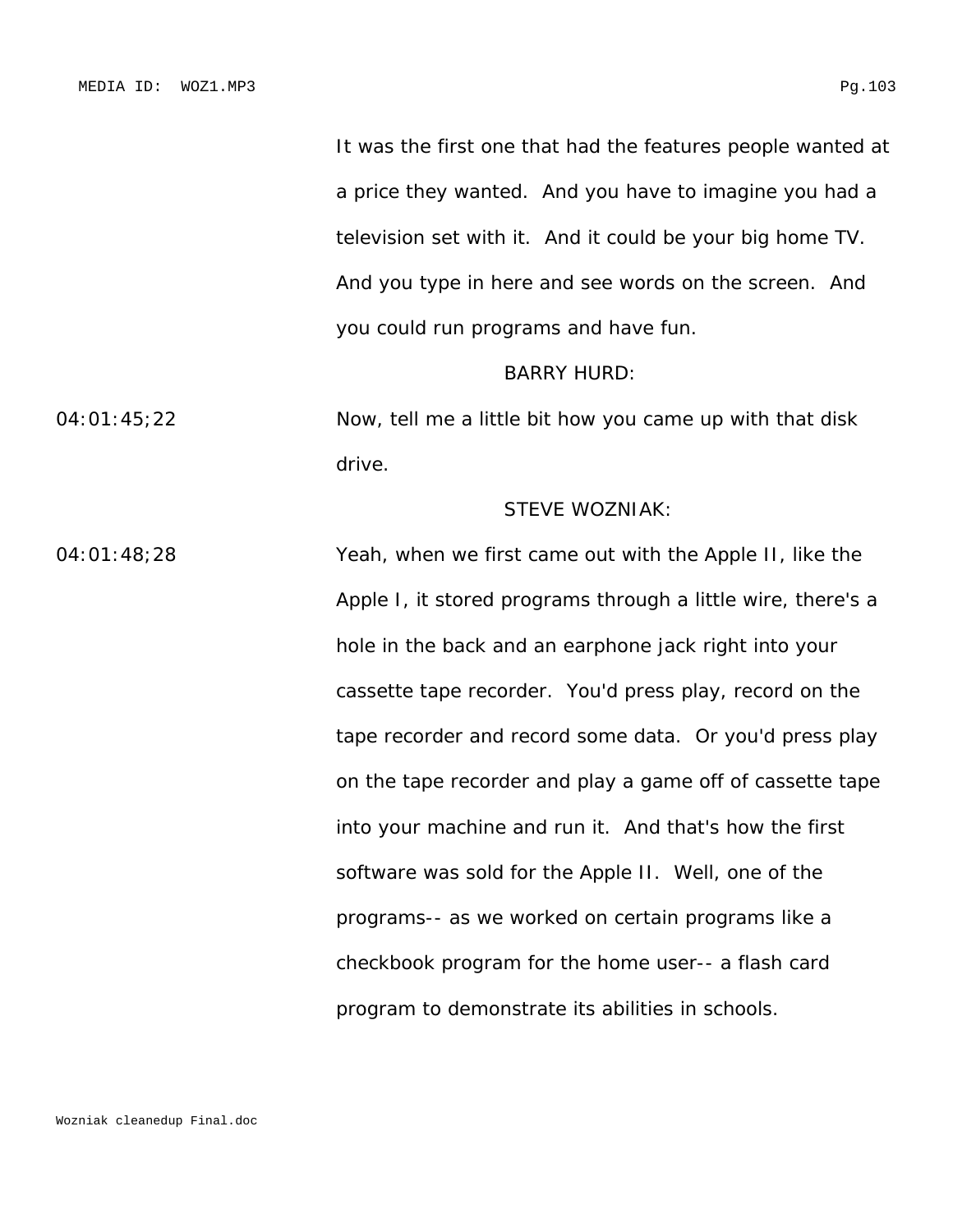04:02:22;10 We had these programs and we thought, "It takes too long to read them. How do you speed it up?" And Steve Jobs had, actually, been a honcho for the floppy disk before we even started the-- the company for real. He'd be in with Shugart. They had these things called floppy disks.

04:02:36;17 I had never worked with any kind of disk drive in my life. And I had never worked with anything. But I knew that was one of our high priorities to do some day. And I had a few little weird ideas. When I see a chip that has a certain feature, I think right away, how could that feature be used in the real world?

04:02:52;12 And one of the ideas I'd come up with before leaving Hewlett Packard even was to put data onto a floppy disk and out using this one new chip. So one day, we had a meeting. And turns out that the very first time ever the big consumer electronics show in Las Vegas, the one that all young technical kids wanna go to see the newest hi-fis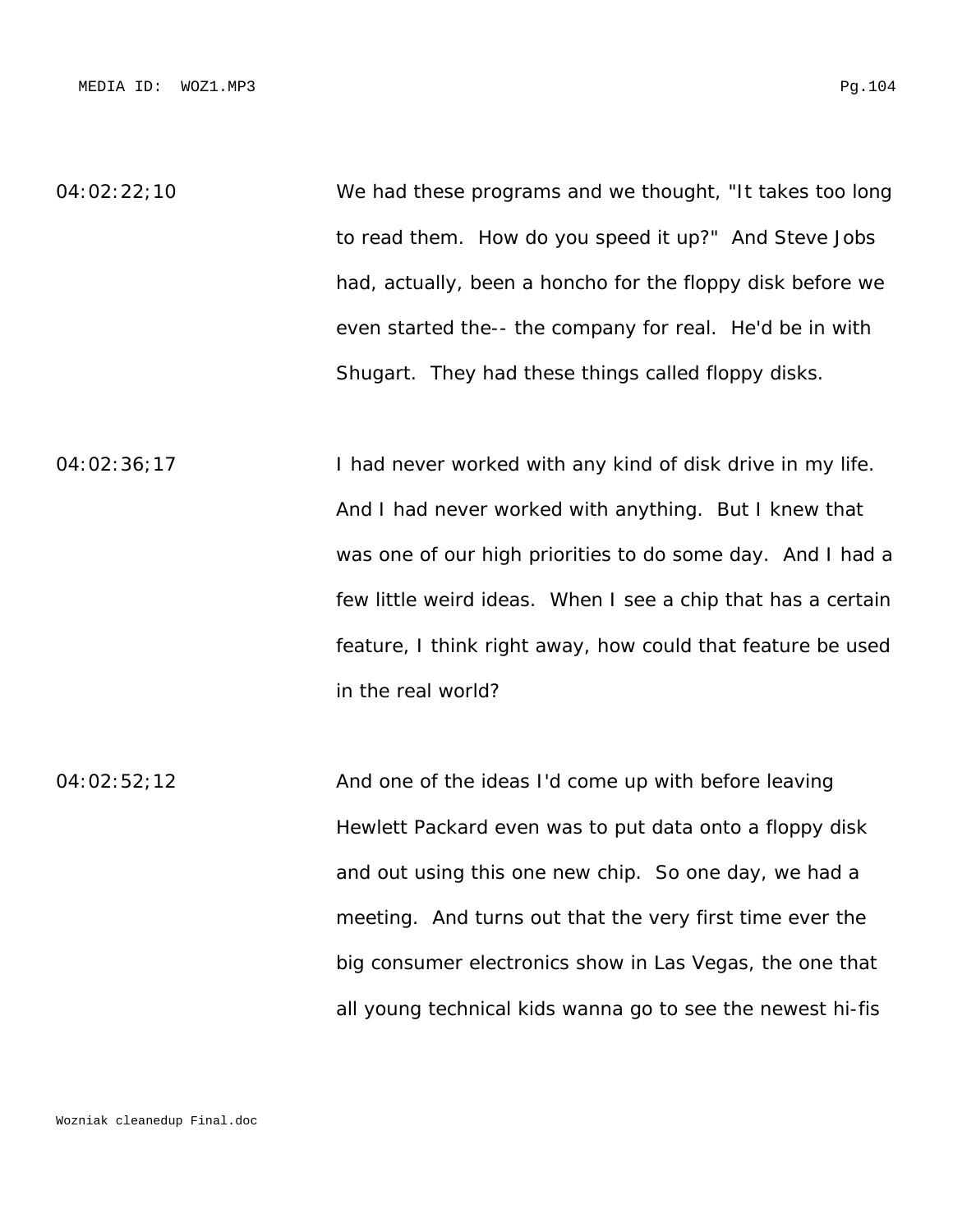and speakers and amplifiers and car systems, the first time ever they were gonna allow personal computers in, Apple, Radio Shack and Commodore. And three of our marketing people who were going, Mike-- Mark Lewis, Steve Jobs and a sales guy-- I think it was Gene-- forget his name and

they were all gonna go to Las Vegas.

04:03:30;18 And I thought, "Wow, I wish I could be in on that group. But they're taking marketing people." And so I said right there-- I said, "What if we have a floppy disk, could we show it?" You know, and the show was two weeks away. You don't design a floppy disk and controller and all that in two weeks.

04:03:47;00 But I do the unusual things. And they said, "Yeah, if we had a floppy disk, we'd show it." This was my in, my way to get to Las Vegas, to see the lights of the city that I had never imagined actually seeing in person. And I got to work. I worked every day, Christmas Day, New Years Day, this young employee, Randy Wigginton, came in and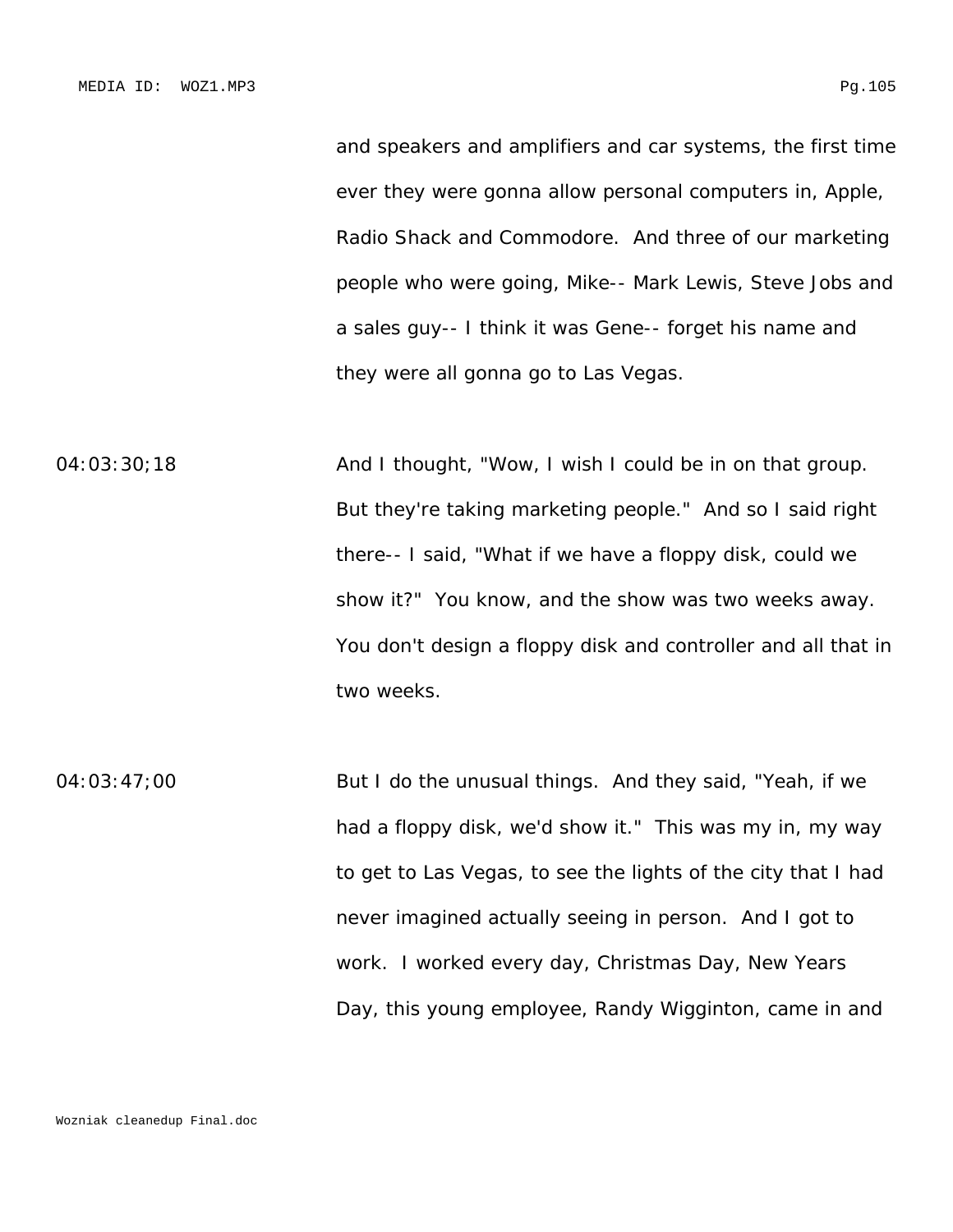worked on some of the software with me. And I got my little tiny design without knowing how disk drives were made or what they did, I got a design done that could, at least, write a program onto a disk and read the program off of the disk.

04:04:20;00 **And then I said, "Well, I wonder what I'm missing? All the** other designs have a lot more chips." So I opened up a competitor's design. I reverse engineered it. And I figured out mine did more in the end. So I knew I had another big winner just like the Apple II, a little board, floppy disk drive.

04:04:34;14 You type "run checkbook." And it would run the checkbook program. And that was a big step upwards for computers. We showed off the floppy disk. It got a lot of attention, immediate hit. We figured out ways to get the prices so much lower than everyone else. And part of it was few parts in the design. And that was a big step for computers.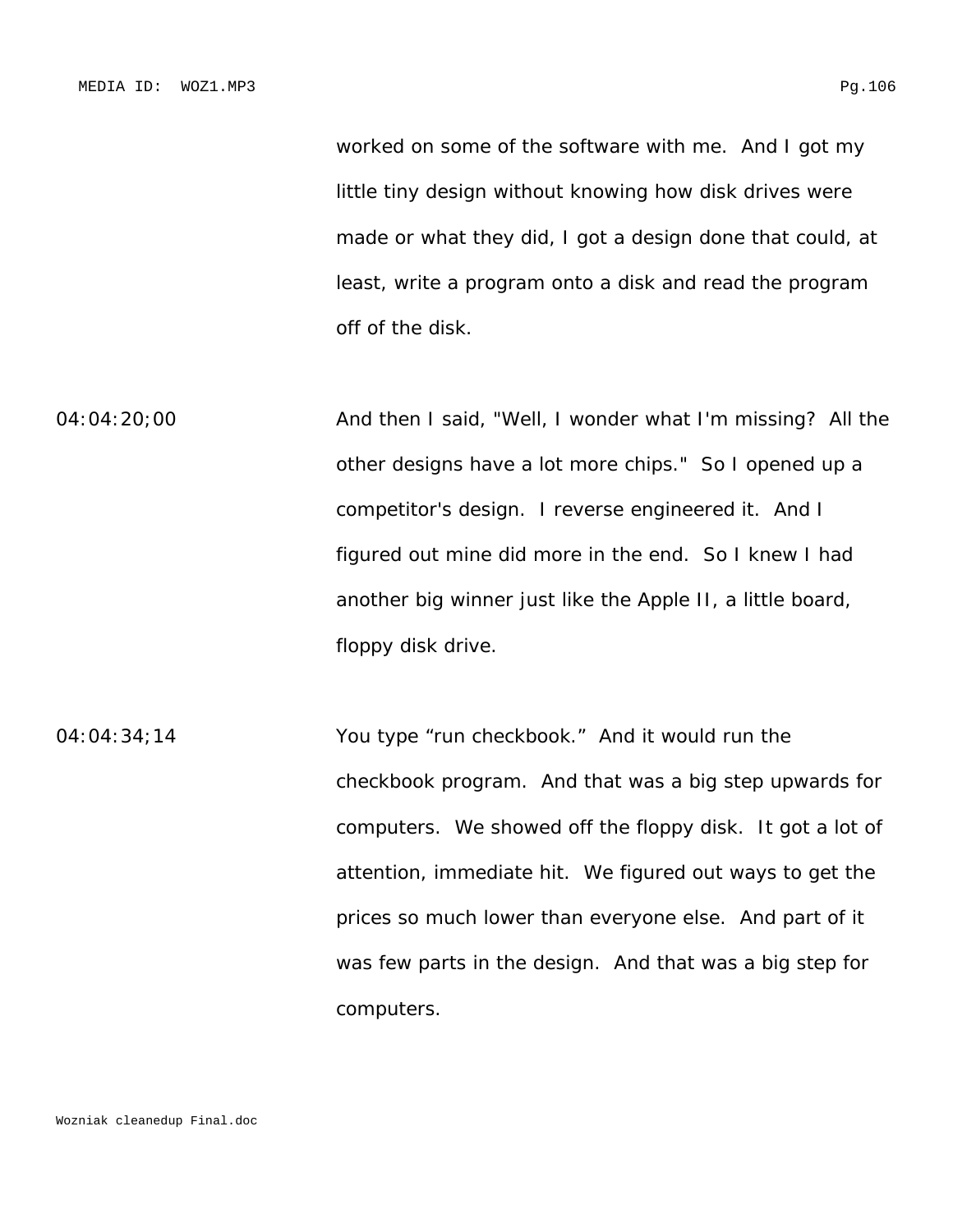MEDIA ID: WOZ1.MP3 Pg.107

# BARRY HURD:

04:04:54;28 Okay, I mean, that's 1976, roughly.

# STEVE WOZNIAK:

04:04:57;16 Yeah.

## BARRY HURD:

04:04:57;29 So I mean, everybody was going. And then what are they doing today? What can you tell us about-- the Apple 17 or whatever?

# STEVE WOZNIAK:

04:05:02;25 Well, I love technology and I love following gadgets. I had 20 hours a day to work every detail in my head of an engineering design and just do engineering constantly back then. Today, I can't be that way. I have obligations you get as you get older. And I have families and homes and you know, and I could be more of an idea person and try to find engineers to do the final design.

04:05:26;00 And in that area, though, I get intrigued by the new little things down at the lower levels, at the atomic levels, the new ingredients and applying them in a new way to make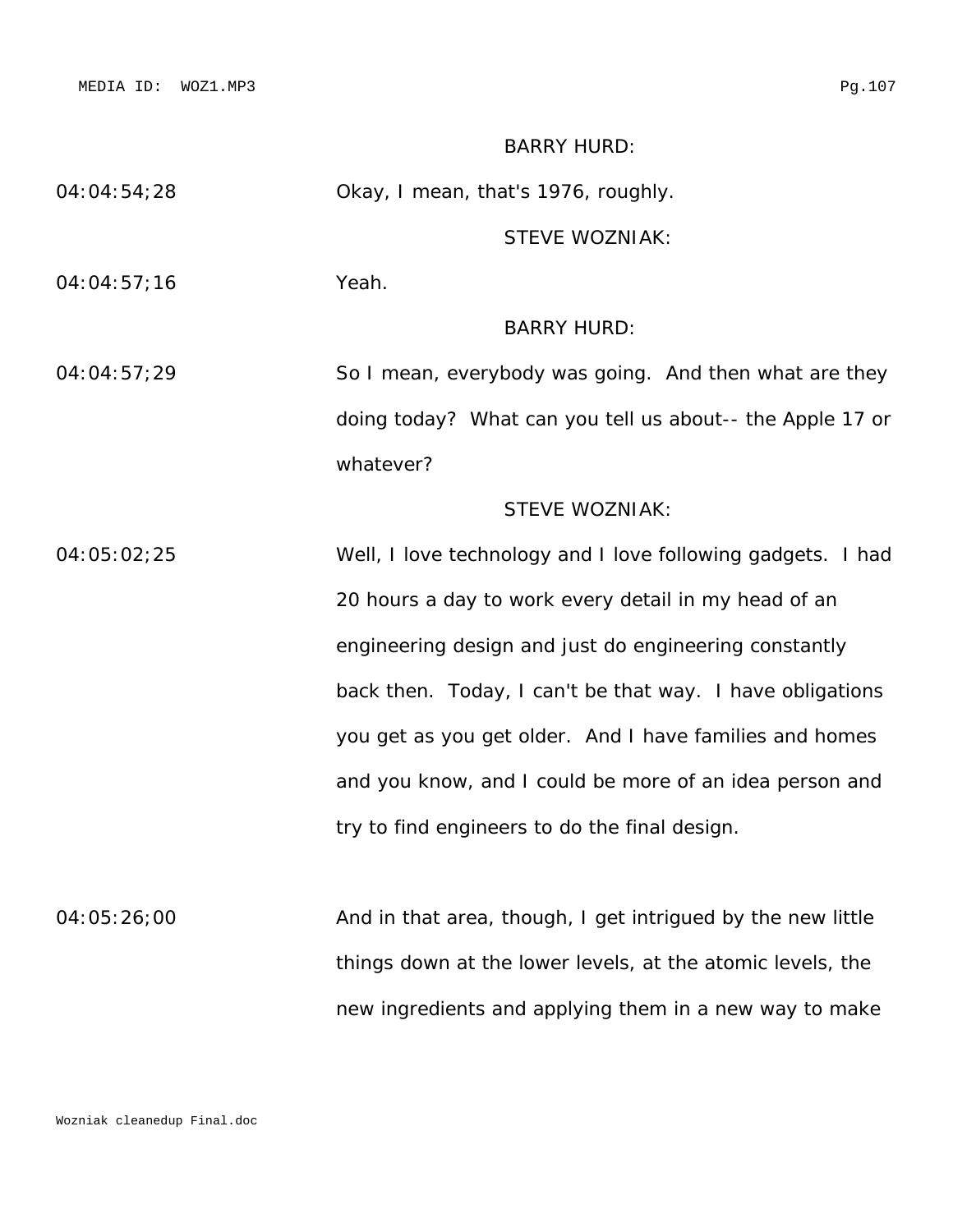some new device that doesn't exist. And I've had some failures. I've started out trying to build devices that turned out to be-- that what was an excellent device was impossible to build today.

04:05:44;29 **And I had to give it up because I don't wanna build just** little junky, crappy device. I don't wanna put out another one of these, you know. I like to think about things that other people aren't doing.

04:05:58;26 One of the things that's intrigued me for about 20 years is, is it ever possible to have light signals switch each other around the way electrons get switched by electronic circuits? Could you build a chip that has a fiber optic cable in and fiber optic cable out and no battery, no voltage, you know, almost no electronics at all? And there's been some research breakthroughs. But most of those were a few years back. And they sort of dried up in print. They're hasn't been that much printed about them.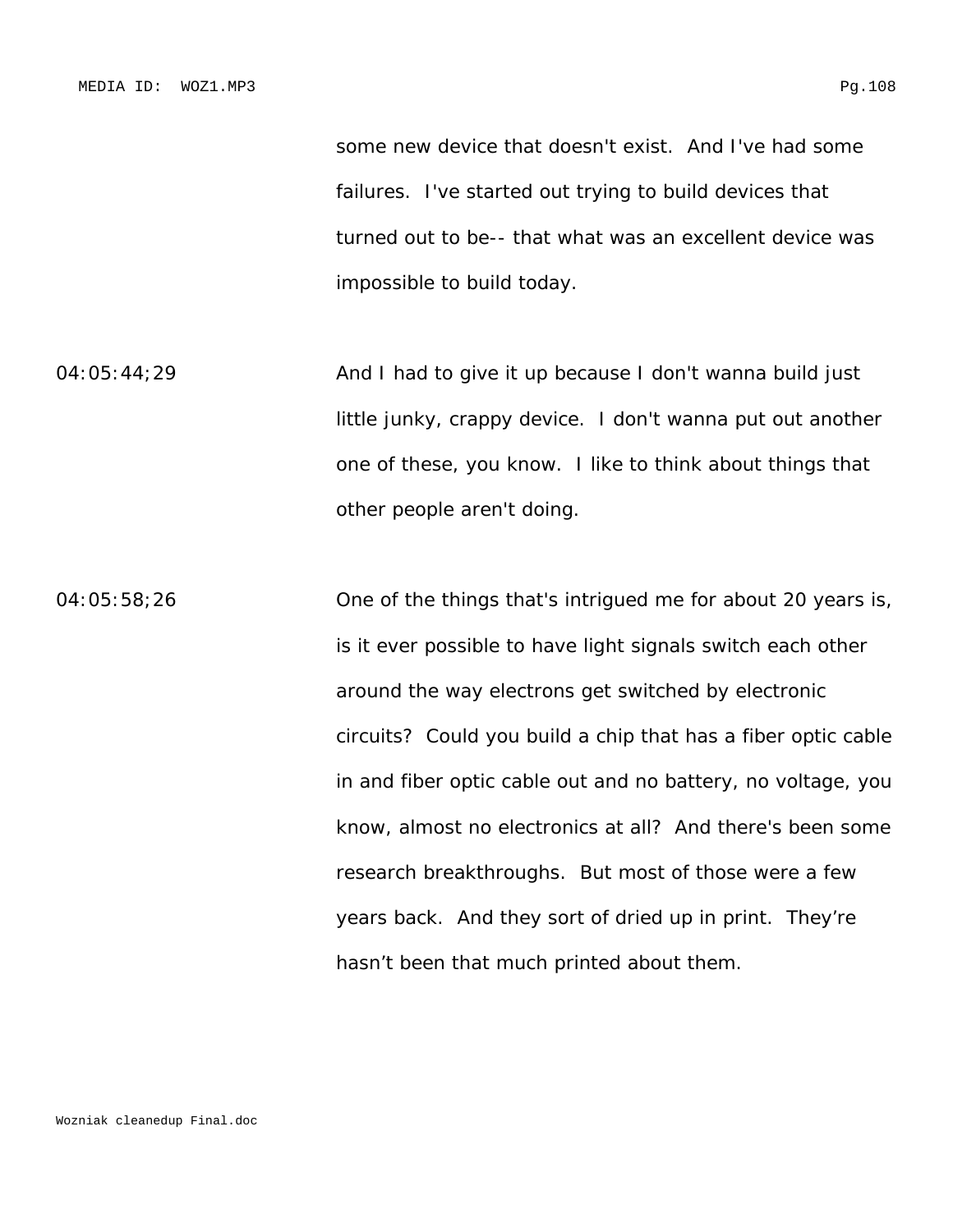04:06:26;24 The other day I was reading that Intel is, actually, pursuing this kind of a chip. Could you make a new microprocessor that really works on light and is much faster? Today, there's a chip being called photonics for switching all the optical cables and the fiber cables of the world and switching computers around.

04:06:44;29 There are a lot of uses for it. But I'm thinking of where the photonics is the computer running on light. I have some other intriguing ideas that I'm working on. There's new architectures to computers; we're used to flash RAMs in our iPods and we're used to flash RAMs in our iPhones, devices like that. They're becoming big in the world. And they've finally come down to very low cost. And you can build a lot more memory even on one of those type of- it's called flash memory. You can build these flash memories.

04:07:13;01 We used to call them double E-PROMs. E-E-P-R-O-M, "electrically energized programmable read only memory."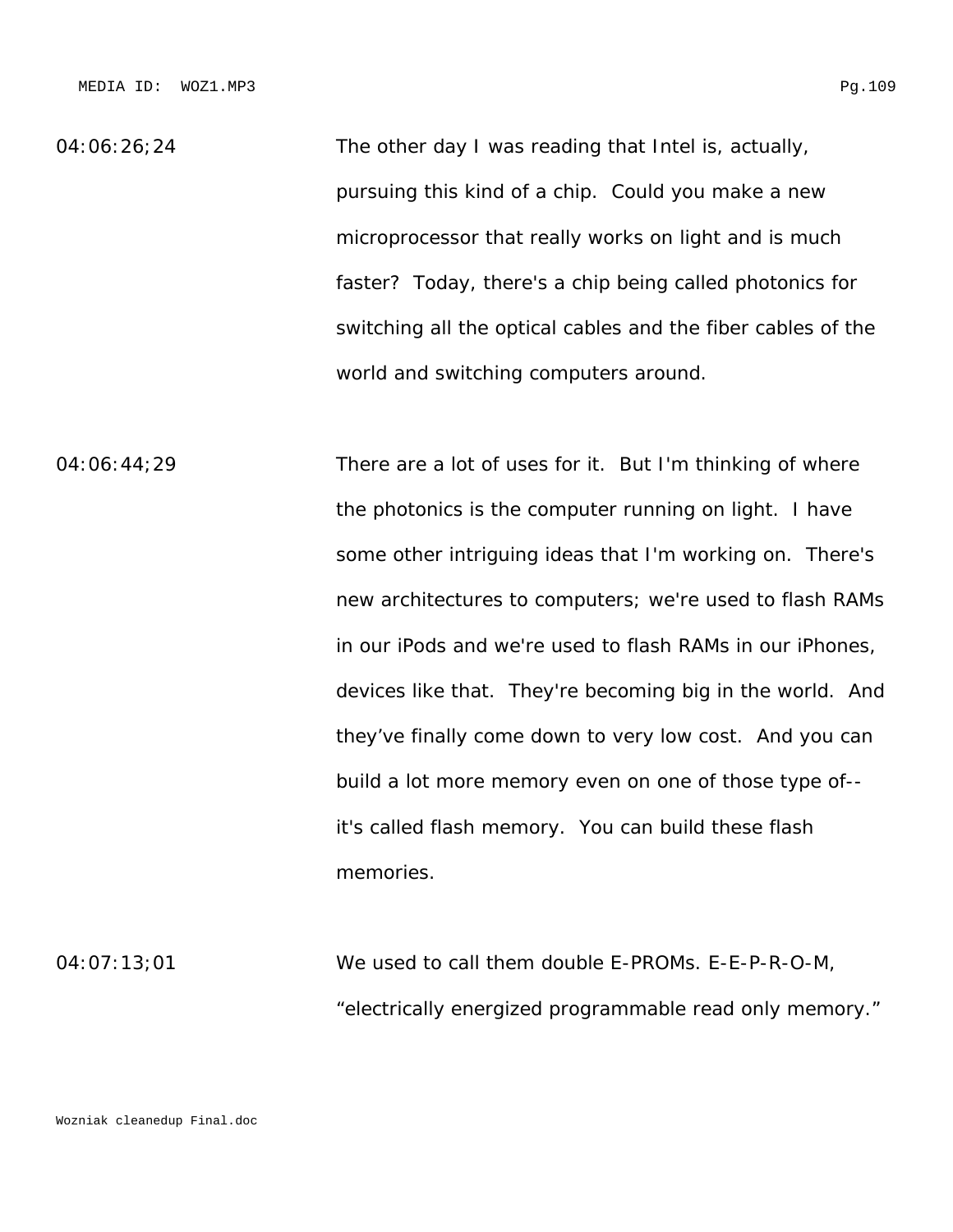But it's not really read only. It's regret-- there's uses of those outside the computer as disks. But it turns out, there are, actually, some companies, Fusion-io, is one that I'm close to. And I don't have an official role there.

04:07:34;26 But I'm on the advisory board. And they make a board that plugs into the servers, today's modern high speed servers that serve all the Internet data and, you know, run the information of the world. And they do everything from e-mail to Microsoft Express servers for all your Outlook data. And when you put this board in and run it as not quite a real disk drive using the operating system as a disk drive would, but as a new type of memory substitute, disk substitute something that doesn't-- has a vague name right now-- write a little driver program for it, you can speed all those tasks up, all those computers up like two times, two X. You can speed them up faster than big multi-thousand dollar disk arrays. And it takes no power. This flash RAM takes no power.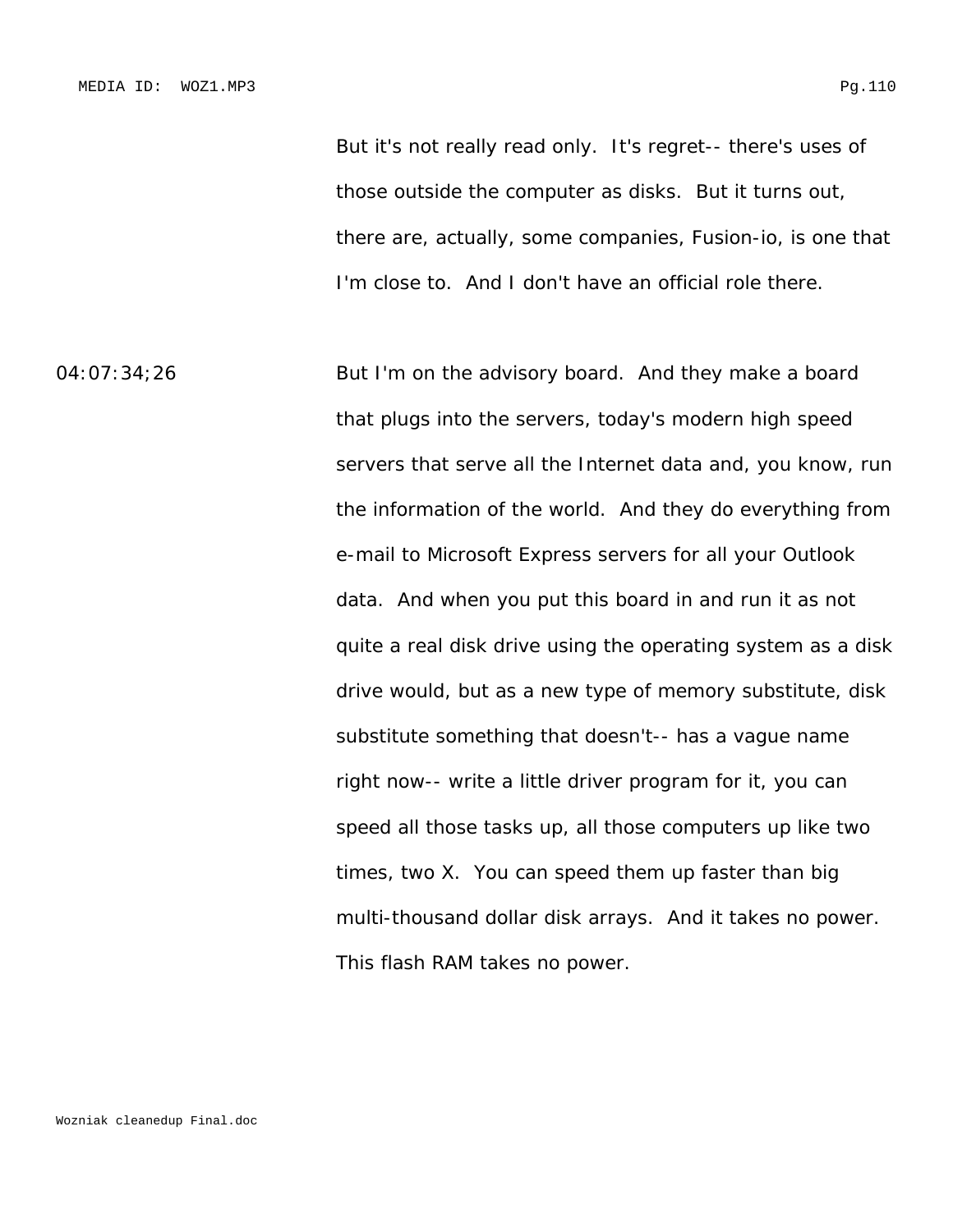MEDIA ID: WOZ1.MP3 Pg.111

# STEVE WOZNIAK:

04:08:17;25 So that's another good application. It's a computer architecture discussion, really. And it's one of the things that, you know, I've loved my whole life.

#### BARRY HURD:

04:08:25;14 So there's a lot of things going on. If we had a bunch of school kids here and they wondered if they could become the next Woz, what would you say to them? What would be your advice to them?

# STEVE WOZNIAK:

04:08:33;03 Oddly enough, there's a lot of little surprises that you're never looking for that people who start trying to create something that they really wanna make that other people don't believe is gonna be of much value. Well, after you're done, you know, making it, you sometimes come up with there is a value for this thing that we didn't see before.

04:08:51;29 And it's always a big surprise. The things that you can predict, all the big corporations of the world are already going into that are gonna be worth money. But-- yeah,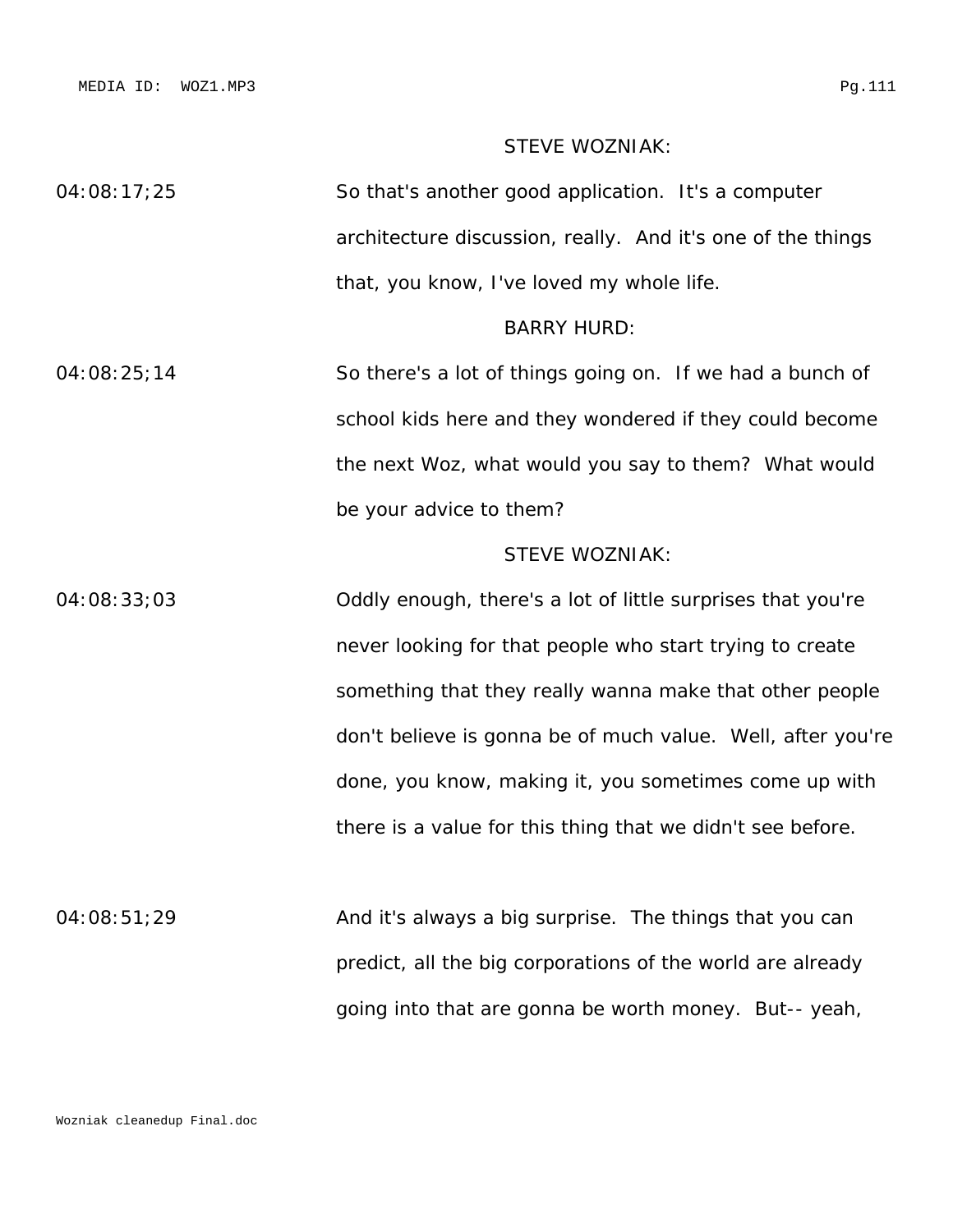just young kids, you've gotta believe in yourself, believe in your own ideas, believe it's right. Keep working on it. Whatever resources you have, I know that all the best things I ever did for Apple was because I didn't have any money and had to think of inexpensive ways to get the job done.

- 04:09:14;04 I, also, know that by being smart but not having done things before, if it was the first time ever I tried doing something, I figured out better ways using today's parts to get it done than people had done that knew how to do it right out of their head. They would do it the old ways. They build a computer the old way.
- 04:09:32;02 They'd start with big mainframes and the switches and the lights and a bus. And we know that we can turn that into a computer. But it's not a computer in the form it's in. And so you know, believe in yourself and just work on it and use as few resources as you can for awhile.

04:09:48;14 You always need a few bucks to buy something. But try to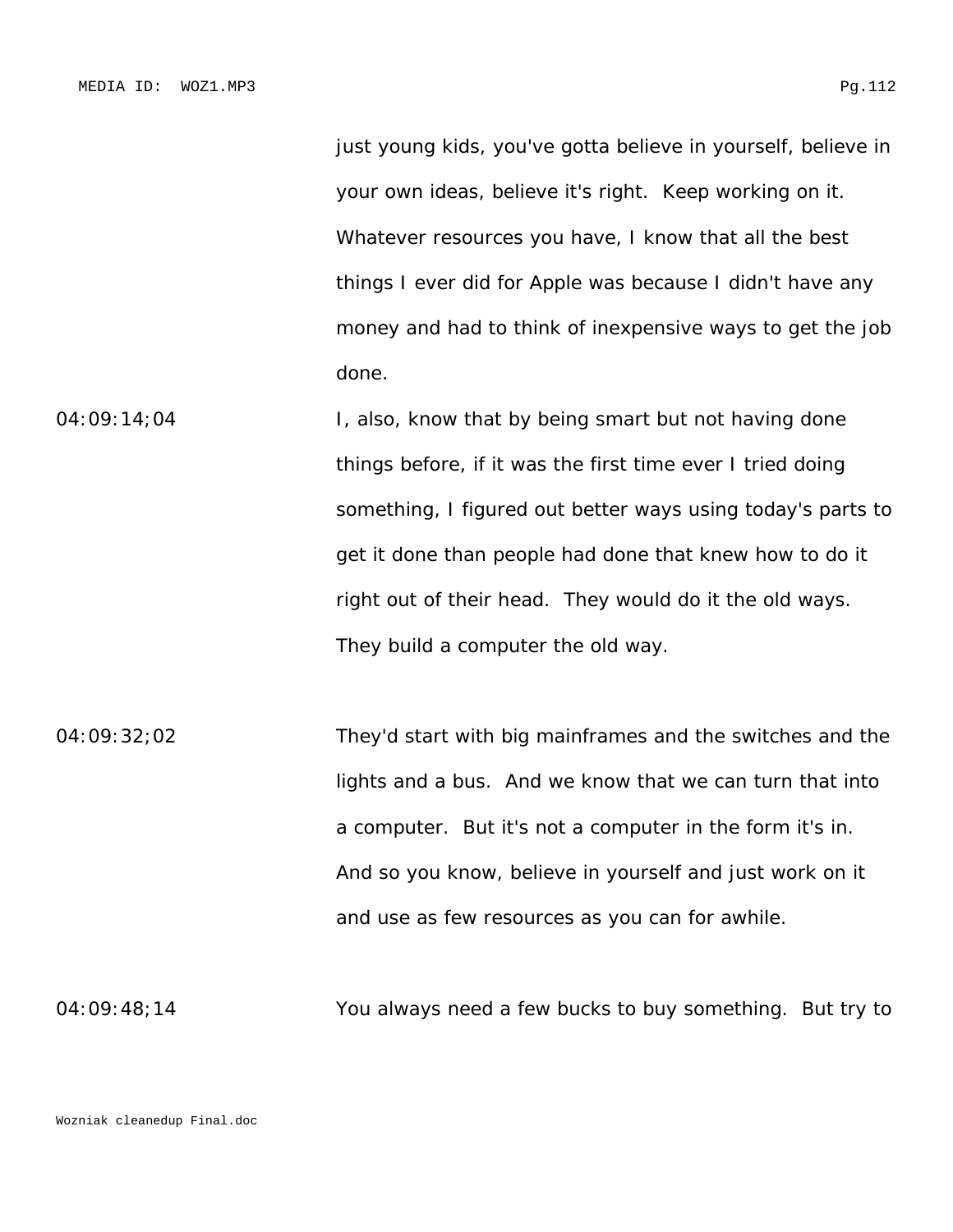figure out the ways to do it cheaply at first even if you can't do the complete job. You can do a part of it. And that part of it you might-- you should be able to sell, earn the money to make it bigger and finally get the real full thing done.

- 04:10:04;26 Boy, I really look forward to kids of the future, especially, trying to build robots. The Apple II of robots doesn't exist. And I go and I judge the first robotics competitions in the high schools where kids, you know, have teams and they try to build human-sized robots to play a game.
- 04:10:20;18 But you control it with a little joystick. But those are the kids that are gonna figure out how to build a robot kit that could be applied to useful jobs in the home. We've already got Roomba to clean our rooms. But that's one that a kid might build, also, or to build their own Segways or build their own dishwashing machines or car washing machines.
- 04:10:39;14 Sleep all night long and the thing goes outside and just sort of goes around, little motors and washes every square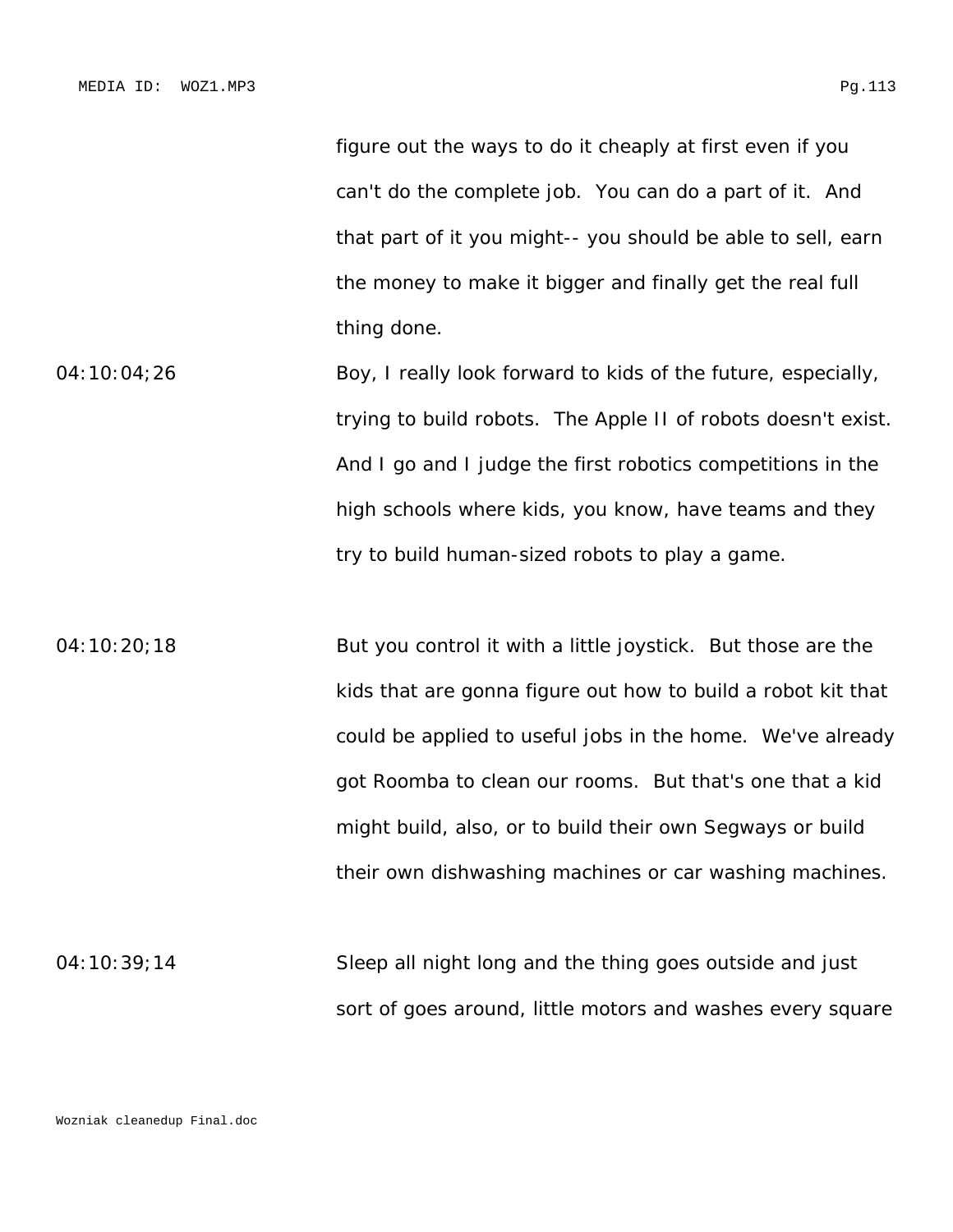inch of your car and is done by morning. I sort of see that coming from young kids or a machine that, you know, just makes a cup of coffee and serves it and sets the cups aside in the morning. You know, little robots-- the mechanical motor plus electronics plus computer combination is always intriguing. Also, another bit of advice I would have is being multi-disciplinary, learn to do all the jobs yourself.

04:11:09;03 You know, look at the build-it-yourselfers who go out there and they melt some steel and then they design a plastic part and go to a place that manufacturers this little plastic round about and drill some screw holes. And they just do the entire jobs themselves and wind up with something built, put in a microprocessor, connect the wires, have a little, tiny voltage power supply. But they did every bit of it, hardware, software, everything themselves. You gotta be that kind of make it yourselfer if you really wanna come up with the unexpected device that's gonna be new and startling, no one ever expected.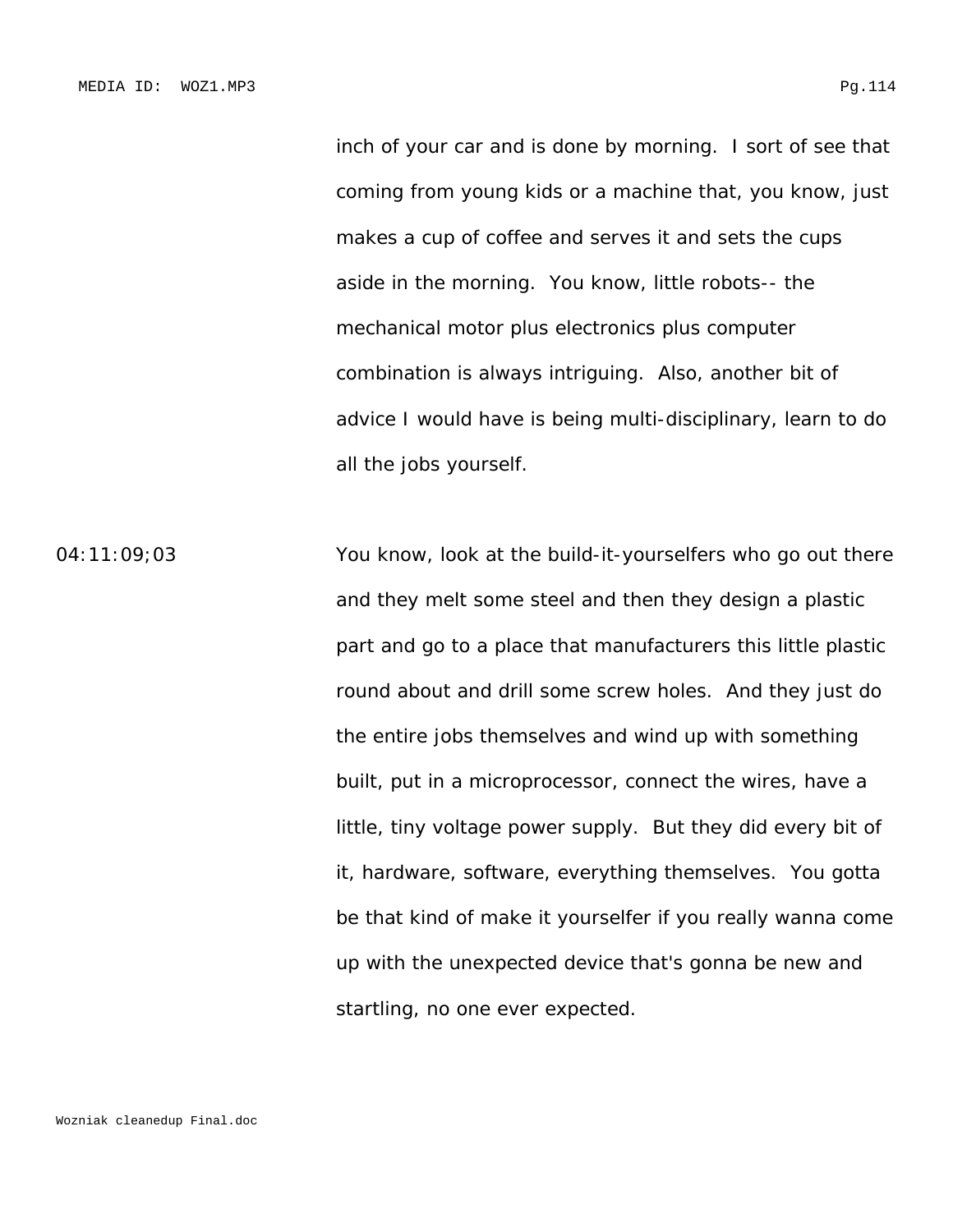#### BARRY HURD:

04:11:40;08 So you're kind of saying work by yourself as opposed to a team? What are the individual voices?

# STEVE WOZNIAK:

04:11:44;12 Work by yourself up to a point. When one person can do a lot of the different tasks instead of five different people working like a committee, that's when you get the greatness and the excellence. The product has one uniform point of view, one thing it's supposed to do.

04:11:59;26 I'm thinking a hardware product right now. But it applies to software. And it does it, you know, that's so right for one person, yourself, the main developer, that it will be good. And it will be what's considered excellent and not just-- it does it. And it's good. It satisfies this guy. And it satisfies that guy. And it satisfies everybody that worked on the team. And, now, it's just a big conglomeration of two messy things. You need one mind, at least, that condenses it back down to what it should be, one strong mind. I mean, at Apple we had Steve Jobs.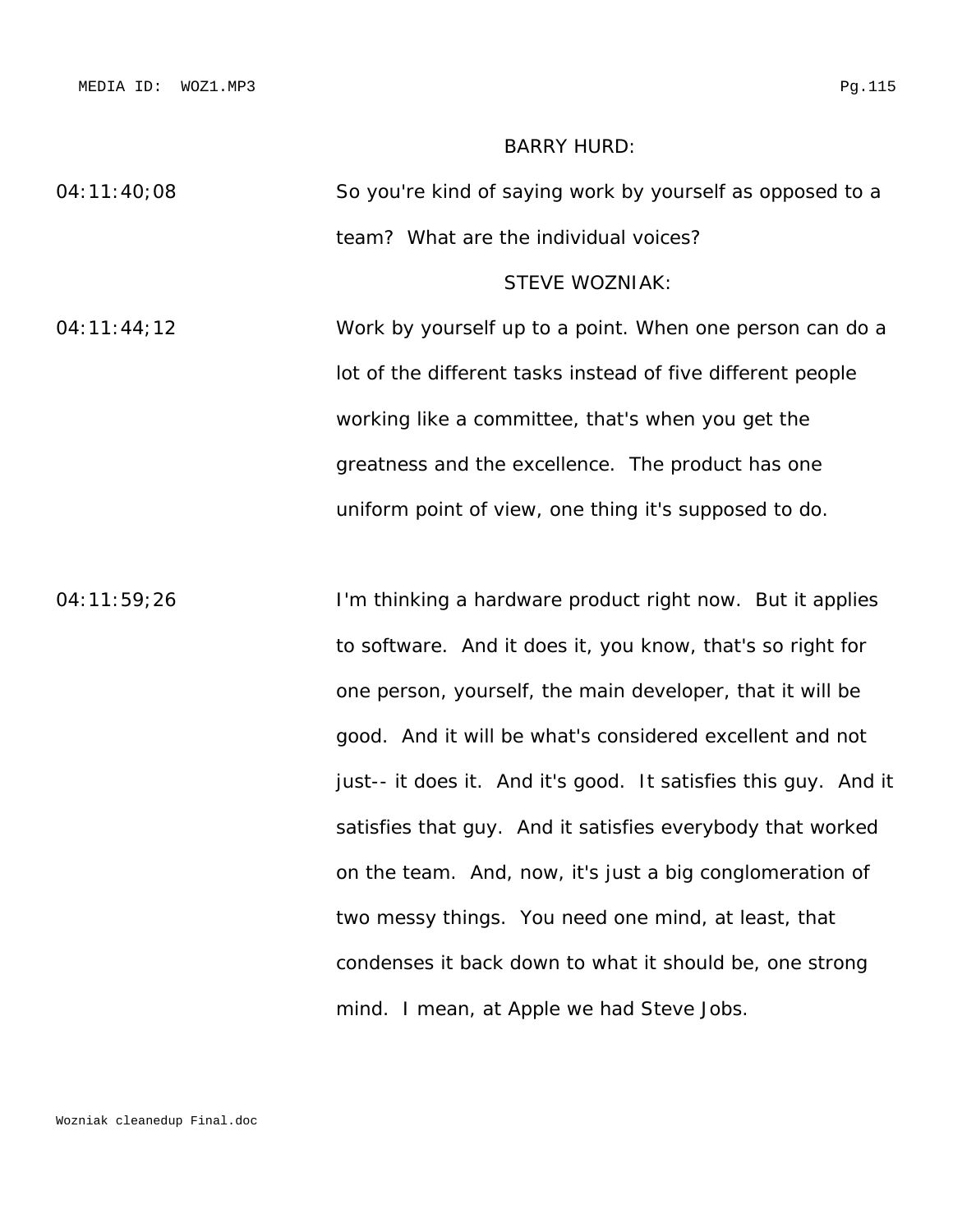#### BARRY HURD:

04:12:29;25 Okay, good, let's stop. Let's go over by the Apple I board. Nice answer by the way. When the camera gets over tell us about the-- okay, Steve, we're at the Apple I board, tell us some of the features.

#### STEVE WOZNIAK:

04:12:38;16 This is the Apple I that we sold minus a few parts that were taken off so that it could be bolted on to this wooden case. That's not really how it would've been implemented and the wooden case would've been a little larger than the board. And the board would've been inside. This was rev two of the Apple I. Rev one is the one that I sat down and hand soldered the wires and got working the prototype and ran cables into my TV. You didn't have video in back then. When Steve Jobs came along, it was his idea, "Let's build a PC board and sell it for \$40." That's the green board we're looking at. And I sold my most valuable possession, my HP 65 calculator.

04:13:18;02 Steve sold the van. We got a few hundred bucks each.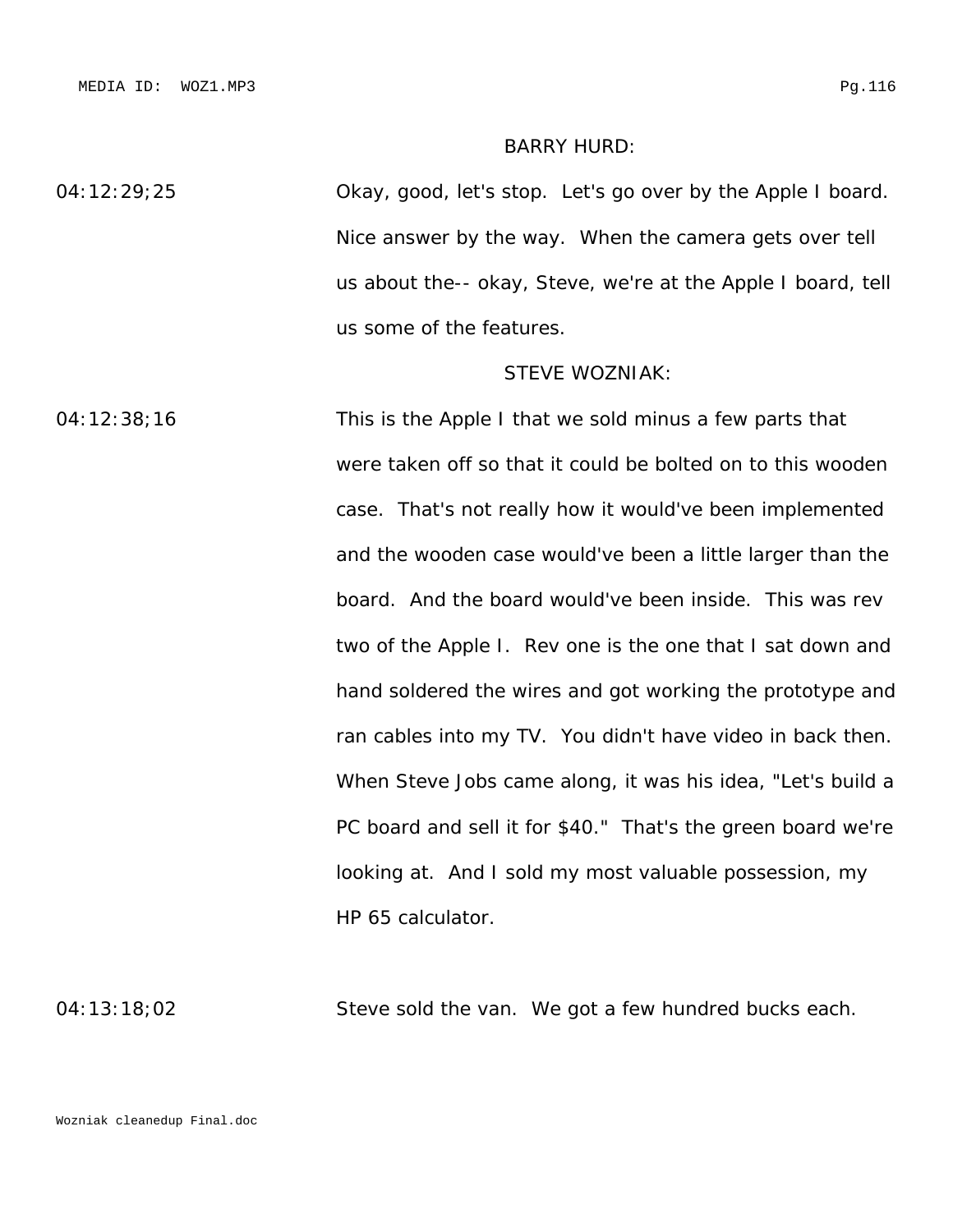And we paid a friend of his who worked at Atari to lay out a PC board to draw. He had a little tape that he would draw around where all those little curvy lines. Those are little wires on the board. He laid them out on mylar.

04:13:34;21 And, then, that got manufactured into the PC board itself. On the PC board, we have all these components here. The microprocessor is the white chip. That's the heart of it all. And we chose the 6502 because at the date it came out, it was the most advanced, the best of all the little microprocessors even though it was the cheapest. And, you know, my whole thing in life was evaluating computer architectures and it was just better than the Intel chips. Right next to it is a very large chip which was, I believe, the one that connected to a keyboard.

04:14:09;09 That was the one that let the keyboard get into the microprocessor. And it wasn't too expensive. But it was a big chip. Most of the chips in here are just running circuitry that tells American color TVs when to start it's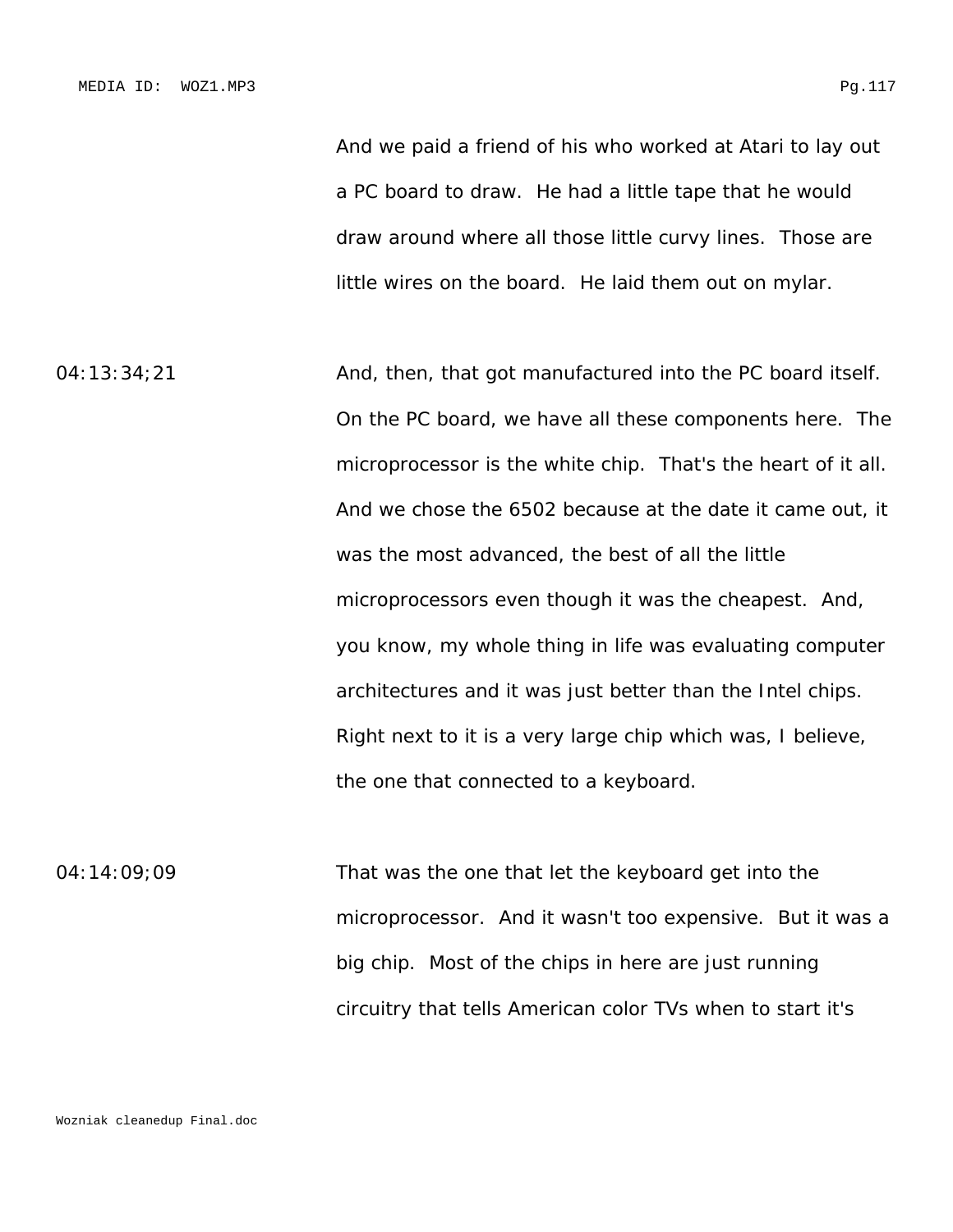vertical lines, when to start it's horizontal lines, when to turn on and off the guns.

04:14:29;12 This was black and white only, so when to turn it on for a dot of white and then off for a dot of black. That's what those chips were doing there. And they store the data that was on the TV screen. Down here in the lower right corner, there's 16 chips. And I designed it so you could plug in what was called the 4K dynamic RAMs. This is the RAM of the machine. One row of RAM would be at least 4K bytes. As the chips got better and bigger, you could, actually, plug in two rows of up to 16 chips for a total of 32K, that's one millionth of 32 megabytes. That's onemillionth of 32 gigabytes, which is a small number today for even an iPod.

04:15:16;05 So it was a very small amount of RAM. But it was enough to run a computer programming language. You have to have, at least, 4K bytes of RAM to run any computer programming language that's ever been made. We've got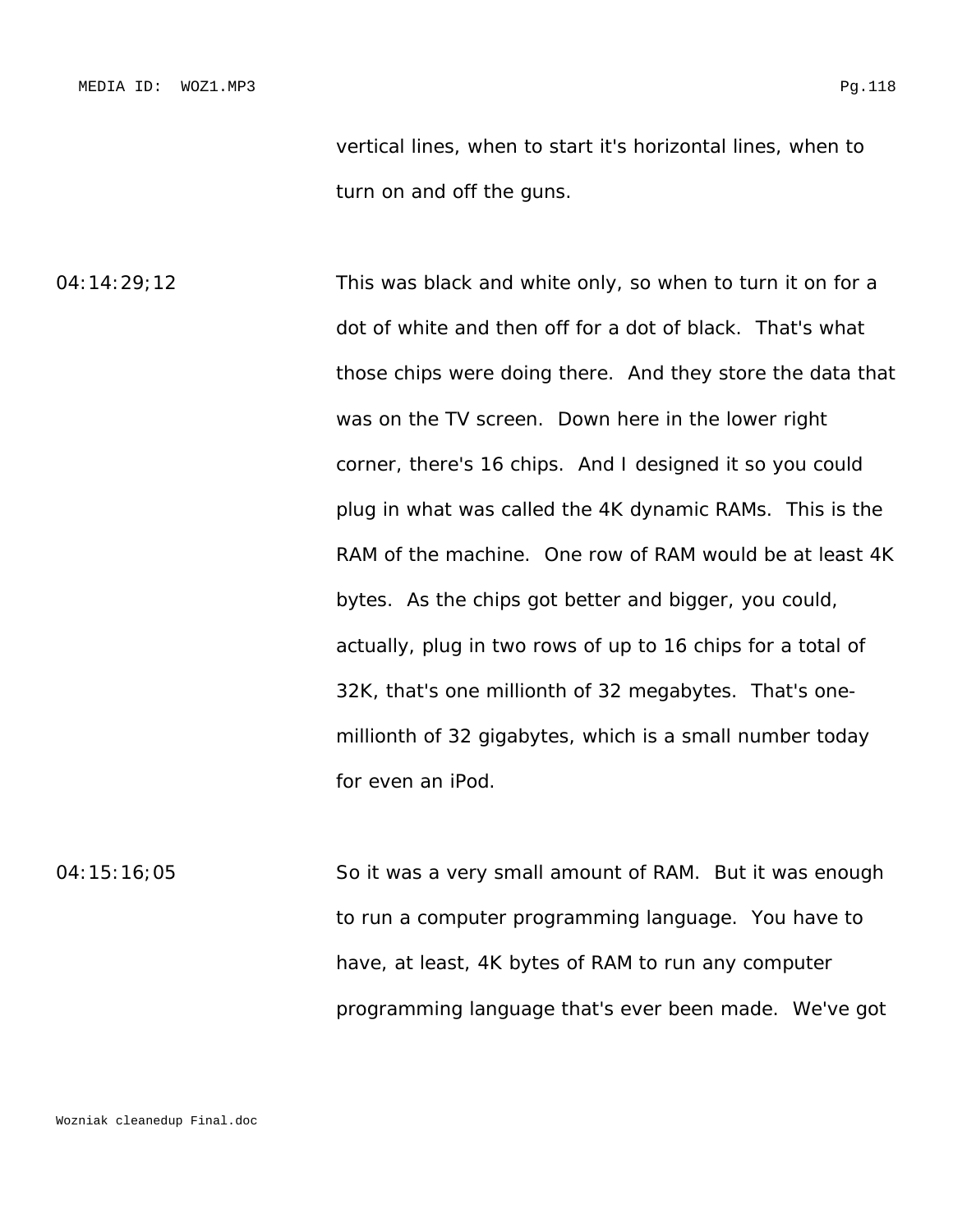some big blue parts up here which are capacitors that smooth out the voltages for the other chips.

04:15:35;17 And they started out at the wall. You plugged in some transformers in the wall and ran in some up down signals here. And that was the circuitry that created the voltages for the part. There's a little crystal, a silver crystal, next to the blue chip. And the silver crystal generates the clock. I chose a crystal that was deliberately a multiple of the United States color television standards because I had this idea that some day I could come in and add an idea I had back in here.

04:16:04;10 **And you had to have everything working at a rate of color** television signals to wind up getting color on your set by the simple method I'd come up with. I did apply that method. I never did it to the Apple I. But applied that method when I went to the Apple II. And it's all there. It's actually very, very simple, especially if you take out the free memory, there's very, very few chips. And they're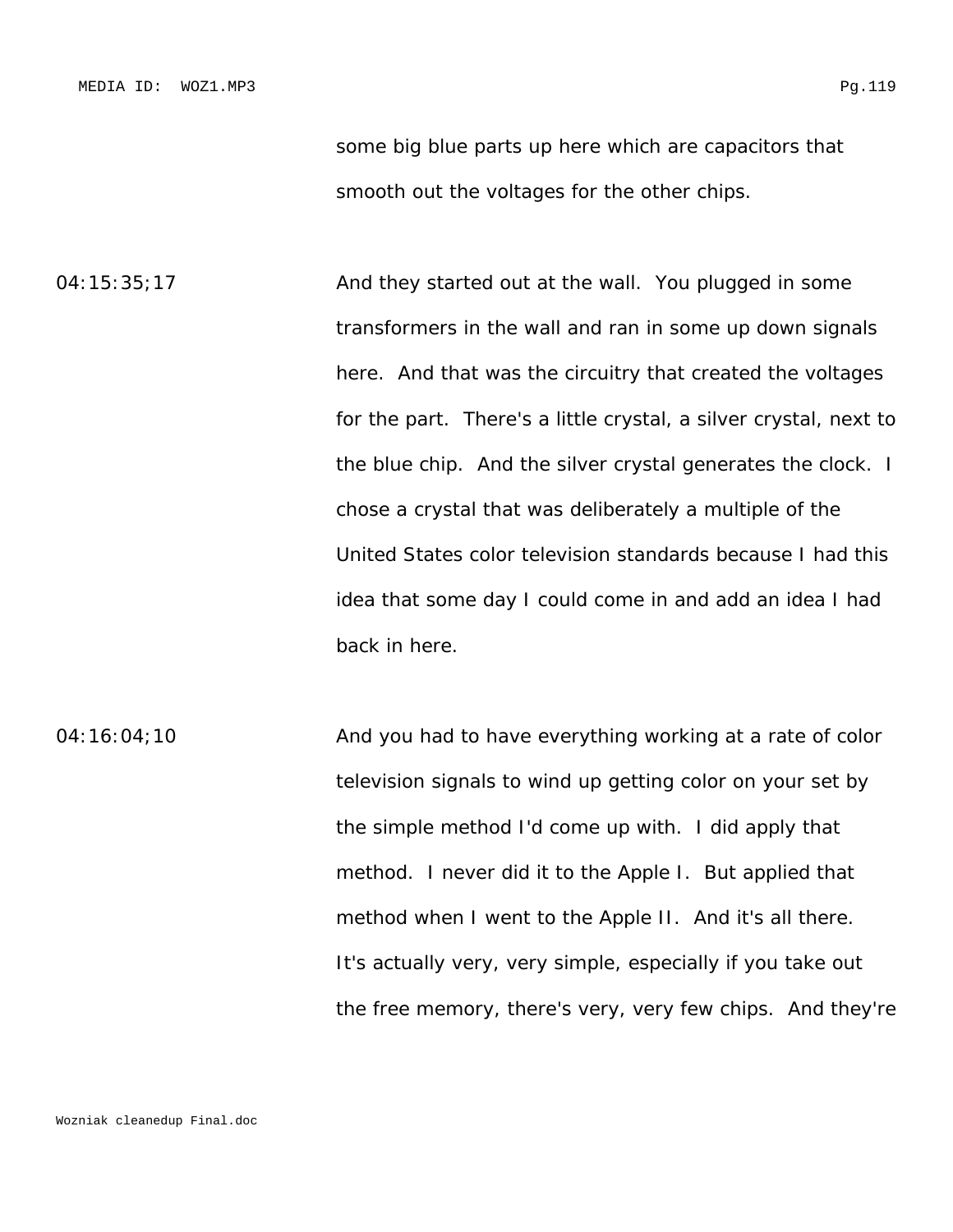very inexpensive chips.

## BARRY HURD:

04:16:31;02 When you look at that now, do you flash back to when you built that thing? Are you suddenly 20 years old again or whatever?

# STEVE WOZNIAK:

04:16:37;17 Absolutely. Now, remember the Apple I-- and the amazing thing is, the Apple I was a big turning point for computers. We went from the big front panels with geeky words on switches and lights that only had one in zero meaning to something that was human with a real typing keyboard and a real television display with words.

04:16:56;20 That was a big step. But really this was kind of a little hack job. I took a product I already had that could type data to a computer far away. I added my own microprocessor and my own memory, a couple little ROM chips that had the program that says, "What's he typing on the keyboard?" And I put together a computer quickly.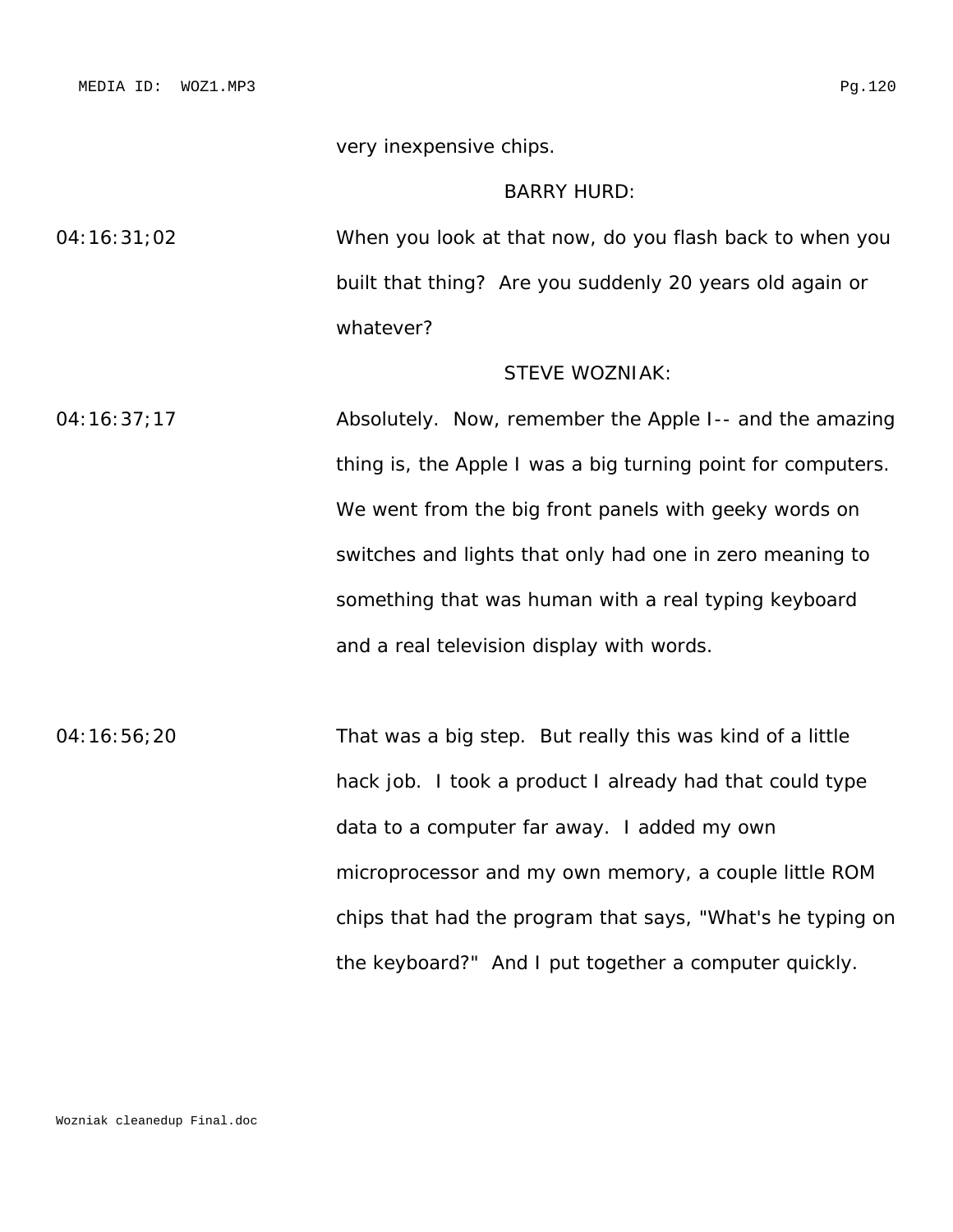04:17:18;20 But this was a very slow computer intended to go at very slow speeds according to United States telephone lines. So it was the Apple II was really a computer line from the start up. But this computer was so useful. I could take it into Hewlett Packard, run programs and get calculations on circuits and design circuits better than the other engineers right at my desk with my own little computer. This is the computer I really-- wanted Apple-- Hewlett Packard to start selling, too, a lot of turn downs.

#### BARRY HURD:

04:17:46;19 You tell me with all these, we got the Apple I, we saw the II, that the disk drive-- all these different inventions that have, you know, changed the world. I mean, how do you wanna be remembered in like 100 years?

### STEVE WOZNIAK:

04:17:58;21 Well, I don't wanna be remembered as much for the-- I'm glad that I got to share the start of the personal computer revolution. It was such an exciting time. And we cared so much about it. I wanna be known for-- more than anything else, is that people that opened this up and look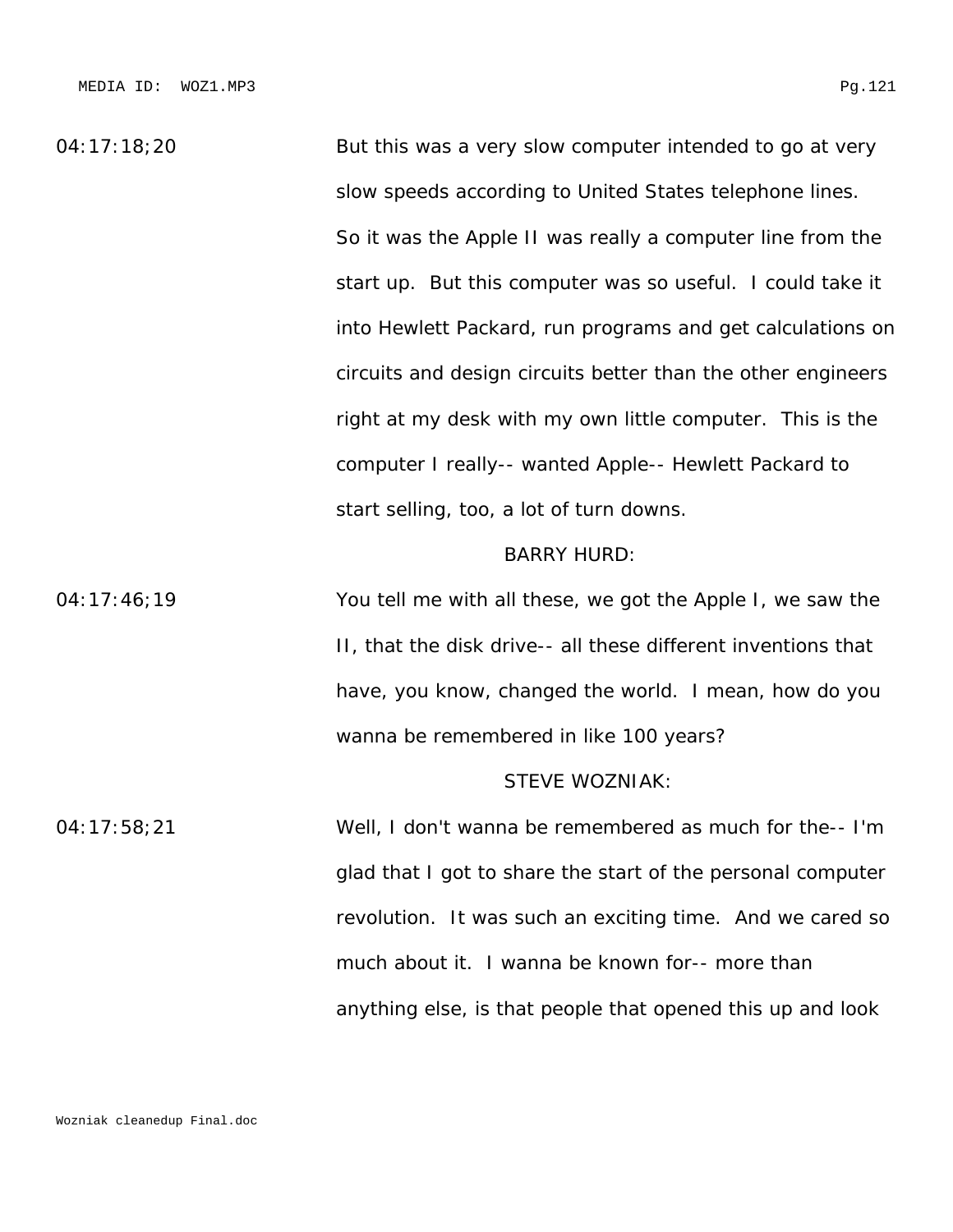at a schematic and you'd never be able to-- nobody uses these kind of chips anymore to this day and says, "Wow, how did he hook those chips up so clever?"

04:18:20;26 **And so, you know, it was my type of engineering.** It was the thing that I was very good at my whole life was figuring out how to make circuits that did a lot with very few parts. Nowadays, you can make everything on one chip and it's got a million times this much complexity.

#### STEVE WOZNIAK:

04:18:34;26 So you never get to see how well was it done. It's the excellence of the engineering. Yeah, I'd want to be known as a good engineer my software had the same characteristics. I've wrote an entire computer language and having no training in it.

04:18:47;24 But I did it in a very structured manner. And it came out very small fast, good characteristics. I want them to respect the engineering more than anything else. My own children, that's what I would want them to see. "My dad did an excellent job and not just a slop job."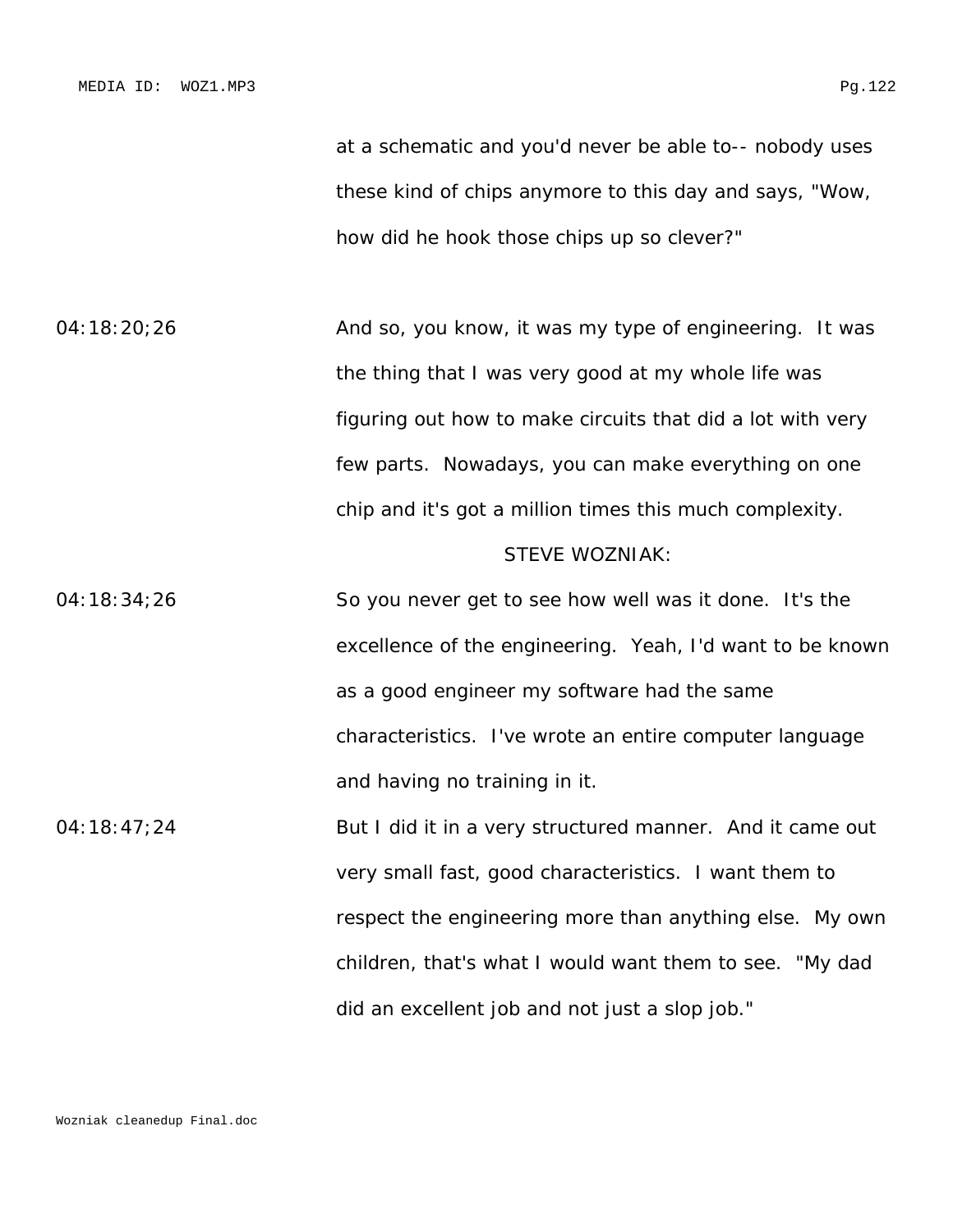## BARRY HURD:

04:19:02;18 Okay, now, we've talked a little bit before about-- we know this interview is gonna last forever theoretically unless the asteroid hits the earth, right? Is there something you can say that it might be relevant to the people down the road and stuff maybe you've never revealed before, something about yourself, something you've worked on that you'd like to sort of put out there for posterity? STEVE WOZNIAK: 04:19:20;08 It's hard to say. People are people. You know what's in your heart. And if you're being pushed in a direction that's

not where you wanna go, if you have some idea in your head of something that you'd like to create someday that may come out of you. You know, trust yourself. Don't- and other people have-- you should be doing this and that in life. But if you really wanna be doing what's in your heart, follow it. More than anything else, you know, I just sat there.

04:19:44;22 **And I said, "I knew what I wanted."** There were people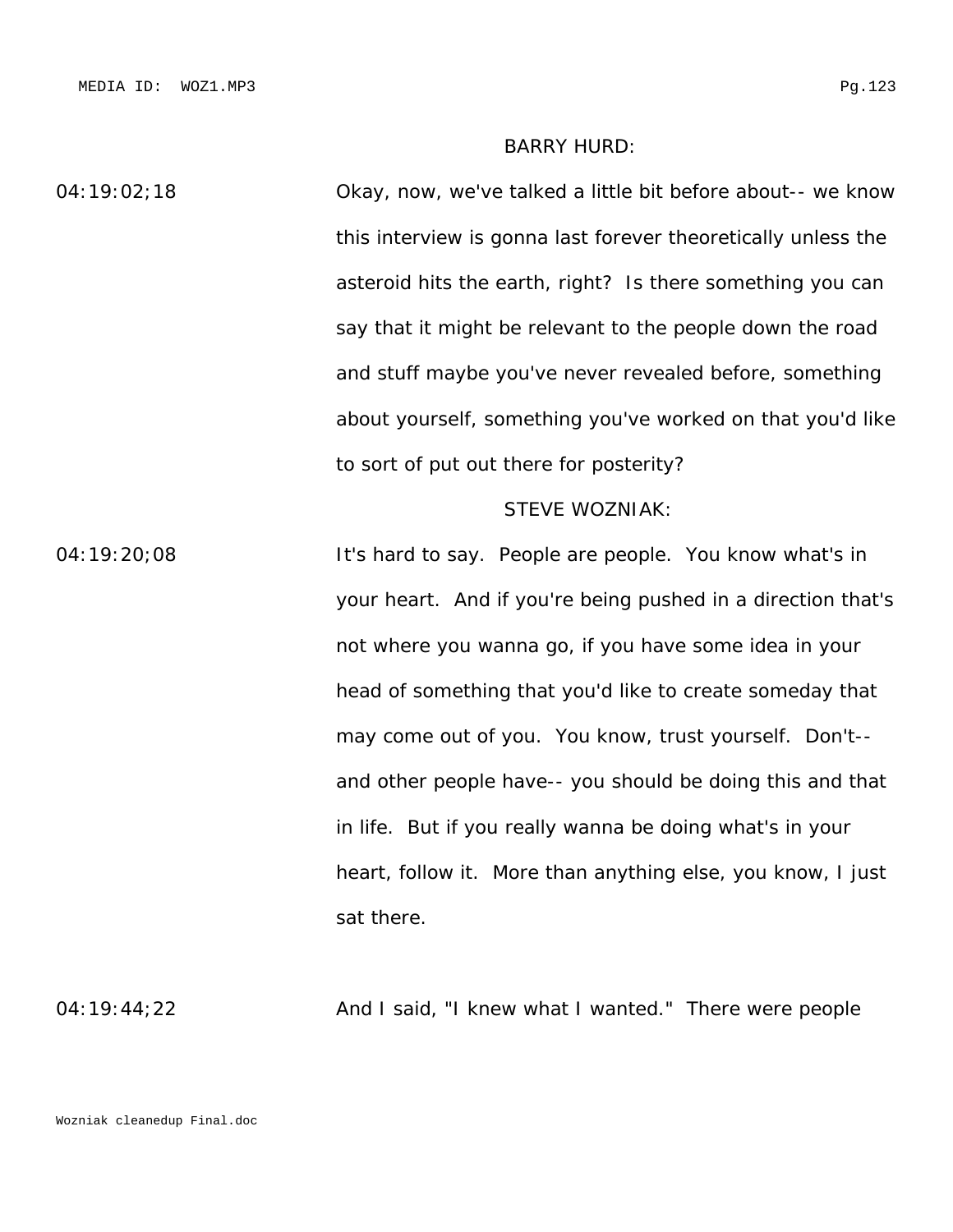that saw this design that I showed it to and they said, "Oh, no, no, no, we wanna build it the old, big clunky way. That's how it's done." And I couldn't get them to even come over to my way when they saw it, you know, a year before this was sold.

04:19:59;08 You know, come on, look how simple it is. Look how few parts it is. I couldn't get that many people interested. But at least you get the buyers interested. You do have to, in the end, you know, think about, you know, you're not gonna get known for something very creative unless you really have big sales and influence a lot of the people and sell it to them. And the money that you make off of one product like this lets you build the Apple II. And the money from the Apple II let's you build an Apple III and go and on and on and on and really get the world to move to its advanced state.

04:20:29;10 So you know, you need a start and don't worry if your start is very few bucks. We sold very few Apple I's. In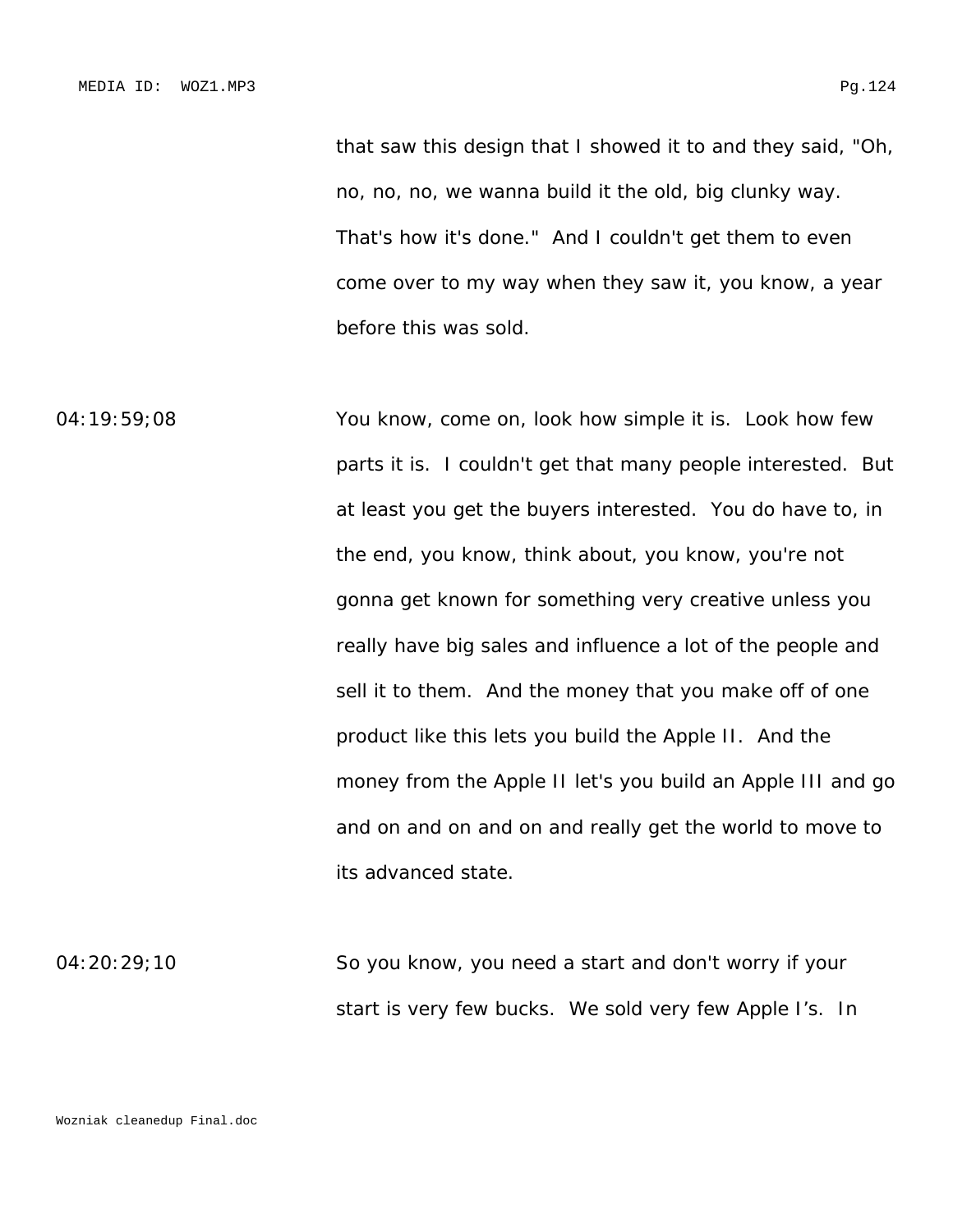about a year, we might have sold 150 of them. We had a bank account that might be \$10,000. You know, it doesn't sound like much. And we didn't pay ourselves. So you know, we just did all this moonlighting. So we saved a little bit of money. But it's the start that propels you to do more in the direction you're going. I'm not good at advice. But that's my experience.

#### BARRY HURD:

04:21:00;01 That's good. This is a strange question. But what does feel like to be you, you know what I'm saying? I mean, you're sort of a celebrity. But, also, in your heart you're this engineer.

#### STEVE WOZNIAK:

04:21:11;23 Never understood it for a long, long time in my life because everybody wanted to come up and get autographs and things. Come on, I was a good engineer. Engineers don't give autographs. You know, those are celebrities and, you know, I just did a good engineering job.

04:21:25;08 Why would anybody respect that the same way? And then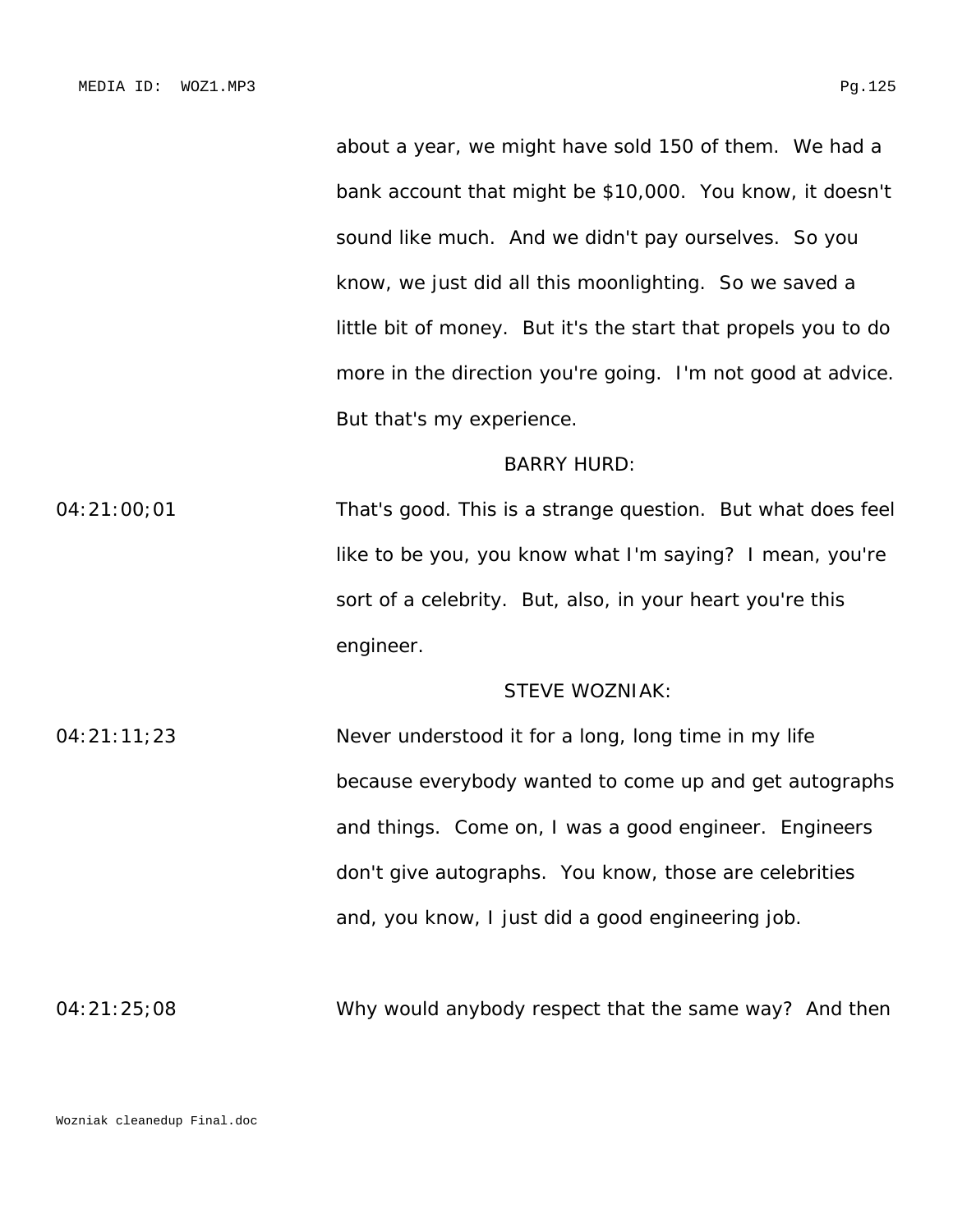one day I was at a little night club. And I was looking down at the people dancing. And it just hit. And this group Berlin was playing. It hit me, it was just a few years-- a couple years ago that of all those people down there, they had been the inventors of this technology and the inventors of this science and the inventors of this astronomical thing or the runners of NASA.

04:21:47;10 And one guy down there had just been, however significant he was known or not, he had invented the personal computer. That person would mean the most to me. The personal computer is just the most useful tool and toy of our life.

04:22:01;08 And for me it is, you know, even as a user. So I finally understood why people think that way of me that I'm so important in life. And I never wanted to be. I was very shocked. And I still don't like the publicity. But I have to do good things for other people, too.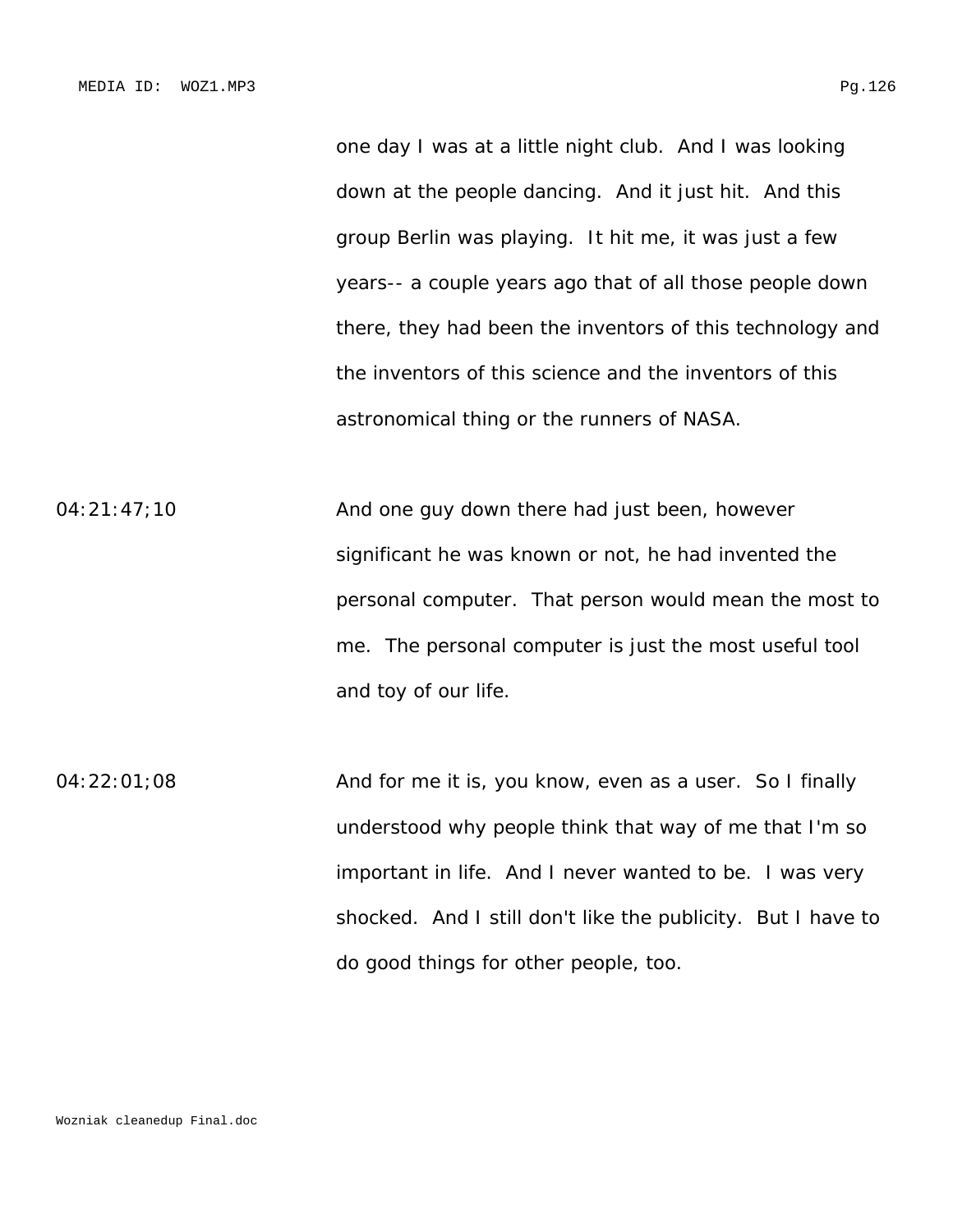04:22:16:08 I really hope that I'm a good example more than anything else in life, you know, what you do, it's even more important to be an example to others especially my philanthropy, my giving, you know, early on. I didn't really do this for money. I didn't want money and gave it away. You try to be a good example of what's important to you and what principles and values you followed to get there and then others will turn out that way. And one of the things that I like to do especially if I help other people through their life, some of them write back to me. And they say they remember that I told them, "You don't pay me back with money."

04:22:46;24 "You pay me back by passing it on, if you could help other people sometimes." And some of those people get further in their life than they would have. And they write to me about how they've taken some young kids and helped them learn this and taught them that and given them some, you know, accounts or useful things so they can go somewhere with computers. And that's what I like, you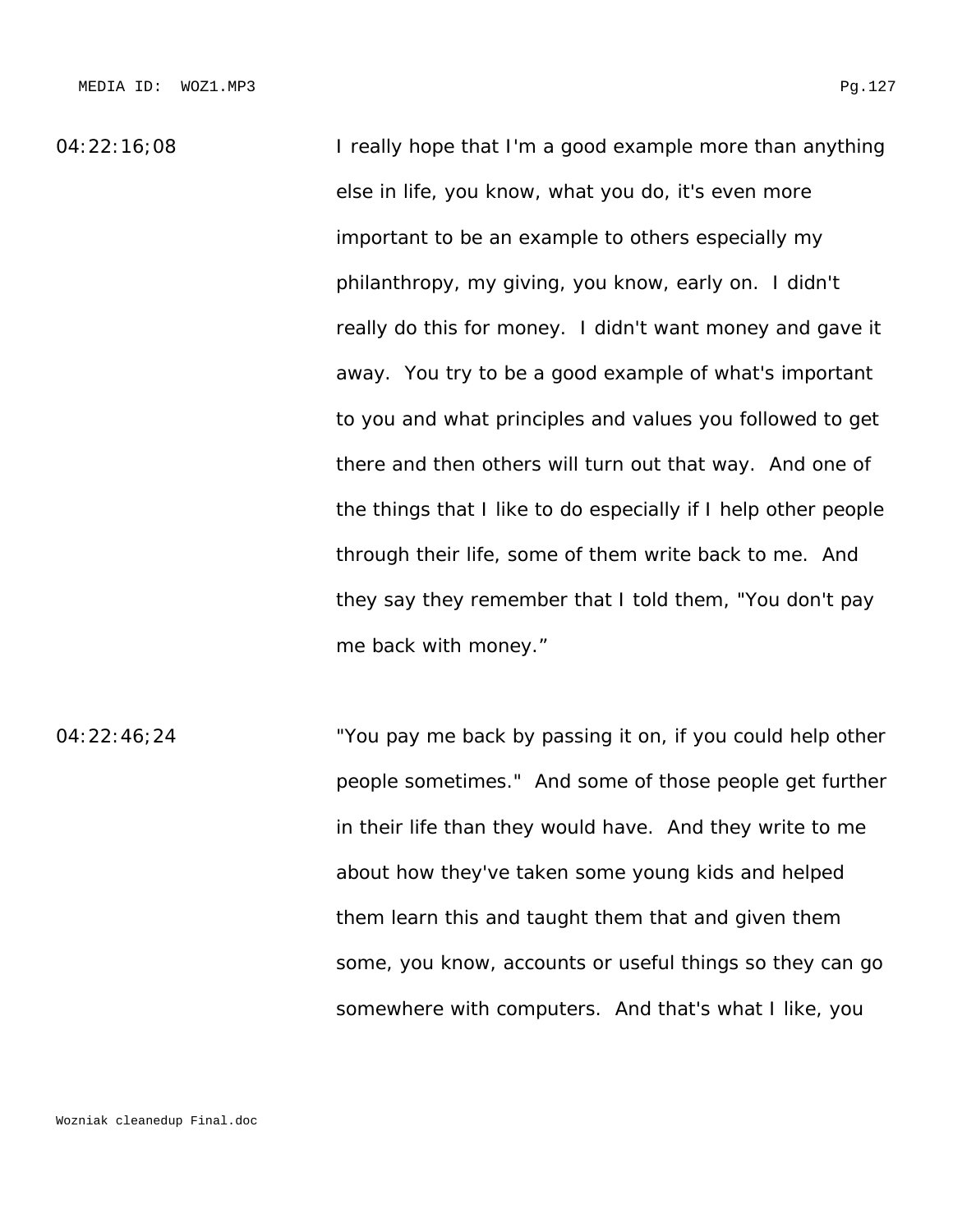know, it's really, you know, the next generation of young people.

04:23:08;08 I will always support young techie types that like to, you know, know the mathematical and the little details of things and never put them down. That's where I came from. You know, I don't wanna say, "Oh, those people are unimportant now. You know, now, I can be a big wig and run things. And those people are just peanuts and you can find a million of them," no. Their inspiration is the important thing in life. It's what you feel. You know, it's not what you accomplish, necessarily, on paper. It's what you feel about it. Of course, I loved it, so. It's really nice when, you know, the thing you love is your job. BARRY HURD: 04:23:40;04 Okay, Steve, thanks so much. Great answer. BARRY HURD:

04:24:32;03 All right-- tell us a little bit about the open source initiative, is it, and your involvement.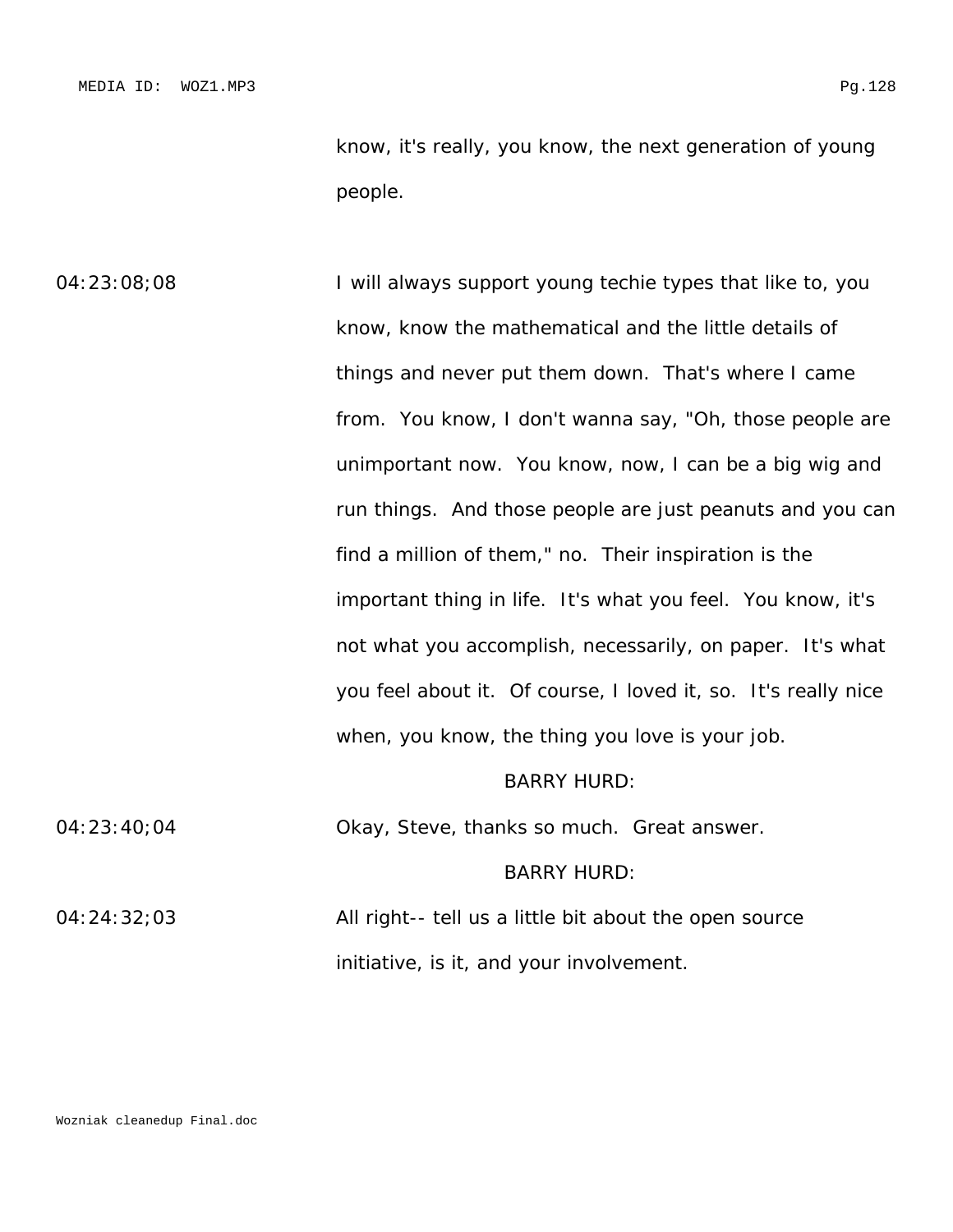# STEVE WOZNIAK:

04:24:36;28 The open source movement, whatever. I'm not that directly involved. It's a lot of longer technologists who come up using Linux where you have to piece together pieces of software and it's very technically challenging and nothing kind of works twice or works the same the next week as it did this week. But that's where I came from. And I loved it. I learned how to build these computers by looking at little diagrams and working things-- little pictures on paper of how to put it together and figured out how to do some things.

04:25:06;20 **And I've learned it from other people, their publications.** When we came out with the computer, I told you, the first one, the Apple I, I gave away every bit and piece of the design and everything so that other people could, not only build their own, but learn from my excellence how you can design a computer, how you can write certain kinds of software.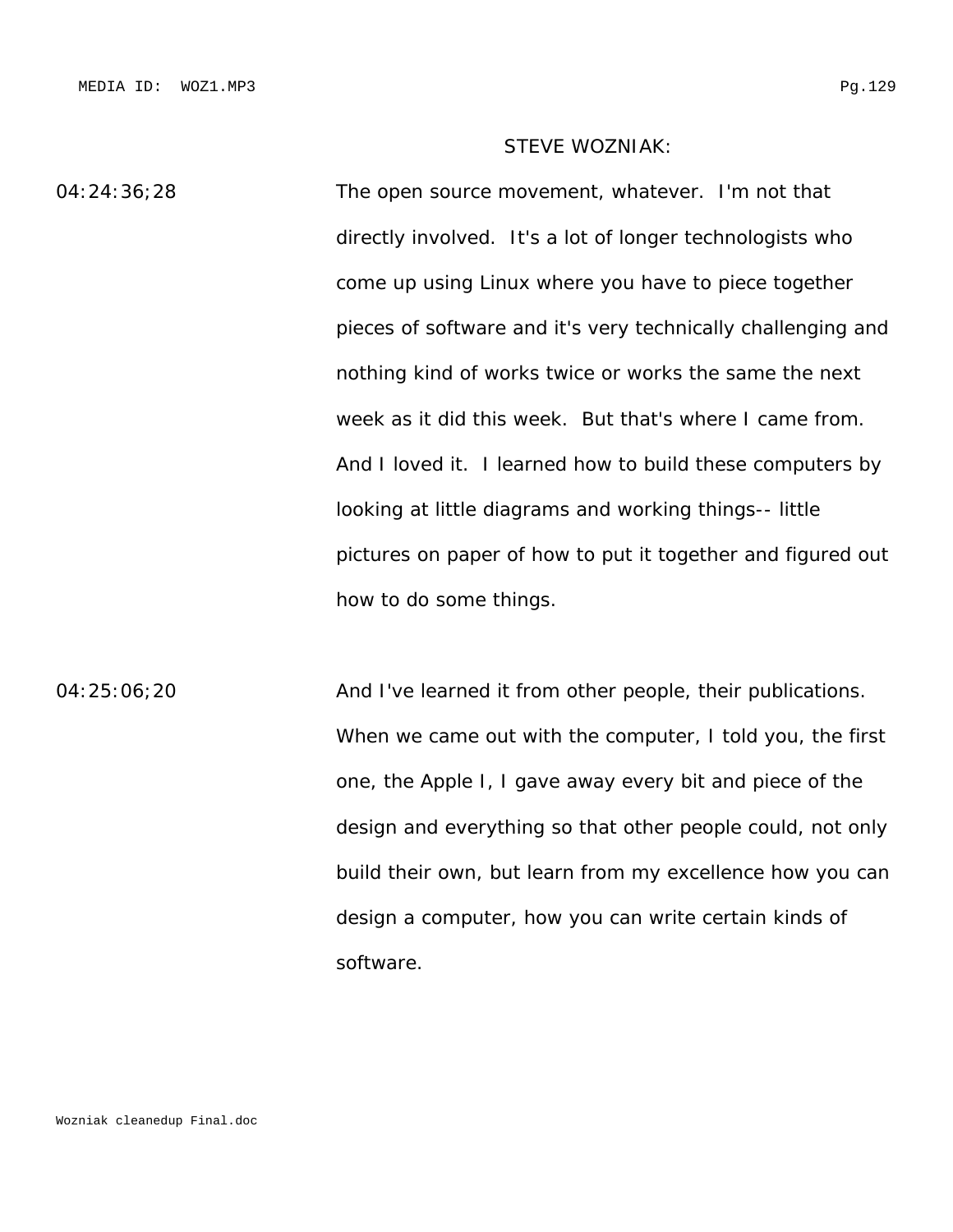04:25:27;00 With the Apple II, we made money. We kept it copyrighted. We made money off of it. We owned it. But we published the documents so that other people could learn. And that's part of this open source idea. If you can see the program that went into something, you can modify it a little, add the differences that would make it exactly perfect for your needs and modify it and, you know, and have rights to that. And, now, you've created something on top of what somebody else created.

04:25:51;13 It's, like, one learning can lead to another to things can build on each other, very proprietary type devices I've always been very much against where, you know, it's locked up. You can't use your own intelligence. You, the technical genius, the engineering genius, can't use your own intelligence to improve something somebody else did.

04:26:09;05 And that locks off a lot of innovators. When I run into young people-- even interns at Apple, they talk about how important it is, you know, some of the hacking that's going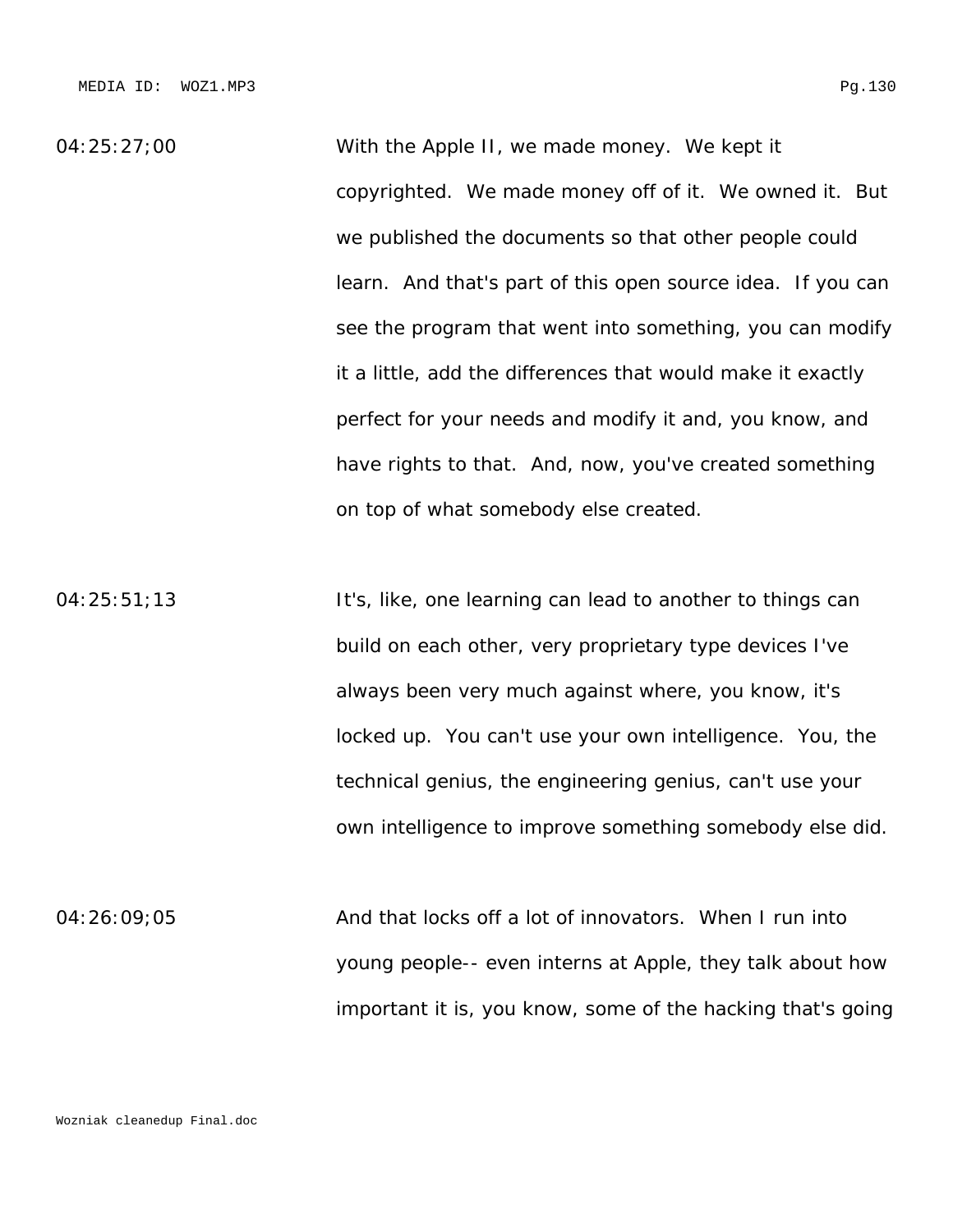on is really developing out minds and trying to think out solutions that are complicated. And they sort of see this whole open source world as not-- it's not like we're trying to get stuff for free. We wanna make somebody else's work all of a sudden be free and shared with everyone, no. It's just being able to see how they did it so we can learn from it and then take our own minds and take it even further than it went.

04:26:44;00 You know, but when you shut off the learning, only a few people are allowed to know how something works, that's closed source, then how they wrote a program is hidden, you can't learn from it. And-- I just think that's harmful. I don't really see any good purpose for it.

### STEVE WOZNIAK:

04:27:00;21 It doesn't mean that a company can't be protected to their rightful profits.

#### BARRY HURD:

04:27:05;10 How does that relate, then, there was always this thing I remember 'cause I grew up in this era where they said,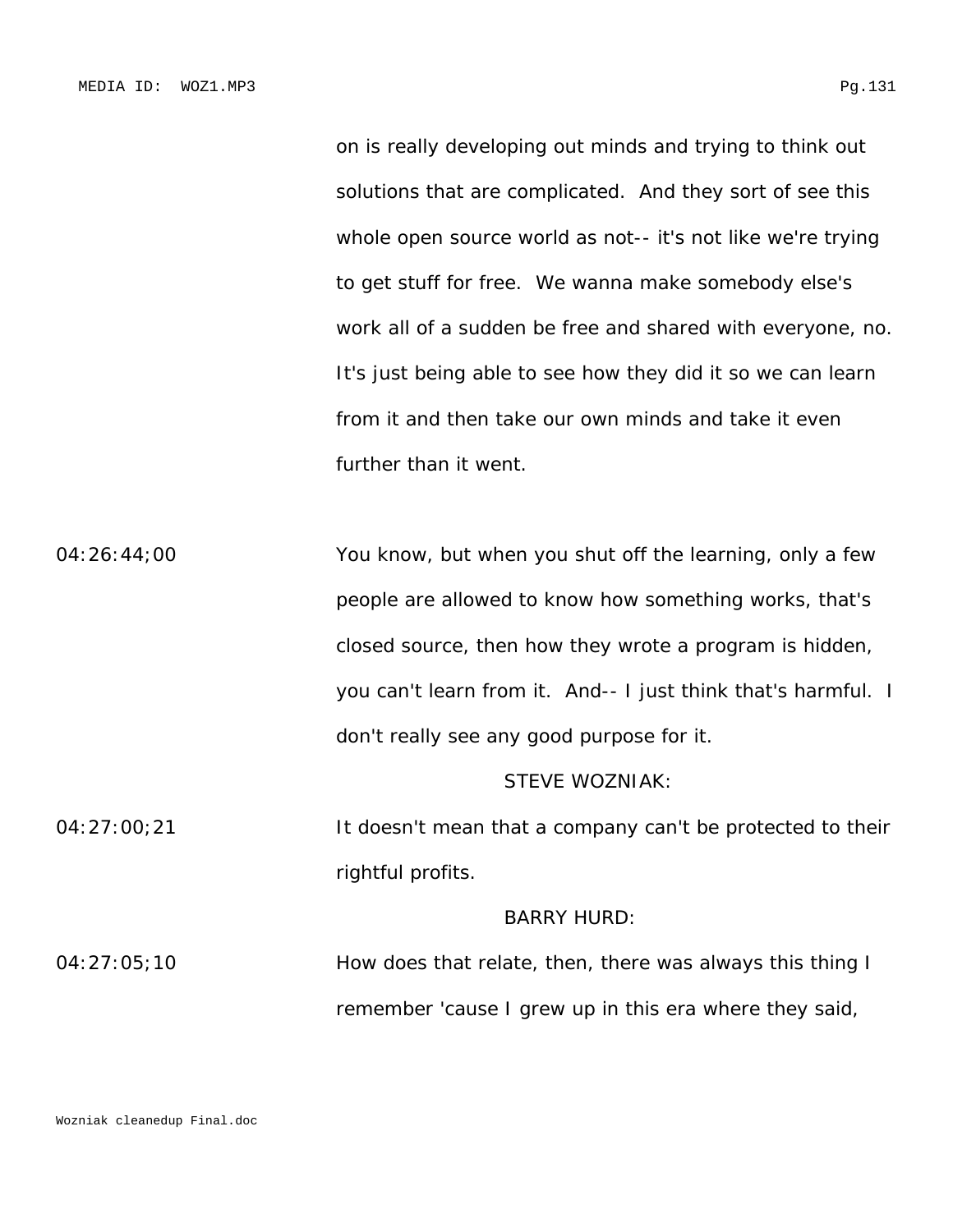"The Apple's like a closed platform. The PC's an open platform?"

04:27:13;03 I mean, what's that all about?

# STEVE WOZNIAK:

04:27:13;03 It's hard to say 'cause, obviously, we were very open in our early days. The Apple II had instructions and diagrams, how to plug everything in and design your own stuff and add on-- thousands of companies started up. Sometimes they were just high school kids that sort of knew how to put a couple of chips on a board. And we'd shown them the formula and all of a sudden, they had a music keyboard or something. Or they could write music software or write a game.

04:27:34;29 So many companies started up from these young people. And I'm so much for that. Nowadays, we're a lot closed. You know, you can't see what we've done. You can't see how we've done it. We wanna keep the secrets to ourselves. And that hurts a lot of the smart people from learning, you know, more-- you know, as much as they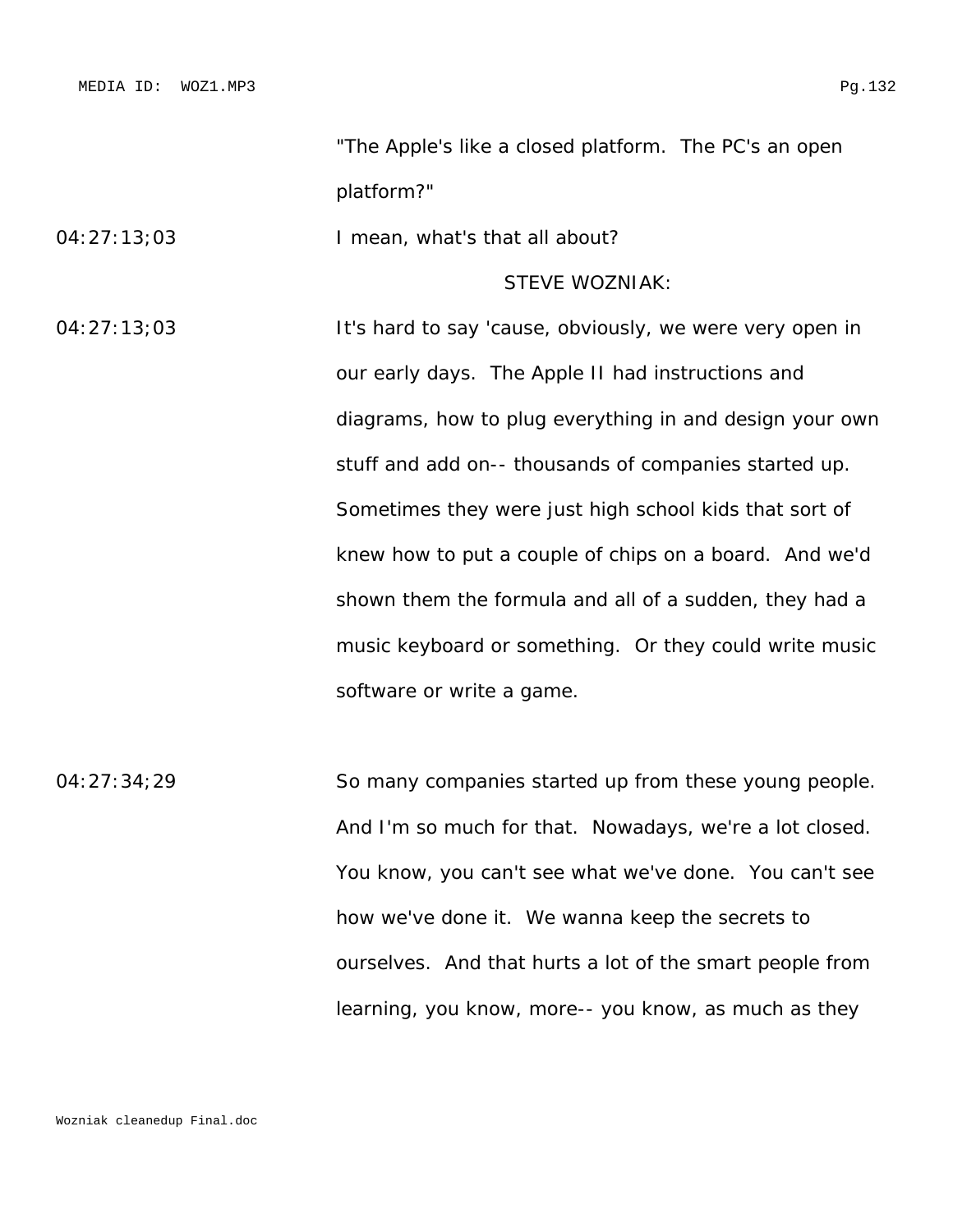would.

04:27:55;00 And it doesn't really help profits. I think it helps keep-big companies can stay in a position of saying, "We are the source of power. And you are not important. You don't know how to do what we do." But-- you know-- it's disrespectful to the people that I respect the most, the creative young engineers that can figure out how to build things, how to make things, how to make them new, how to make them better.

 $04:28:17;10$  And, you know, a company is not open to other people. Here's an idea for you. Well, the problem is, a lot of people have ideas that aren't really worth a lot and then they'll sue you. So you know, and a lot of it is the whole business system, the laws, the tax laws, the court cases. And that almost forces companies to be very closed, too.

#### BARRY HURD:

04:28:39;19 Is it getting harder to be innovative because of that?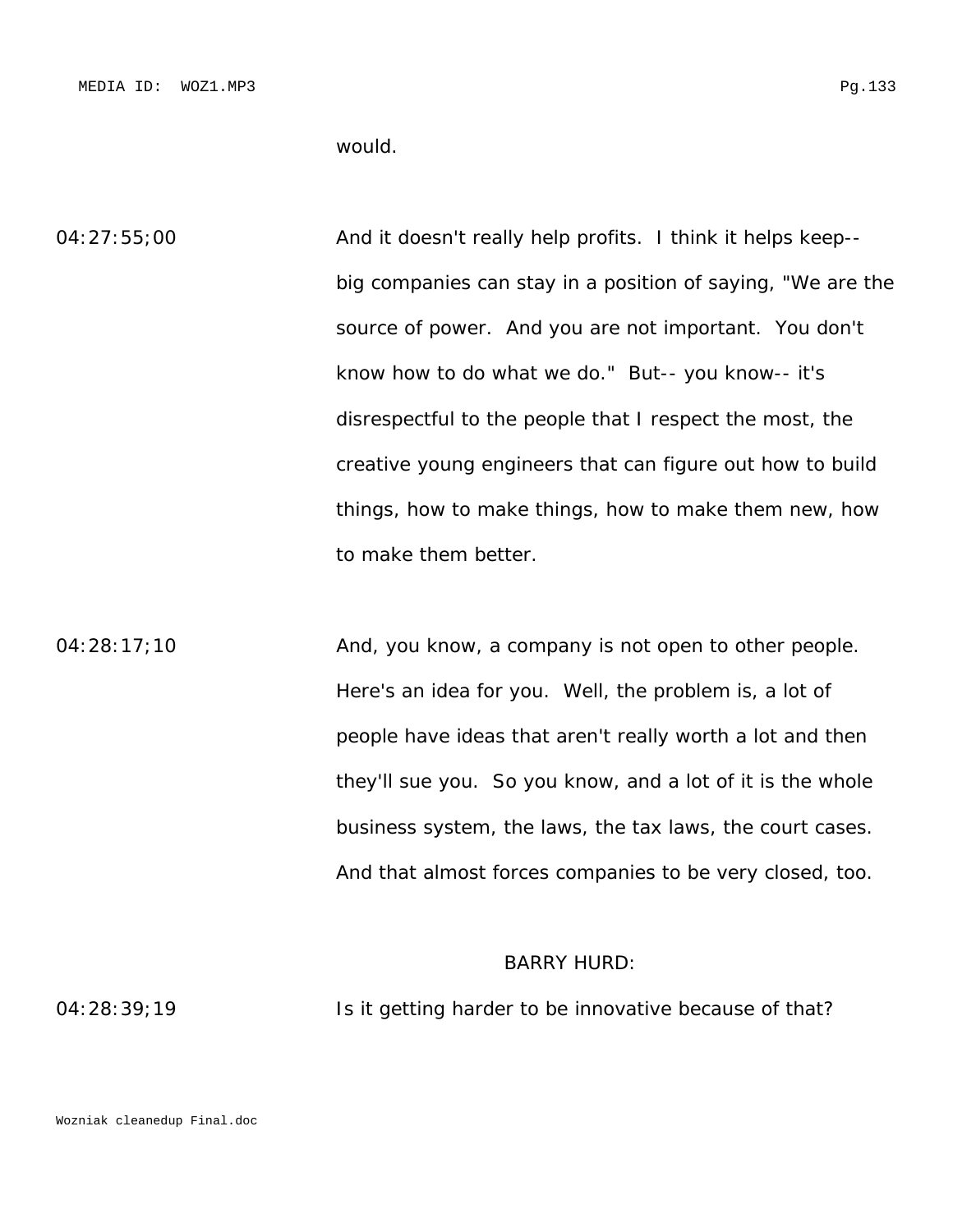# STEVE WOZNIAK:

| 04:28:41;21 | In some areas, it's harder to be innovative in certain       |
|-------------|--------------------------------------------------------------|
|             | areas. You're almost not allowed to. You're not allowed      |
|             | to, for example, buy a computer and then redo the code       |
|             | and the ROMs to make that computer have some neat and        |
|             | new special little fancy features. Apple wouldn't like it.   |
|             | We don't like people saying that they can build a            |
|             | computer. Only we can.                                       |
|             | <b>BARRY HURD:</b>                                           |
| 04:29:12;21 | Yeah, he's closed the PCs. I wonder-- I wonder what your     |
|             | take is on it.                                               |
|             | <b>STEVE WOZNIAK:</b>                                        |
| 04:29:14;29 | Well, the PC opened-- not exactly, Windows is not open.      |
|             | <b>BARRY HURD:</b>                                           |
| 04:29:18;13 | No, the hardware I'm talking about.                          |
|             | <b>STEVE WOZNIAK:</b>                                        |
| 04:29:19;23 | The PC-- the hardware was not-- it's not PC. It's Intel's.   |
|             | Intel had to make their hardware open to sell it to a lot of |
|             | companies. So it's a little artificial, now. Bill Gates went |
|             | to the president of IBM and said, "The Apple II is an        |